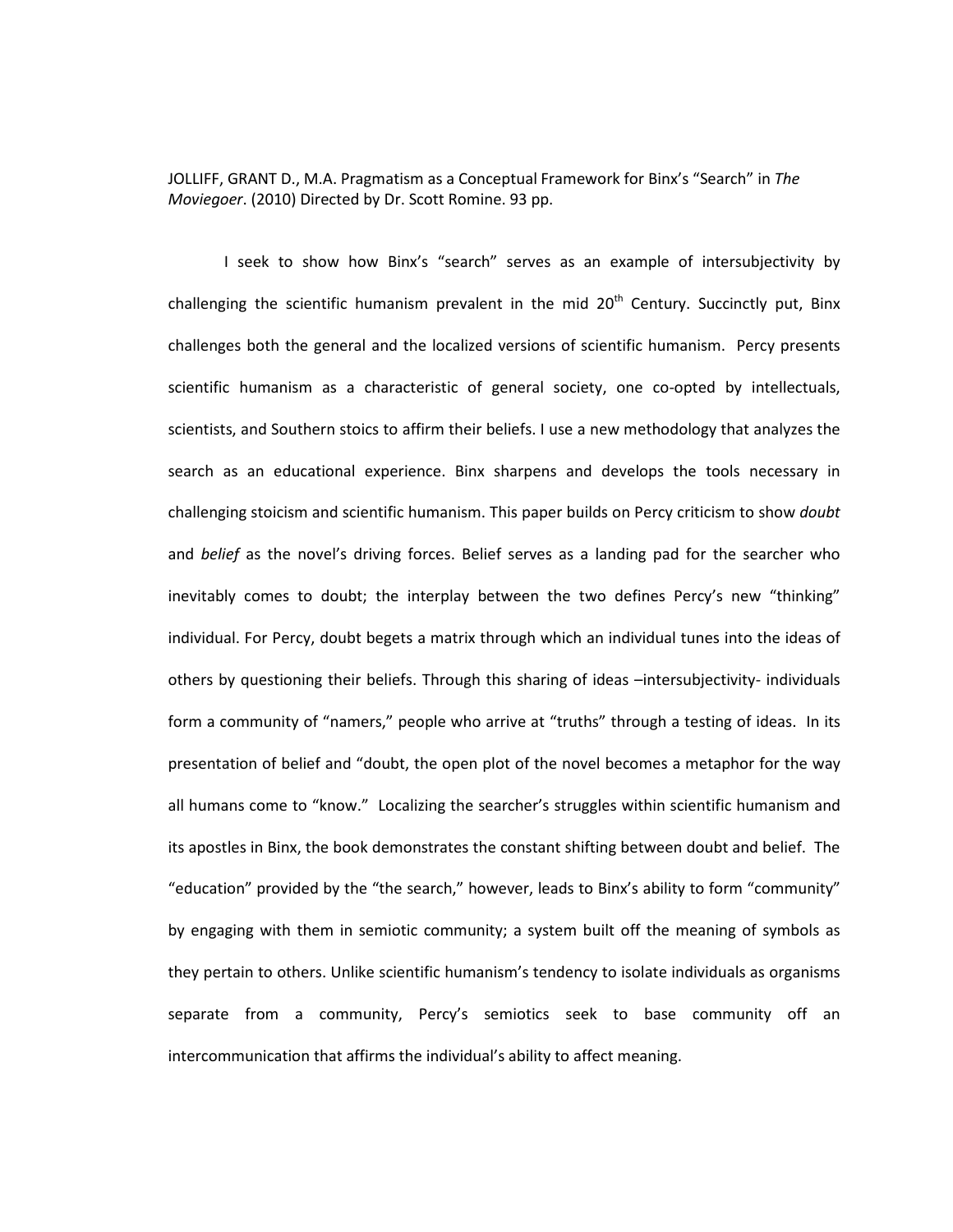# PRAGMATISM AS A CONCEPTUAL FRAMEWORK FOR BINX'S "SEARCH" IN *THE MOVIEGOER*

By

Grant Douglas Jolliff

A Thesis Submitted to The Faculty of the Graduate School at The University of North Carolina at Greensboro In Partial Fulfillment Of the Requirements for the Degree Master of Arts

> Greensboro 2010

 $\frac{1}{2}$  ,  $\frac{1}{2}$  ,  $\frac{1}{2}$  ,  $\frac{1}{2}$  ,  $\frac{1}{2}$  ,  $\frac{1}{2}$  ,  $\frac{1}{2}$  ,  $\frac{1}{2}$  ,  $\frac{1}{2}$  ,  $\frac{1}{2}$  ,  $\frac{1}{2}$  ,  $\frac{1}{2}$  ,  $\frac{1}{2}$  ,  $\frac{1}{2}$  ,  $\frac{1}{2}$  ,  $\frac{1}{2}$  ,  $\frac{1}{2}$  ,  $\frac{1}{2}$  ,  $\frac{1$ 

Approved By

Committee Chair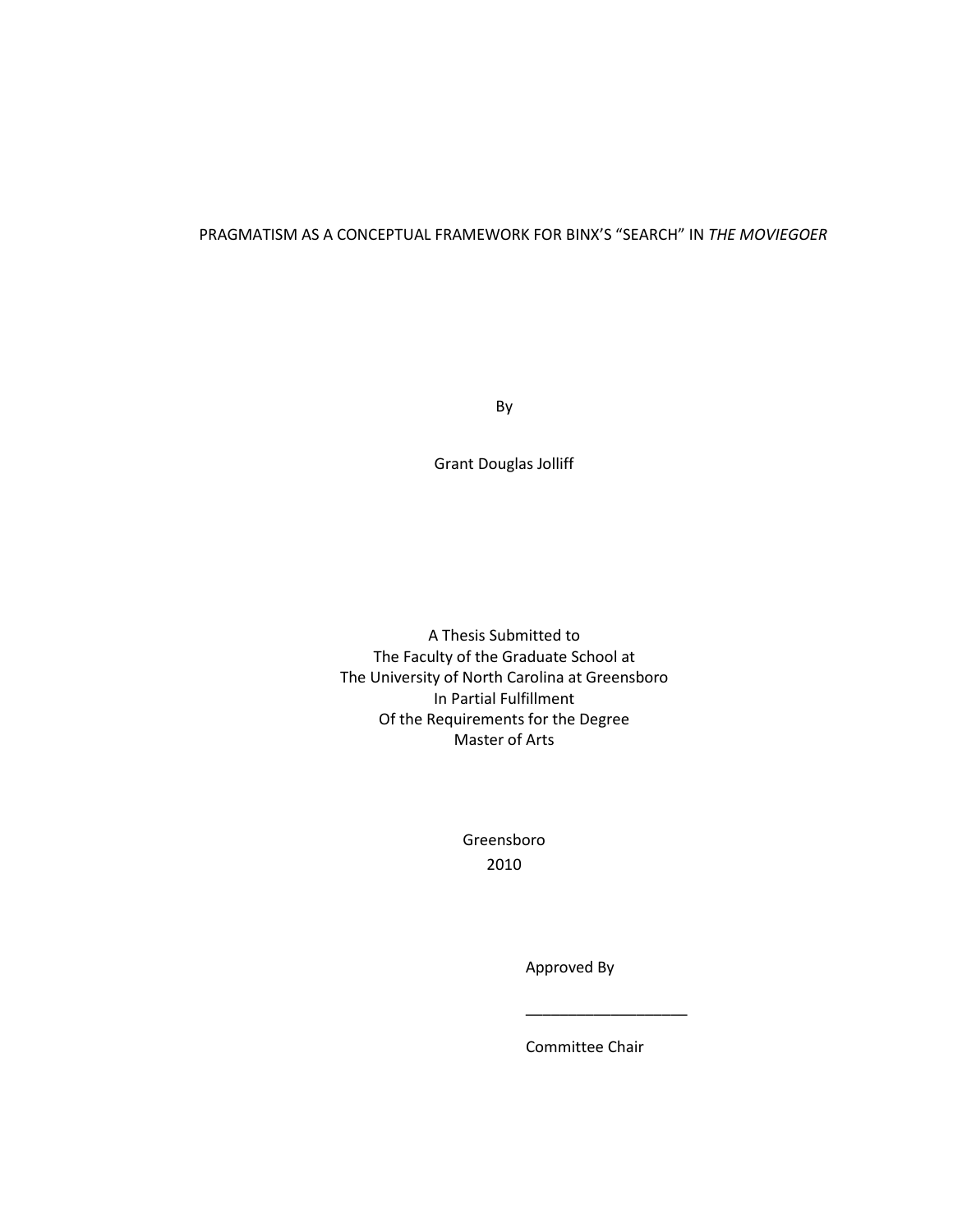To the best parents in the world, Denny and Sue Jolliff. To my grandparents, Doug and Elouise Myers. Also, to my Aunt Lynn Dee, Aunt Linda, and Uncle Bob. A special recognition goes to my brother Kinsey, and my new sister-in-law Meleka Jolliff; I look forward to being a part of your family for years to come.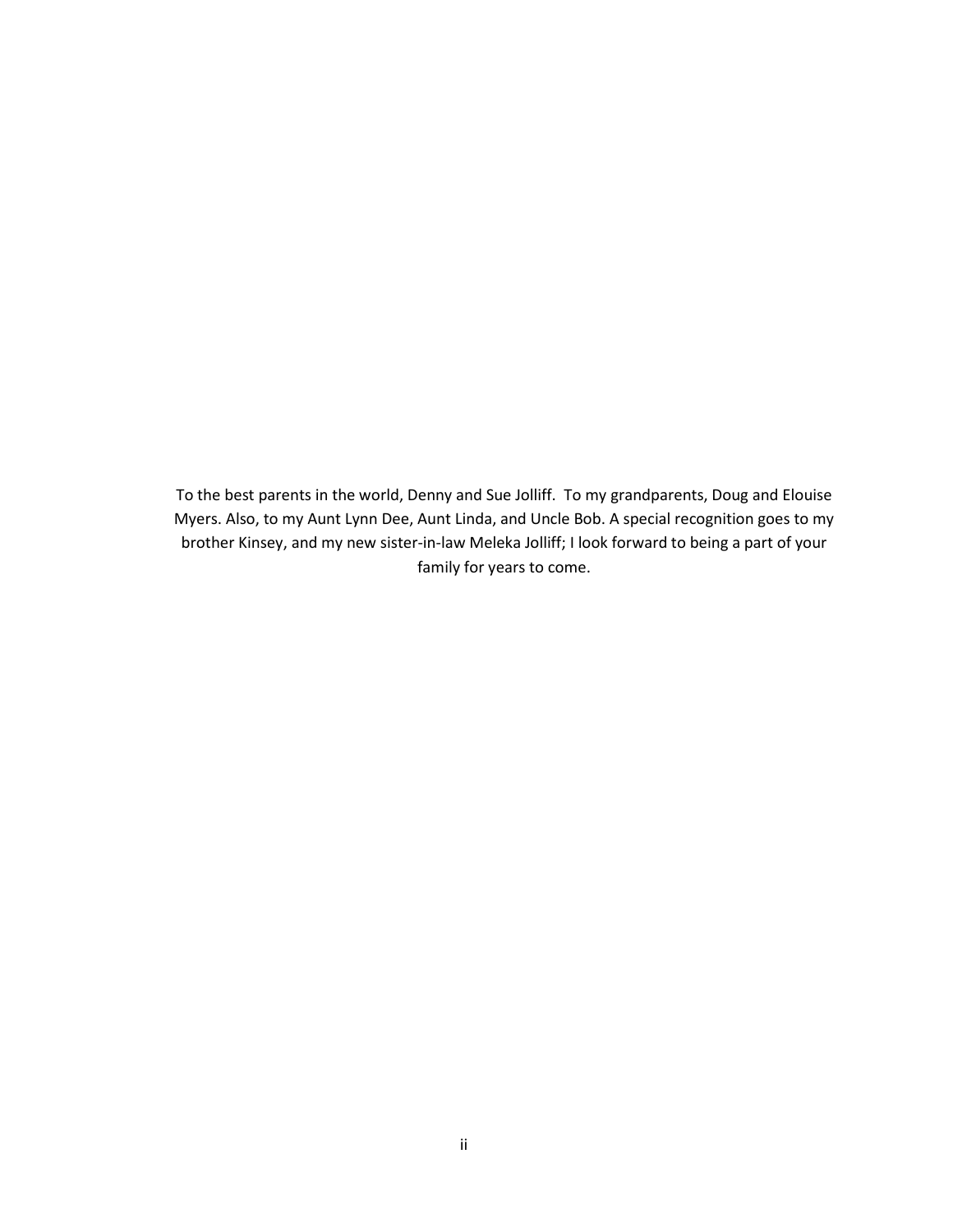## APPROVAL PAGE

This thesis has been approved by the following committee of the Faculty of the Graduate School at The University of North Carolina at Greensboro.

Committee Chair \_\_\_\_\_\_\_\_\_\_\_\_\_\_\_\_

 $\mathcal{L}=\mathcal{L}^{\text{max}}$ 

Committee Member \_\_\_\_\_\_\_\_\_\_\_\_\_\_\_\_

Date of Acceptance by Committee

 $\mathcal{L}_\text{max}$  , where  $\mathcal{L}_\text{max}$  and  $\mathcal{L}_\text{max}$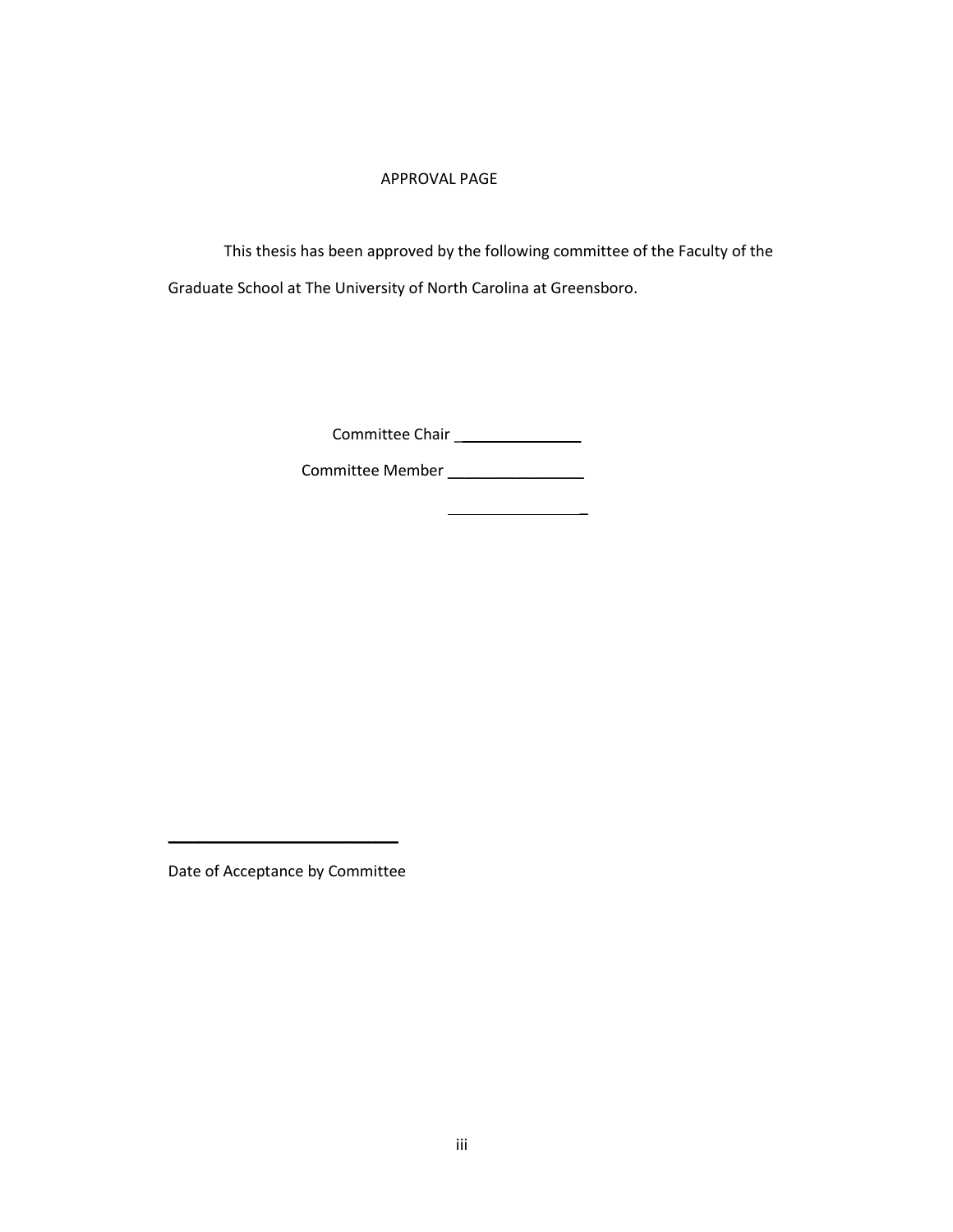### TABLE OF CONTENTS

| . .<br>۰. |
|-----------|
|-----------|

| PRAGMATISM AS A CONCPETUAL FRAMEWORK FOR BINX'S "SEARCH" IN                   |  |
|-------------------------------------------------------------------------------|--|
|                                                                               |  |
|                                                                               |  |
|                                                                               |  |
| A Thief of Peirce: Doubt and the "Search" Amidst the Modern Malaise 29        |  |
|                                                                               |  |
| The Black Knight of the Old South: Aunt Emily's Pagan Stoicism and Scientific |  |
|                                                                               |  |
|                                                                               |  |
|                                                                               |  |
|                                                                               |  |
|                                                                               |  |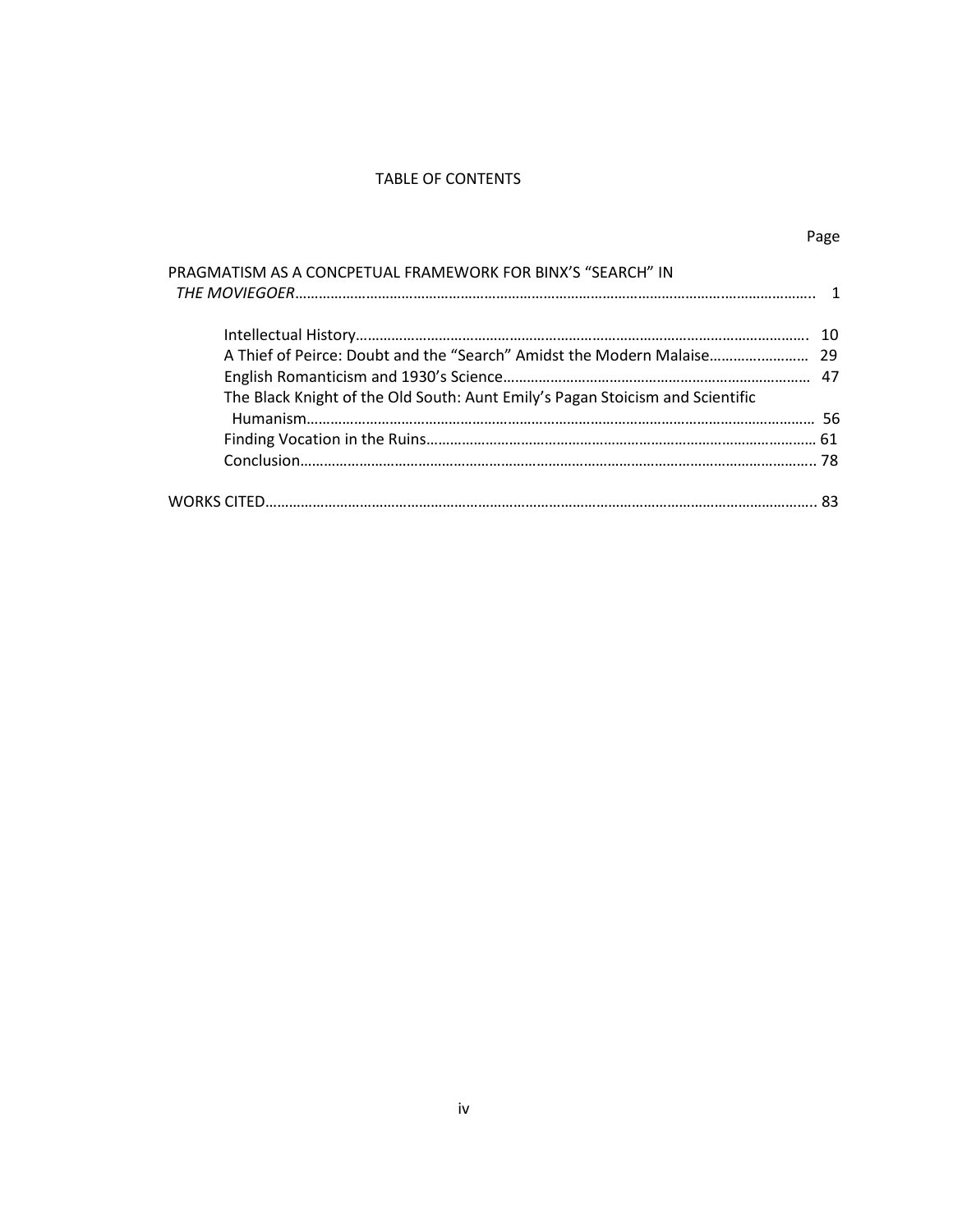### PRAGMATISM AS A CONCEPTUAL FRAMEWORK FORS BINX'S "SEARCH" IN *THE MOVIEGOER*

*Commonweal* magazine's 1959 issue included "The Culture Critics," an essay written by a "physician living in Louisiana" named Walker Percy calling for a novel about "a particular fellow living in a particular house and finding himself in a particular concrete predicament." Two years later, Percy publishes *The Moviegoer*, a story of a young stock broker stricken with alienation in post-war New Orleans. His Korean War experience leads him to the search, "what anyone would undertake if he were not sunk in the everydayness of his own life" (12). On this search, Binx contemplates the two seemingly disparate modes of thinking that converge in his family's history, stoicism and scientific humanism. The loose plot of the novel follows Binx on his "search" to the Gulf Coast, Chicago and New Orleans during which he tries to escape the "everydayness" he sees around him. Binx's "search" culminates in a faith that leaves questions unanswered and an affirmation of intercommunication in human relations. Percy's novel meditates on how an individual takes stock of his "particular concrete predicament" and finds the means to overcome it. As Jay Tolson writes in his Percy biography, *Pilgrim in the Ruins*, "Percy saw his work as a form of knowledge, an essay toward understanding what would help him live his life. Artist though he was, Percy became and remained a moralist who saw the end of art not in the formal perfection but in the adequacy of its gesturing toward the truth that would make him free" (11). Percy's *The Moviegoer* meditates on what counts as "knowledge," challenging the reigning philosophies of the day that make human life a science rather than a community of individuals communicating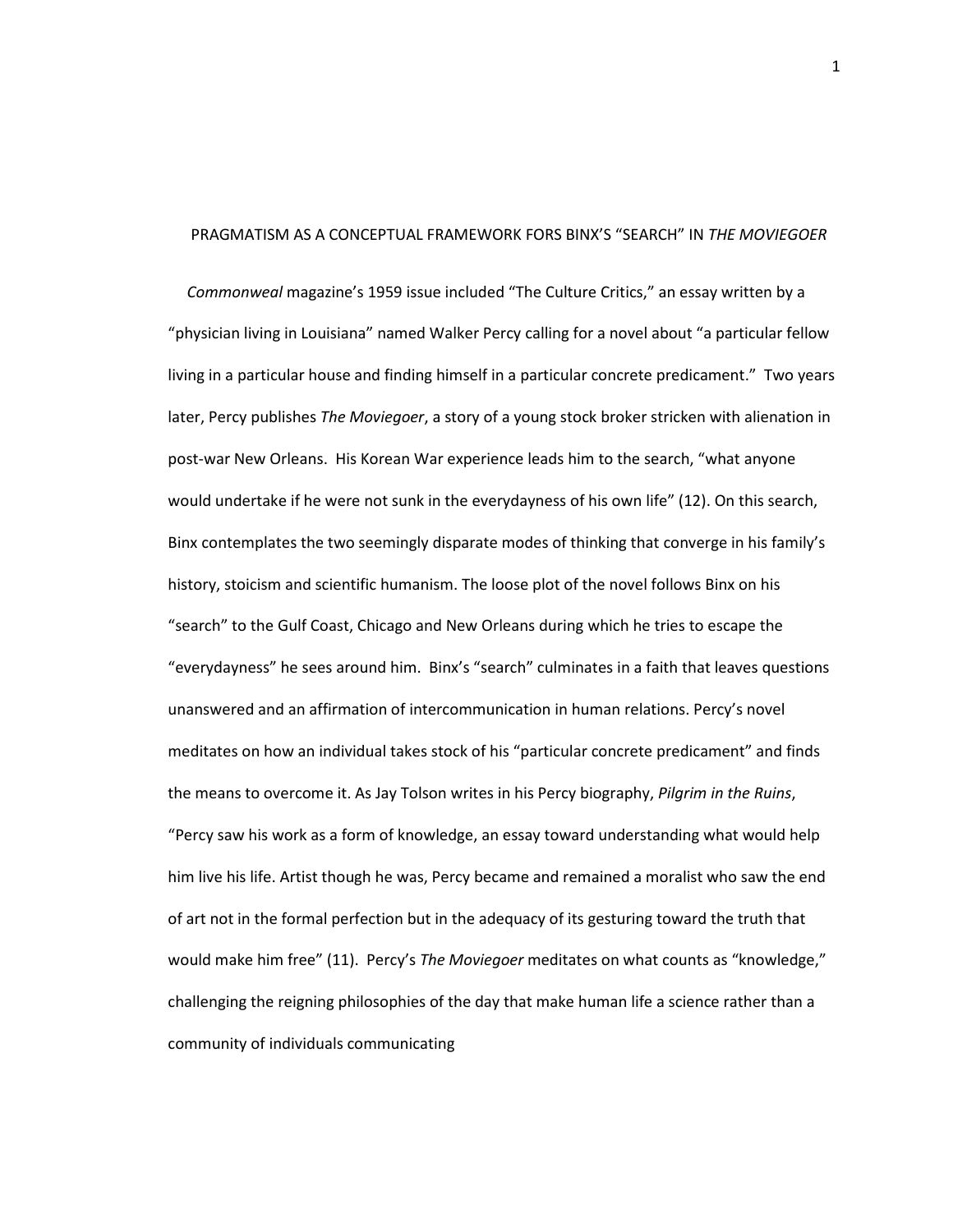through an open system of symbols. Percy leaves Binx's search open ended. Thus, he suggests that an individual cannot conquer his/her concrete predicament once and for all, but can use the tools developed during the search – belief and doubt – to continue challenging the particular conditions of his/her life.

I seek to show how Binx's "search" serves as an example of intersubjectivity by challenging the scientific humanism prevalent in the mid  $20<sup>th</sup>$  Century. Succinctly put, Binx challenges both the general and the localized versions of scientific humanism. Percy presents scientific humanism as a characteristic of general society, one co-opted by intellectuals, scientists, and Southern stoics to affirm their beliefs. I use a new methodology that analyzes the search as an educational experience. Binx sharpens and develops the tools necessary in challenging stoicism and scientific humanism. This paper builds on Percy criticism to show *doubt* and *belief* as the novel's driving forces. Belief serves as a landing pad for the searcher who inevitably comes to doubt; the interplay between the two defines Percy's new "thinking" individual. For Percy, doubt begets a matrix through which an individual tunes into the ideas of others by questioning their beliefs. Through this sharing of ideas –intersubjectivity- individuals form a community of "namers," people who arrive at "truths" through a testing of ideas. In its presentation of belief and "doubt, the open plot of the novel becomes a metaphor for the way all humans come to "know." Localizing the searcher's struggles within scientific humanism and its apostles in Binx, the book demonstrates the constant shifting between doubt and belief. The "education" provided by the "the search," however, leads to Binx's ability to form "community" by engaging with them in semiotic community; a system built off the meaning of symbols as they pertain to others. Unlike scientific humanism's tendency to isolate individuals as organisms separate from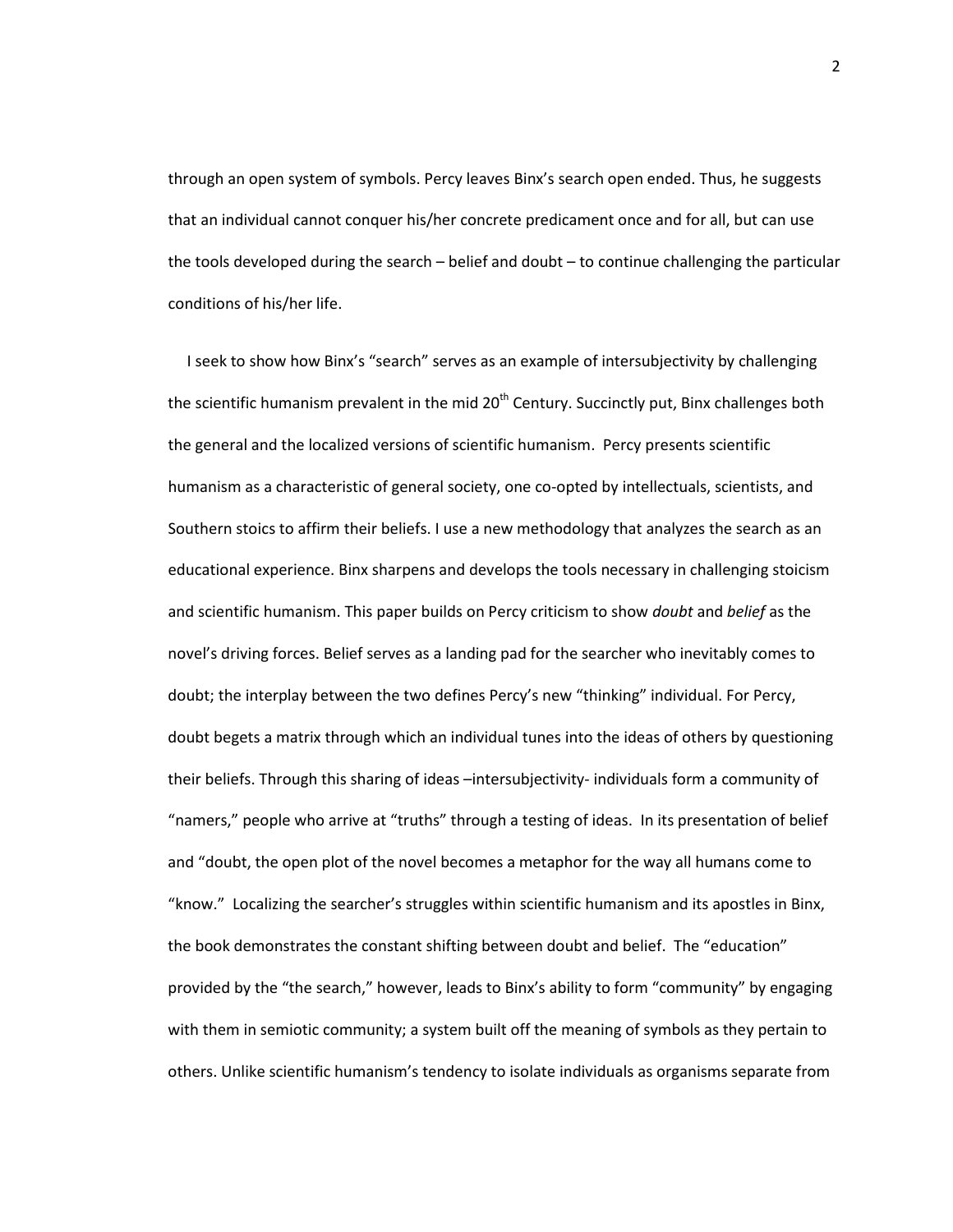a community, Percy's semiotics seek to base community off an intercommunication that affirms the individual's ability to affect meaning.

In *The Moviegoer*, Binx reflects both on what keeps him mired in scientific humanism, and what tools will allow him to continue the search. Percy divides the novel into five chapters and an epilogue. A chapter by chapter plot analysis would prove frustrating because the plot itself is rather pedestrian; the book moves jarringly from scene to scene with a majority of the content being Binx's contemplation of his past and present. Thus, schematizing the plot as anything other than a "search" in its true sense negates the novel as a heuristic exercise. Taking the time to contemplate the novel's "denouement" early in the project underscores the main conflict that drive Binx's "search" – scientific humanism vs. semiotic community. Binx's "search" serves as the nexus for the discussions. The majority of Percy critics, including but not limited to John F. Desmond, Gary Ciuba, John Edward Hardy, Lewis Lawson, and Martin Luschei, offer productive critiques of the novel by framing the "search" within specific methodologies , playing out the concepts of scientific humanism and stoicism that complicate Binx's search. The conflation of the two concepts –stoicism and scientific humanism—in the Bolling family serves as an important touchstone for Binx's search, and Percy's vision for the novel.

The jarring nature of the narrative serves as the cornerstone of the learning experience, for without the jarring experience of doubt and belief, no potential exists for a semiotic community. *The Moviegoer*'s broad educational influences on Binx require a fluid and forgiving reading of Binx's characterization. Luschei tries to fit *The Moviegoer* into a dialectical framework, sacrificing the uniqueness of the plot as a learning experience leading directly to the final outcome of the novel. The dialectical framework shows the work involved in unpacking the plot. Luschei

3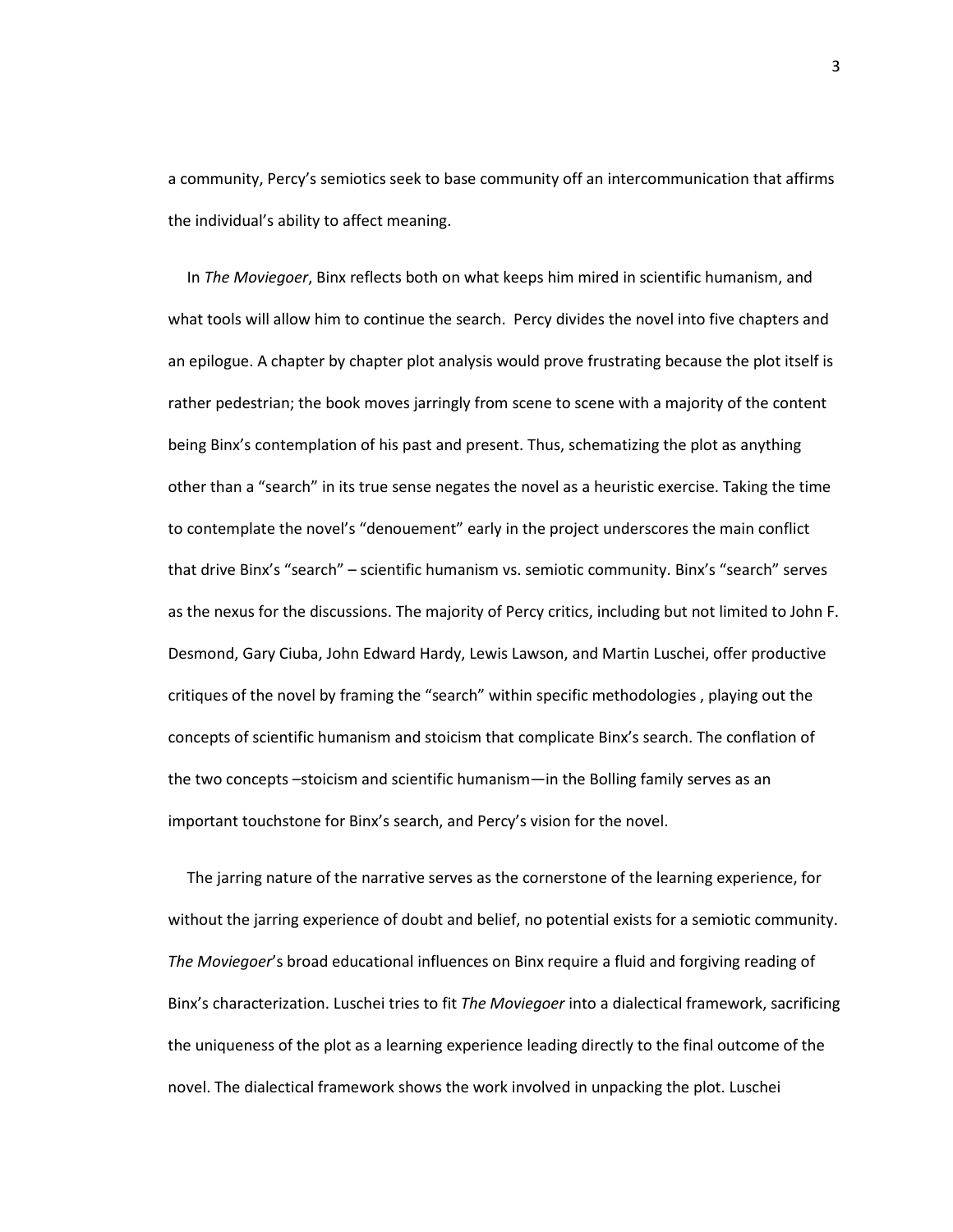faithfully executes a reading of the novel that shows the significance of the search, concluding that "Binx has found his vocation…Percy suggests this without moralizing and without grandiose claims, by his elliptical approach and the language of understatement" (110). Unpacking *The Moviegoer* takes a considerable amount of time. Luschei's methodology, however, takes a more clinical and scientific approach to the "search," missing Percy's intent to remove himself from the clinical prescriptions he practiced in his previous career as a physician.<sup>[1](#page-8-0)</sup> Rather, I argue that Percy wants to view his characters as unique individuals and less as predictable organisms.

This paper looks to focus on the mental exercises Binx engages with in finding semiotic communities. Several critics look at these mental attitudes. Desmond's *Walker Percy's Search for Community* looks at *The Moviegoer* in light of Percy's interests in C.S. Peirce, ultimately outlining how Binx's search leads him to semiotic community. Gary Ciuba analyzes *The Moviegoer* as an eschatology, writing that "Percy's fiction continually discovers revelations through juxtaposing the diurnal round and the penultimate hour in which Binx searches" (66). The "search," according to Ciuba, is a mental exercise in discovering the "knowledge" that arises from the decay of society. Lawson's book article "English Romanticism and 1930 science in *The Moviegoer"* addresses Binx's educational inheritance of scientific humanism from his father. Lawson's claim that Binx carries on the traditions of scientific humanism through movie going limits "search" the search to an aesthetic value, a value only found in imitations rather than real life. However, suggesting that "education" bears on the "search" is a completely new claim that

<span id="page-8-0"></span> $1$  Walker Percy was a medical doctor himself. He acquired tuberculosis as a young doctor, and came to reading philosophy and literature while convalescing (he began his writing career in philosophy, then moved to fiction). Though he had literary interests before his illness, his love for it grew substantially as a convalescent. Thus, later in life, rather than assessing the health of individuals in a clinic, he chose to do so through novels. For a brilliant compilation of essays that attest to Dr. Percy's unique perspective as a medical doctor turned writer, see *The Last Physician: Walker Percy and the Moral Life of Medicine*, edited by Carl Elliott and John Lantos.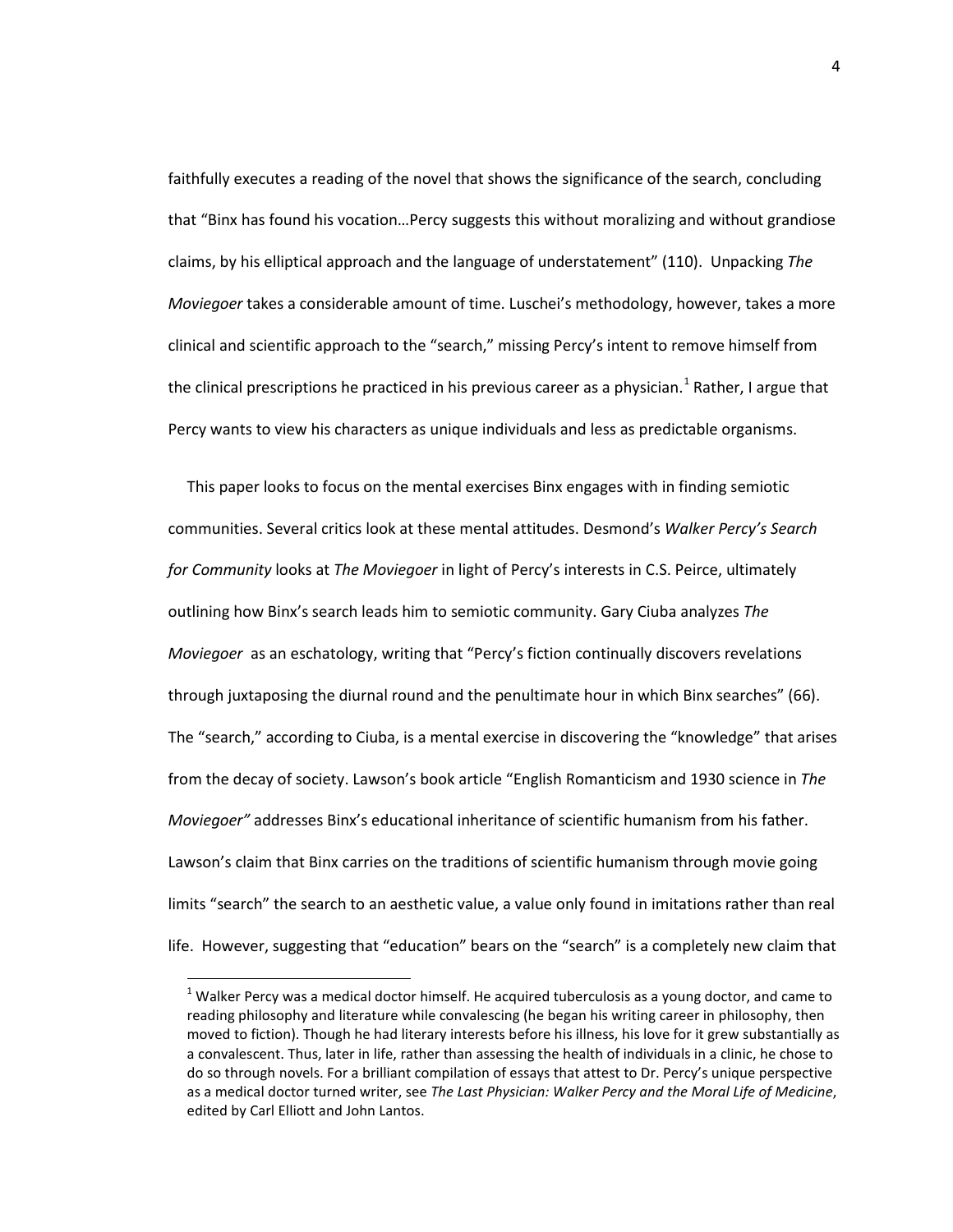I plan to build from by looking at how the education offered to Binx by the Bolling family informs his search. Each critic offers well argued ideas on the mental attitudes of Binx and the Bolling family from which I plan to build by looking at how these mental attitudes inform Binx's "search" for semiotic community.

The interplay of belief and doubt leaves no room for definitiveness (a concept that will be addressed more fully throughout this paper). Thus, looking at the inconsistencies in the narrative pays in the potential of semiotic community. Hardy points out some of the inconsistencies of the narrative. Binx's "search" fails to provide any real spiritual progress; still a "snob" and a "moral imposter," and at the end of the book Binx "remains…much the same old egotist, the same old sly condescender he always was" (55). Hardy's focus on the inconsistencies between the promise of the "search" and the resulting heteronormative romance between Binx and Kate throws into doubt any educational value of the book. This particular paper uses the inconsistencies to underscore the function of belief and doubt, two different modes of consciousness crucial in analyzing the way individuals come to "know." Belief serves merely as a landing pad for the searcher, who ultimately experiences the irritation of "doubt" and the reformulation of belief it requires. My interpretation of the novel seeks to show how the interplay of belief and doubt creates a momentum that will allow the search to continue into the future.

Percy intentionally left the novel open ended, demonstrating that belief and doubt run in cycles. Binx begins and ends the main narrative at his Aunt's house, the actual physical convergence of stoicism and scientific humanism. One of his first descriptions includes a school building that he describes with a detached and materialistic eye, "It gives me a pleasant sense of

5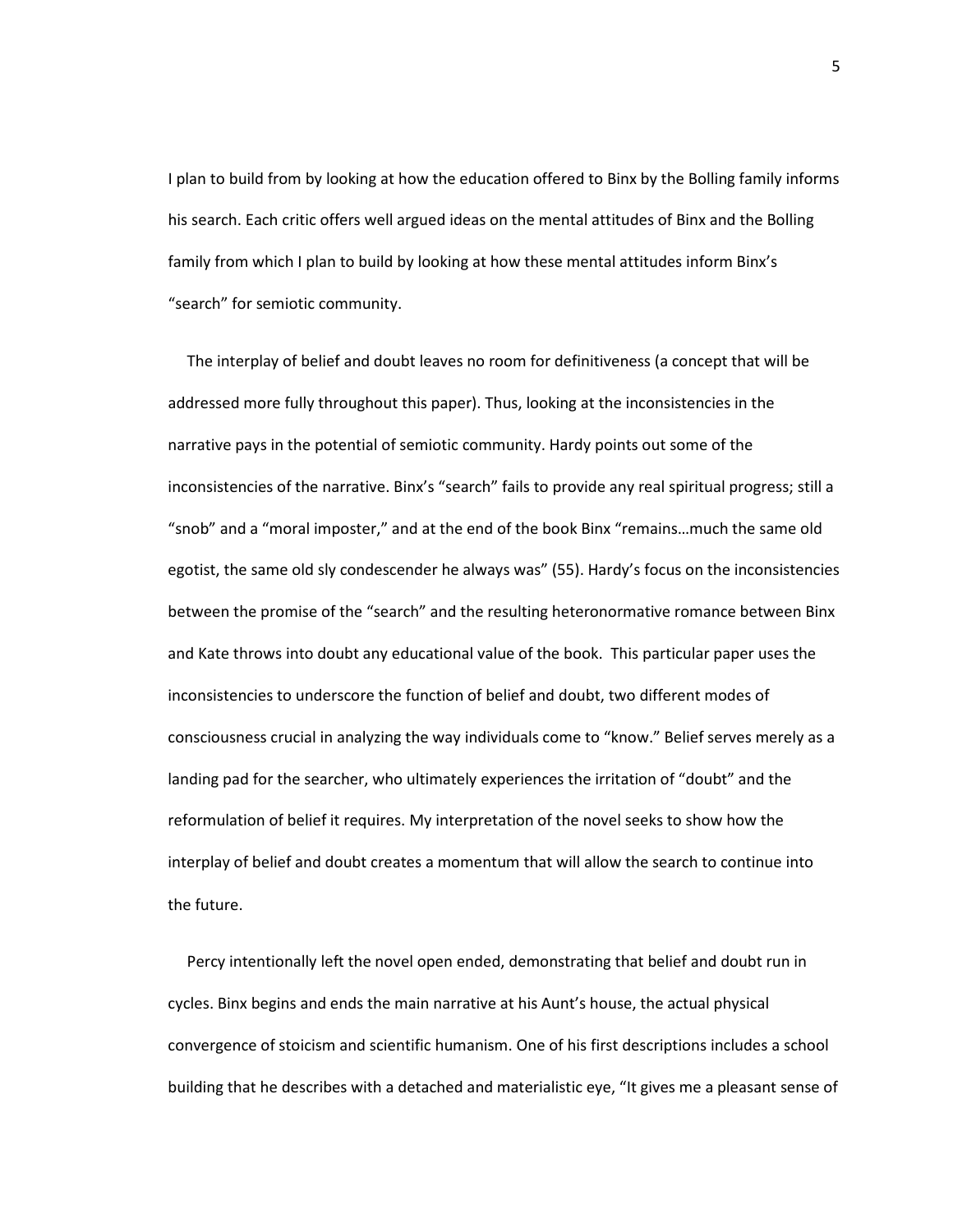the goodness of creation to think of the brick and the glass and the aluminum being extracted from common dirt – though no doubt it is less a religious sentiment than a financial one, since I own a few shares of Alcoa" (10). Ignominiously retreating to the same spot after his Aunt excoriates him for what she perceives as his immorality, "the playground looks as if it alone had survived the end of the world" (231). Binx first sees the school as a financial boon, then when his search becomes frustrated by his Aunt's pessimism, he sees it as indicative of the end of the world – a place where his search for semiotic community ends bitterly, or so it seems. Not only is Binx's ignominy a circular theme, but throughout the book Percy alludes to the importance of Binx's fellow searcher, Kate Cutrer. Binx's search began in war, and Kate's search began after her first fiancé was killed in a car accident. Kate stares down onto the abyss which she describes as "walking the tightrope," and Binx feels the malaise. Towards the beginning of the book, Kate tells Binx, "You're like me, but worse. Much worse," and by the epilogue their kindred spirits are united in marriage. What is the plot doing to advance the philosophical nature of Percy's writing? The novel challenges any framework such as Luschei's dialectic that sacrifices the ongoing mental exercise of an individual on the search for a more systematized approach. The novel also challenges Hardy's insistence that the novel offer a cure all for heteronormative snobbery. Through Binx's search, Percy offers the reader more developmental answers. By suggesting that the "search" carries implications for the future rather than offering "answers," I plan to add complexities to the "search" as a heuristic exercise for Binx, Percy, and the reader.

Binx discovers a vocation amidst the ruins by navigating through the abyss of malaise, and of everydayness. Accomplished by experiencing intercommunication and semiotic community, Binx's new "education" antagonizes the scientific humanists that ruled philosophy for the early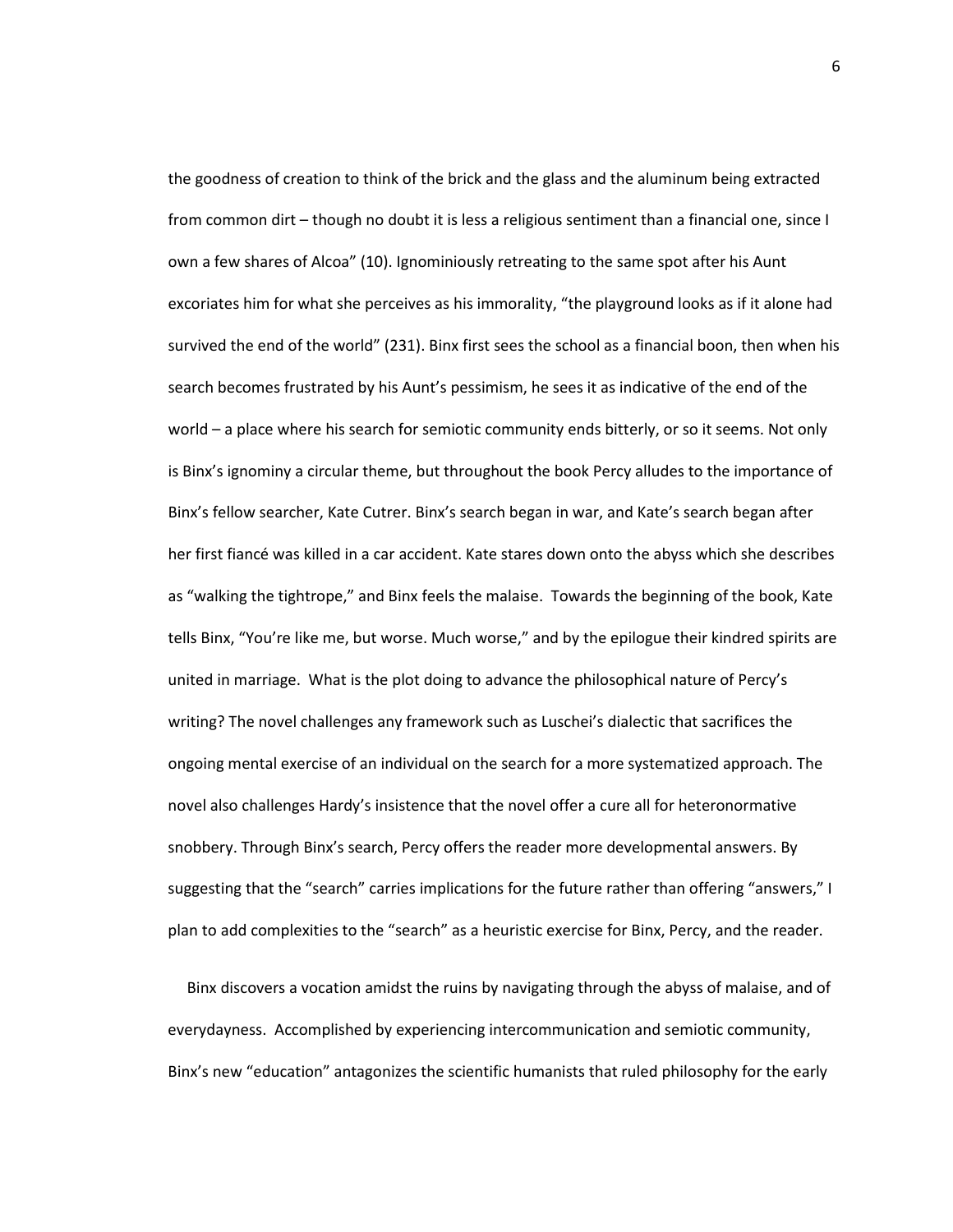part of the 20<sup>th</sup> Century. A successful "methodology" for reading *The Moviegoer* must take into account the significance of the education theme – the idea that Binx's search sharpens the tools for overcoming concrete predicaments, which in Binx's case is the use of doubt and belief to challenge scientific humanism and stoicism. Percy's *The Moviegoer* questions the dominant ideologies associated with scientific humanism and stoicism, which offer prefabricated notions of "truth," in favor of intersubjectivity. Excoriating Binx for his behavior late in the novel, Aunt Emily uses terms like "old time values", or as Binx's Aunt Emily says it "honor and truth and beauty." Aunt Emily refers to the stoic traditions of stoicism and scientific humanism that she pushes Binx to engage with. Though we cover the examples of her scientific humanism and stoicism in more precise ways later on, one of the first parlor conversation between Emily and Binx nicely foregrounds this confluence. Speaking to Binx, Aunt Emily implores Binx to take on the scientific humanist and stoic mantle: "You're scientific calling, your love of books and music. Don't you remember how we used to talk – on the long winter evenings when Jules would go to bed and Kate would go dancing, how we used to talk! We tired the sun with talking and sent him down the sky. Don't you remember studying Euripides and Jean-Christophe?" (55). Though Aunt Emily raised him to understand the standard texts of a scientific humanist and stoic in the hopes that Binx would carry on the Bolling traditions and honors, they mean nothing to Binx. He remembers, "'You discovered them for me. It was always through you that'—All at once I am sleepy" Challenging these falsehoods, Binx disentangle "truth" from artificiality - "everydayness"(13-14, 145-146), "the malaise"(120), the "great shithouse of scientific humanism"(228). The novel critiques available notions of education and the concomitant ideas about proper life trajectories they inculcate, like Aunt Emily's desire for Binx to become a research scientist and fulfill the stoic traditions of the Bolling family. In explicating Binx's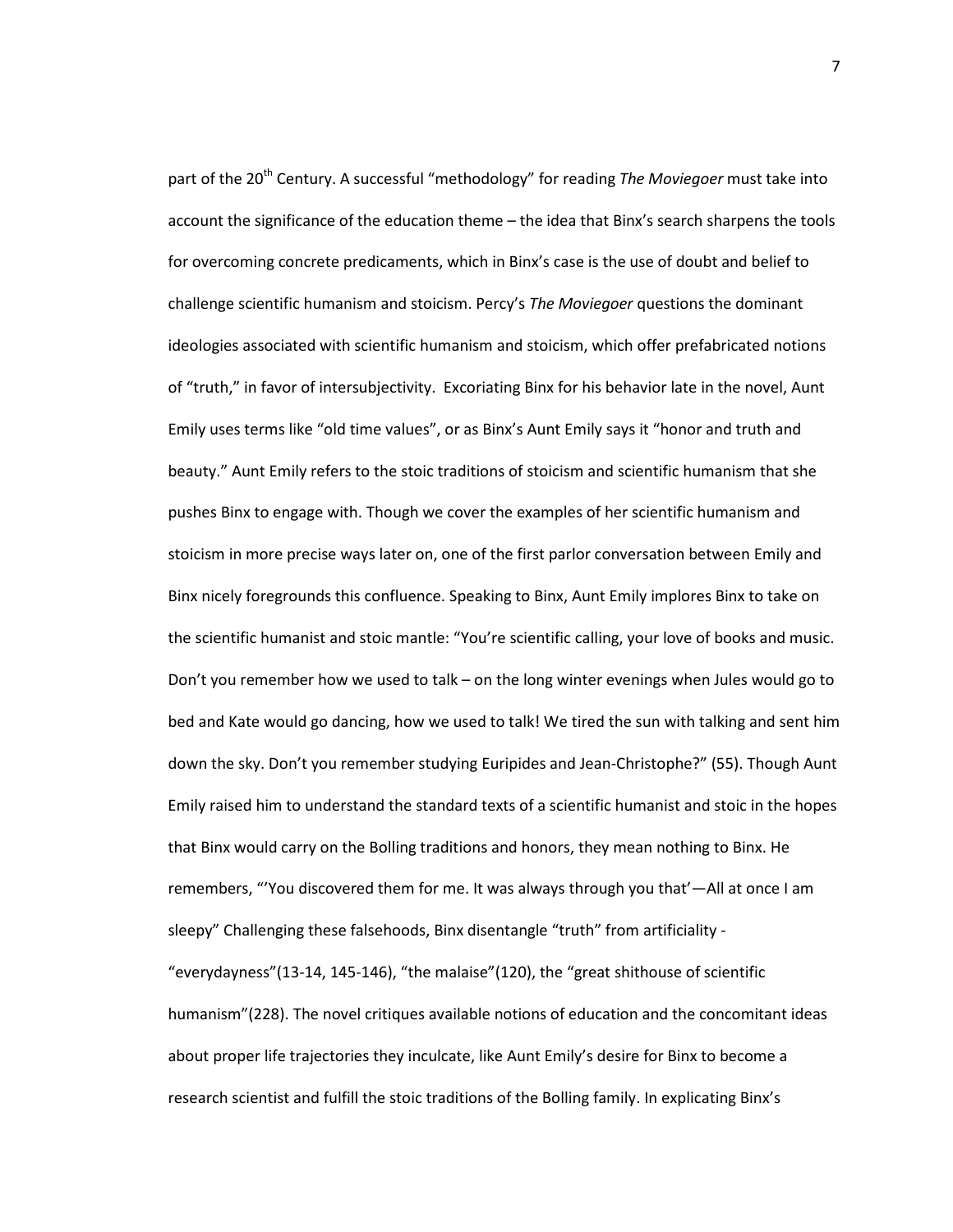"search," this paper intends to show how he seeks to challenge the everyday use of terms and concepts that support scientific humanism and stoicism, fostering an ethos of "doubt" that encourages the pursuit of a more flexible notion of "truth." The resulting community refers to intersubjectivity, a process of interaction in which individuals apprehend each other's dispositions and emotional states. Through this intersubjectivity individuals can form a community that engages in common frames of "naming." By no means does this result in finite answers for the "searcher." Rather, the fruits of the "search" pay off in a continuous honing of semiotic community through belief and doubt.

The following road map outlines specifically how belief and doubt serve as the philosophical girding of Percy's *The Moviegoer*. The first subsection, "**Intellectual History,**" examines the historical factors that contribute to Percy's *The Moviegoer*, specifically examining the ways Percy conceptualizes scientific humanism and southern stoicism, and pragmatisms role in shaping Percy's opinions. "**A Thief of Peirce: Doubt and the 'Search' Amidst the Modern Malaise**," outlines the more specific ways in which "doubt" and the "search" put Binx at odds with those mired in the modern malaise. The basic framework of doubt and belief having been laid out, the paper frames the "search" within the context of specific Bolling family traditions. The subsection **"English Romanticism and 1930 Science"** looks at the Bolling's father-son relationship as an important touchstone for Binx's "search." Romanticism – an attitude that Mr. Bolling takes on as an alternative to stoicism – and scientific humanism – the desire for resolute and reproducible answers – create a void for Mr. Bolling and Binx. The hopeless romantic, prone to the fall out of discouragement, quickly finds solace in science, and vice - versa. Before resolving the issues of scientific humanism and stoicism, Binx must face the living confluence of the two

8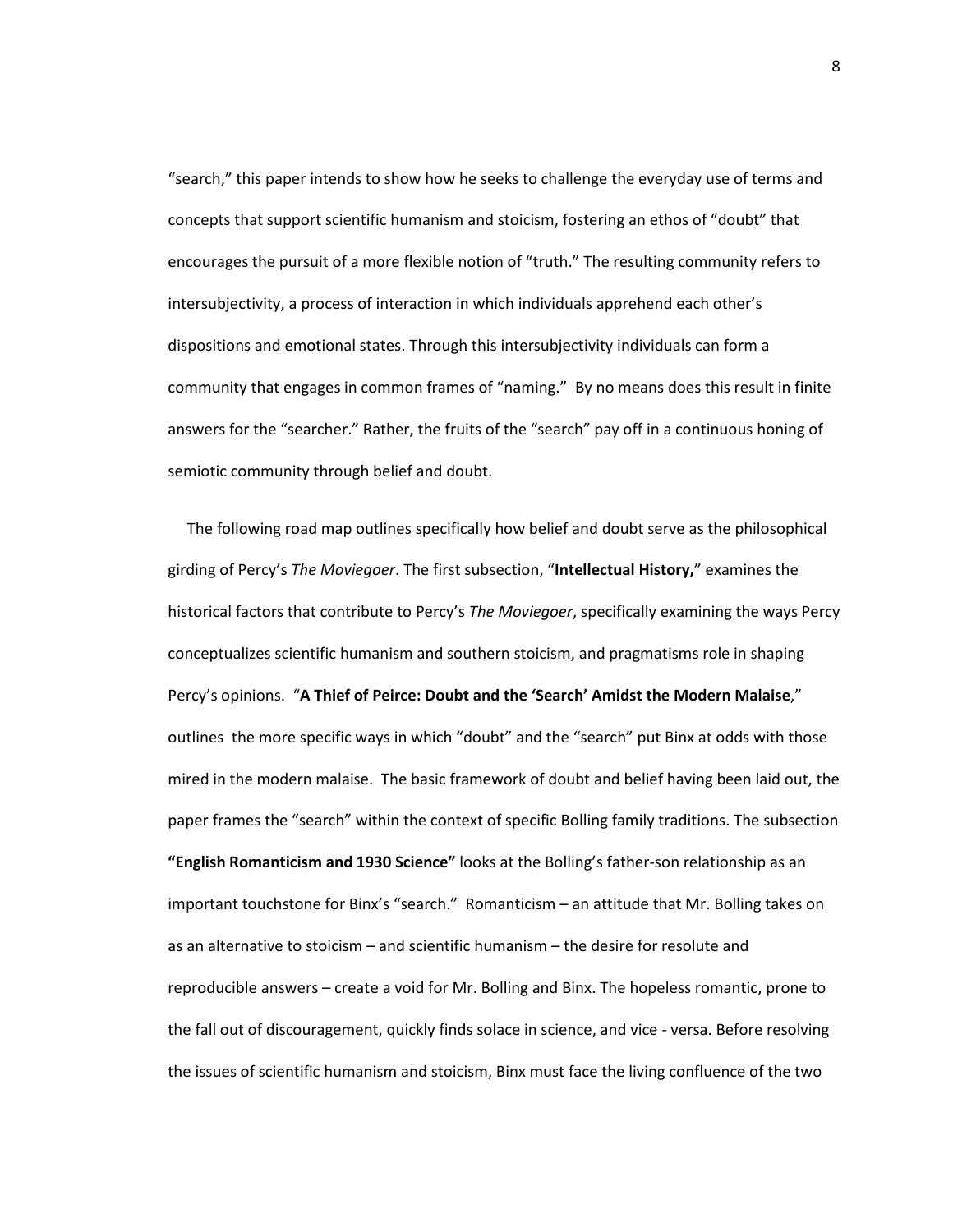issues, his Aunt Emily. "**The Black Knight of the Old South: Aunt Emily's Pagan Stoicism and Scientific Humanism**" examines Binx's relationship with his Aunt as a living reminder of his need to escape from the clutches of scientific humanism. Binx's Aunt, a latter day pagan Southern Stoic, acts as a specter of the Old World in the new by investing her faith in a scientific humanism that loves community but despises the individual.

Percy leaves Binx's "search" as a continuing project, for Binx's relationship with others must continue to develop or run the risk of atrophying. "**Finding Community in the Ruins**" takes into consideration the final outcomes of Binx's "search": experiencing what it means to plant oneself in a position to be open to symbols. In *Walker Percy's Search for Community*, Desmond roots the "search" in the triad in terms of a Judeo Christian Heritage, that of God, Christ, and man. Desmond contextualizes the "search" as an individual's quest to find meaning in the "after - Word" (67), a time when scientism squelches the language that defines the Judeo Christian heritage. Desmond demonstrates how Binx's repetitions and rotations reveal the hot and cold dynamics between Binx and others-- his aunt, father, and dying brother Lonnie-- that lead him to a relationship with Kate that reflects a "genuine communion between individuals"(75). Searching for the relation between himself and others offers to Binx the gift of vocation, the role which an individual finds in a semiotic community. Binx, who at the end aspires to heal others as a physician, metaphorically enacts healing by bringing to Kate and his brothers and sisters the news of the "search" and its ultimate pay off in community. Though open ended, Desmond provides a solid contextualization of what Binx, and the reader, take away from the "search." The **"Conclusion"** takes a look at the open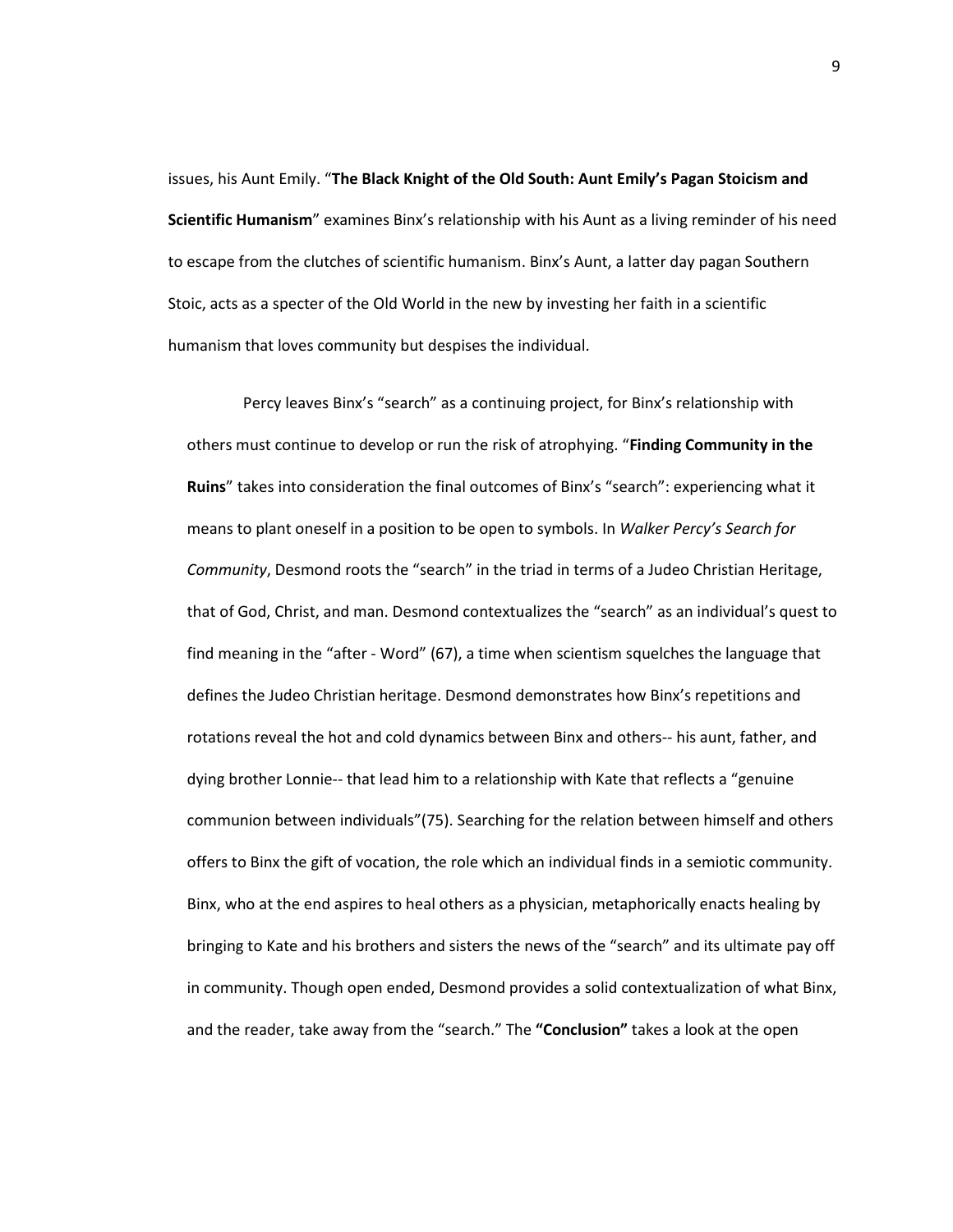ended nature of the search, and what it means in terms of Binx's progress from alienation to semiotic community.

#### **Intellectual History**

Visiting his mother's vacation home in the swamps of Louisiana, Binx wakes up with a start: "Three o'clock and suddenly awake amid the smell of dreams and of the years come back and peopled and blown away again by the smoke. A young man am I, twenty nine, but I am as full of dreams as an ancient. At night the years come back and perch around my bed like ghosts" (144). Binx feels the convergence of his family's histories in his dreams. His sudden awakening in this scene reveals the pressure he feels from them. Percy presents these "ghosts" as not just hailing from the Bolling family history, but as indicative of U.S. culture. The following section seeks to identify these ghosts that Percy sees as endemic to American culture, and how Binx's "search" seeks to overcome their hold upon his psyche.

Since *The Moviegoer* weaves together seemingly diffuse resources -- e.g. Pragmatism, Southern Stoicism, and scientific humanism -- I take a holistic approach in my historical contextualization that brings the elements to bear on Binx's search. I mention most of the terms (or more descriptively the –isms) in the introduction, but I would like to take this time to give more concrete definitions. As Percy uses the foundations of Pragmatism to challenge the terms, it is essential that we understand their definitions. The first term in need of defining, Pragmatism, looks at how humans derive knowledge by engaging with each other. This section looks at two Pragmatists, Charles Sander Peirce and John Dewey, to show the Pragmatist discussion into which Percy enters with *The Moviegoer*. Though Pragmatists credit Charles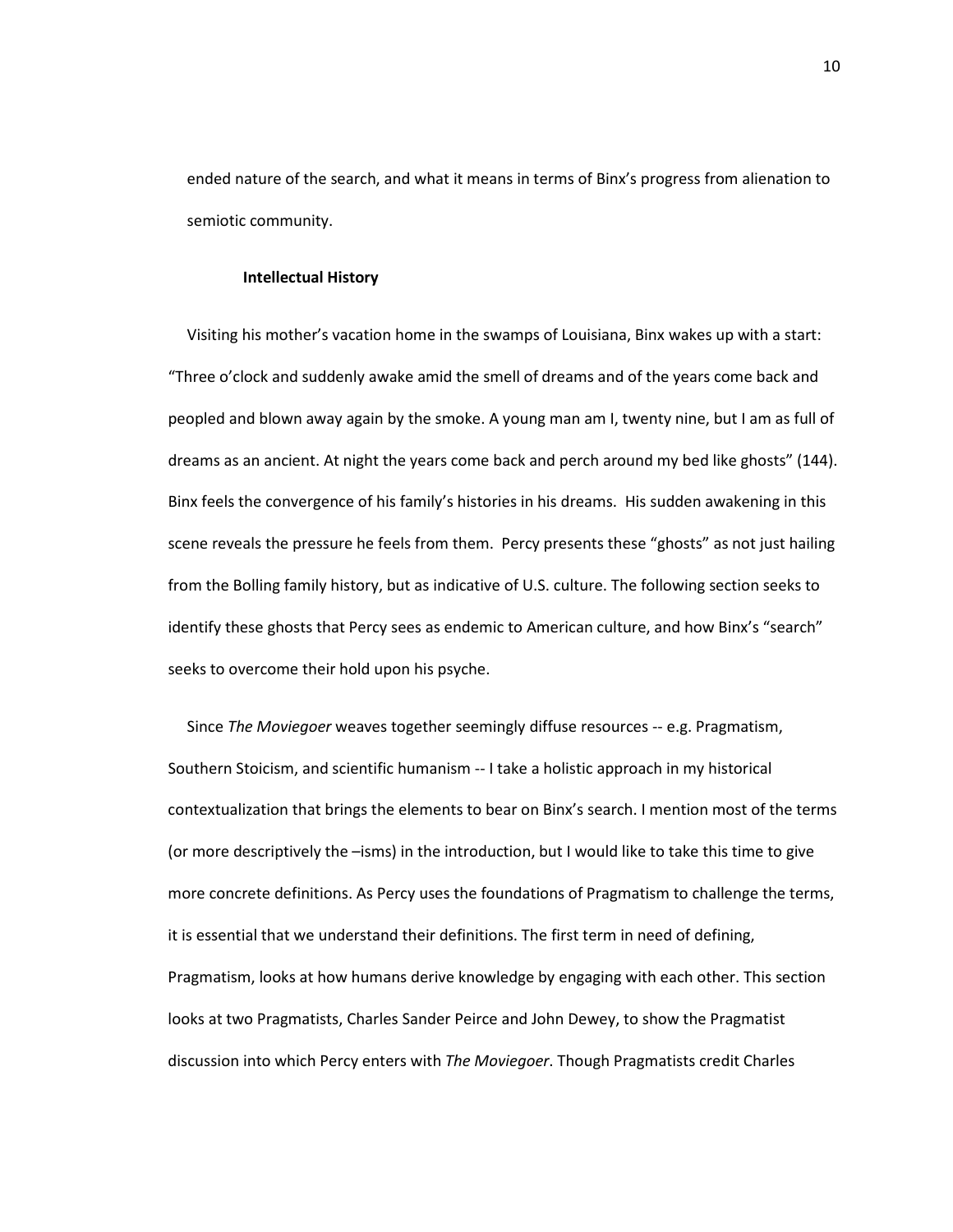Peirce as their founder, William James first used the term "Pragmatism" in "Philosophical Conceptions and Practical Results." James defined pragmatism as follows:

To attain perfect clearness in our thoughts of an object….we need only consider what effects of a conceivably practical kind the object may involve—what sensations we are to expect from it, and what reactions we must prepare. Our conception of these effects, then, is for us the whole conception of the object, so far as that conception has positive significance at all. (259)

Individuals gain knowledge by seeing themselves in other people. Thus, a community comes to being through interaction amongst individuals. Deceptively simplistic, this field of thought created a number of high profile scholars whose ideas differ radically. For the sake of time, I will say that Peirce looks at knowledge as deriving from a constant interplay of "belief" and "doubt." Triadicity, an "I, you, it" relationship drives the interplay of belief and doubt. Through intercommunication, triadicity challenges and/or affirms the significance of the meanings individuals place on objects. For Dewey, meaning was derived strictly from the scientific process.

Percy uses Pragmatism, particularly the ideas of Peirce, to challenge what he saw as the reigning philosophy of American, Cartesian dualism. In Percy's opinion, American individualism stems from Cartesian dualism. Thus, the term serves as an umbrella for Southern stoicism – Southern paternalism – and scientific humanism – the idea that all human problems can be solved by science and compassion. The importance of this term – Cartesian dualism-- for Percy cannot be understated, for he saw it truly as endemic to American culture as a whole. Cartesian dualism means the insistence that everything operates in a cause and effect relationship. This Cartesian individualism sees humans as organisms ruled by dyadicism – the idea that all living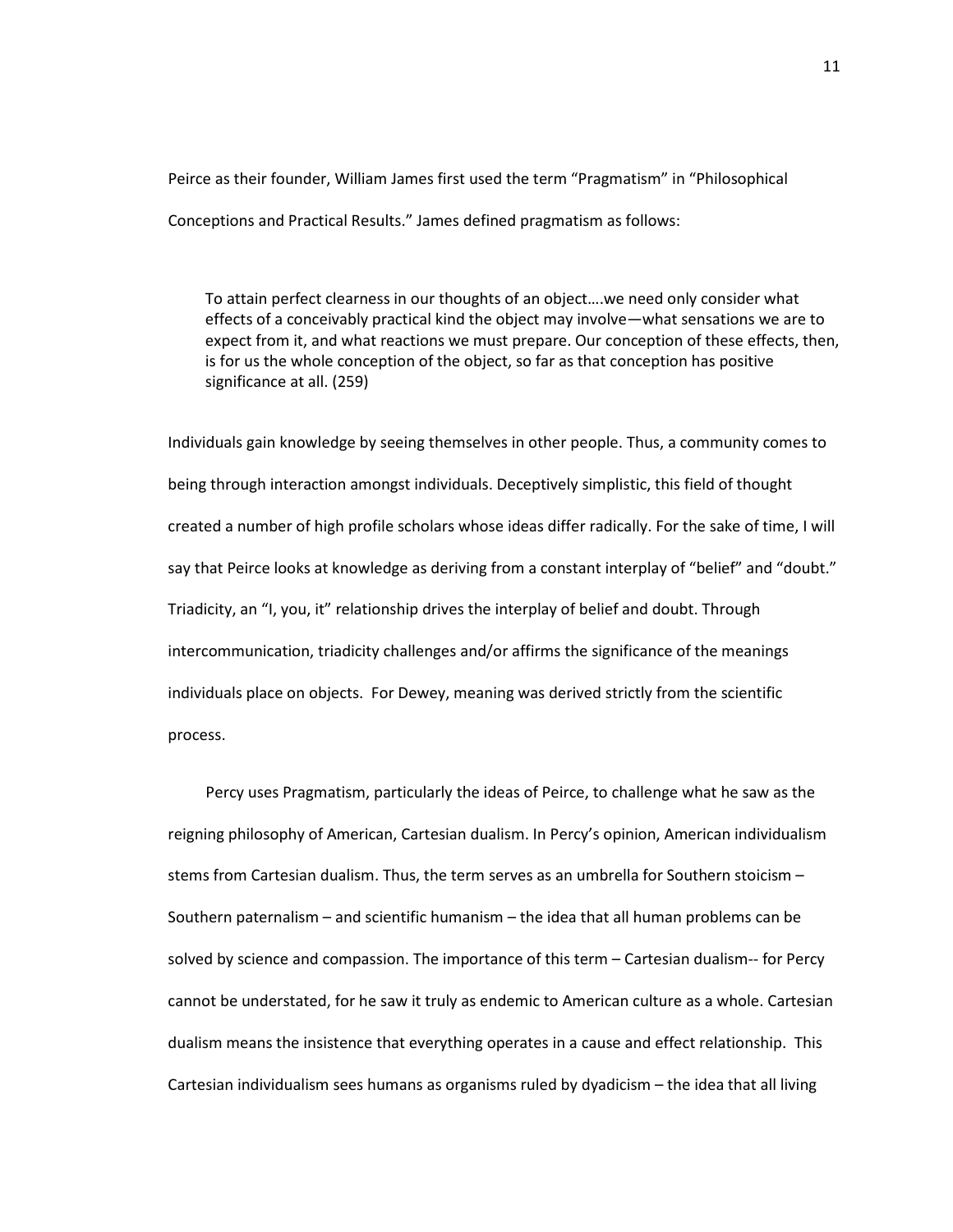things can be reduced to interaction between twos, thus reducing human organisms to cause and effect relationships. Descartes' "Cogita ergo sum" forgets that man assigns meaning through the use of language rather than through the interaction of neurons. As Percy states in a 1989 interview with Scott Walter on the subject of Tocqueville labeling Americans as Cartesians:

All the Americans I know are Cartesians without having read a word of Descartes. He meant that an educated American believes that everything can be explained scientifically, can be reduced to the cause and effect of electrons, neurons, and so forth. But at the same time, each person exempts his mind from this, as do scientists. I see this endemic Cartesianism, and my criticism is that it leaves us without a coherent theory of man. Consequently, modern man is deranged. (More Conversations with Walker Percy, 232-233)

As John Desmond notes, Percy echoed Tocqueville in saying that Cartesian dualism was a characteristic of all Americans, "was the source of that radical individualism so embedded as an idol in the American psyche – at once self assertive, given to role playing and sociopathic impersonation, and yet haunted by a ghostly sense of solitariness" (Desmond 14). The Southern Stoics picked up on the Cartesian dualism in their historical will to conquer the land, and their enduring desire to impose a social order upon society.

This explication shows how Percy saw Cartesian dualism as a common source of stoicism as well as scientific humanism. The world of *The Moviegoer* ultimately arrives at truth through the secular, rational thought often described as "scientific humanism." What Corliss Lamont calls a "naturalistic philosophy that rejects all supernaturalism and relies primarily upon reason and science, democracy and human compassion" (3). Thus, it is essential to keep in mind the relation between the two concepts when looking at the Bolling family traditions. Though scientism permeates America -at- large, the Bolling family's stoicism serves as the most important touchstone in Binx's "search." Indeed, the stoics see the world as cause and effect –the rise of (a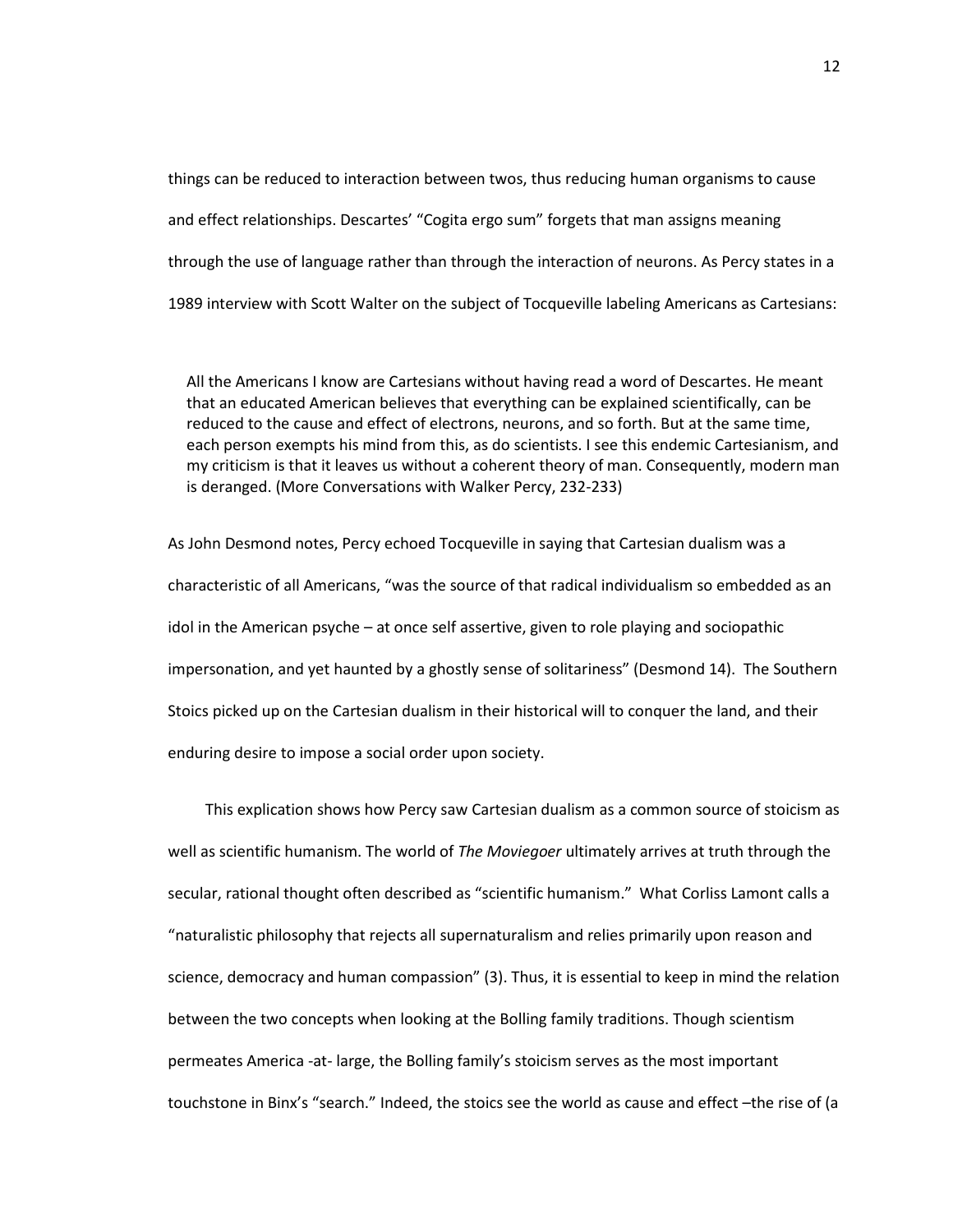very general) profanity will bring all virtue to ruin. The stoics cast themselves as virtuous; they live to tend to their virtue, paternalistically see to it that their inferiors are taken care of. When their romanticism seems fleeting, they sink their souls into scientism to substantiate their values. A "noble stock," the Bollings hail from a long tradition of Southern stoicism that imposes a significant effect on Binx's "search." Due to this dyadic perspective, Percy casts 20<sup>th</sup> century America as a rigid system of social relationships owed to the traditions of Descartes and the Enlightenment, thus coloring his character's reflections ideas on "meaning." As John F. Desmond points out in *Walker Percy's Search for Community*, Binx Bolling possesses a prominent awareness of Cartesian dualism's presence in society:

The culture that dominates Binx's society is a deformed semiosis; that is, it is a community governed largely by a scientific perspective. Hence it looks on the world and human interactions as causal and dyadic rather than as relational and triadic. Its citizens suffer a displacement from being. Binx senses this fundamental displacement in himself and in those around him. (Desmond 42)

Desmond makes clear that Percy saw the dominant scientific perspective as a "terror" intrinsic to American individualism and to Binx Bolling, "the stepchild of Cartesian dualism" (42). The Bolling family's history reveals the extent to which American individualism, Cartesian dualism, and stoicism permeated Binx's mindscape. Seeing the world as "causal and dyadic rather than as relational and triadic," stoicism separates the mind from the body. Scientific humanism serves as stoicism's "new arm," offering a superficial view of human relations as cause and effect.

Percy applies these diffuse resources to the idea of change in *The Moviegoer*, specifically using pragmatism to complicate the notions of scientific humanism and stoicism. The aforementioned concepts orbit around the idea of "change" in *The Moviegoer*: pragmatists embraced change as a method for making meaning, scientific humanists saw change necessarily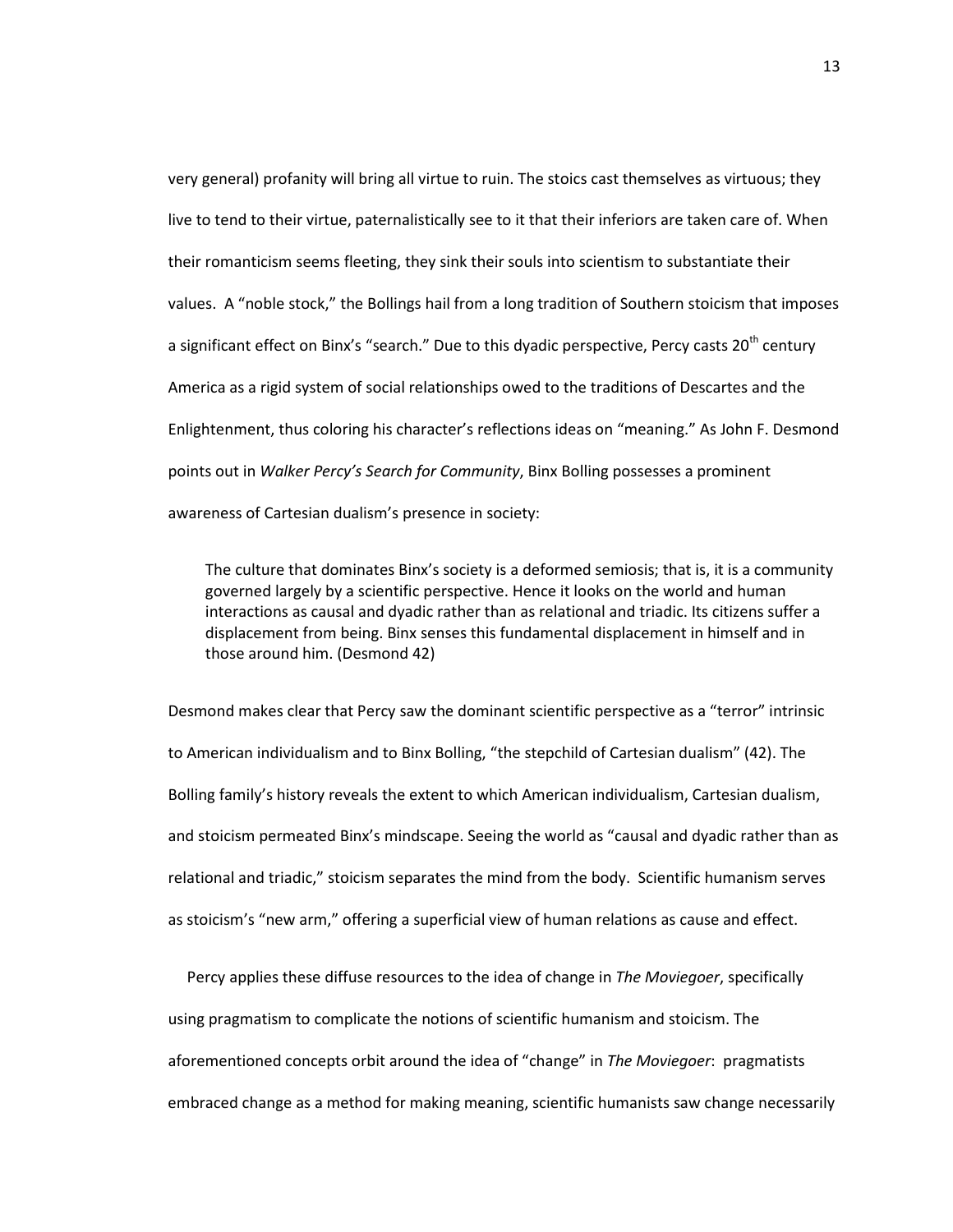possessing a scientific outcome, and Southern Stoics saw change as symbolizing the end of their virtuous era and the beginning of societal decline. The millenarian Southern stoics viewed change as promising a "second coming" of sorts which foretold the rightful ascendency of their virtue. Percy discusses "change" in *The Moviegoer* using the three themes of stoicism, scientific humanism, and Pragmatism, constructing a meditation on the ways "change" and its inverse, "habit," informs the debate on what constitutes "knowledge." This "Intellectual History" begins by explaining the connection Percy's novel shares with southern stoicism and scientific humanism, then moves to its engagement with pragmatism, specifically looking at Percy's muse Charles Sanders Peirce and Percy's nemesis John Dewey.

While lying wounded in Korea, Binx questions everyday objects, foreshadowing his struggles with stoicism and scientific humanism – his search. Percy draws the doubt that instigates Binx's search from American Pragmatism's founder Charles Sanders Peirce. Focusing his thought on American Pragmatism, Percy's *The Moviegoer* interrogates the stoicism and scientism of the Percy/Bollings. The "original" Pragmatists did not identify as such, but as members of a philosophical club called "The Metaphysical Club" in 1879. Started by Charles Sanders Peirce, the group included philosophers and intellectuals like William James, Oliver Wendell Holmes, Joseph Warner, Nicholas St. John Green, Chauncey Wright, John Fiske, and Francis Ellingwood Abbot (Collected Papers of Charles Sanders Peirce ala Menand vol 5 paragraph 12). John Dewey, though much younger than others in the group, also attended meetings. Change served as the philosophical backdrop of their discussions; how do philosophers account for change in a world supposed by science to operate according to laws? How does one arrive at certain theories and ideas to which they will adhere strictly? Is there a law to laws? How does what we call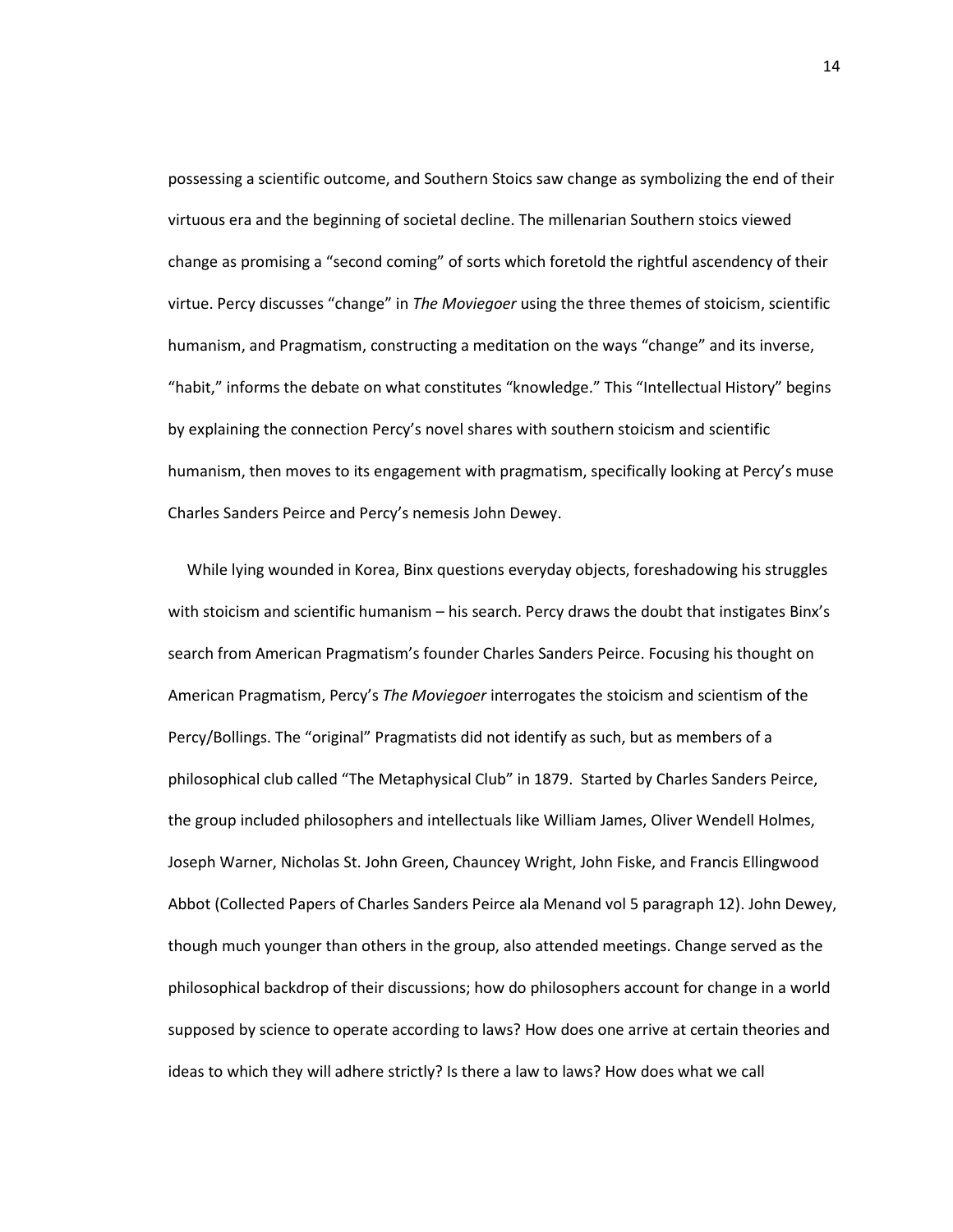"knowledge" straddle the evolution and chance of Charles Darwin and John Venn with "habit" as described by Emile Boutroux? "The Metaphysical Club" saw Darwin, Venn, and Boutroux as contemporaneous philosophers, whose concern with change and habit paralleled "belief" and the "irritation of doubt" that served as the cornerstone of American Pragmatism.<sup>[2](#page-19-0)</sup>

Pragmatism developed along with one of the biggest changes in 19<sup>th</sup> Century American history. Darwin's publication of *The Origin of Species* in 1859 underscored the change, volatility, and unpredictability of human life that fed the thoughts of the first American pragmatists. Darwin coined the term "natural selection" to describe nature's preference for the most biologically adept organisms, and tied human survival to constantly changing natural systems. Other writers of the time picked up on the same ideas. John Venn's *The Logic of Chance* argues that organisms constantly evolved, and that this "evolving" status was a natural law itself: "It is as if the point on the target at which we aim, instead of being fixed, were slowly changing its position as we continue to fire at it; changing almost certainly to some extent, and temporarily, and not improbably to a considerable extent and permanently" (37, 48). Emile Boutroux's 1874 piece titled "De la contingence des lois de la nature" ("The Contingency of the Laws of Nature") posits that natural laws constantly evolve. This popular French philosopher argues strongly and eloquently that "Scientific laws are the bed over which passes the torrent of facts…they shape it even as they follow it….They do not precede things, they derive from them, and they can vary, if the things themselves happen to vary" (39). People conflate the predictability of nature with laws, but laws exist only according to habits; in other words, people create laws according to the way they see the world working. Emile Boutroux continues to argue that without change,

<span id="page-19-0"></span> $2$  Peirce had in fact written a review of Venn (Writings of CSP, vol. 298).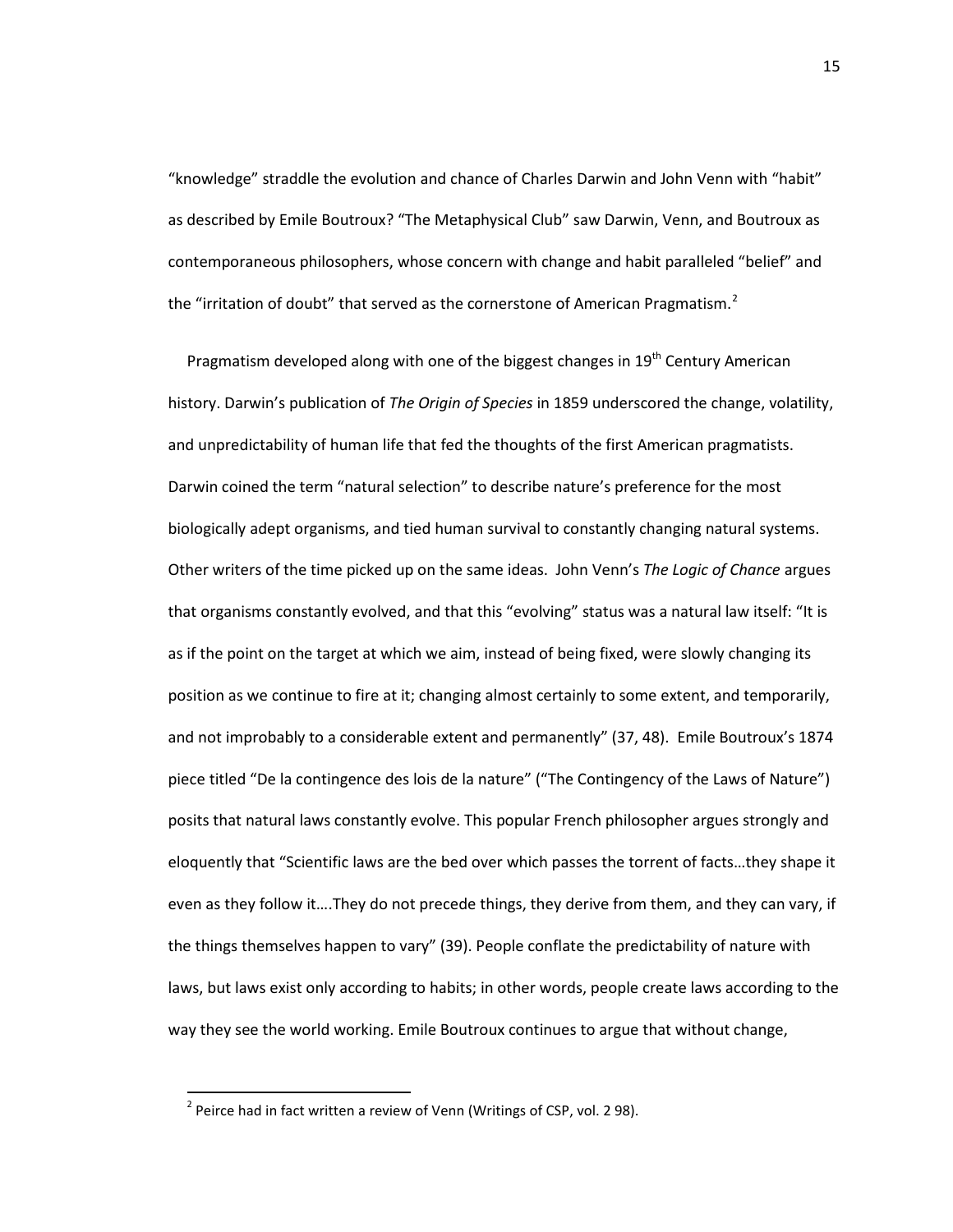everything dies (167). Darwin, Venn, and Boutroux saw the survival of nature as contingent upon change and variations, and consistency only a state best described as a habit. Evolution by natural selection, chance, and habit influenced the ideas of the leading American philosophers at the time, developing into a distinctly American school of thought. Darwin et al. wrote of change and habit, and the men of "The Metaphysical Club" began meditating on "change" as a way to describe the way humans acquire knowledge—what Peirce describes as "belief and "doubt." This very brief overview of the intellectual atmosphere from which American Pragmatism grew intends to show the importance of change.

The main focus of the pragmatist thought section of "Intellectual History" rests on Peirce's "irritation of doubt"—this idea allows Binx to challenge the Cartesian dualism that enshrouds the world of *The Moviegoer.* Peirce lays out his theories on systems of knowing in "How to Make Our Ideas Clear." He writes in this important essay:

The action of thought is excited by the irritation of doubt, and ceases when belief is attained; so that the production of belief is the sole function of thought. All these words, however, are too strong for my purpose. It is as if I had described the phenomena as they appear under a mental microscope. Doubt and Belief, as the words are commonly employed, relate to religious or other grave discussions. But here I use them to designate the starting of any question, no matter how small or how great, and the resolution of it. ('How to Make Our Ideas Clear', CP 5.394, 1878)

The parallels between "habits" and "change," "belief" and "doubt," i.e. the idea that both "change" and "doubt" bring about a reconstituting of truth, suggest the importance of looking into systems of knowledge that embrace change. As Louis Menand puts it, "Peirce was a system builder – by virtue of the range of his expertise, possibly the most ambitious (and possibly the most frustrated) system builder of late nineteenth century North Atlantic Culture. And it was a culture that took system building extremely seriously" (276). An essay which Peirce read at one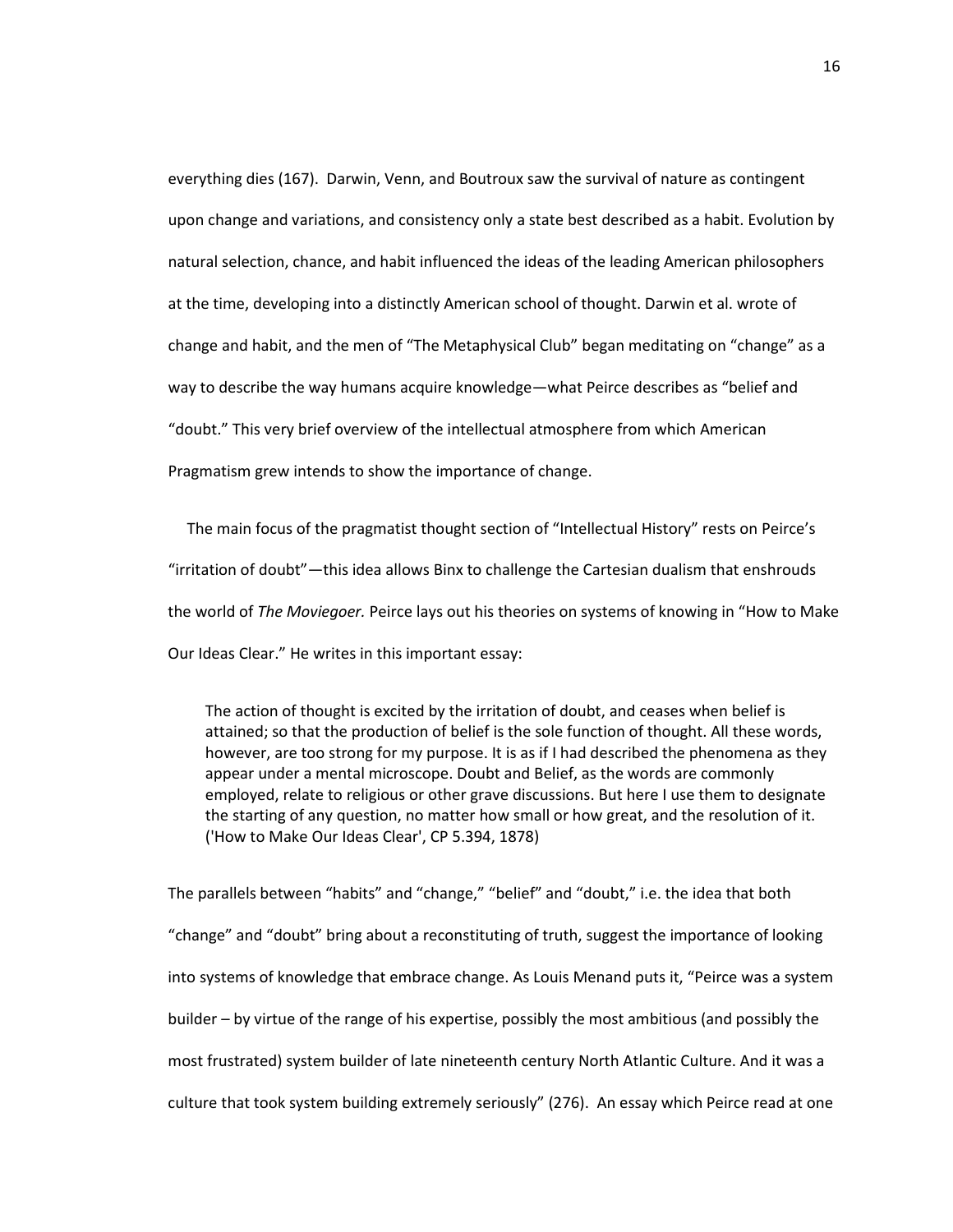of the club meetings titled "Design and Chance" intricately works through classic probability theory to say that "chance is the one essential agency upon which the whole process depends…everything that can happen by chance sometime or other will happen by chance. Chance will sometime bring about a change in every condition" (4: 548, 549). This theory of change is closely related to the ideas of Darwin. Peirce states, "my opinion is only Darwinism analyzed, generalized, and brought into the terms of Ontology"(552). Habits are an evolutionary function. Just as natural selection works to eliminate the bad traits in favor of the good, bad habits in "law" are weeded out for the good "habits": "Systems or compounds which have bad habits are quickly destroyed, those which have no habits follow the same course; only those which have good habits tend to survive" (553). Peirce formulates a theory of systems by which we can understand how the natural world deals with "change." For Peirce, there are no exact origins to laws, but there are ways which laws develop as the world changes. These laws are always contingent upon their success, but chance is a law itself: "Chance is indeterminacy, is freedom. But the action of freedom issues in the strictest law" (552). James claimed Peirce invented pragmatism, and "Design and Chance" demonstrate the questioning of "laws" and "stability" in favor of "change" – descriptors of a system of meaning making that parallel "doubt" and "belief." Peirce's system uses belief and doubt to form a semiotic community – a triadic relationship between symbol, interpreter, and interpretant that develops laws of meaning through sharing "belief" and "doubt." Percy writes *The Moviegoer* with this system in mind.

In other sections of the paper, we will look at specific instances in which Binx interrogates scientific humanism and stoicism. Here, I address the connections between stoicism and

17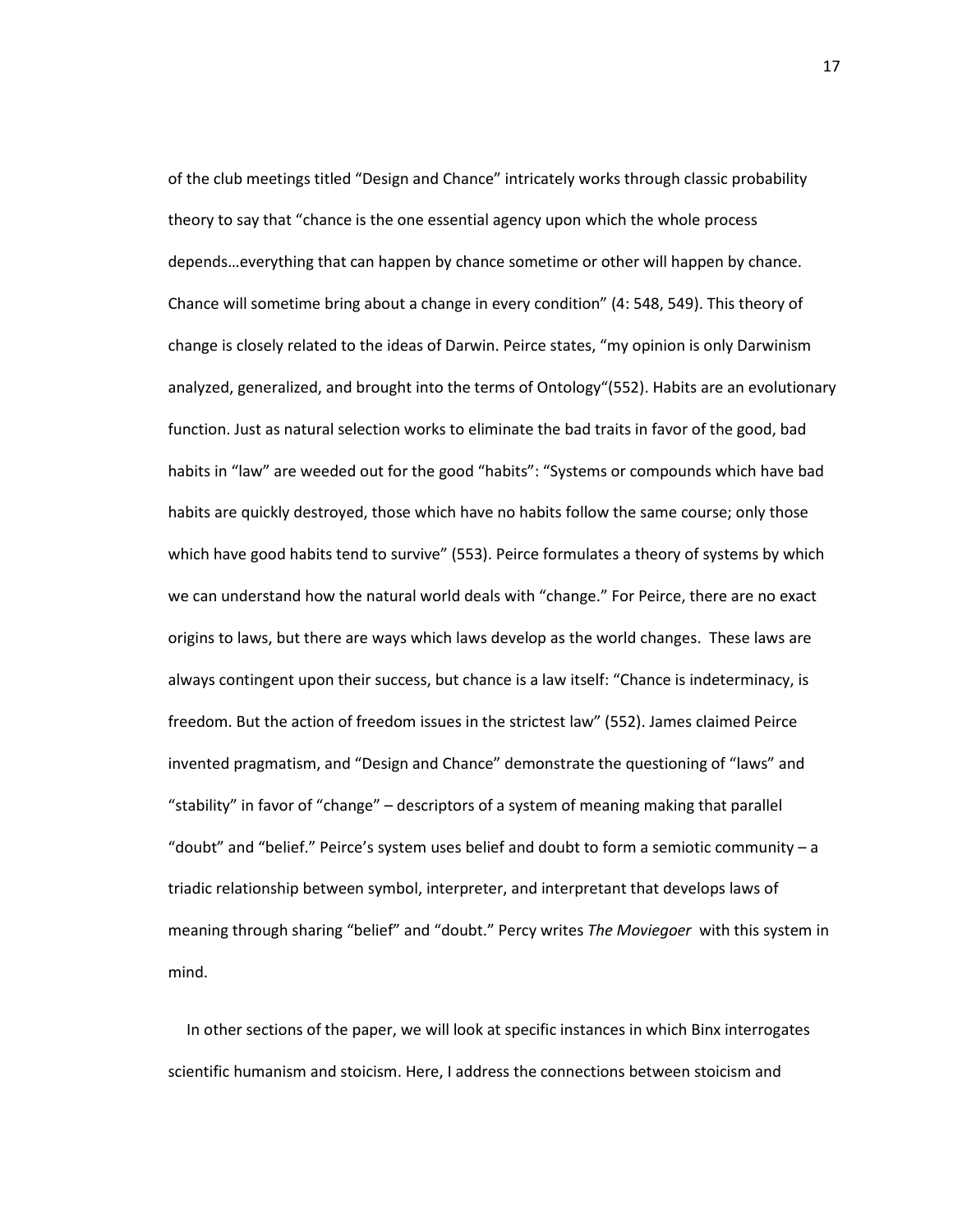scientific humanism, showing the extent to which Percy saw the two as specific threats to Binx's progress. The root of the novel's scientific humanism begins with the stoicism of the Percy family, whose early colonization of the South asserted a physical and mental hegemony. The two concepts, scientific humanism and stoicism, seem disparate, but they ultimately come together in the Bolling family's reaction to change. The early Percy's "conquering" of the wild land paralleled the "civilizing" effects their presence created. The first North American Percy, Charles, colonized the 600 acres of land in British West Florida in 1777 (Mississippi Delta) and began a storied family history that includes Civil War heroes, Senators, patriarchs, and cultural luminaries (Brown 28). Percy dedicates *The Moviegoer* to one of these famous members of his family, William Alexander Percy, whose book *Lanterns on the Levy* chronicled their family's life as eminent Southern planters. William Alexander Percy, referred to as Uncle Will by his nephew and adopted son Walker, expresses the ethos of his Southern upbringing. He laments the loss of the stronghold their virtue once exerted on the beloved Southland in his part autobiographical novel, *Lanterns on the Levy – Recollections of a Planter's Son*. Note how the stoic's "Jesus – Buddha – and Socrates" loses to an insipid yet undefined obscenity, but that Percy foretells of a "second coming" for the loyal stoics:

Should I teach deceit, dishonor, ruthlessness, bestial force to the children in order that they survive? Better that they perish. It is sophistry to think of two sets of virtues, there is but one; virtue is an end in itself; the survival virtues are means, not ends. Honor and decency, compassion and truth are good even if they kill you, for they alone give life its dignity and worth. Yet probably…all the good and the noble and the true of all the world will die and obscenity will triumph. Probably those that practiced virtue will be destroyed, but it is better for men to die than to call evil good, and virtue itself will never die.

We of my generation have lost one line of fortifications after another, the old South, the old ideals, the old strengths. We are now watching the followers of Jesus and Buddha and Socrates being driven from the face of the earth. But there's time ahead, thousands of years, there is but one good life and men yearn for it and will again practice it, though of my contemporaries only the stars will see. Love and compassion, beauty and innocence will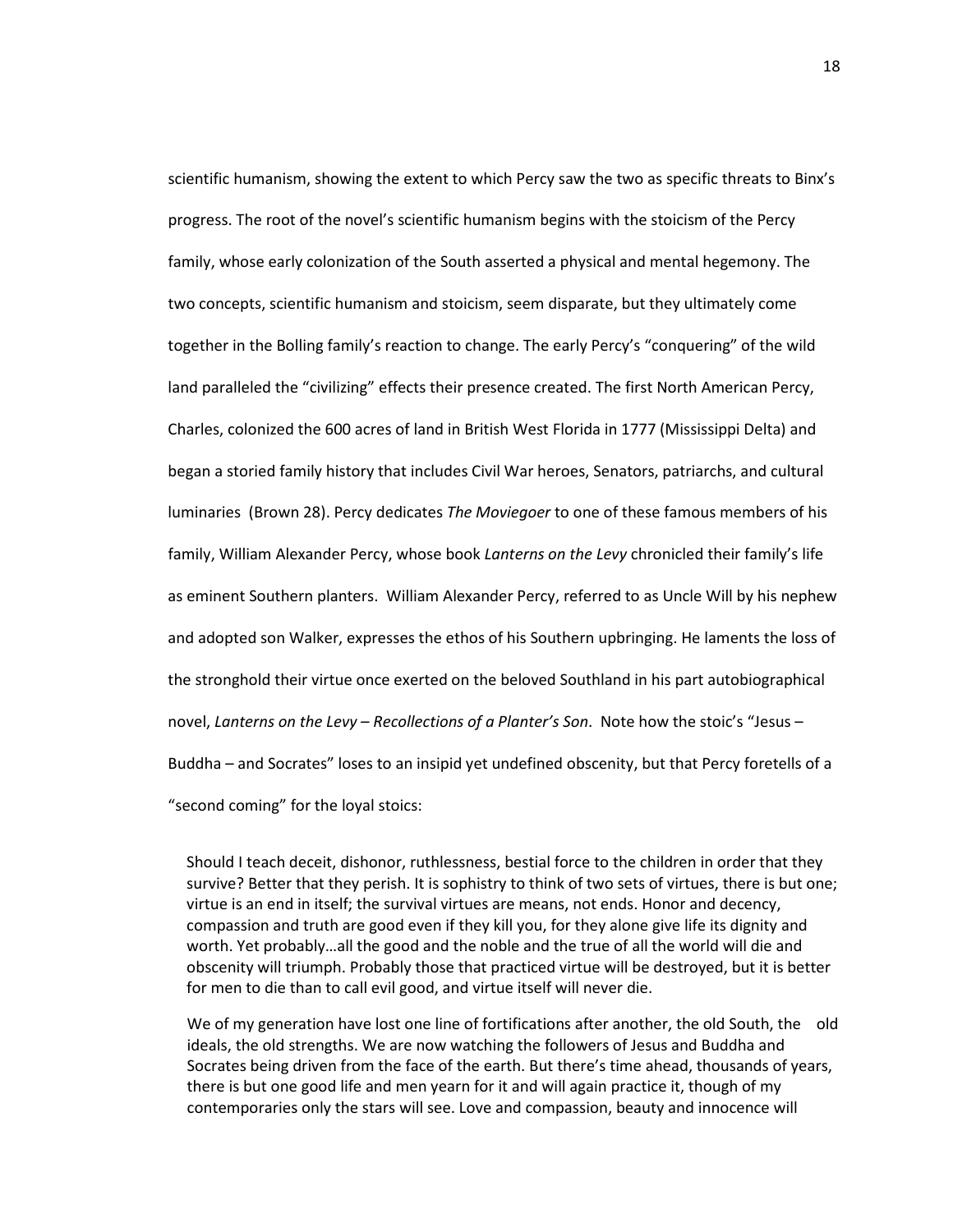return. It is better to have breathed them an instant than to have supported iniquity a millennium. Perhaps only flames can rouse man from his apathy to his destiny.

The individual must save himself/herself from moral decrepitude:

There is left to each of us, no matter how far defeat pierces, the unassailable wintry kingdom of Marcus Aurelius, which some more gently call the Kingdom of Heaven. However it be called, it is not outside, but within and when it is all lost, it stands fast. To this remaining fastness I knew I should help the children find their way. (Lanterns 313)

Uncle Will believed that the course of the country was on a downward spiral. Outmoded were the paternal responsibilities to take care of subordinates and subalterns and guarding "virtue" and "sanctity" from corruption. The *noblisse oblige* to which the Percys subscribed for so many years faced extinction. Rearing his adopted son, Uncle Will reasserted these characteristics at any cost. He hoped that the future, however far down the road, would prove their efforts fruitful. William Alexander witnesses the strength of the stoic individual, stating, "it is not outside, but within and when all is lost, it stands fast" (Lanterns 313). In short, he hoped for a renaissance of the individual's "love and compassion, innocence and beauty" to which his *noblisse oblige* clung.

William Alexander Percy's stoicism, a battle between good and evil, offered varied readings on the state of society. He hoped for the retainment of stoicism, while also seeing the world as hopeless and determined to fail. Discussing *The Moviegoer* and its indebtedness to William Alexander Percy in "Versions of Percy," Jim Van Cleeve writes,

Between the idealized Will Percy of his friends' affectionate memoirs and the same man in the view of his nephew, we measure the difference between the Old Deep South and the contemporary South, between a serene and deeply willed idealism and a tortured existential psychological realism. Walker Percy dramatizes this distance in Binx Bolling's inability to talk the same language as his Aunt Emily. (991)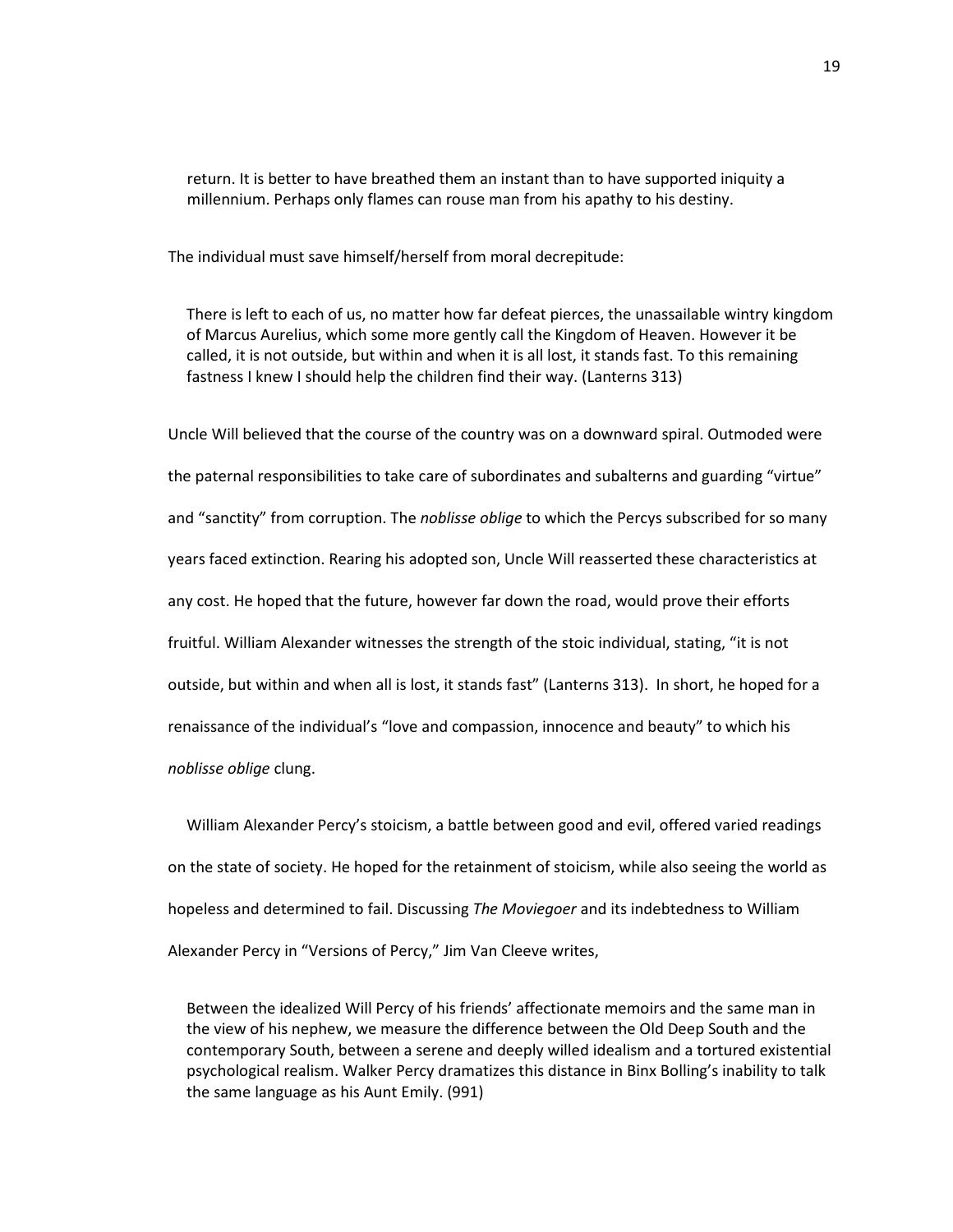Binx's Aunt Emily represents the stoicism of Mr. Bolling, the literary likeness of Williams Alexander Percy. However, Van Cleeve's phrases "deeply willed idealism' and "tortured existential psychological realism" hints to more than moodiness in the Percy family dynamics. William Alexander's mood swings from idealism to determinism reflect the Bolling family's desire to switch from romanticism to science, and from science back to romanticism. While their romanticism upholds their desire for stoic righteousness, science upholds their desire to know the facts. Like William Alexander, they are doomed by their expectations – Binx's father dies of romanticism and 1930's science, while Aunt Emily is doomed to see the sun set on her "messianic hopes" of a scientist/stoic Christ figure. The stoic mentality to jump from romanticism into science haunts Binx. He lives in a nightmare of miscommunication brought on by the abyss of the stoic/scientific humanist mindscape.

Percy brings together scientific humanism and stoicism in the effects they impose on society. In the novel, the Bolling family represents the Percy's fixations on noblisse oblige and their fixation on upholding the virtue of the land, both common elements of Southern stoicism. While the Percy's represent a particular Southern version of this stoicism, the novel presents it as only one variation of American individualism. Though certain characteristics of the Cartesian mind/body split remain Southern -- Aunt Emily's insistence upon "goodness, truth, and beauty" and her memory of the Bollings as a "fierce old warrior gens" (26) -- a version of this individuality surfaces throughout America. Following in this tradition, Emily sees how "things should be" with her visions of "goodness, truth, and beauty" and nothing will keep her from trying to assert these absolute truths as the member of a "fierce old warrior gens" (26).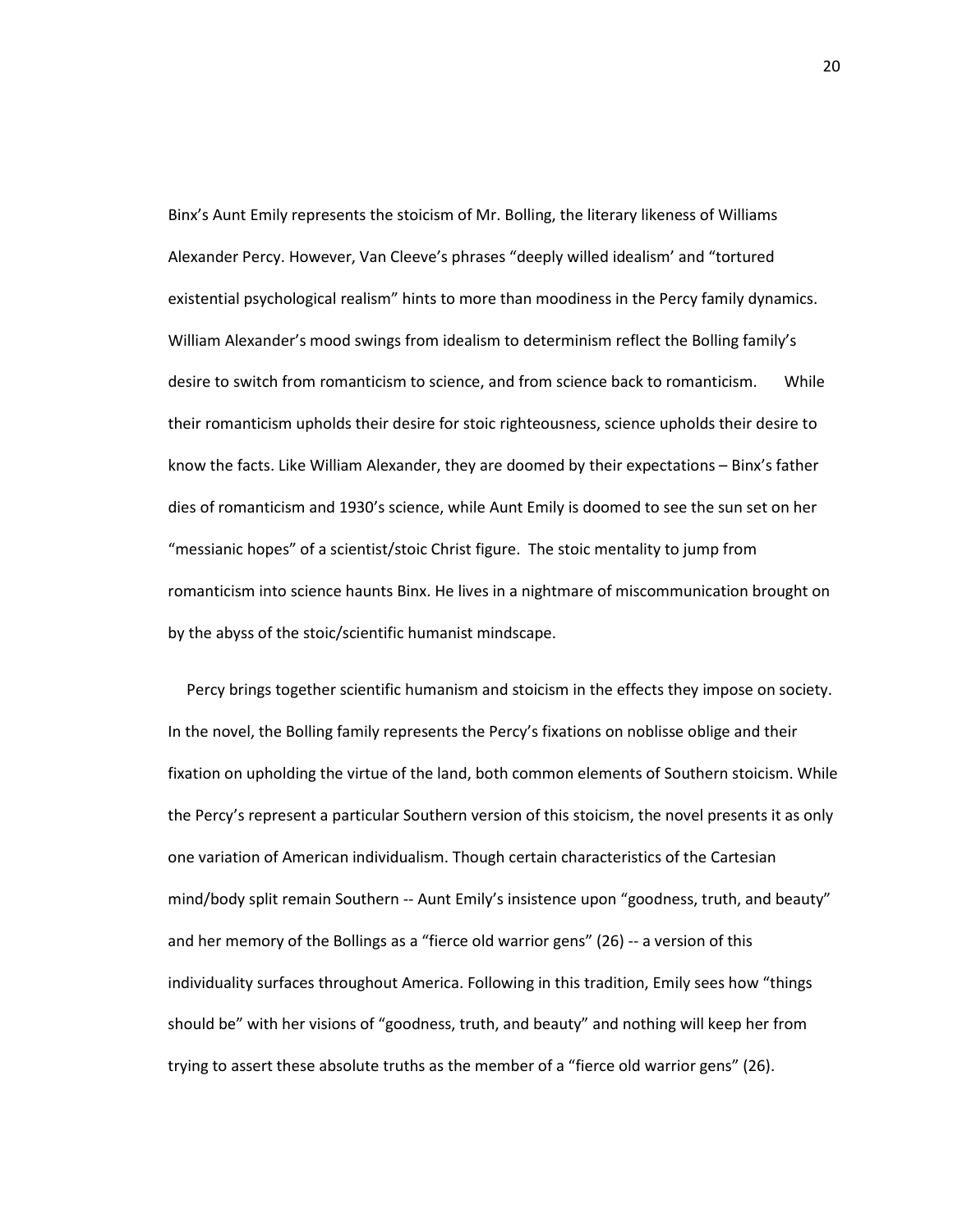The conflicts Binx faces as the inheritor of this stoic/humanist hybridity concretize in the present through the depiction of the Bollings. Aunt Emily's stoicism and scientific humanist intertwine during the dinner party scene. Referring to his Aunt's interaction with the reporter/author/public intellectual Sam Yerger, Binx narrates:

And you spoke to me for the first time about your messianic hopes? Sam smiles at my aunt. In Feliciana we used to speculate on the new messiah, the scientist - philosopher – mystic who would come striding through the ruins with the Gita in one hand and a Geiger counter in the other. (183)

Emily's "messianic hopes" demonstrate the extent to which her stoicism –the following of William Alexander Percy's "Jesus and Buddha and Socrates"— translates into scientific humanism. Finding a new world in the figure of a scientists/intellectual: a "new messiah, the scientist - philosopher – mystic who would come striding through the ruins with the *Gita* in one hand and a Geiger counter in the other" (Lanterns 313, Percy 183). Binx throws off the mantle of the Bolling family's scientific humanism. Consequently, Aunt Emily pegs Binx as "an ingrate, a limb of Satan, and the last and sorriest scion of a noble stock" (26). Binx, the last generation, uses his disconnect from the life trajectories offered by his family's scientific humanism and stoicism as a subject of his "doubt."

The stoics turned scientific humanists staked their only hope or the kind of '"jeremiad" Uncle Will voices: the country is in moral decrepitude, but if we keep the flame of honor and beauty alive, we might reap the benefits in another world, possibly another life.  $3$  Once again,

<span id="page-25-0"></span> <sup>3</sup> Berkovitch, Sacvan. *The American Jeremiad*. A particularly American tradition, with roots to sermons in the colonies, that has become an intrinsic part of our sacred and secular rhetoric. Its importance comes from the threat to America's "special missions" and "high errands" by a prevalence of sin, greed, slothfulness, and dishonor. Berkovitch writes that "The revelation of America serves to blight, and ultimately to preclude, the possibility of fundamental social change. To condemn the profane is to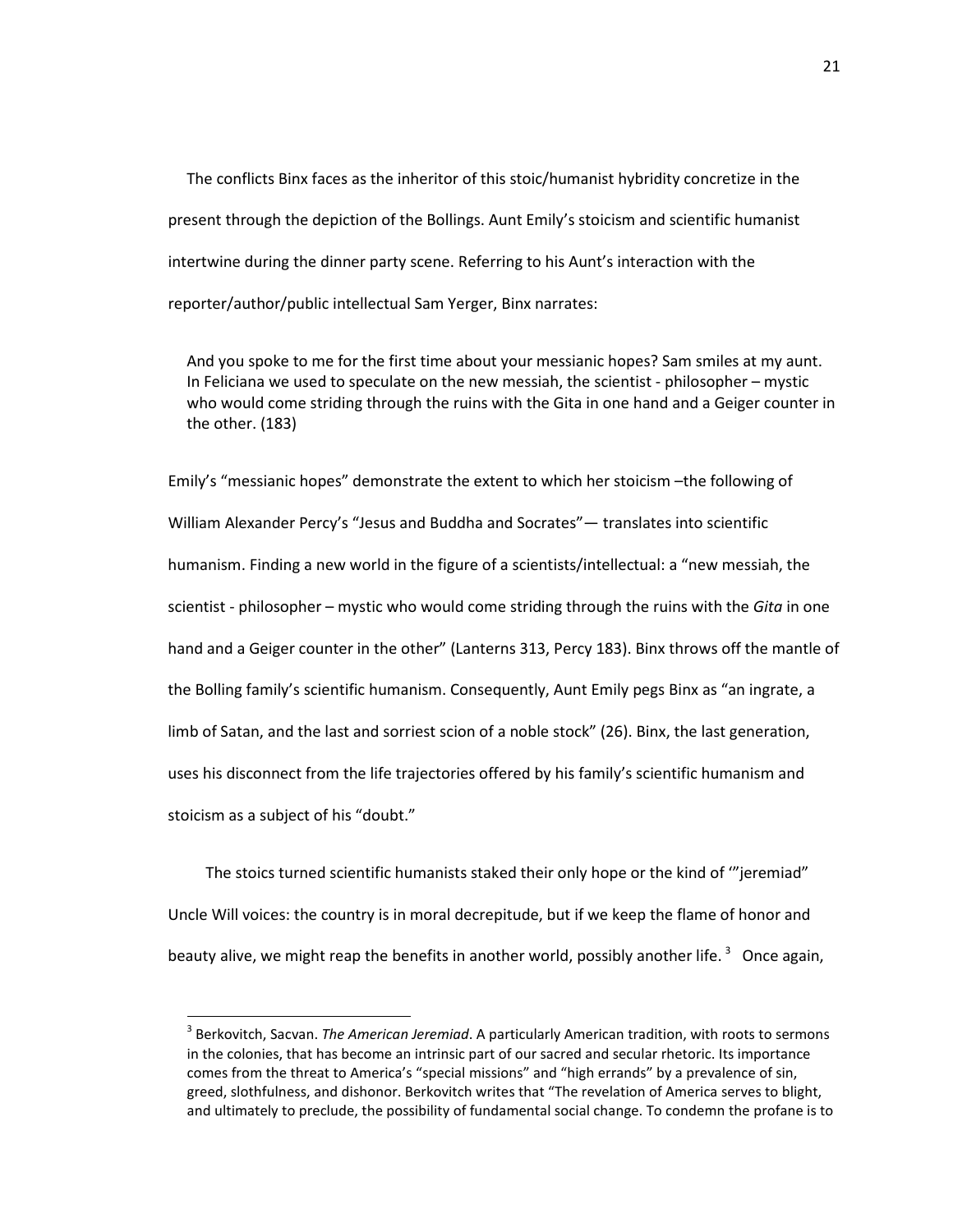echoing William Alexander Percy, Aunt Emily proselytizes her millenarianism to Binx at the end of the novel:

No, my young friend, I am not ashamed to use the word class. They say out there that we think we're better. You're damn right we're better. And don't think they don't know it--' She raises the sword toward Prytania Street. 'Let me tell you something. If he out yonder is your prize exhibit for the progress of the human race in the past three thousand years, then all I can say is I am content to be fading out of the picture. ..one thing I am sure of: we live by our lights, we die by our lights, and whoever the high gods may be, we'll look them in the eye without apology. (224)

Aunt Emily sees the end coming, and it bodes poorly for the "common man" she points to on Prytania Street. The end means glory for Aunt Emily, however, seeing her refusal to change with the times as honorable. Emily sees change as hearkening an end in which the Stoic honor will be revered. Both William Alexander Percy and Emily predict the end, and each sees the end as victory for stoics and scientific humanists, little differs between the two reactions.

However, the effects of Cartesian dualism are not limited to the South. Percy desires to enter into a larger, nationwide conversation on what it means to be ruled by scientism. Percy passionately communicates the pervasiveness of Cartesian dualism. Leaving New Orleans to attend a business meeting in Chicago, Binx senses the alienation that plagues America, and notes that while there is a particular Southern version of it, it is endemic to American culture. Arriving at Chicago, Binx comments on the "genie soul", stating:

commit oneself to spiritual ideal. To condemn 'false Americans ' as profane is to express one's faith in a national ideology. In effect, it is to transform what might have been a search for moral or social alternatives into a call for cultural revitalization" (179). Binx's 'search' is situated between those who lament change and those who embrace change. The purpose of this Intellectual History section is to frame this search in a far reaching American tradition of habit and change, belief and doubt. The purpose of the paper is to demonstrate the how Percy mitigates this stultifying competition in Binx's search.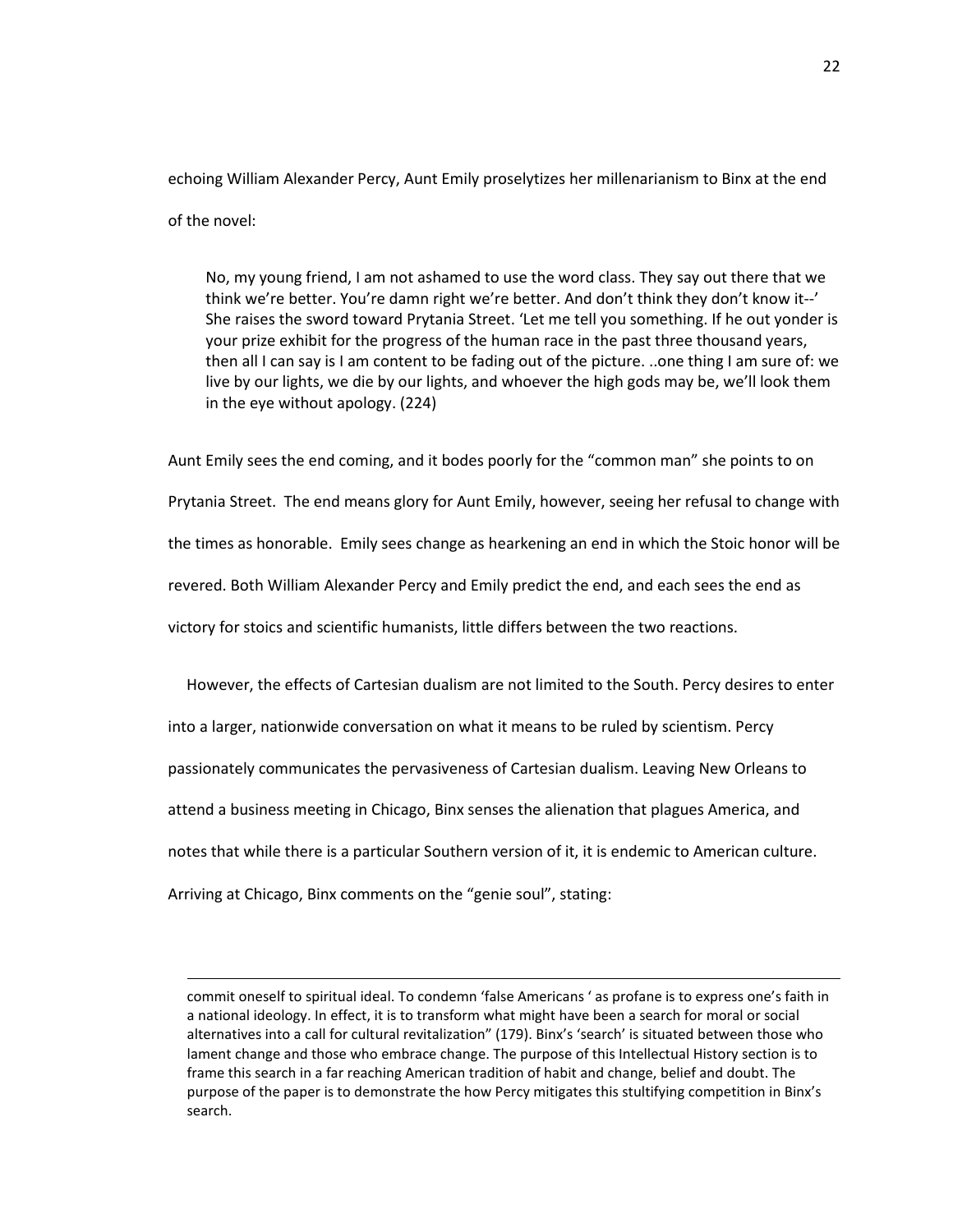Nobody but a Southerner knows the wrenching rinsing sadness of the cities of the North. Knowing all about genie souls and living in haunted places like Shiloh and the Wilderness and Vicksburg and Atlanta where the ghosts of heroes walk abroad by day and are more than real people, he knows a ghost when he sees one, and no sooner does he step off the train in New York, Chicago, or San Francisco than he feels the genie-soul perched on his shoulder. (202- 203)

The North and the South possess a history of individualism to which the living can only feel as ghostly, and can only feign to own in the present. Though the two regions manifest individualism differently, they still fall prey to the void left from Cartesian dualism.

In contextualizing the intellectual conversation into which Percy wrote, I intend to contrast Percy's semiotics (borrowed from Peirce's) with the ideas of John Dewey, a pragmatist whose writings very much informed the intellectual atmosphere contemporary to Percy. Percy's main conflict with the mainstream pragmatists of his day (namely John Dewey) was their insistence upon scientific value rather than those derived from intercommunication. In Percy's time, pragmatism moved away from semiotic philosophy at the expense of individuality and intercommunication. In a 1984 essay titled "Diagnosing the Modern Malaise", Percy points to G.H. Meade and Dewey as those to whom the scientific humanism of his day was indebted. Percy uses *The Moviegoer* to reexamine the boundaries of pragmatism; to rethink the way humans make meaning in terms of the "effects" of those objects around him. Anything but mysterious, the fictional and real world mental landscape contemporary to Binx's search belong to the Aunt Emilys, Sam Yergers, and the "humanists and lady psychologists who came to my Aunt's house" (109). In an article predating the "The Culture Critics" (1959) titled "The Coming Crisis in Psychiatry: I" (1957), Percy offers a critique of science that seems to define his position on scientific humanism: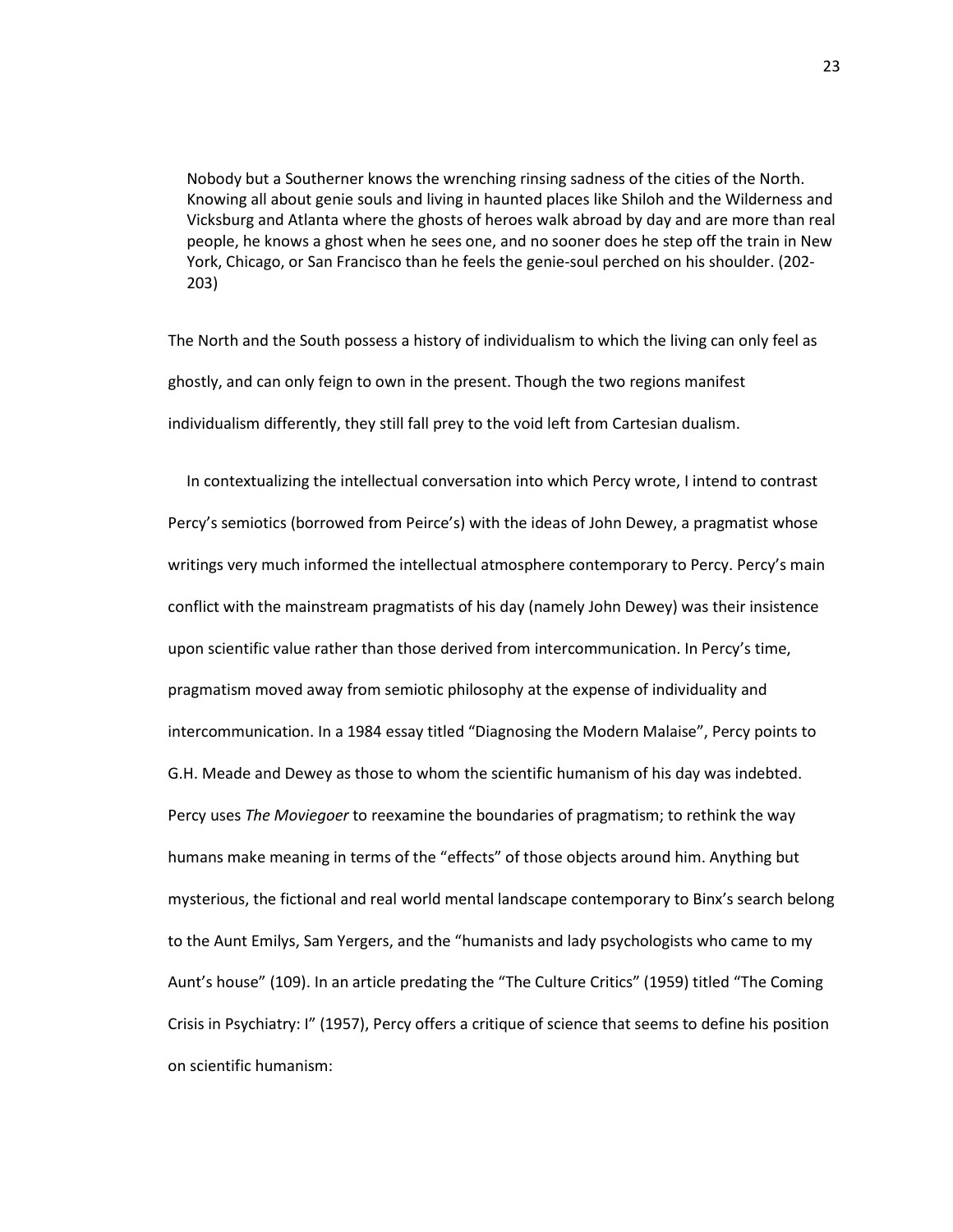The suspicion is beginning to arise that American psychiatry with its predominantly functional orientation – its roots - concepts of drives and counter-drives, field forces, cultural criteria – is silent (on the great themes raised by existentialist critics like Kierkegaard and Marcel)because, given its basic concepts of man, it is unable to take account of the predicament of modern man. (392)

He makes his point more succinctly, saying that American social scientists "have no criteria for evaluating illness except as a deviation from a biological form" (392). The former physician sees scientific humanism as reducing humans to "drives and counter – drives, field forces, cultural criteria" (392). Alternatively, Percy defines illness as an estrangement from others-- an acute absorption into a material world that precludes the intercommunication that we later see in Binx's life in Gentilly where he lives by recommendations from *Consumer Reports* and radio advertisements. These maladies closely reflect the economy of American individualism in which the individual derives meaning from acting out certain roles, a cause and effect relationship that reflects the effects of Cartesian Dualism on Binx even while trying to escape his Aunt's house of stoicism in the suburban Gentilly. An individual is never far from the Cartesian dualism that rules the land, and Percy looks to semiotic community to fill in the gaps the Cartesian dualism leaves in finding out how humans make meaning beyond cause and effect relationships.

In Dewey's reaction to the upswing of religion amongst American intellectuals, of which Percy's semiotics was apart, we see Dewey's direct engagement with the ideas of a mystical community of faith. Dewey's article "Anti Naturalism in Extremis" (1943) illuminates the debate over "knowledge" that informed Percy's vision for a novel. "Anti-Naturalism in Extremis" addresses the rift between naturalism and anti - naturalism as one which dates back to the early church and its use of Aristotle to create a mystical way of coming to truth. Dewey then proceeds to attack the philosophers who follow in the early church's footsteps -- like Kant,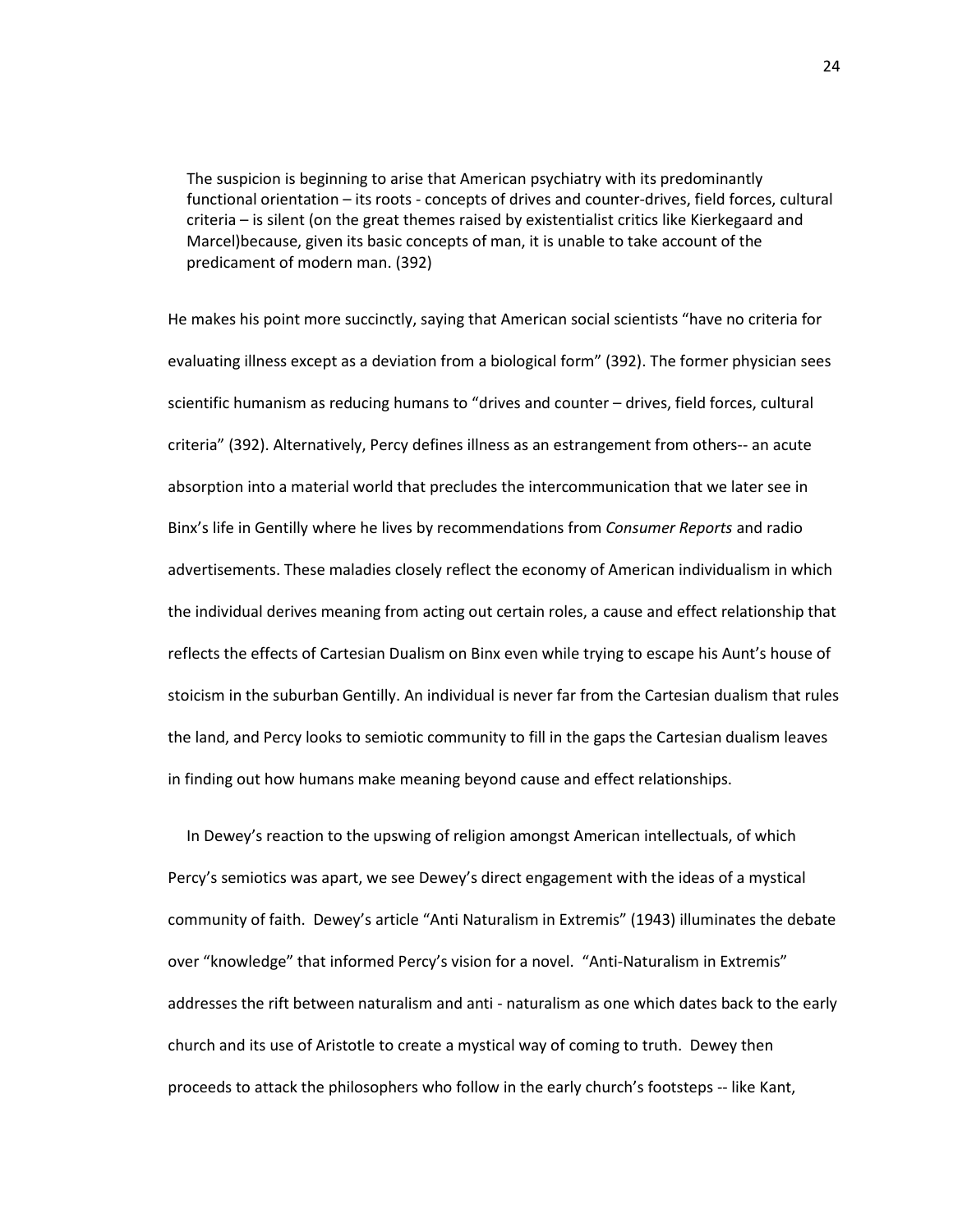German idealism, Thomists -- as promoting "supernaturalism": "there are philosophers who claim to rest their extra – if not super naturalism – upon a higher faculty of Reason or Intuition, or whatever, not upon divine revelation" (25). Dewey also claims supernaturalists see naturalists as reductionists: "Both of them identify naturalism with materialism. They then employ the identification to charge naturalists with reduction of all distinctive human values, moral, aesthetic, logical, to blind mechanical conjunctions of material entities- a reduction which is in effect their complete destruction"(25). Dewey attacks this as anti-naturalist presumption, stating that naturalist's "modern methods of experimentalist observation have wrought a profound transformation in the subject matters of astronomy, physics, chemistry, and biology" and asserts that "the change wrought in them has exercised the deepest influence upon human relations" (26). Naturalists focus on how science – astronomy, physics, and chemistry—develops perceptions on human relationships, and that the supernaturalist rejection of science seeks to overthrow these social developments for its own agenda. Dewey's ideas are in direct conflict with those of Percy's, who sees the scientific humanists as the reductionists.<sup>[4](#page-29-0)</sup>

The conflicts between naturalists and anti-naturalists bears on the discussion of scientific humanism throughout *The Moviegoer*; how does an individual deal with facts and standards the he/she feels as dismissive of the individual? Dewey makes mention of semiotic philosophers as

<span id="page-29-0"></span><sup>&</sup>lt;sup>4</sup> Percy writes in "The Coming Crisis in Psychiatry" that scientists wrongly feel they can prove health without checking into any other non-tangible factors. Percy wonders about those factors that are unobservable, but still have a strong effect on an individual. What about the malaise? The malaise is unidentifiable through observation. Binx tells us that the malaise has nothing to do with looks or observations, just sensations: "A fine Sunday afternoon, though. A beautiful boulevard ten thousand handsome cars, fifty thousand handsome, well – fed, and kind – hearted people, and the malaise settles on us like fall out" (166). The differing prognoses of Dewey and Percy are as different as their solutions. While Dewey believes the cure for these ailments can be found in a scientific method, Percy believes they can be solved through semiotic community.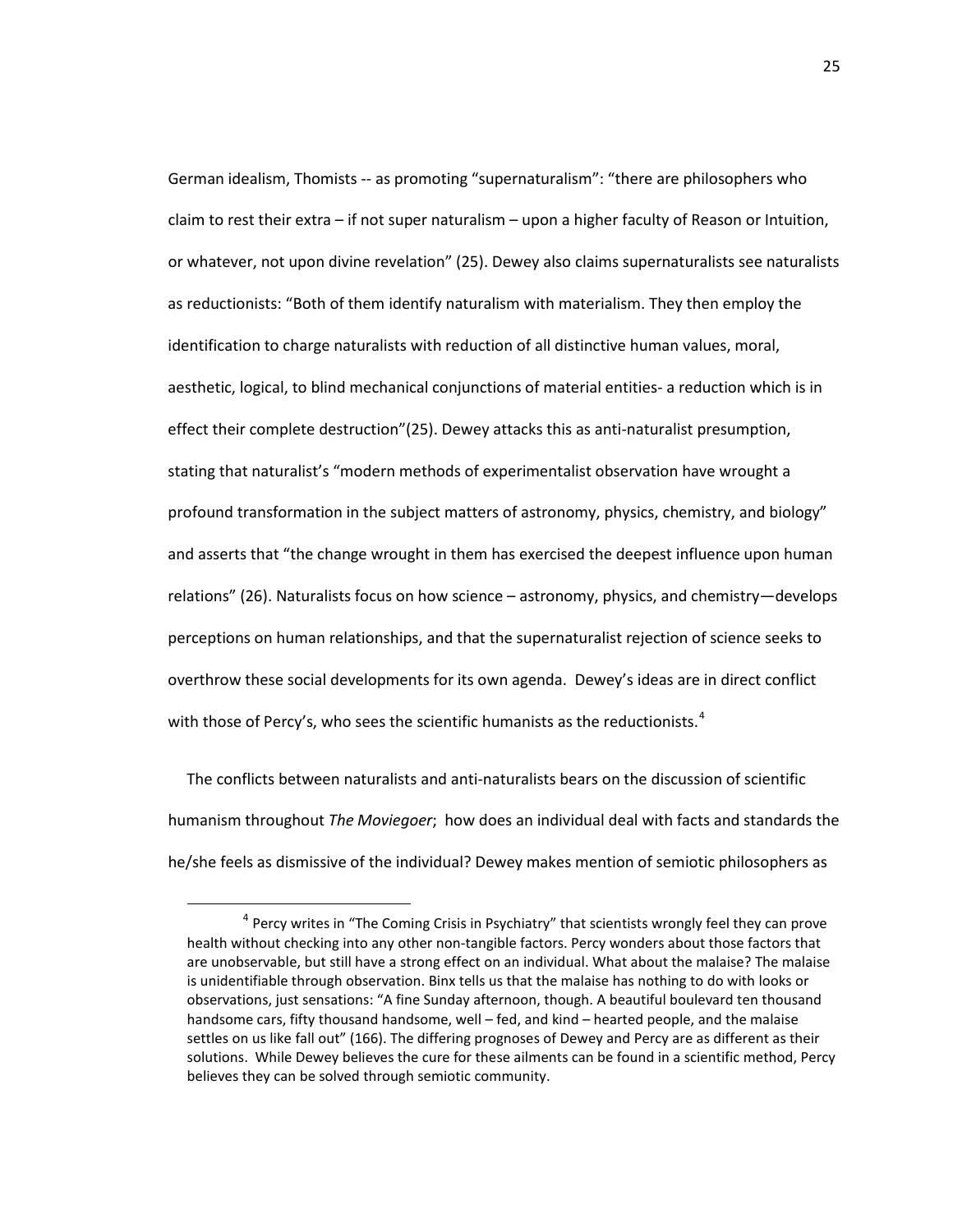buying into supernaturalism in "Anti-Naturalism in Extremis." Failing to see the adequacy of a theory that takes into account the extra natural meanings people place upon objects, Dewey writes:

The current discussion of language – also a topic of basic importance – affords another example. Students of this subject, from a logical and social point of view, who regard themselves as anti-metaphysical scientific positivists, write as if words consisted of an 'inner', private, mentalistic or substance and 'outer' physical shell by means of which a subjective intrinsically incommunicable somewhat gets conveyed 'trans-subjectively'.! And they appear quite unaware of the extra-natural origin and status of their postulate. (28)

Linguists fall into the trap of supernaturalism due to their insistence upon intersubjectivity. For Dewey, naming is a process best done through scientific modes of observation. Semioticians like Percy believe that meaning results from a triadic relationship between the "truth" the observer sees in an object, and how the "other" picks up and modifies the "truth." Though this intersubjectivity forms community for Percy, it threatens "truth" for Dewey. As Robert Coles points out, however, Percy's work "straddles delicately the world of faith and the world of precise scientific observation" (70). Though Percy believes in the testing of hypotheses through observation, he also has faith in man's ability to derive truth from intercommunication. This prerogative puts Percy at odds with the idea of reducing humans to reactive organisms who learn through the scientific process. For secular humanists like Dewey, nothing is unknown and unobservable. Faith in the use of signs and symbols to derive meaning for humans exemplifies supernaturalist folly.

Dewey's 1943 article, "Anti Naturalism in Extremis," questions the relationship between what people experience in semiotic communities through triadicity and certifiable "knowledge." Dewey flags the connection between "knowledge" and semiotic community, suggesting that it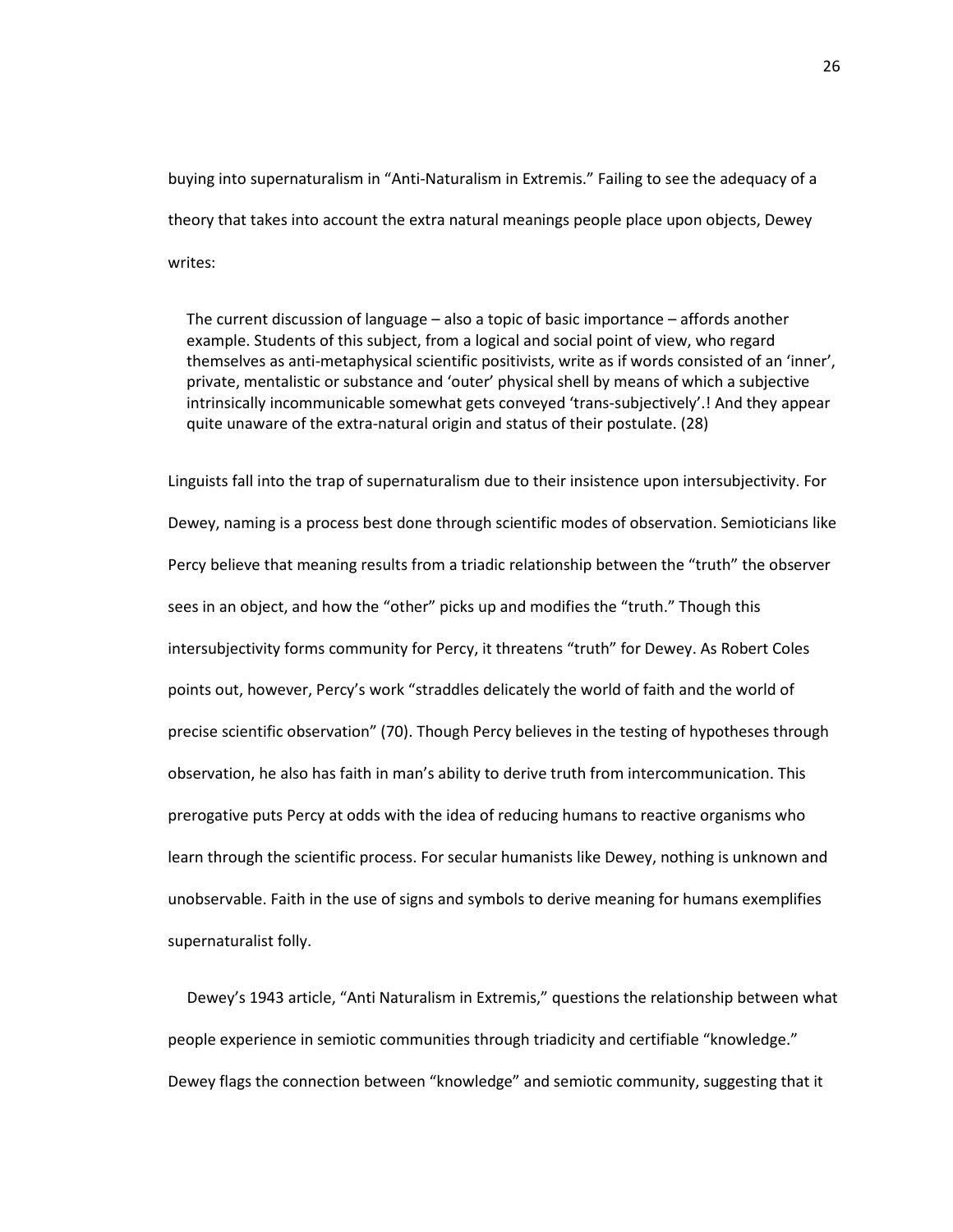serves only the purposes of moralists seeking to promote their agenda of absolute truths. Though Dewey and Percy ultimately disagree on what constitutes meaning, the issues with which the two grapple indicate the larger cultural debate over the different ways to make meaning. Thus, it is interesting that in 1950, Dewey wrote a second response to religion and intellectuals –an installment of numerous luminaries of the time in the *Partisan Review* titled "Religion and the Intellectuals" -- in which he revisits the theme of naturalism and supernaturalism, except now employing the terms "religion" and "science". Indeed, the destruction of the Second World War provides a good backdrop for discussing the wane of "science" in the minds of the public. Wondering whether or not people could return to believing in science after this destruction, Dewey writes that "The fundamental consideration, then, with respect to the forsaking of the 'scientific attitude of mind', would seem to be that the great mass of human beings has not deserted it for the simple reason that the mass never shared that attitude" (132). The masses reaped the benefit of science, but never fully shared in the idea that "truth" could be realized apart from supernaturalism using the scientific method. Dewey then goes on to posit that science will receive a new and rejuvenated place amongst the minds of the intellectuals, stating, "The scientific attitude has had little place in the concerns and interests of highest importance to the mass of men. In consequence the attitude is inevitably contained and restrained in the class that is specifically intellectual" (132). Dewey proposes that since supernaturalism has been "the source of violent conflict, and destructive of basic human values; and in view of the fact that even now differences of religion divide people of the earth", he can deduce that religion will continue without supernaturalism (133). Using the exact theories that he faulted science for believing in earlier, intersubjectivity, Dewey extends an olive branch to religion: "just as mankind may become all the richer when there is an assured ability on the part

27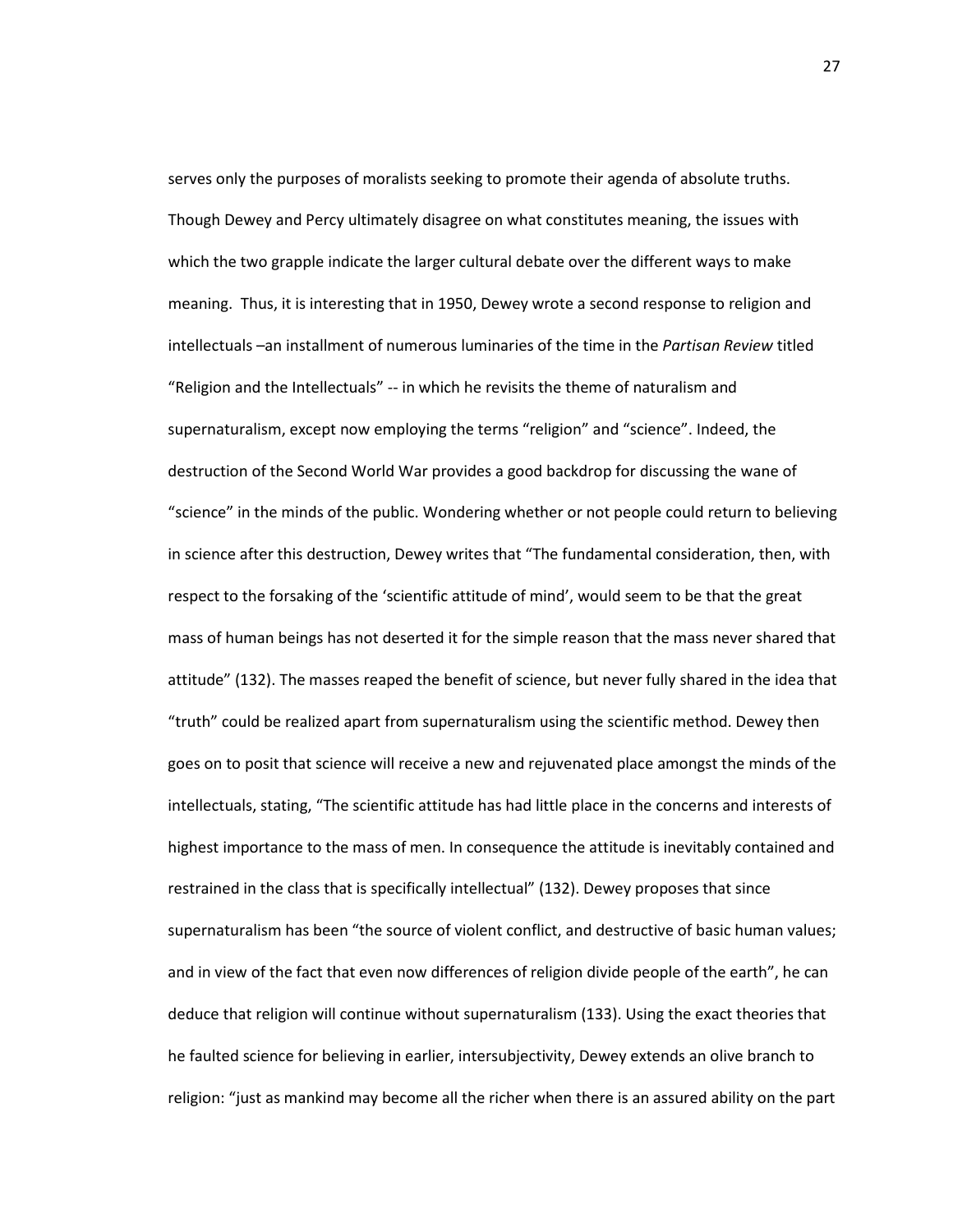of each people to develop its own preferred way, so it is with religious pluralisms among the people of the earth, *provided that there is freedom of intercommunication*" (italics mine, 133). Dewey's support for religion as an effective tool for sponsoring intercommunication shows significant development in the intellectual perception of his secular rationalism.

By developing semiotic theory within his literature, the physician novelist Walker Percy gives a prognosis to the reader-patient as well as the possibility of recovering from the malaise. Instead of using the language of scientific humanism which Percy saw as cancelling out individuality, his fiction and philosophy sought to hone current ideas on how individuals make meaning. Percy outlines the three points of triadicity that make up the semiotic community: the sign, the referent, and the meaning that comes forth from naming. Unlike the system of "symbols" that form a semiotic community, Percy sees this system of "signs" as contributing to alienation. We do not learn from the dyadicism in which cause and effect is the paradigm for meaning, but by assigning meaning to symbols and sharing this meaning through intercommunication. Percy states, "An index sign is a part of a dyadic relation. An index refers to the object it denotes by virtue of really being affected by that object. A symbol, however, refers to something which stands to somebody for something in some respect or capacity. 'The index is physically connected with its object…but the symbol is connected with its object by virtue of…the symbol using mind'" (MB 162). Percy best states the relation between meaning, symbol and interpretant: "The speaker intends the thing and thus comes to know it and to validate it, by lying alongside it the word-symbol through which we know it" (178). "Knowledge" derives from the sharing of meaning through symbols rather than the reflection or mirroring of ideas from one person to another -- dyadicism. Percy wanted to reframe what James called the "effects of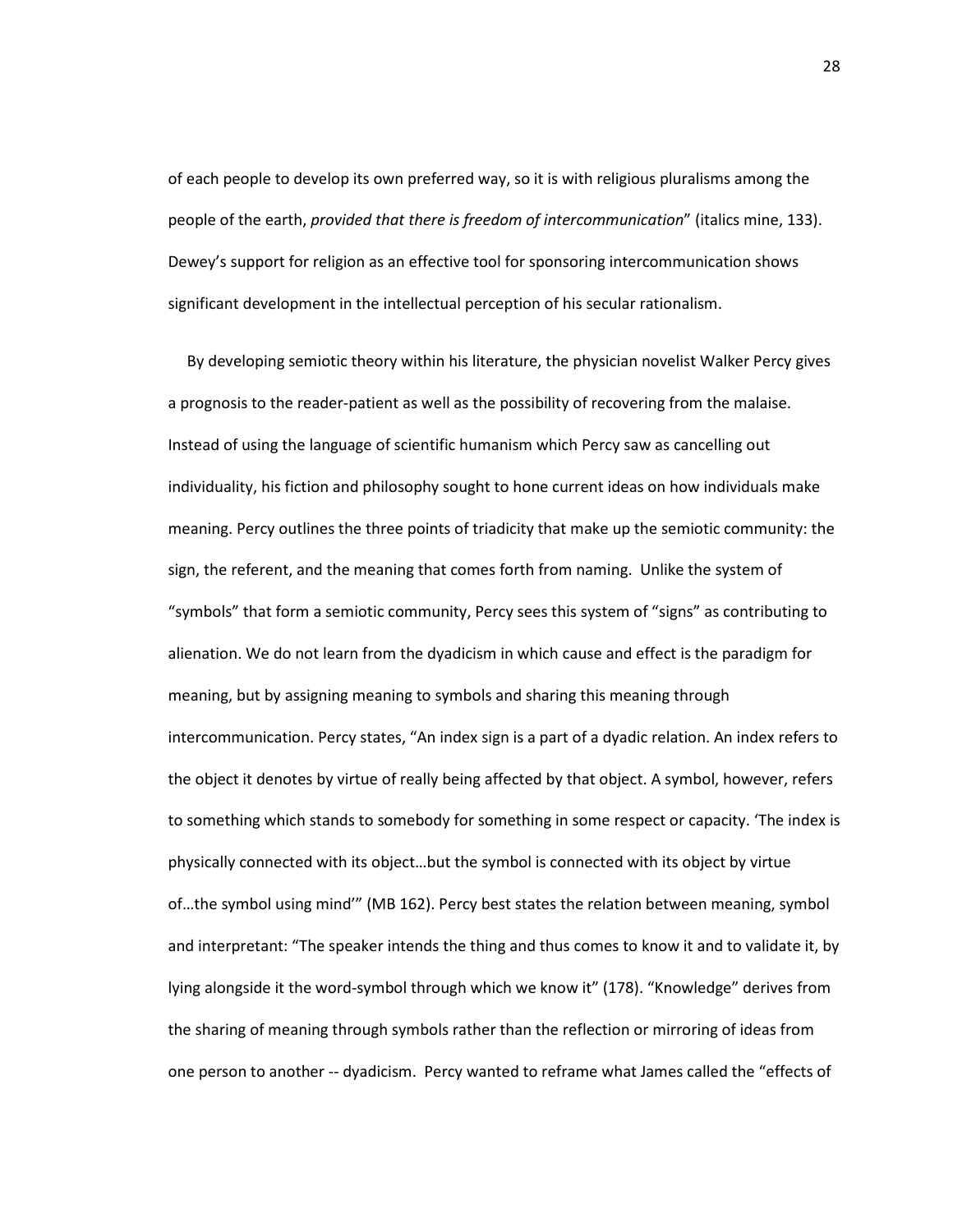a conceivably practical kind the object may involve – what sensations we are to expect from it, and what reactions we must prepare" (James and Burkhardt 259). Percy saw intercommunication as another part of the experiences to which people must develop responses, come to know its effects both in others and in themselves.

#### **A Thief of Peirce: Doubt and the "Search" Amidst the Modern Malaise**

To repeat the aforementioned definition of Binx's search, "The search is what anyone would undertake if he were not sunk in the everydayness of his own life"; despair leads to stagnation, the search leads to movement (13). In other sections of the novel, Binx uses the term "malaise" to describe a feeling of despair. He states, "The malaise is the pain of loss. The world is lost to you, the world and the people in it, and there remains only you and the world and you no more able to be in the world than Banquo's ghost" (120). Binx contextualizes the beginning of the "search" as something he came to while wounded in Korea: "My shoulder didn't hurt but it was pressed hard against the ground as if somebody sat on me. Six inches from my nose a dung beetle was scratching around under the leaves. As I watched, there awoke in me an immense curiosity. I was onto something. I vowed that if I ever got out of this fix, I would pursue the search" (11). Binx experiences the "irritation of doubt" when he realizes that his intimacy with the "shit" and "dung beetle" represents the status quo that the majority of people find themselves living. Binx starts the search with a question about what life among the dung beetles means, and begins a journey that carries large stakes. After all, one can either be onto the "search", or in despair and feeling the malaise.

Because the methodology which Binx uses in the search is frustratingly understated, the reader receives few tools to explain Binx's progress other than the rather general definitions of

29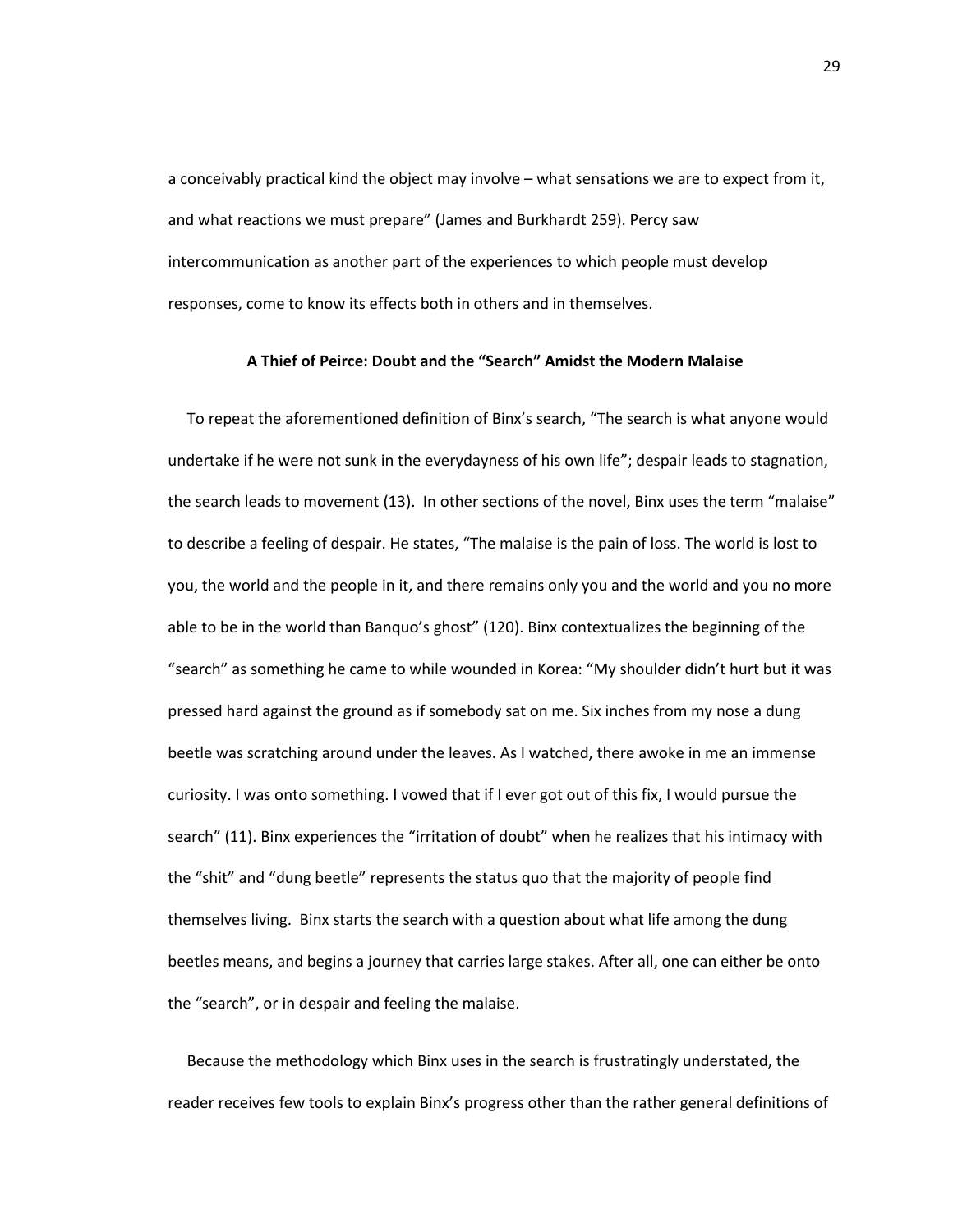"search," "despair," and "malaise." Fluctuating in the meniscus of modern day scientific humanism, Binx finds the pitfalls to be as gaping and wide as his definitions. I specifically discuss how Peirce's ideas on doubt fit into *The Moviegoer* in order to frame Binx's progression through the meniscus, ultimately arriving at a successful methodology for remaining on the "search". The "search" begins with Binx's doubting of God's existence and works through a number of scenarios in which Binx succumbs to a life similar to that of the dung beetle he observed in Korea. Binx ultimately prevails by following his most pressing doubt, the "invincible apathy" towards God, a term Percy crafts to refer to the way in which an individual may doubt the existence of God, but still find truth in the mystery of faith. Binx's questioning of the "everyday" objects he sees around him acts as a catalyst for defining his relationship with others, ultimately resulting in triadicity and semiotic community.

Binx's "search" connects Binx, his fellow characters, and the reader into a semiotic community built from doubt and belief. Charles Sanders Peirce's discussion of the interplay between belief and doubt closely reflects the progression of Binx's search. Doubt, no matter how small or how large, changes the way people come to know. For Peirce and for Percy ala Binx, the treasure of doubt lies in its ability to open up a whole new world to the doubter/searcher. Peirce's description of belief and doubt closely reflect Binx's ideas in *The Moviegoer*; not necessarily religious, but not excluding of religion, and based on the presence of a "search" rather than its grandeur. The "search" that Binx describes makes meaning from the world of signs through which every human communicates. This world of signs, and the drive to interpret them, creates the common meanings that create community.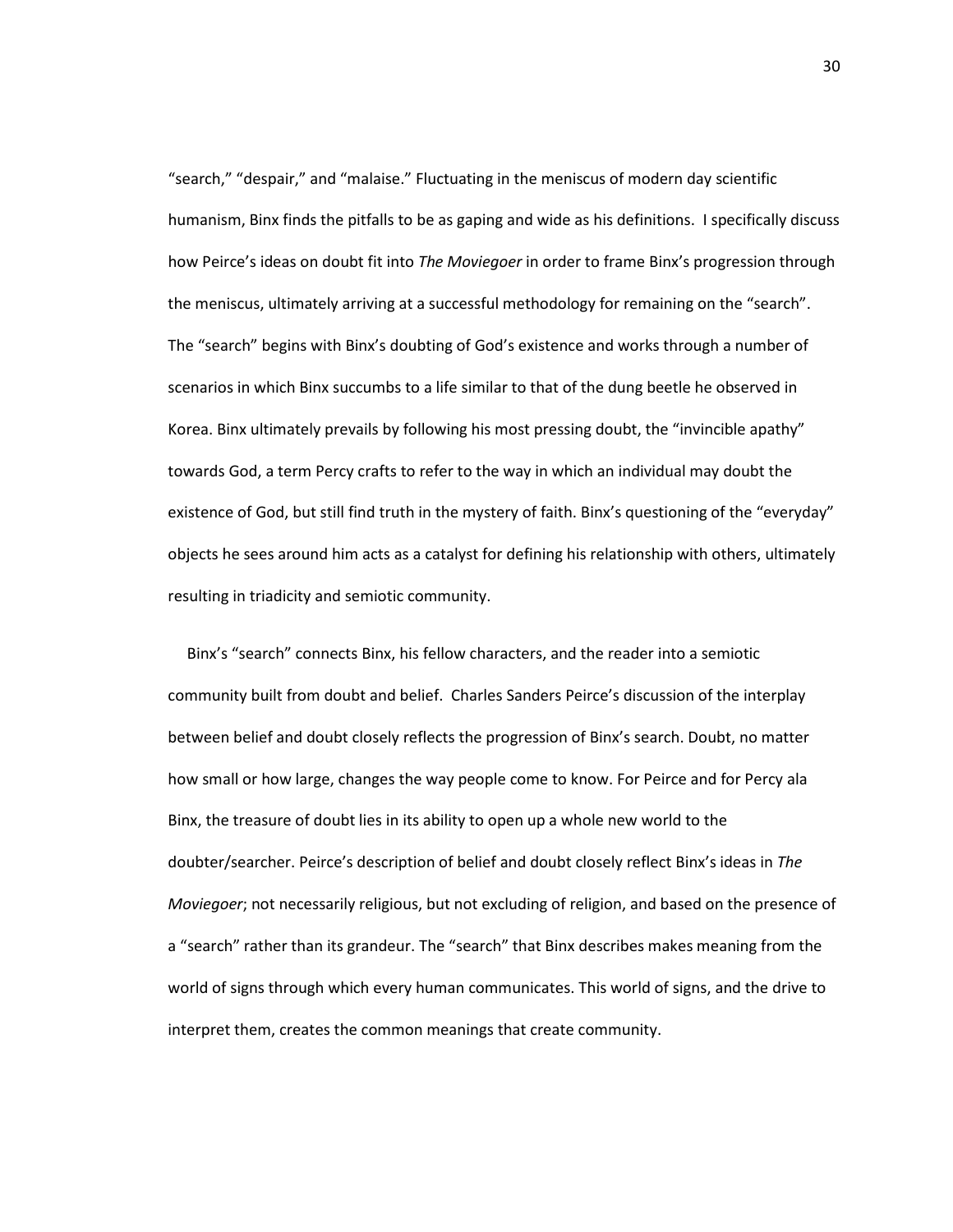The disjointed structure of *The Moviegoer*, itself a methodology, brings Binx and the reader closer to semiotic community through the common experience of doubt. Speaking of the similarities between *The Moviegoer* and Peirce's theories, John F. Desmond writes, "the novel's loose form re-creates the real semiotic community that Peirce described in his concept of triadicity, with asynchronic overlapping of signs from past, present, and anticipated future, and a flow of triadic interaction between these signs" (43). The "search" and the doubt that accompanies it forms a community built off a system of signs, or beliefs, that are constantly in flux, including the many factors which control our understanding of "who we are," like religion, race, and love. These sign relations form a community within the novel between Binx and his fellow characters, and between reader and novel: "Through this underlying web of sign relations Percy constructs the novel's inner meaning. Its disjunctive surface engages the reader in an interpretive search to understand the novel's signs, just as Binx searches to understand his world. This process, as Percy claimed, creates a community of meaning between reader and author" (Desmond 43). Looking at doubt and belief in terms of the interpreter and interpreted - the reader and the character of Binx-- fosters a more inclusive "search." The reader shares in the irritation of doubt that Binx feels. Percy layers the novel so as to make it intellectually challenging work for both Binx and the reader, a significant part of Percy's methodological critique and development. Working against the arbitrary predetermined positions assigned by society, "sign relations" focus on how people relate to each other through the dynamics of doubt and belief.

Binx embraces his complicated position within community as a "doubter" amongst "knowers." The doubt that presages Binx's searches suggests the novel's debt to Peirce, who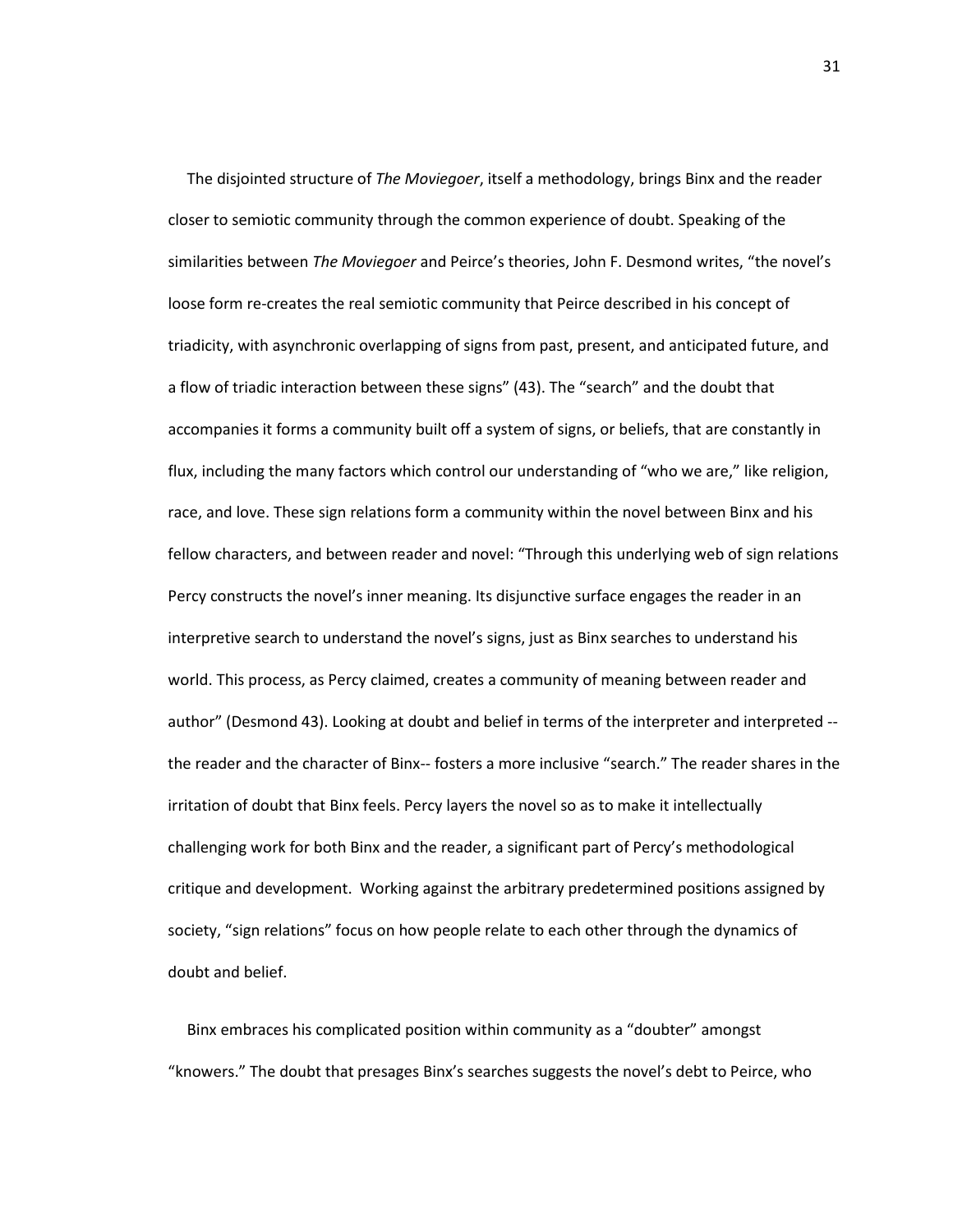writes in "How to Make Our Ideas Clear" that "doubt" –no matter how small- carries tremendous potential for humans. Seeing everyday objects "as if for the first time," Binx begins the questioning that instigates the "search." While lying wounded in a ditch, Binx questions the nature of existence. The "immense curiosity" that awoke in him signified the disassociation with the meaning of the things that surrounded him. Were people like these dung beetles crawling around in front of him, or did a chance for meaningful relations with others exist? The same question occurs to him on the day he begins the search anew, the day the narrative begins:

But this morning when I got up, I dressed as usual and began as usual to put my belongings into my pockets: wallet, notebook (for writing down occasional thoughts), pencil, keys, handkerchief, pocket slide rule (for calculating percentage returns on principal). They looked both unfamiliar and at the same time full of clues. (11)

Seeing these everyday contents of his pockets as "unfamiliar" and "full of clues," Binx recommences the act of redefining what he sees around him. No longer mere "things," these objects serve as clues to a deeper sort of meaning; triadicity. Percy grounds the "search" and the irritation of doubt in the need to become more familiar with the objects that surround a person. The more Binx feels separated from the meaning of the objects he uses, the more secluded he feels; whereas the more he understands just what these objects mean, the more he can relate to others.<sup>[5](#page-36-0)</sup> Binx underscores the importance of re-examining these everyday objects to finding his place in a semiotic community:

<span id="page-36-0"></span> $<sup>5</sup>$  For the more skeptical minded Percy readers, I wish to cover the significance of these seemingly</sup> insignificant objects. Peirce writes in "How to Make Our Ideas Clear," that doubt, no matter how small, leads to a change in belief. Percy shows Binx coming to question just what these objects on his dresser mean to him, analyzing the everyday objects through the "mental microscope"(Peirce 394) made by his "thumb and forefinger" (Percy 11), scrutinizing them like a detective -- on a 'search'. In this scene, we see that the items on the dresser are for Percy a useful metaphor for the irritation of doubt that drives the search.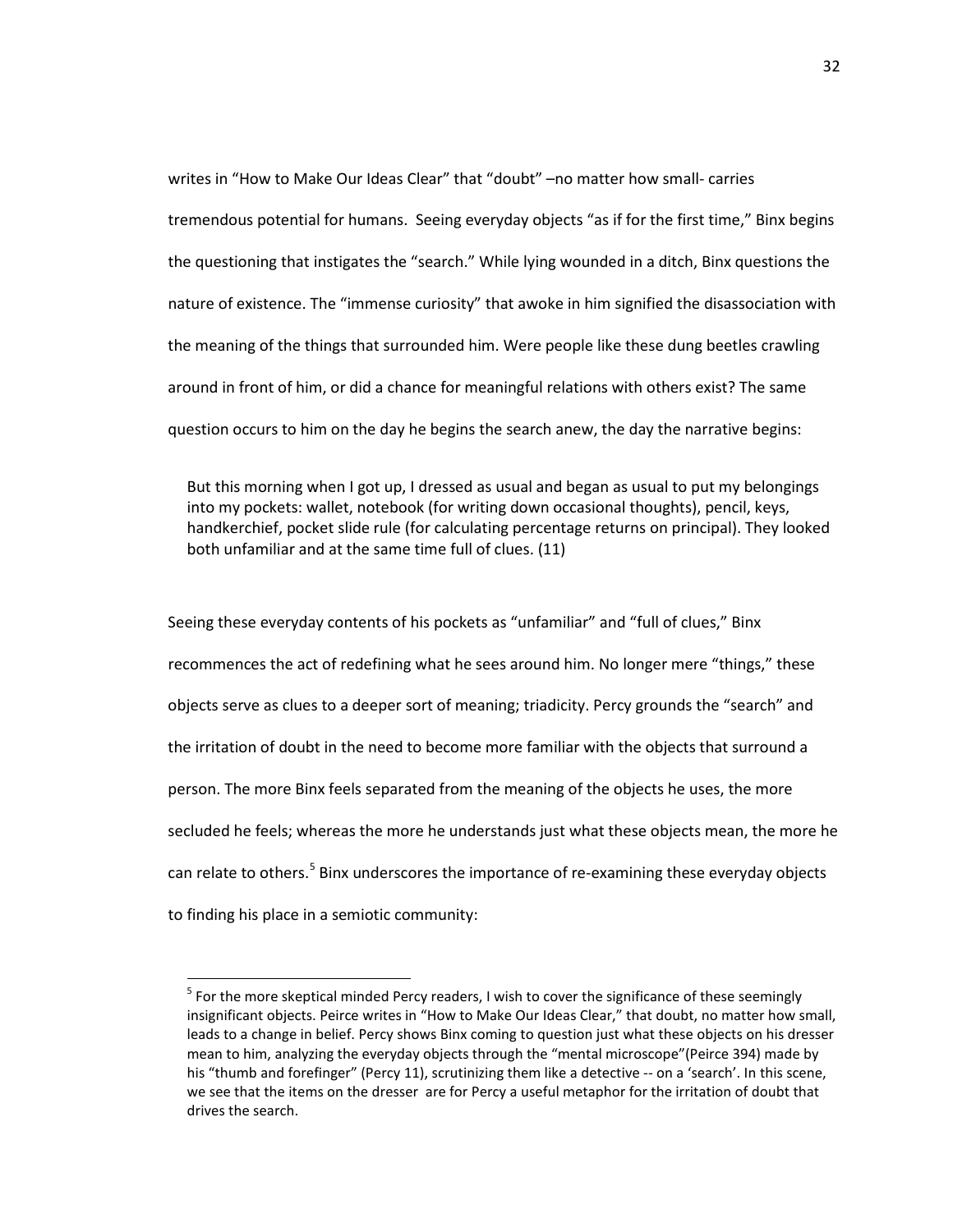I stood in the center of the room and gazed at the little pile, sighting through a hole made by thumb and forefinger. What was unfamiliar about them was that I could see them. They might have belonged to someone else. A man can look at this little pile on his bureau for thirty years and never once see it. It is as invisible as his own hand. Once I saw it, however, the search became possible. I bathed, shaved, dressed carefully and sat at my desk and poked through the little pile in search of a clue just as the detective on television poke through the dead man's possessions, using his pencil as a poker . (11)

This unordinary morning reawakens the search in Binx. He must begin to ask questions and

examine objects as if they reveal some clue about the relationship between himself and others.

Binx places more importance on the questions his search raises. He first engages the

audience in his revelries with a twist of meta-narrative: "What do you seek-God? you ask with a

smile." Binx follows only with more open ended questions:

Truthfully, it is the fear of exposing my own ignorance which constrains me from mentioning the object of my search. For to begin with, I cannot even answer this, the simplest and most basic of all questions: Am I, in my search, a hundred miles ahead of my fellow Americans or a hundred miles behind them? That is to say: Have 98% of Americans already found what I seek or are they so sunk in everydayness that not even the possibility of a search has occurred to them? (14)

Percy formulates Binx's search as a meditation on how doubt of the everydayness –dung beetles, contents of pockets, religious certainty- leads to a belief in semiotic community. Thus, Binx begins his search towards a triadicity in which people can come to understand each other by the different and similar definitions they have for an object. The resulting semiotic community allows individuals to come to "know" not through an understanding of facts, but through a system of shared meanings in which the identity of each individual is respected. Binx's "search" serves as praxis for overcoming present alienation and forging community. The faith in establishing an open community based off the potential of its individuals to realize new belief drives Binx's "search" from alienation to community.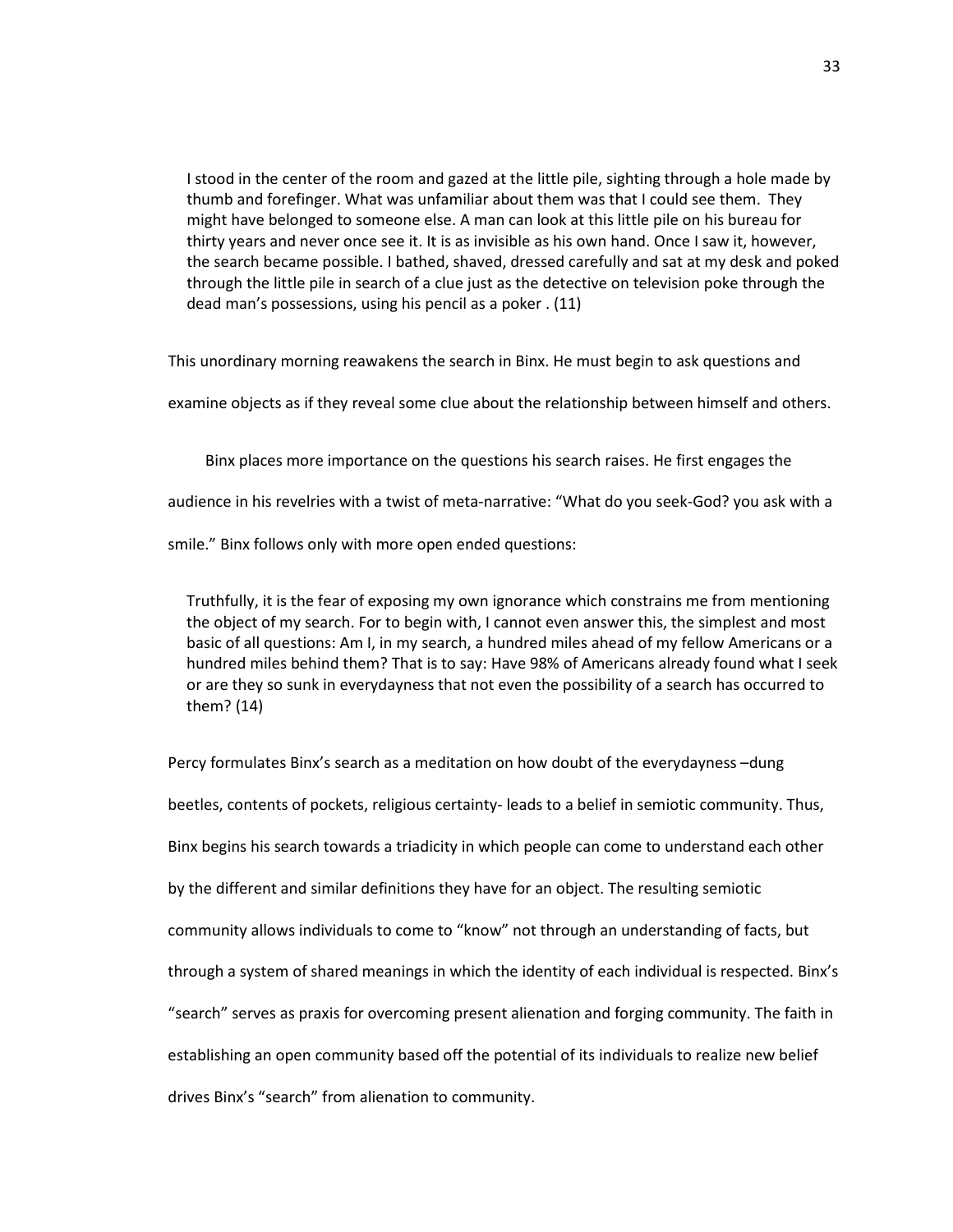Before the revelation of community, Binx must sift through the "merde"-the meaningless language that alienates man. When Binx meets his cousin Nell Lovell outside the library in the middle of the novel he is disgusted by her certainty in life (101). Speaking of her and her husband's values in life as "pretty darn enduring", she proclaims that her only goal in life now is "to make a contribution, however small, and leave the world just a little better off" (101). To consecrate this commitment to the world, the couple "gave the television to the kids and …sat by the fire and read *The Prophet* aloud" (101). Binx sees their values as fake, as only fake beliefs endure without the presence of doubt, and considers their values more in the realm of the monetary: "The two of them are forever buying shotgun cottages in rundown neighborhoods and fixing them up with shutter blinds in the bathroom, saloon doors for the kitchen, old bricks and a sugar kettle for the backyard, and selling in a few months for a big profit" (21). The prospect of their enduring values makes Binx smell "merde," for he comically narrates that "A rumble has commenced in my descending bowel, heralding a tremendous defecation" (101). As the Percy scholar William Dowie notes, "Only by avoiding such comfortable fogs and by confronting the reality of objects can the lost hero find his way" (Dowie 54). Binx must shift through what he calls the "merde," the manure of words and falsities that alienate man, to find his place as a part of a community.

Self definitions created by those in "This I Believe," a radio show in which national figures write in to share their ideas, and by the Lovells, collapse individuality into meaninglessness. One listener, "a playwright who transmits this very quality of niceness in his plays" writes, "I believe in people. I believe in tolerance and understanding between people. I believe in the uniqueness and dignity of the individual" (109). Listening to "This I Believe," Binx feels something similar to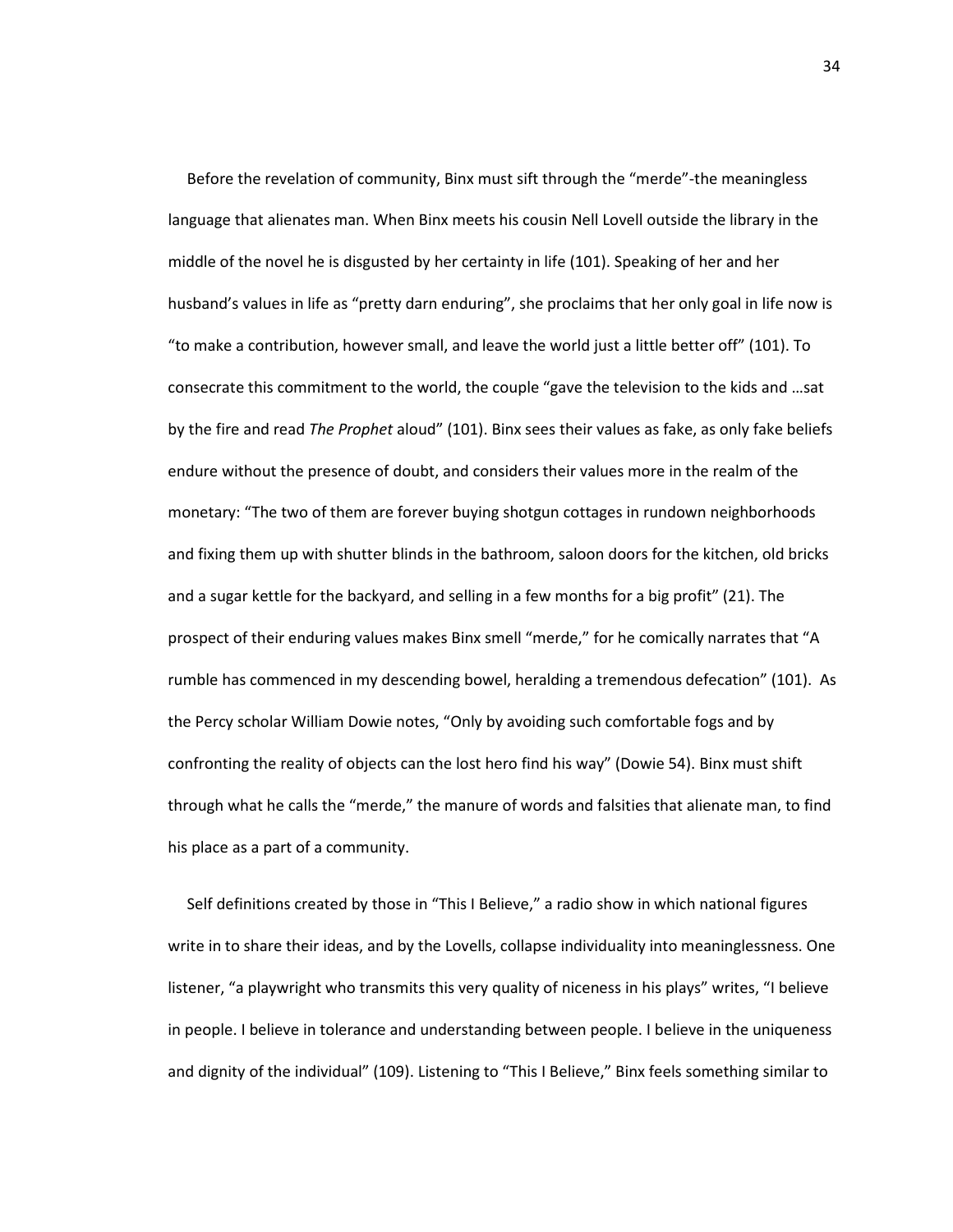the "heralding of a tremendous defecation" that suggests Binx's disdain for Nell Lovell:

"Everyone on 'This I Believe' believes in the uniqueness and the dignity of the individual. I have noticed, however, that the believers are far from unique themselves, are in fact alike as peas in a pod" (109). No community of individuals exists by which to base meaning. As Percy writes in "Symbol, Consciousness, and Intersubjectivity," "Every symbolic formulation…requires a real or posited someone else for whom the symbol is intended as meaningful" (Message in the Bottle 271).<sup>[6](#page-39-0)</sup> Neither "This I Believe" participants nor the Lovells have any intention of using language as a way to establish meaning with someone else. Percy intends the "search" to allow Binx to communicate in ways meaningful to another person.

Binx's alienation informs his search for meaningful communication. Two large differences between his current life and the life his family expects him to lead make Binx's sense of alienation evident. The first sense of this comes from his Aunt's disapproval of his profession. Binx went off to college in the hopes of becoming a research scientist but ended up a stock broker in Gentilly. Binx leaves no question as to his family's disapproval of this life choice, stating, "I am a stock and bond broker. It is true that my family was somewhat disappointed in my choice of a profession" (9). The second comes from his mother's concern over his agnosticism. They find it a cause for concern: "My mother's families think I have lost my faith and they pray for me to recover it. I don't know what they're talking about" (59). His career unsatisfactory to the benefactress of his education, and his choice to abstain from religion a source of contention with his mother's family, Binx feels alienation compounded in his current living conditions in Gentilly. The narrative describes him as living with Mrs. Schnexnaydre,

<span id="page-39-0"></span> $6$  From here I will refer to Message in the Bottle as MB.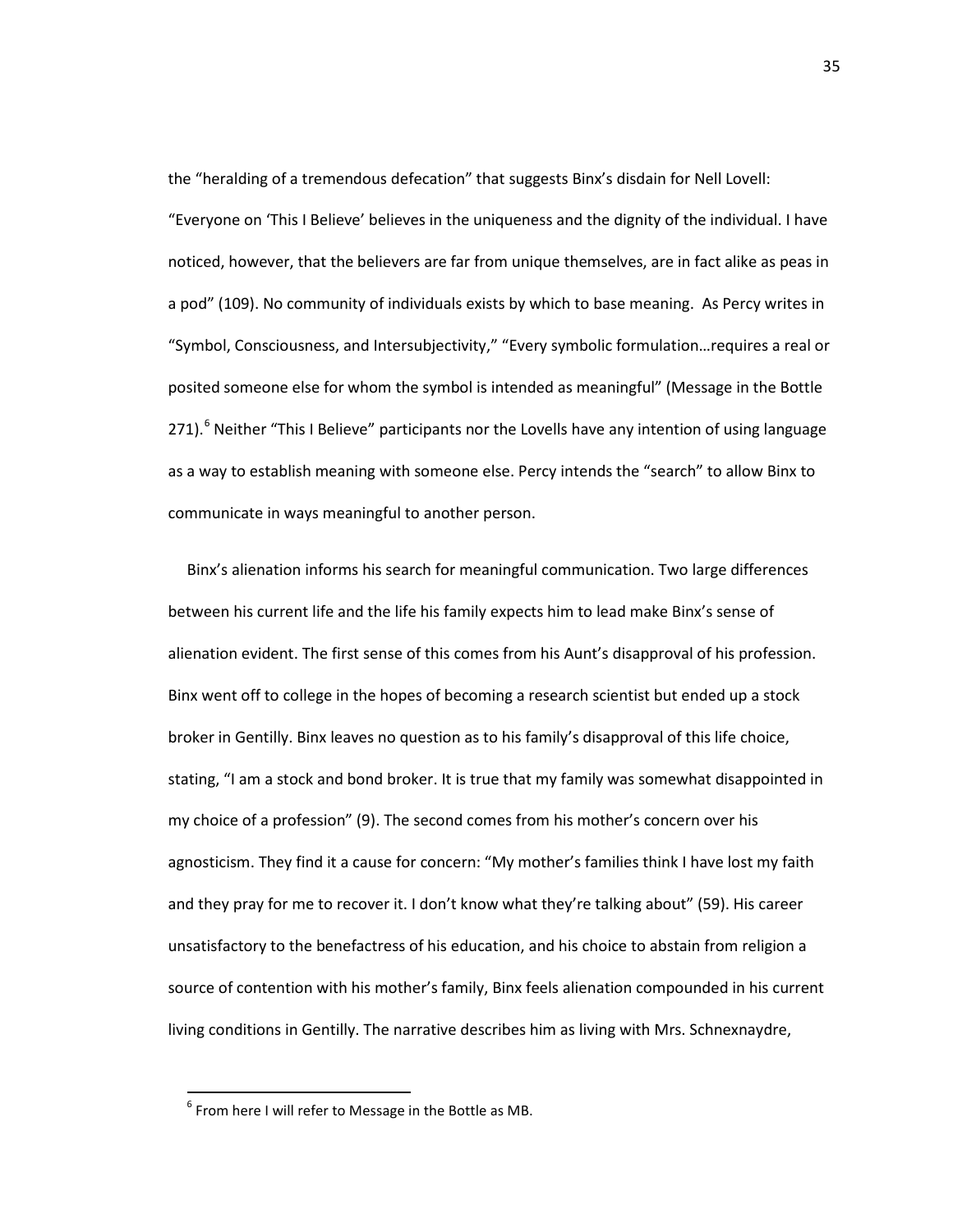whose own name very well may mean "nothing,"<sup>[7](#page-40-0)</sup> in the basement of a house in Gentilly situated amongst "…shopping centers and blocks of duplexes and bungalows and raised cottages"(9). Here he watches television, reads cheesy magazine articles, and wanders through the suburbs "solitary and in wonder." Though Binx's life choices prevent him from commitment to a set of beliefs or a vocation, his state of "wonder" suggests a developing awareness of himself as a human capable of doubt, and thus capable of the meaning that comes from it.

Binx finds few alternatives to deductive reasoning – the idea that all human experience can be explained by the scientific method. John Desmond gives a solid account of how this prevailing scientism leaves Binx with few options, stating, "Two possibilities seem to be offered by the prevailing culture of scientism – that of consumer immersed in the material world and that of 'objective' theorist, seduced by abstraction" (44). Binx lives a life seduced by the abstraction found in the "This I Believe" segments and in his Aunt's parlor where in theory they love people, but eliminate the individual from the cultural equation. We learn that he found it difficult living at his Aunt's house because "whenever I try to live there, I find myself first in a rage during which I develop strong opinions on a Variety of subjects and write letters to editors, then in a depression during which I lie rigid as a stick or hours" (6). We find out later in the novel that these letters to the editors are in response to "This I Believe" segments with which he often finds fault. Binx states, "Everyone on 'This I Believe' believes in the uniqueness and the dignity of the individual. I have noticed, however, that the believers are far from unique themselves, are

<span id="page-40-0"></span> <sup>7</sup> Chaney, Brainard. "To Restore a Fragmented Image," *Sewanee Review* LXVIX (1961), 693. "Obviously, his landlady's name is manufactured through ends of symbolism." Fake, comodified Gentilly, surrounds Binx in nothingness, "Except for the banana plants in the patios and the curlicues of iron on the Walgreen drugstore one would never gues it was a part of New Orleans" (6). Concerning the street on which he lives, Elysian Fields, he states, "Though it was planned to be, like its namesake, the grandest boulevard of the city, something went amiss, and now it runs an undistinguished course from river to lake through shopping centers and blocks of duplexes and bungalows and raised cottages" (9).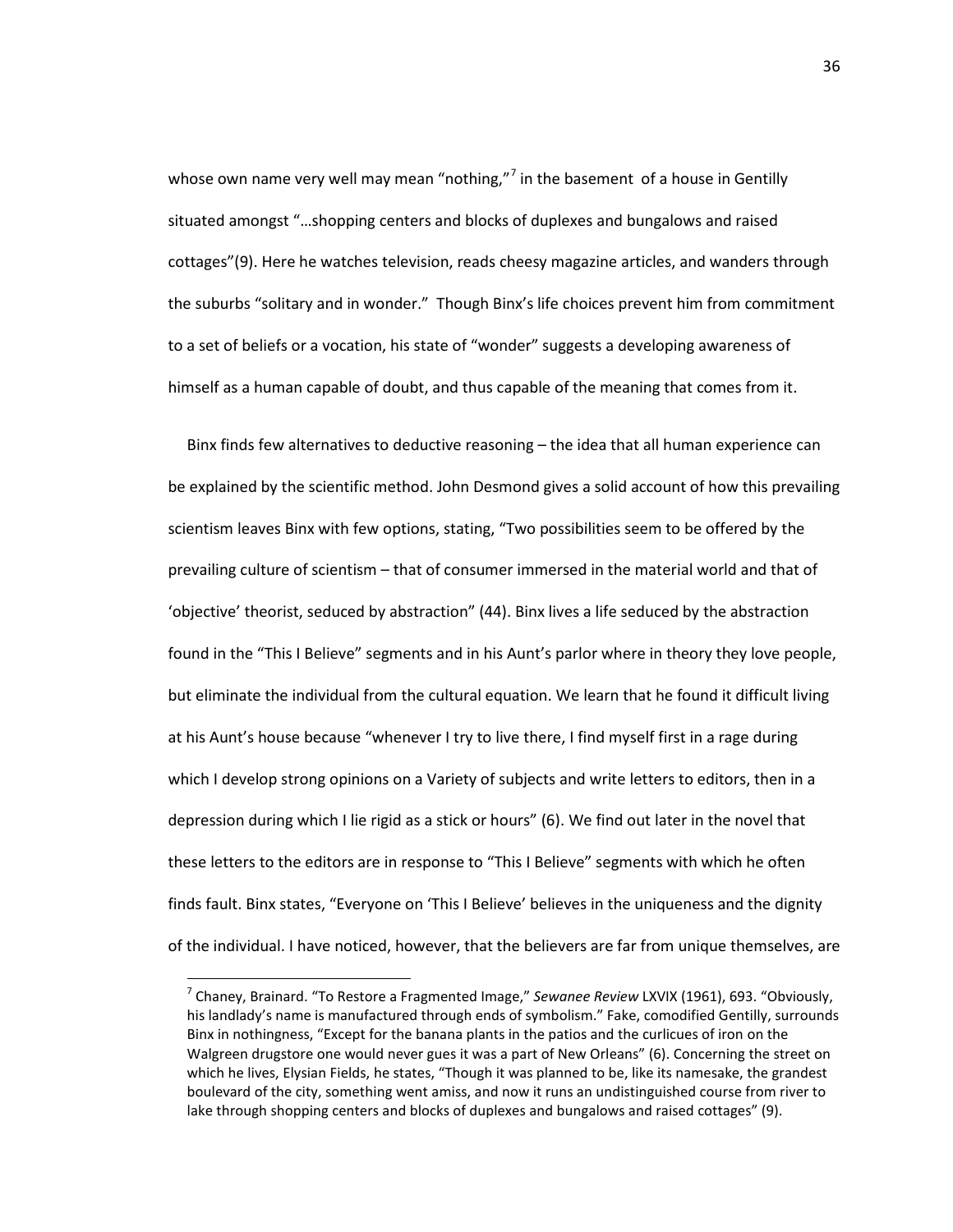in fact alike as peas in a pod" (109). He relates theses people to the house guests of his Aunt, "humanists and lady psychologists who come to my aunt's house. On "This I Believe" they like everyone. But when it comes down to this or that particular person, I have noticed they usually hate his guts" (109). Following in the fits of anger he put on at his Aunt's house, Binx decides to make his own "This I Believe" segment: "But instead of writing a letter to an editor, as was my custom, I recorded a tape which I submitted to Edward R Murrow. 'Here are the beliefs of John Bickerson Bolling, a moviegoer living in New Orleans,' it began, and ended, 'I believe in a good kick in the ass. This –I Believe" (109). I want to refer the reader back to the way Desmond describes Cartesian dualism performativity: "at once self assertive, given to role playing and sociopathic impersonation, and yet haunted by a ghostly sense of solitariness" (Desmond 14). Binx role plays throughout the novel, but in this instance he is casting himself as another one of his Aunt's parlor guests, "lady humanists and psychologists."Binx antagonizes in the present, but remembers his own complicity in the scientific humanism he hears on the radio and sees in his Aunt's parlor. Although his doubt here leads him to properly accuse the scientific humanists of hypocrisy, his reaction to them puts him in danger of losing himself to a different monster: materialism in Gentilly.

Binx flees to Gentilly to get away from the scientific humanists. However, Binx's life in suburbia epitomizes of the everydayness from which he wishes to escape—in a sense he has left the stoicism/scientific humanism to impersonate a yuppie suburbanite. As a young stock broker, Binx spends his time and money developing the most mundane sort of life. Binx carries out the duties of a citizen with great pleasure, stating, "What a satisfaction I take in appearing the first day to get my auto tag and brake sticker" (7). Furthermore, Binx subscribes to *Consumer Reports*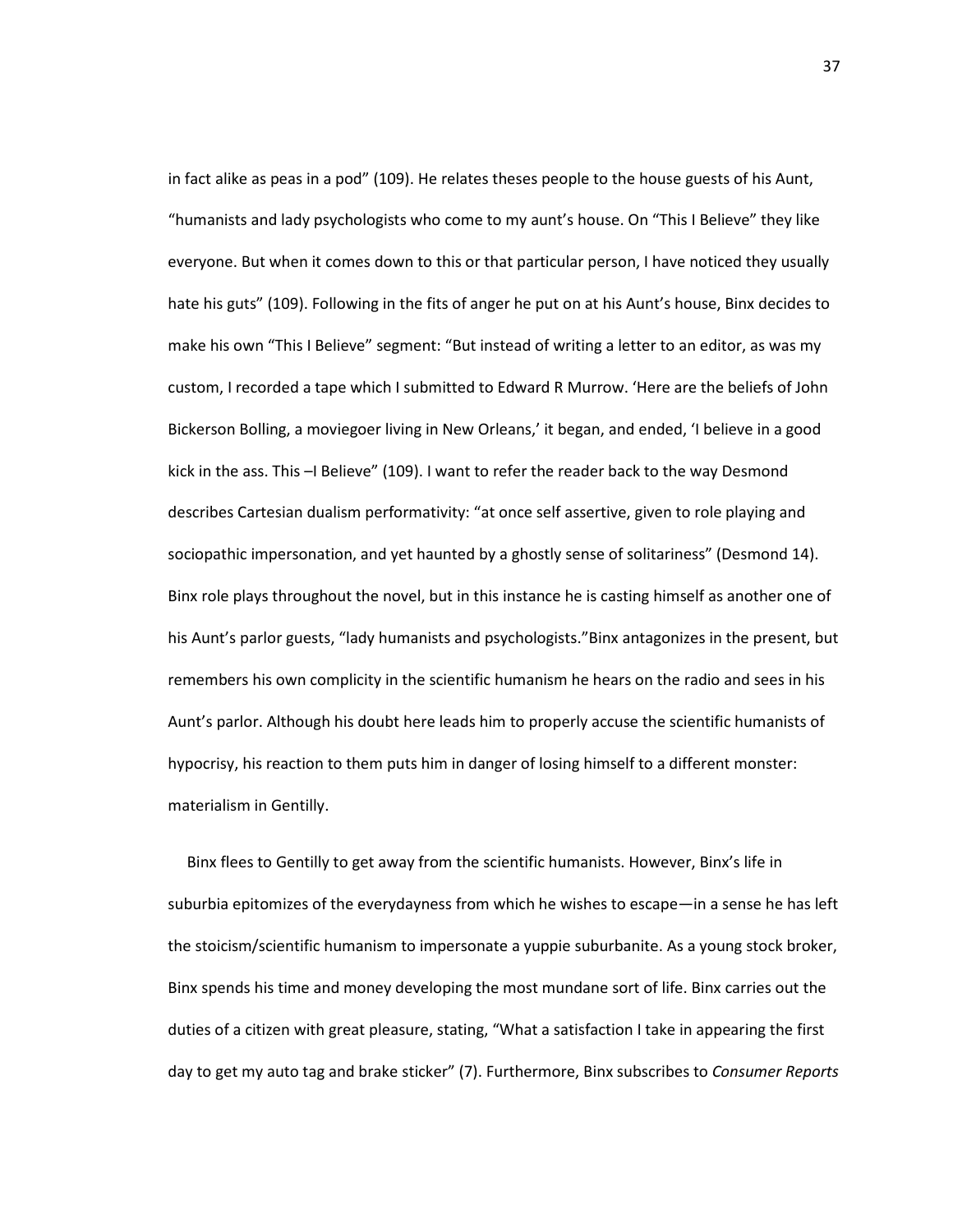which guides his every purchase; as a consequence, "I own a first class television set, and all but silent air conditioner and a very long lasting deodorant. My armpits never stink" (7). Binx's buying habits translate into living as a good citizen, taking care of his mind and body, seeing to it that he stays informed on current events:

I pay attention to all spot announcements on the radio about mental health, the seven signs of cancer, and safe driving – though, as I say, I usually prefer to ride the bus. Yesterday a favorite of mine, William Holden, delivered a radio announcement on litter bugs. 'Let's face it,' said Holden. 'Nobody can do anything about it – but you and me.' This is true, I have been careful ever since. (7)

Binx keeps up on current events, jumps into the public crusades sponsored by celebrities like

William Holden, and keeps up on personal hygiene. His citizenship and the duties that come

along with it create the illusion of enlightenment. The Gentilly life certifies Binx as a living,

breathing human being. The *Consumer Reports* subscription, the car maintenance, and the litter

awareness serves as the public counterpart of what he keeps locked up in his strong box:

Last year I purchased a flat olive-drab strong box, very smooth and heavily built with double walls for fire protection, in which I placed my birth certificate, college diploma, honorable discharge, G.I. insurance, a few stock certificates, and my inheritance; a deed to ten acres of a defunct health club down in St. Bernard Parish, the only relic out of my father's enthusiasms. (6-7)

Binx keeps the essence of his life –his proof of birth, his education, his property, his genealogy-

preserved in his box, his civic involvement and responsible consumer practices a public

extension of these certificates. Though meant to lead him away from the meniscus of scientific

humanism and stoicism, his life in Gentilly -- steeped in civic duty and materialism -- epitomizes

everydayness.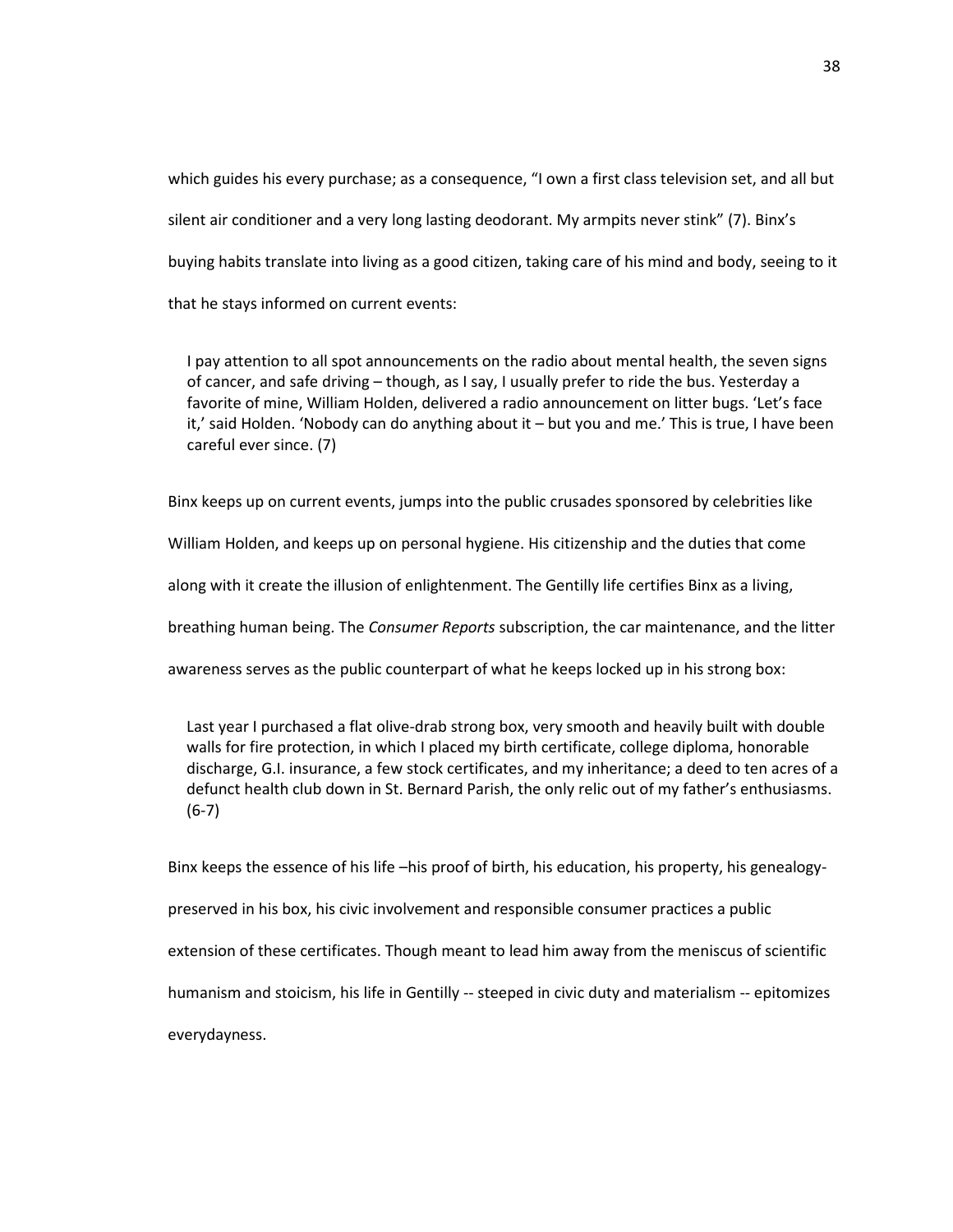Binx takes note of the differences between his previously clean, tidy, Gentilly life with the gaping and unfocused definition of his current search. Again, Binx doubts the usefulness of scientific humanism only to find himself empty and in despair. Reading a newspaper over another man's shoulder, Binx notices that they both read the same types of articles -- the man reads a "counseling column which I too read faithfully" (189). The man reads another article titled "Scientist Predicts Future if Nuclear Energy is not Misused" and Binx sees underlined the phrase, "the gradual convergence of physical science and social science" (191). However, the doubt prompted by the search informs the way he views the man's article. No longer steeped in everydayness, Binx develops repulsion towards the scientific humanism those steeped in the "everyday" buy into. Comparing his life to that of the man on the train, he states, "I have to admire the St Louisan for his neat and well ordered life, his gold pencil and his scissors knife and his way of clipping articles on the convergence of the physical sciences and the social sciences; it comes over me that in the past few days my own life has gone to seed" (191). Binx no longer invests in the scientific humanism of the day by clipping articles from enlightening newspapers. Binx no longer derives pleasure from living according to the maxims of relationship columnists, scientists, or other scientific humanists, nor can he find identity in the documents he keeps in his lockbox:

The search has spoiled the pleasure of my tidy and ingenious life in Gentilly. As late as a week ago, such a phrase as 'hopefully awaiting the gradual convergence of the physical sciences and the social sciences' would have provoked no more than an ironic tingle or two in the back of my neck. Now it howls through the Ponchatoula Swamp, the very sound and soul of despair. (191)

Binx's search leads him from the prickling sensation he often feels at the back of his neck when he comes across something ironic to a real sense of doubt. Certainly, the articles the man on the

39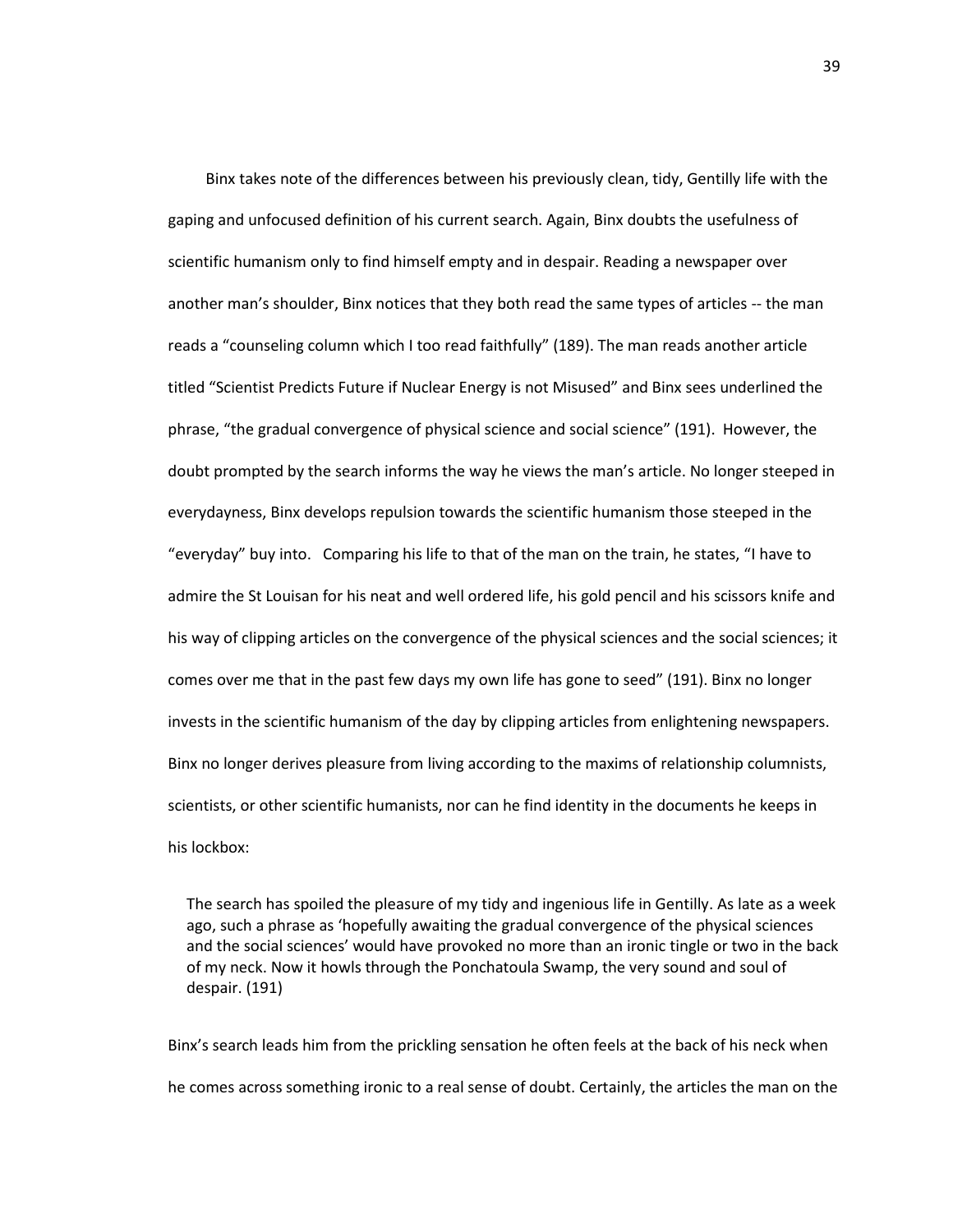train reads would have once intrigued Binx, even made him feel civically minded, but now they represent his doubt.

Binx's desire to start the search in his own community, like a castaway on an island and not "miss a trick," serves Percy's desire to develop an individual's relationship to the community at large within the text. This community consists of people who are also alienated, but unlike their fellow "men", recognize and accept their status. For Percy, Jews serve as the first clue to semiotic community built off this common understanding. The particular use of the Jews in this scene reflects Percy's religious philosophies. The Jews represent the Divine word on earth, creating a triadicity between God's word, the Jews, and Christians. Desmond explains it thoroughly: "By the Jews…Percy means the whole Jewish-Christian tradition, with the Incarnation as its axis point. The Jews are the semiotic link between God and humankind, the sign of covenant and mystical community in history" (53). The Jews, then, serve as a major clue towards realizing a semiotic community.

Binx states that since the first day of his most recent "search," "I have become acutely conscious of Jews. There is a clue here, but of what I cannot say" (88). Binx's ties to the Jews he passes on the street remark on his developing sense of being open to a semiotic community. He compares the "searchers" to those who are still in "despair," stating, "When a man becomes a scientist or an artist, he is open to a different kind of despair. When such a man passes a Jew in the street, he may notice something but it is not a remarkable encounter. To him the Jew can only appear as a scientist or artist like himself or as a specimen to be studied" (89). Furthermore, Binx explains that he is "Jewish by instinct. We share the same exile. The fact is, however, I am more Jewish than the Jews I know. They are more at home than I am. I accept my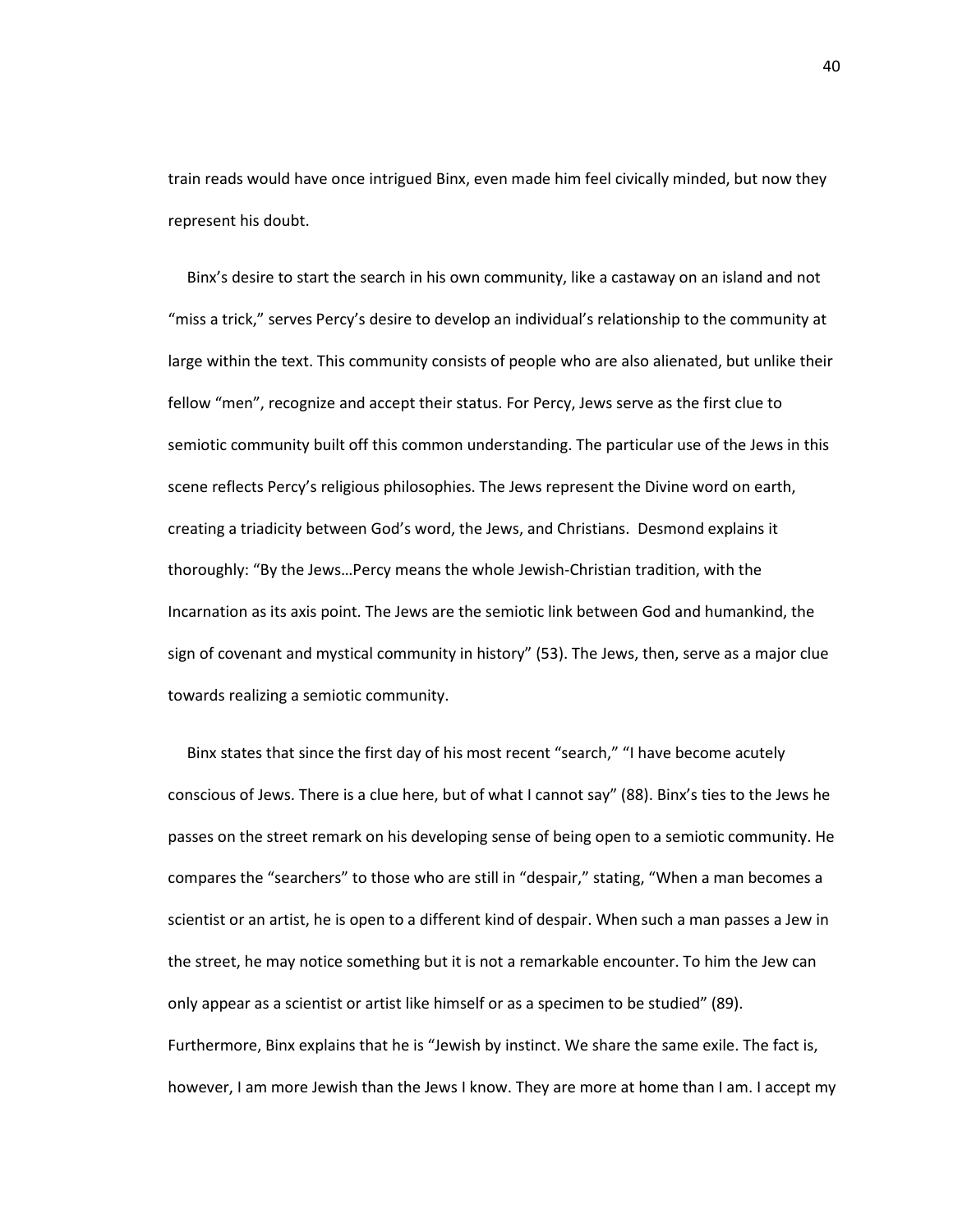exile" (89). He concludes saying, 'Jews are my first real clue" (89), and this clue leads him closer to a semiotic community.

Those in despair remain unaware of their isolation. Their "careers" as scientists or artists allow them to view themselves and other people in "I-You" format; a sign of a dyadic relationship in which individuals determine their identity by the reactions they get from other people. However, Binx intuits a deeper meaning that exists between people, what Percy calls the "I, the object, you" system. Binx claims to not just see the Jews as people who can be put into categories of scientist or artist, but as people who understand human relationships as one built off shared meanings. Binx opens up this community of "searchers" to other alienated people not rooted in historical connotations like his comparison to the Jews. He states, "when a man awakes to the possibility of a search and when such a man passes a Jew in the street for the first time, he is like Robinson Crusoe seeing the footprint on the beach" (89). Percy sees Binx's realization of fellow searchers as akin to Robinson Crusoe seeing the footprints in the sand; they both provide the hope for fellow searchers. Binx seeing a Jew on the street as a fellow "searcher" means that while both live like castaways on a strange island, each remains aware of their alienation, and can establish meaning. A 'searcher' looks to develop a system of meaning that transcends the cause and effect relationships between two people. Different from a cause and effect relationship in which one merely observes the other, the two individuals find common meaning in their sense of alienation. No matter how different people's definitions of alienation, they find common meaning in the sharing of their definitions, thus forming a semiotic community.

41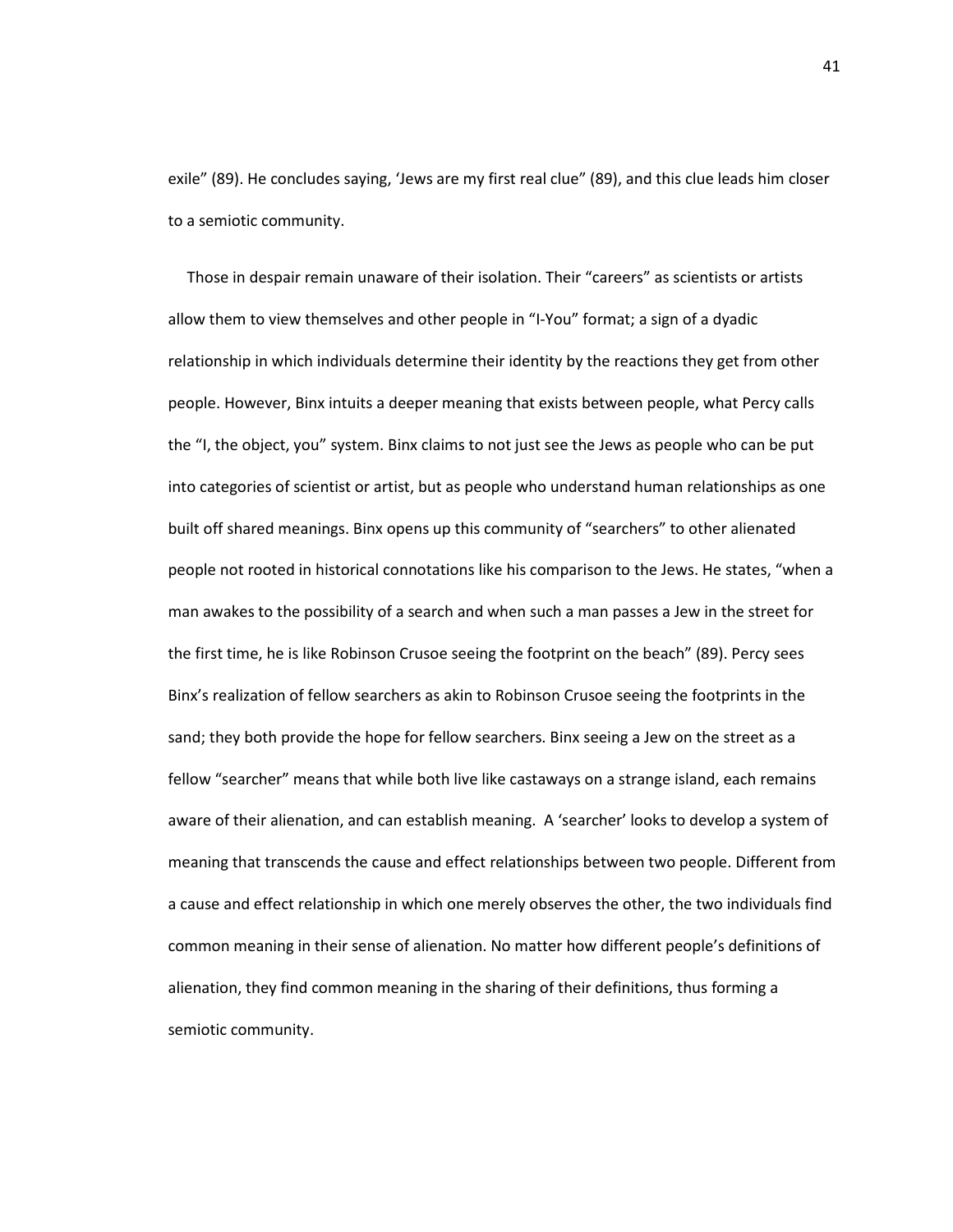One of the most important examples of community in *The Moviegoer* involves Binx's relationship with his dying half brother Lonnie. The two find common ground through their sense of alienation. While Lonnie feels alienated because of his physical paralysis, quickly deteriorating health, and an overwhelming desire to know God, Binx feels alienated because of the invincible apathy towards God. Lonnie, an unquestioning and steadfast believer, and Binx, a believer in the impossibility of proving God's undoubtable existence (invincible apathy), establish semiotic community by sharing their faiths. Note how this does not believe they believe the same thing, but that through sharing their ideas on God they establish a semiotic community. The direct relationship between Lonnie and Binx plays out in what Binx refers to as a positive "repetition and rotation," synonymous in *The Moviegoer* lingo with Peirce's belief on doubt; a change, no matter how small, that leads to something new. The particular scene depicts Binx's ordinary trips to the coast with one of the secretaries he tries to bed; hence, a repetition. The rotation comes into play when Binx unexpectedly finds his family vacationing at the secluded family cabin where Binx conducts "business" with his secretaries. This particular repetition and rotation leads to the first experience of semiotic community. Binx explains the two terms while narrating his trip to the movies with Sharon and his brother Lonnie:

A good rotation. A rotation I define as the experience of the new beyond the expectation of the experiencing of the new. For example, taking one's first trip to Taxco would not be a rotation, or no more than a very ordinary rotation; but getting lost on the way and discovering a hidden valley would be. (144)

Binx terms his trip to the movies as a "repetition and rotation," in which one discovers something new in "the re-enactment of past experience toward the end of isolating the time segment which has lapsed in order that it, the lapsed time, can be savored of itself without the usual adulteration of events that clog time like peanuts in brittle" (80). The repetition of taking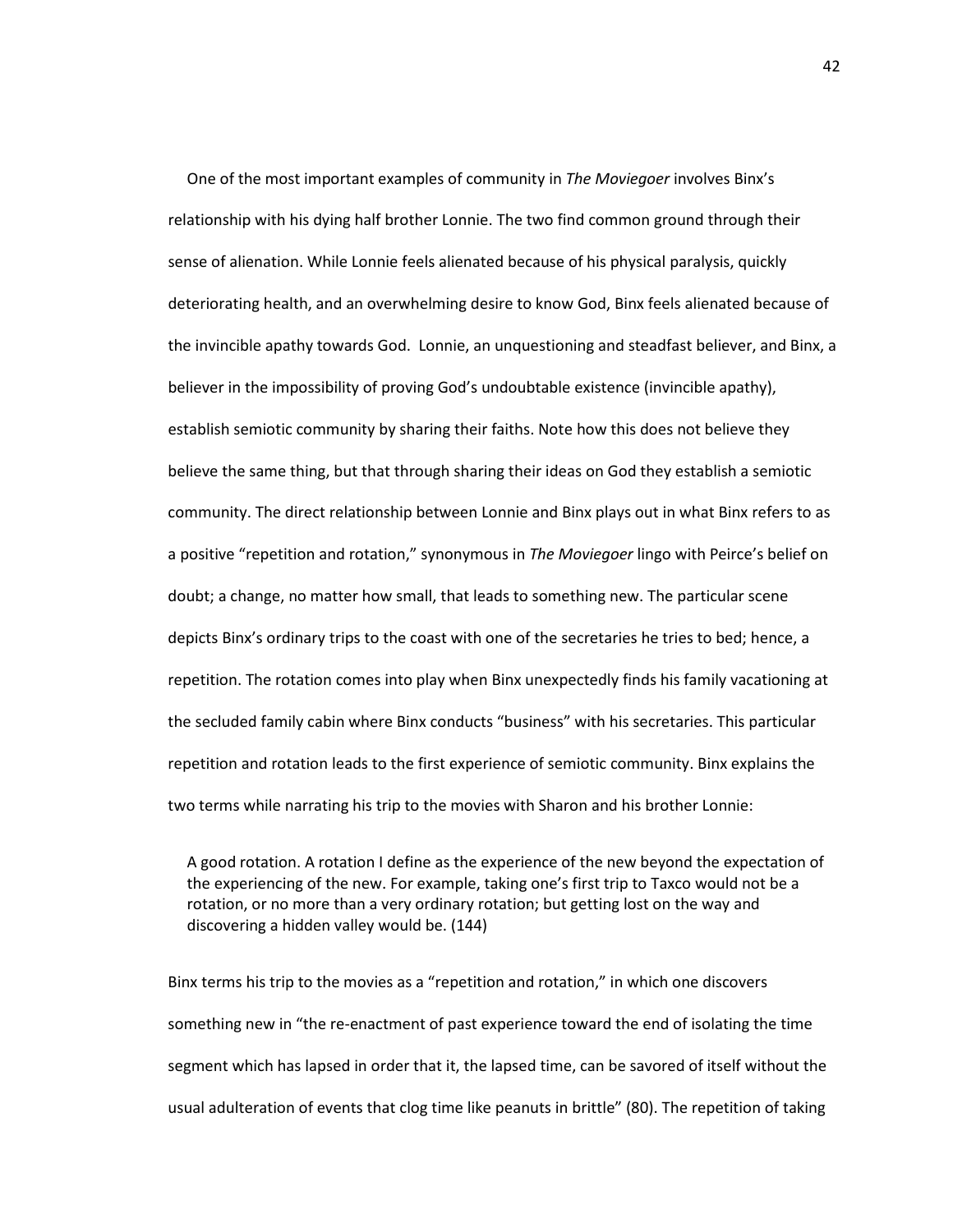in a movie leads to a rotation between Binx and Lonnie, making the experience unique in its escape of events "that clog time like peanuts in brittle."

The particular "repetition and rotation" leads to the intercommunication that Binx searched for with his secretaries: with women it is a communion of flesh, but with Lonnie it is a communion through shared feelings. The experience with Lonnie suggests an evolution into more meaningful communication with others. Binx's fixation on Sharon's "golden thighs" -- "such a fine strapping armful" (132) -- describes the latest shallow relationship with one of his secretaries:

Naturally I would like to say that I had made conquests of these splendid girls, my secretaries, casting them off one after the other like old gloves, but it would not be strictly true. They could be called love affairs, I suppose. They started off as love affairs anyway, fine careless raptures in which Marcia or Linda (but not yet Sharon) and I would go spinning along the Gulf Coast, lie embracing in a deserted cove of Ship Island, and hardly believe our good fortune, hardly believe that the world could contain such happiness. (8)

Binx's perception of his relationships is invested in the flesh; he feels happiest when embracing them. The way Binx speaks of Sharon connects his feelings with the pleasures of the flesh. He humorously states, "Her person has acquired a priceless value to me. For the first time I understand the conceits of the old poets: how I envy thee, little kidney shaped cushion. Oh to take thy place and press in thy stead against the sweet hollow of her back" (68). It is no surprise that these relationships end due to a lack of communication:

It would become impossible to exchange a single word or glance that was not freighted with a thousand hidden meanings. Telephone conversations would take place at all hours of the night, conversations made up mostly of long silences during which I would rack my brain for something to say while on the other end you could hear little else but breathing and sighs. (9)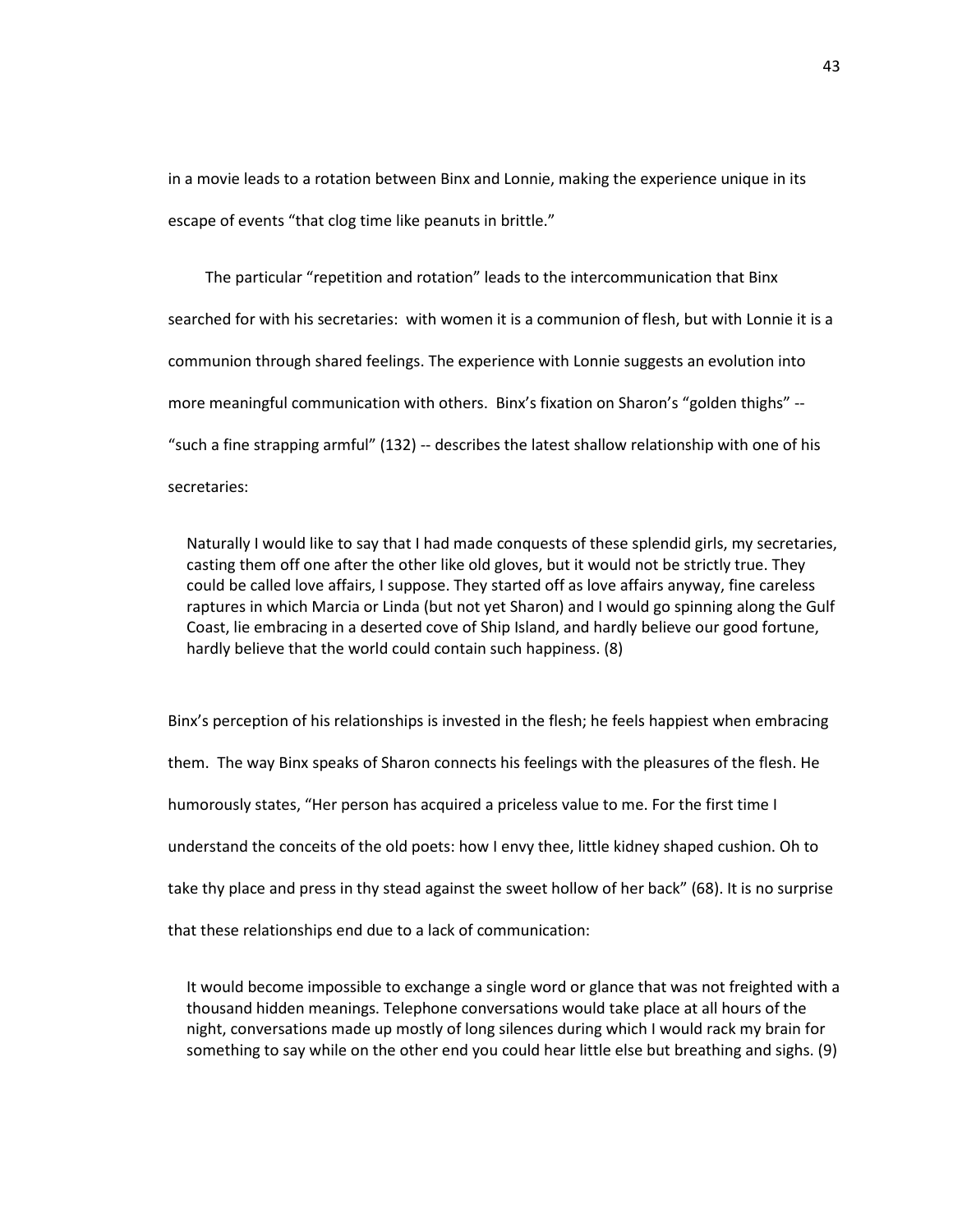Seeing his family at the cabin Binx realizes that his plans to bed Sharon are sunk, actually describing the house as "ablaze like the Titanic" (136). However, the resulting "repetition and rotation" with Lonnie takes Binx well beyond the artificial forms of communication we see between Binx and his secretaries. Seeing its significance as the first sign of positive communication between Binx and another, Desmond writes, "…in one of the fine communal scenes of love in the novel, Lonnie and Binx intuitively share their secret joy and humor in watching hero Clint Walker triumph. Their unspoken bond of mutual love and joy shines through translucently in this scene" (55). Percy uses the transition from communion of human flesh to intercommunication to underscore the importance of triadicity in forming a semiotic community; an individual cannot truly understand others until they establish commonality through shared "meanings."

The Binx and Lonnie scene completes the cycle of doubt and belief in creating a semiotic community. Lonnie believes in God, and Binx doubts, but together they achieve a semiotic community through the act of listening to language for its true meanings. Binx pays to Lonnie the respect due to another "searcher" whose words are perhaps more dignified than those around him: "his words are not worn out. It is like a code tapped through the wall. Sometimes he asks me straight out; do you love me? And it is possible to tap back; yes, I love you" (56). Following this statement, the two participate in a particularly poignant conversation that echoes the ideas of "invincible apathy." Lonnie believes in God, whereas Binx suspends making a decision, but they both find commonality through the communication of faith. The half brothers discuss Lonnie's dangerous desire to receive extreme unction while suffering from a chronic illness. Lonnie reveals that he fasts to absolve himself of a habitual disposition to envy. Binx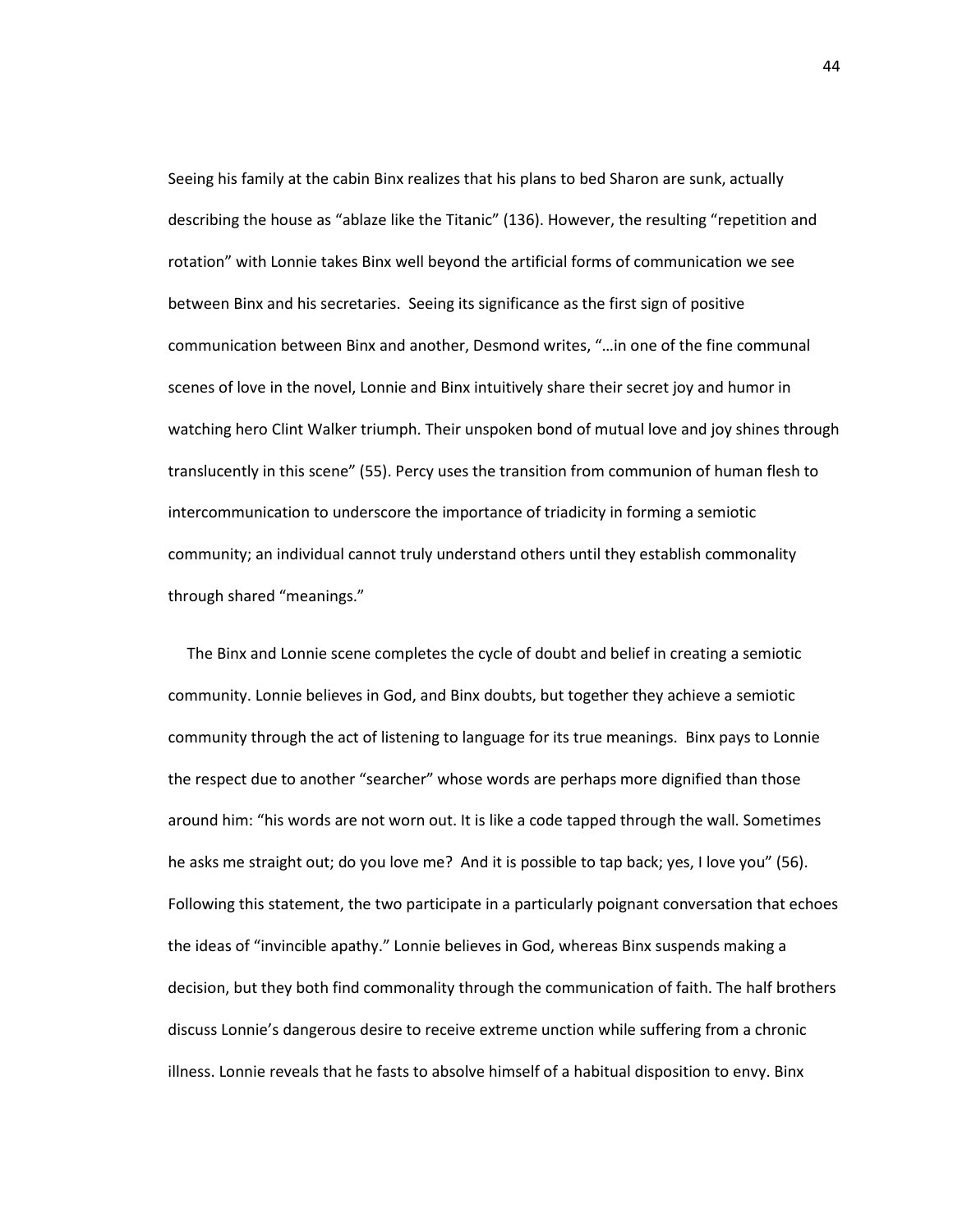responds to Lonnie's envy, stating "Why shouldn't you be [envious]? He [Duval] sees God face to face and you don't '" (163). Lonnie covets the deceased Duval who sees God, knows God in heaven, while Lonnie remains on earth with his "faith". The rhetorically savvy Binx points out that Lonnie only has his faith, while Duval knows (of God or of no God). Lonnie need not be jealous, for he still retains the mystery of faith. This is not just a rhetorical device, but a catalyst to community and deep understanding. Following Binx's assurance, he narrates "Lonnie grins at me with the liveliest sense of our complicity; let them ski all they want to. We have something better. His expression is complex. He knows that I have entered the argument as a game played by his rules and he knows that I know it, but he does not mind" (163). The other members of the family can water ski (as the other members of the family are doing during this scene), but Binx and Lonnie can count on their complicity in understanding the play between belief and doubt. Binx and Lonnie's ideas on God are not in complete agreement, but they have come to a commonality through understanding language; the language of faith and its concomitant "doubts" and "belief." Their camaraderie forms a semiotic community that blocks out the chaos of the world around them.

Binx cannot resolve all the issues of the novel through his beliefs and doubts, by the nature of belief and doubt, the "search" never ends. Answers provide no comfort, because beliefs serve only as temporary place holds. The scene between Binx and Lonnie, however, best represents the enduring nature of the semiotic community in the face of the abyss. The last words they speak before Lonnie's death signify Lonnie's need for his big brother. Lonnie says, "Wait," and Binx turns around asking "What?". Lonnie asks "Do you love me," to which Binx responds "Yes." The last sentence of the exchange reads: "'I love you too.' But already he has the transistor in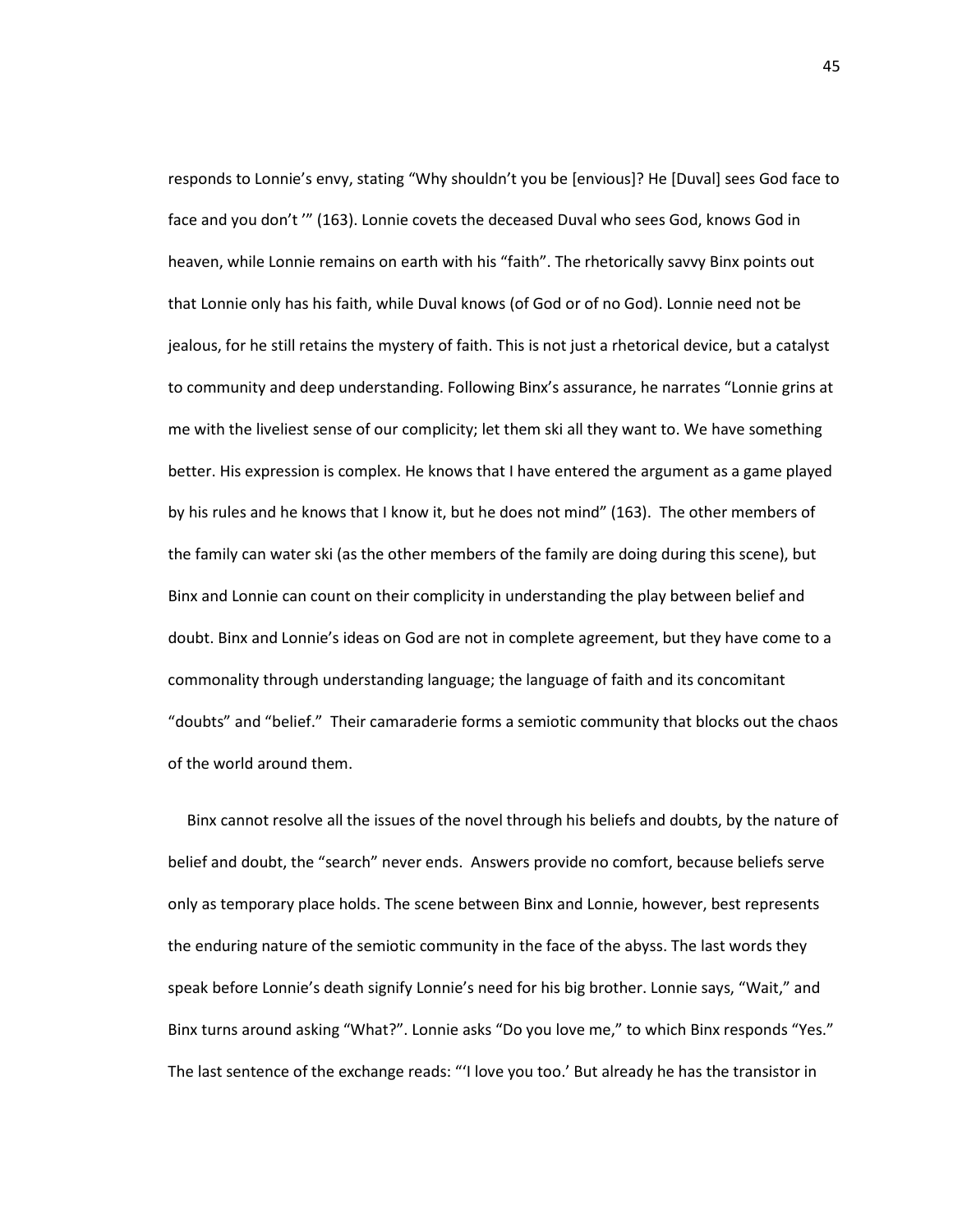the crook of his wrist and is working at it furiously" (56). Both Binx and Lonnie leave their relationship for a world separated by material objects like radios, secretaries, and movies. Together, however, they found what Percy terms solitude a deux, "the power of true words to form a community" (55).

Doubt -- the enduring flame which makes Binx's "search"--never ends, for Binx is constantly challenged by the search. A man on the train may inspire him to despair scientific humanism's effects on identity. An exchange with his half brother Lonnie brings Binx to terms with doubt's potential. After meeting with Lonnie and conversing about Lonnie's absolute belief in God, and Binx's doubt, Binx writes in his journal:

## REMEMBER TOMORROW

Starting point for search:

It no longer avails to start with creatures and prove God

Yet it is impossible to rule God out.

The only possible starting point: the strange fact of one's own invincible apathy – that if the proofs were proved and God presented himself, nothing would be changed. Here is the strongest fact of all.

Abraham saw signs of God's existence and believed. Now the only sign is that all the signs in the world make no difference. Is this God's ironic revenge? But I am onto him. (146)

Binx's doubt pays off in no small change. The invincible apathy which Binx discusses here echoes back to his discussion of God at the beginning of the novel. Is he ahead or behind the 98% who believe in God? Is his doubt a sign of intelligence, or stupidity? As "truth" is shrouded behind the mystery of the world, and the danger is to fall into the abyss of scientific humanism or materialism, God is shrouded in mystery, and the danger of looking for him is finding oneself in the meniscus where the "only sign is that all the signs in the world make no difference" (146).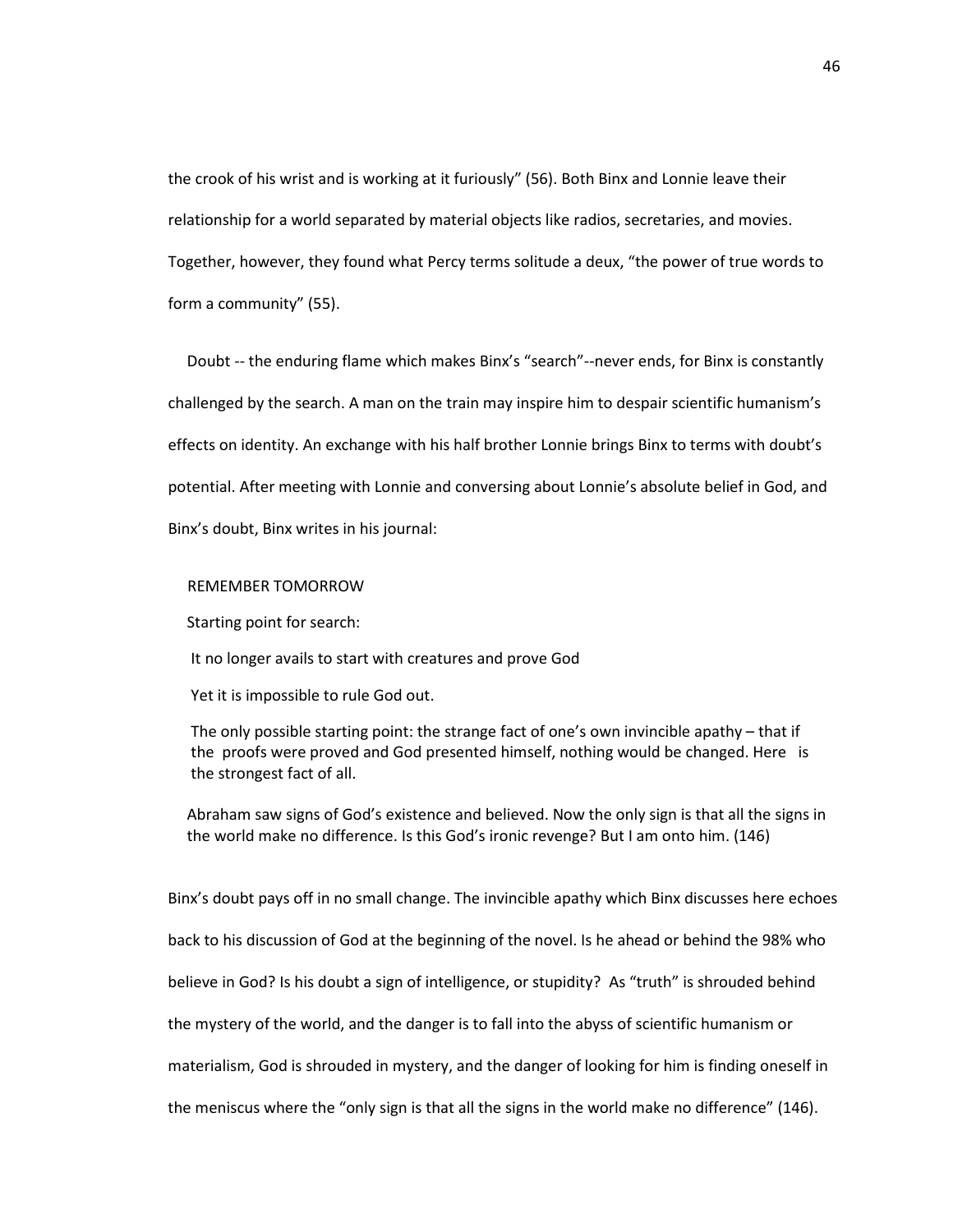Doubting leads the individual to an invincible apathy, and the invincible apathy allows for a faith that rests firmly in the inability to prove – beyond – a –doubt God's existence, a sign that for Binx means that God actually exists.

## **English Romanticism and 1930's Science**

The idea of how one "lives" *in*, but not *of* the world of Cartesian dualism – e.g. scientific humanism, and stoicism -- drives Binx's "search." This means that Binx must live in a world defined by Cartesian dualism, but not participate in its dyadicism. Percy extends and sharpens the metaphor of the seemingly ubiquitous pitfalls of scientific humanism by meditating on his Mr. Bolllings romanticism and scientific humanism, and how Binx navigates through them in the book. While he experiments with romanticism – long letters during the war, admiring the sun beams on the wall, chasing an elusive love through the French Quarter, role playing from the movies he sees -- and with science – performing research on kidney stones in pigs – Binx also searches for a way out of the Bolling family traditions. Thinking about his father and his death from "English romanticism" and "1930 science," Binx writes, "Explore connection between romanticism and scientific objectivity. Does a scientifically minded person become a romantic because he is left-over from his own science?"(88). The connection between the two is not obvious for Percy, Binx, or the reader. However, in seeing the Bolling family tradition of succumbing to one or the other, it becomes clear that scientific humanism and romanticism become the default answers for life's ennui and disappointment; when one fails, they move to the other.

As noted in the **"Intellectual History"** section, this paper deals with a lot of –isms, and here we add romanticism. Romanticism serves as Mr. Bolling's attempts to escape the traditions of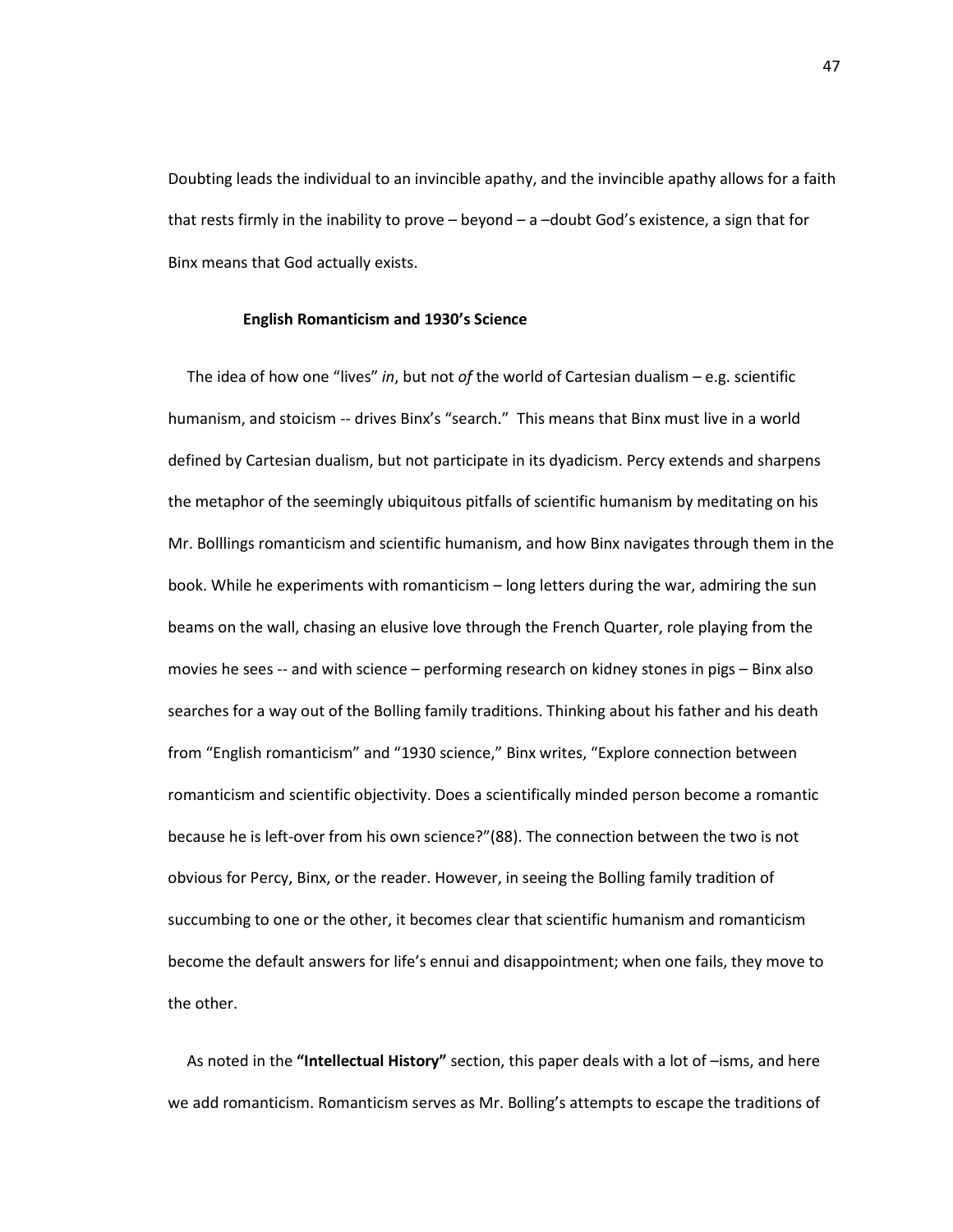stoicism and scientific humanism. We learn that, for Binx, romanticism makes Mr. Bolling at once a part of and not a part of the Bolling family. "But my father was not one of them," Binx states upon looking at a picture of the Bolling men. Remembering his father's deterministic heroism, however, he states, "Yet he is by every right one of them" (25). Mr. Bolling's romanticism leads to his heroic death, one fit for a stoic Bolling. Thus, it is important to note that while Mr. Bolling saw romanticism as an alternative to stoicism, it did not get him very far. Binx wrestles with the idea of what it means to be the last Bolling engaged in a struggle with a scientific humanism and romanticism that seem so polarizing, but yet so easy to fall into. Writing down his question about what happens to the mind when it is cleared of scientific objectivism demonstrates the confluence of the past examples of how to live in the world with the present "search."

A reader's critique of the search, then, is necessary to see Binx's shortcomings in the present, and just how mired his world is in scientific humanism. The aforementioned question Binx poses concerning what a scientifically minded person becomes when he turns away from being a scientist only gets Binx back to romanticism. Knowing that this led to his father's demise, Binx wants to avoid this default position. Taking stock in what Lawson writes about Binx's alternative to romanticism and science raises more questions as to how Binx's search works to take him away from these perils :

At first glance, the two concepts seem to be unconnected, but Binx senses, once he spontaneously links them, that the concepts behind the labels must have a relationship, and he vows to discover it. The nature of the relationship, it becomes clear, is that 'English Romanticism', as Binx uses the term, inspired '1930 science.' Moreover, it becomes evident, the process of education, of forming a worldview, implied by 'English Romanticism' …and 1930 science' is illustrated by moviegoing, the principal image –pattern of the novel (123).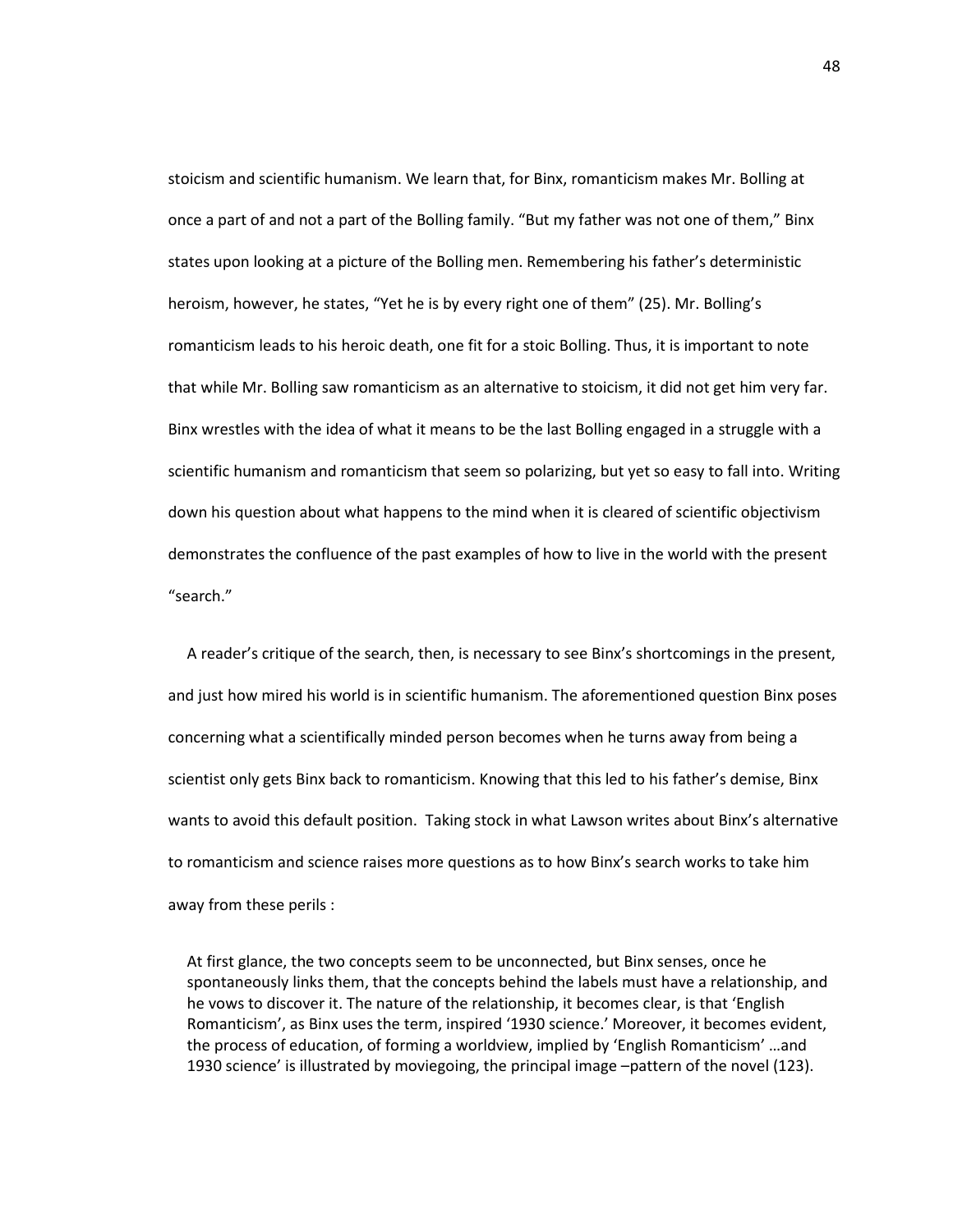It seems that Binx's "moviegoing" is replacing science and romanticism, while offering few solutions. By "moviegoing", Binx still finds himself living a life ruled by the role playing that Demond says is characteristic of Cartesian dualism. Like his father thought romanticism provided the alternative to stoicism and scientific humanism, Binx sees his outlet as movies.

Binx and his father's shared conflicts with Cartesian dualism –scientific humanism and stoicism, romanticism and science – underscore the father and son theme prevalent throughout Percy literature. As *The Last Gentleman*'s Will Barrett must escape the desperate romanticism and code of chivalry that instigated his father's suicide or suffer the same fate, and as *The Second Coming*'s Will Barrett escapes from a murder-suicide pact made by his father, so must Binx Bolling escape the "English Romanticism…and 1930 Science" that killed his father. Mr. Bolling offers his son a relationship on a trip to the Field Museum in Chicago:

he staking his everything this time on a perfect comradeship – and I, seeing in his eyes the terrible request, requiring from me his very life; I, through a child's cool perversity or some atavistic recoil from an intimacy too intimate, turned him down, turned away, refused him what I knew I could not give. (204)

Mr. Bolling offers Binx a comradeship ruled by romanticism and science. Lewis Lawson writes in "English Romanticism and 1930 Science in *The Moviegoer,*" "That obligatory reverential moment before the 'tableau' brilliantly conveys the quaint, tragic optimism of the scientific humanism of the 1930's. In those prewar days it was still possible to believe that mankind was engaged in an orderly progression from the Cave Man to the Century of Progress" (125). As romanticism killed his father, and the scientific humanism of the day leads to a type of spiritual death, the comradeship of his father means that Binx shares this same fate (12). His refusal marks the beginning of a long struggle to fully question the intellectual legacy his family offers.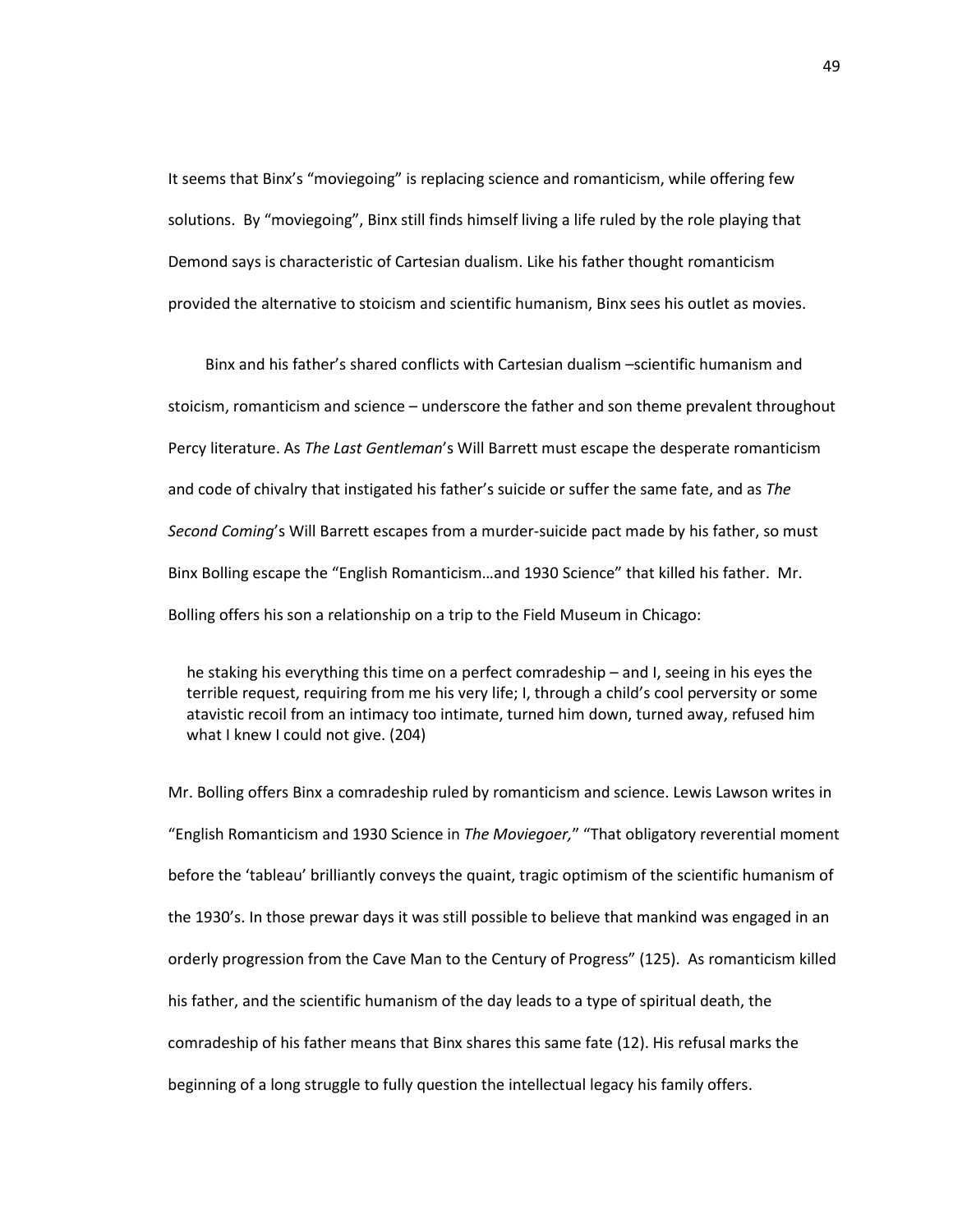Binx undergoes a number of stages during which he picks up the romanticism and science of his father. Binx grew up on the old Bolling plantation in Feliciana Parish, exposed to the scientific rationale of his grandfather, Dr. Wills Bolling and his father, Dr. Bolling. Binx remembers his grandfather and his grandfather's brothers as strong willed types, perhaps the last bastions of Southern manhood's strong intellects. Looking at a family picture in his Aunt's living room, Binx observes:

The elder Bollings – and Alex – are serene in their identities. Each one coincides with himself, just as the larch trees in the photograph coincide with themselves: Judge Anse with his drooping mustache and thin cold cheeks, the hard eyed one who is still remembered for having publicly described a Louisiana governor as a peckerwood son of a bitch; Dr. Wills, the lion head one, the rumpled country genius who developed a gut anastomosis still in use; and Alex, serene in his dream of youth and of his hero's death to come. (25)

The elder Bollings live by a code of honor, forthrightness, romantic heroism, and science. Together in the picture, they mark the cultural inheritance that Binx receives. Living amidst this tradition at the Bolling plantation, Binx remembers hearing talk of "psychological make ups and the effects of glands on our dismal, dark behavior" (154), and in turn began reading Freud in his early youth (138). Binx picks up on the Bolling curriculum. As Mr. Bolling fell into the trap of reading the canonical texts of 1930's science, Binx falls into the habit of reading the more updated versions of the list. The young Binx reads all the "fundamental books," "key books on key subjects such as *War and Peace*, the novel of novels; *A Study of History*, the solution of the problem of time; Schroedinger's *What is Life?*, Einstein's *The Universe as I See It*, and such" (69). After completing the last of these books, *The Chemistry of Life*, Binx realizes that "though the universe had been disposed of I myself was left over. There I lay in my hotel room with my search over yet still obliged to draw one breath and then the next" (70). Raised in a world of certainty and science, Binx thought he learned what is objectively considered knowledge from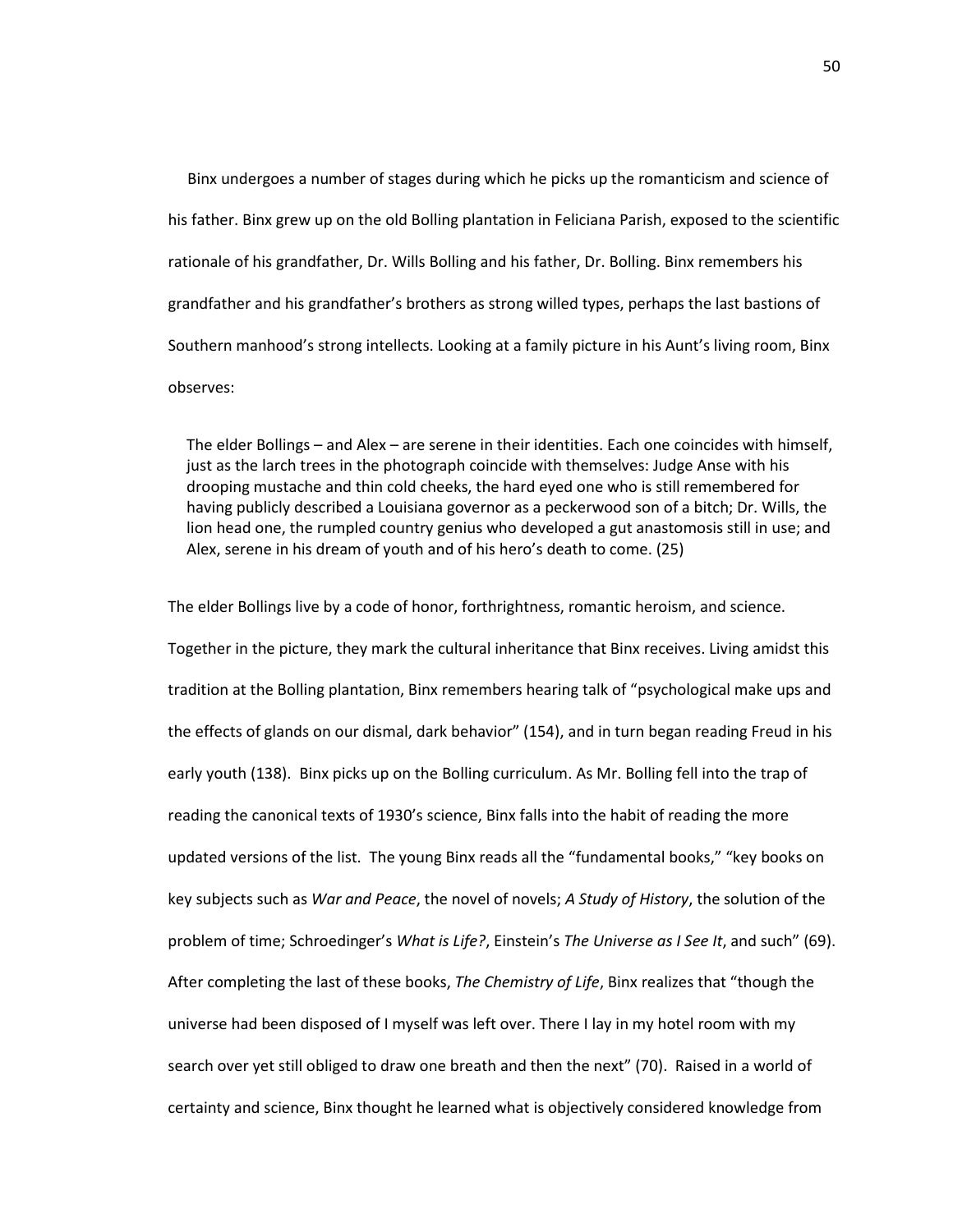these fundamental books. Learning differently after reading *The Chemistry of Life*, Binx realizes that something more existed than science texts.

 Binx must learn to live apart from the romantic heroism of the Bolling family. Introducing his father into the narrative through the same picture in which he introduces Judge Anse, Dr. Wills and Alex, Binx observes that his father was different than his family, but also "one of them," for "He was commissioned in the RCAF in 1940 and got himself killed before his country entered the war" (25). Describing the martial way his father died, Binx states, "And in Crete and in the wine dark sea. And by the same Boche. And with a copy of *The Shropshire Lad* in his pocket" (25). This important line uses imagery of the "wine dark sea" from Homer to convey the attempts of the Bolling family to keep their particular, ancient version of honor alive. Nary has a wartime Bolling survived. Speaking of Alex Bolling, Binx states, "His death in the Argonne (five years before) was held to be fitting since the original Alex Bolling was killed with Roberdaux Wheat in the Hood breakthrough at Gaines Mill in 1862" (25). Mr. Bolling's death in the Mediterranean while serving in the Royal Canadian Airforce follows in this moribund tradition. His staged (and ludicrous) heroism was meant as an escape from alienated. The observations of Mr. Bolling as being "ironical" and strange in a picture with his father, uncle, and brother (24), and having a nervous "psychological makeup" like that of a "high powered radio" (154), demonstrate how he was not like his family – "not one of them" (25)—and not of the "world". Prone to engaging in activities like the "Wanderjahr", "a fine year's ramble up the Rhine and down the Loire, with a pretty girl on one arm and a comrade on the other" (55), and dreaming "of a place of quiet breathing and a deep sleep under the starts and next to the sweet earth," Mr. Bolling felt at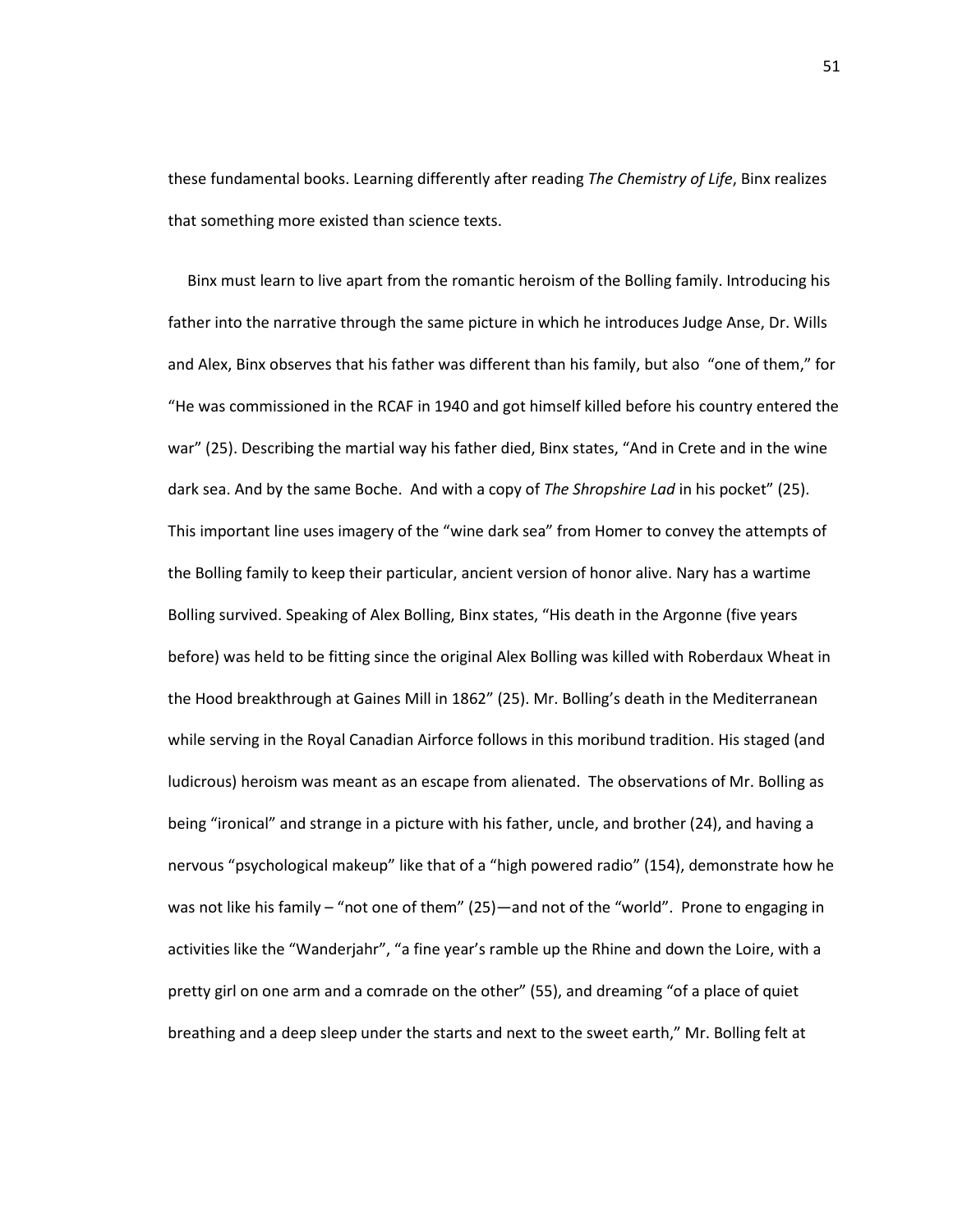odds with the reality the world offered him. Binx learns neither to accept his father's heroism, nor to accept society's position for him as an individual mired in romanticism.

Binx finds himself shifting between romanticism and science throughout his own life. Binx decides to become a medical researcher during college, but becomes "extraordinarily affected by the summer afternoons in the library" (51) and moves to the French Quarter where he spends "the rest of his vacation in quest of the spirit of summer and in the company of attractive and confused girl from Bennington who fancied herself a poet" (52). Once Binx makes a revelation against objectivism while working in a lab researching kidney stones in swine, he switches into a romantic spirit in which he pursues young, attractive poetesses in the French Quarter. Furthermore, the narrative slyly clues the reader into the fact that Binx also was a romantic during the war, writing "long, sensitive, and articulate letters" to his Aunt:

Japan is lovely this time of year. How strange to think of going into combat! Not so much fear – since my chances are very good – as wonder, wonder that everything should be so full of expectancy, every tick of the watch, every rhododendron blossom. Tolstoy and St. Exupery were right about war, etc. (87)

If Binx believes that he will live, why the heroism, why the expectancy? Binx sees himself as a hero going to war, translating everything he sees into the last images before he is inducted into the annals of Bolling war heroes. However, Binx lives through this, and the question about how one who does not succumb to romanticism lives is in the front of his mind. Discovering the joys of science seems the only option for Binx, but Binx experiences its effects by the time the narrative begins. To repeat the aforementioned scene of Binx's despair after reading Schroedinger's life: "though the universe had been disposed of I myself was left over. There I lay in my hotel room with my search over yet still obliged to draw one breath and then the next"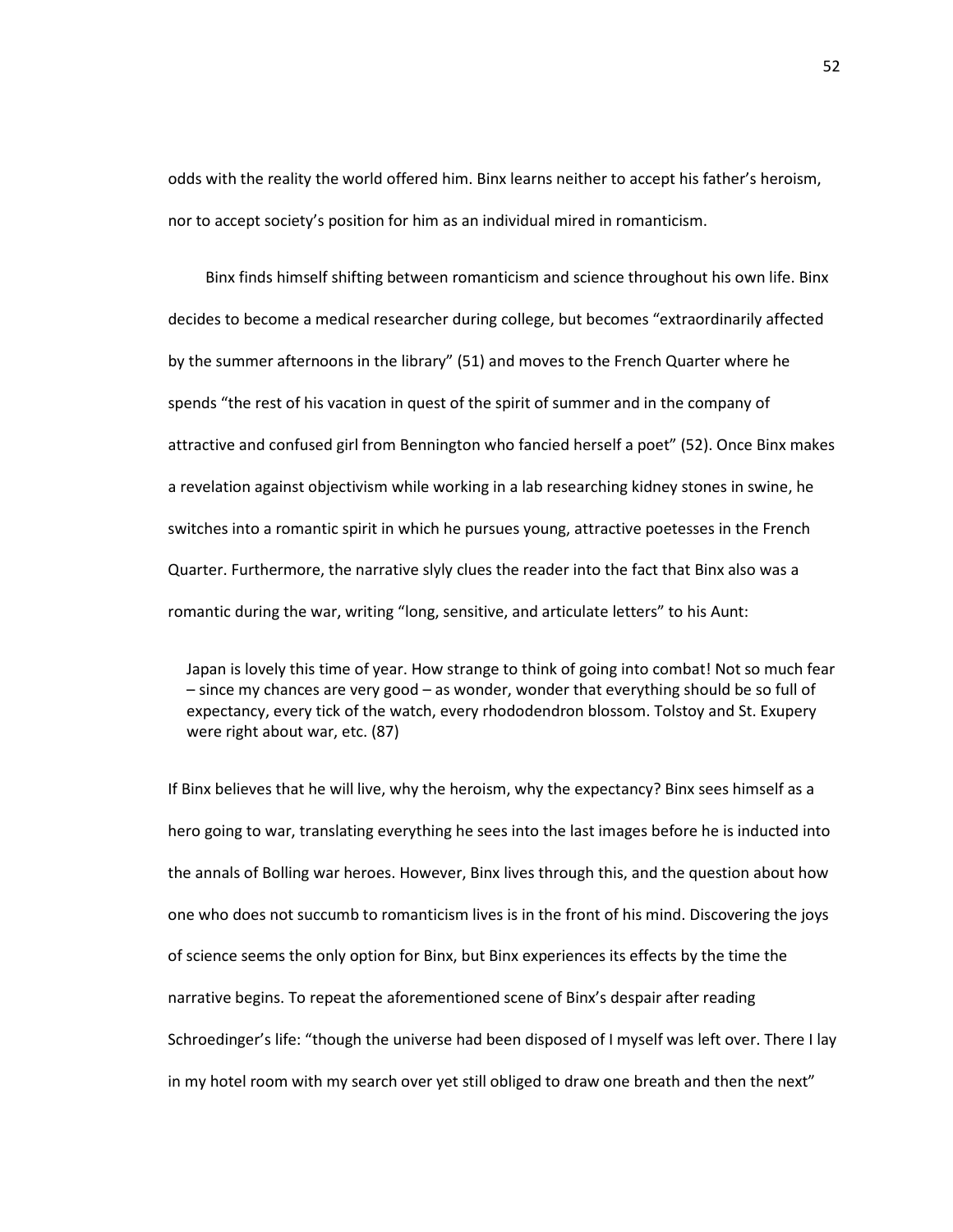(70). After avoiding his rendez-vous with death, Binx is left to figure out how to live apart from the dyadicism of romanticism and science.

Binx succumbs to the "role playing and sociopathic interpretation" that Desmond claims as characteristic of Cartesian dualism. As romanticism had little effect on Mr. Bolling's escape from stoicism, moviegoing exerts little effect on Binx's escape. Moviegoing gets Binx to the same place he would be if he followed his father's 1930 science and English romanticism. Though the titles have changed from Schroedinger's "What is Life" to any number of movie titles starring John Wayne, William Holden, or Rory Calhoun, the results remain the same. Binx realizes he is still left in the world. Mr. Bolling's mind was influenced by the "romantic idealism so pervasive in English higher education in the latter half of the nineteenth century" (124), and Binx's was affected by the movies. As Binx explains:

The movies are onto the search, but they screw it up. The search always ends in despair. They like to show a fellow coming to himself in a strange place – but what does he do? He takes up with the local librarian, sets about proving to the local children what a nice fellow he is, and settles down with a vengeance. In two weeks time he is so sunk in everydayness that he might just as well be dead. (13)

Movies are onto the search in that they put a character into a new place, but they fail to carry out the search. The protagonist falls in love, resumes life, and sinks into the everyday. Not only is this a romantic element to the movies, but a scientific and dyadic one as well. Man is an organism that can be observed in its common, everyday, and predictable behavior. The camera lenses, reels, and projectors mean nothing in the end; they cannot capture the semiotic community for which Binx's search is looking.<sup>[8](#page-57-0)</sup> Lawson aptly observes that Binx's trips to the

<span id="page-57-0"></span> <sup>8</sup> Lawon, Lewis. "English Romanticism and 1930 Science in *The Moviegoer*." "When Binx goes to the movies, in other words, he is betraying a strong tendency to follow his father and his aunt, to see the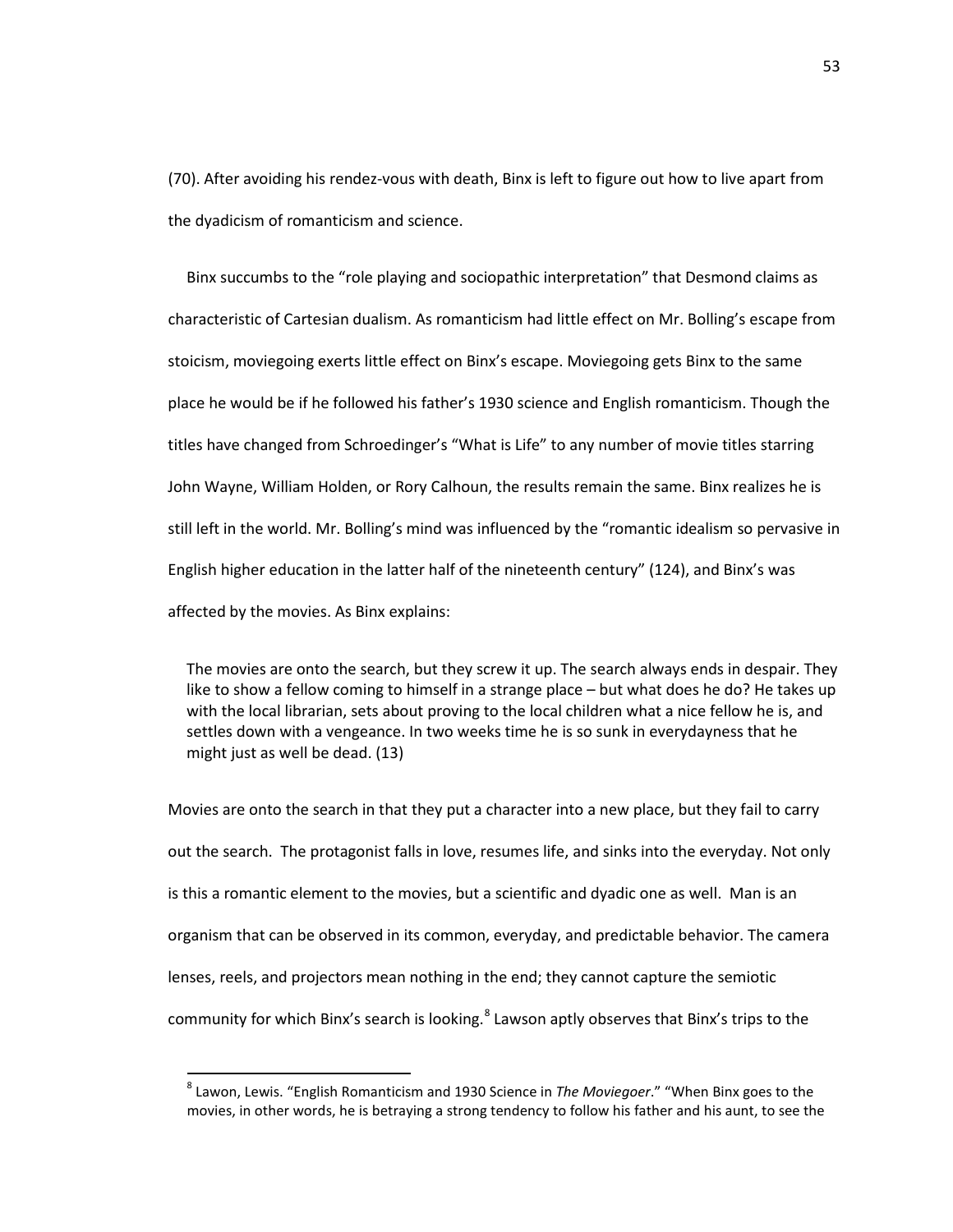movies reflect his tendency to fall into "romanticism" or "1930's science," but unlike his father and his Aunt, Binx pierces through the lens of the camera: "Binx the moviegoer is aware that moviegoing is his greatest deception…He has, though no belief that will get him out of the cave. The changes in his life will not occur because of some physical act by which he makes some radical achievement in the social world" (133). Though Binx defaults to moviegoing as a way out of romanticism and science, he remains on the "search" to find his way out of the mimicry and everydayness of the camera.

 For Binx, moviegoing is both a romantic activity as well as a scientific one. He not only uses his experiences in the movie theatre to romanticize his life, such as when he "confirms" the existence of a neighborhood after he sees it in the theatre, but he mimics the behavior of Rory Calhoun while having sex with Kate on the train. The two of them have entered into a parody of the Tillie the Toiler and Whipple comic strip that Kate reads as pornography. Kate tries to set up their union in ways similar to the comic strip: "—like a comic book one of your aunt's maids showed me last week in which Tillie the Toiler and Mac – not the real Tillie, you understand, but a Frenchy version of Tillie – go to an office party and Tillie has a little set-to with Mac in the stockroom and gets caught by Whipple" (199). Kate reads the comic book into her relationship with Binx, and propositions him accordingly: "Now I'll tell you what you can do, Whipple. You get out of here and come back in exactly five minutes. Oh you're a big nasty Whipple and you're only fit for one thing" (199). Similar to Kate reading their sexual relationship like a comic strip,

world as interpreted by 'English romanticism…and 1930 science.' The temptation to see larger than life actions on the screen is a metaphor for his father's devaluation of ordinary life (becoming) in favor of the Perfect Gesture (being). The temptation to see the unrolling of the films as a metaphor for the deterioration of the universe is an attitude that Binx was taught by his aunt. Both father and aunt are therefore moviegoers….Yet Binx the moviegoer is aware that moviegoing is his greatest deception….He has, though, no belief that will get him out of the cave. The changes in his life will not occur because of some physical act by which he makes some radical achievement in the social world" (133).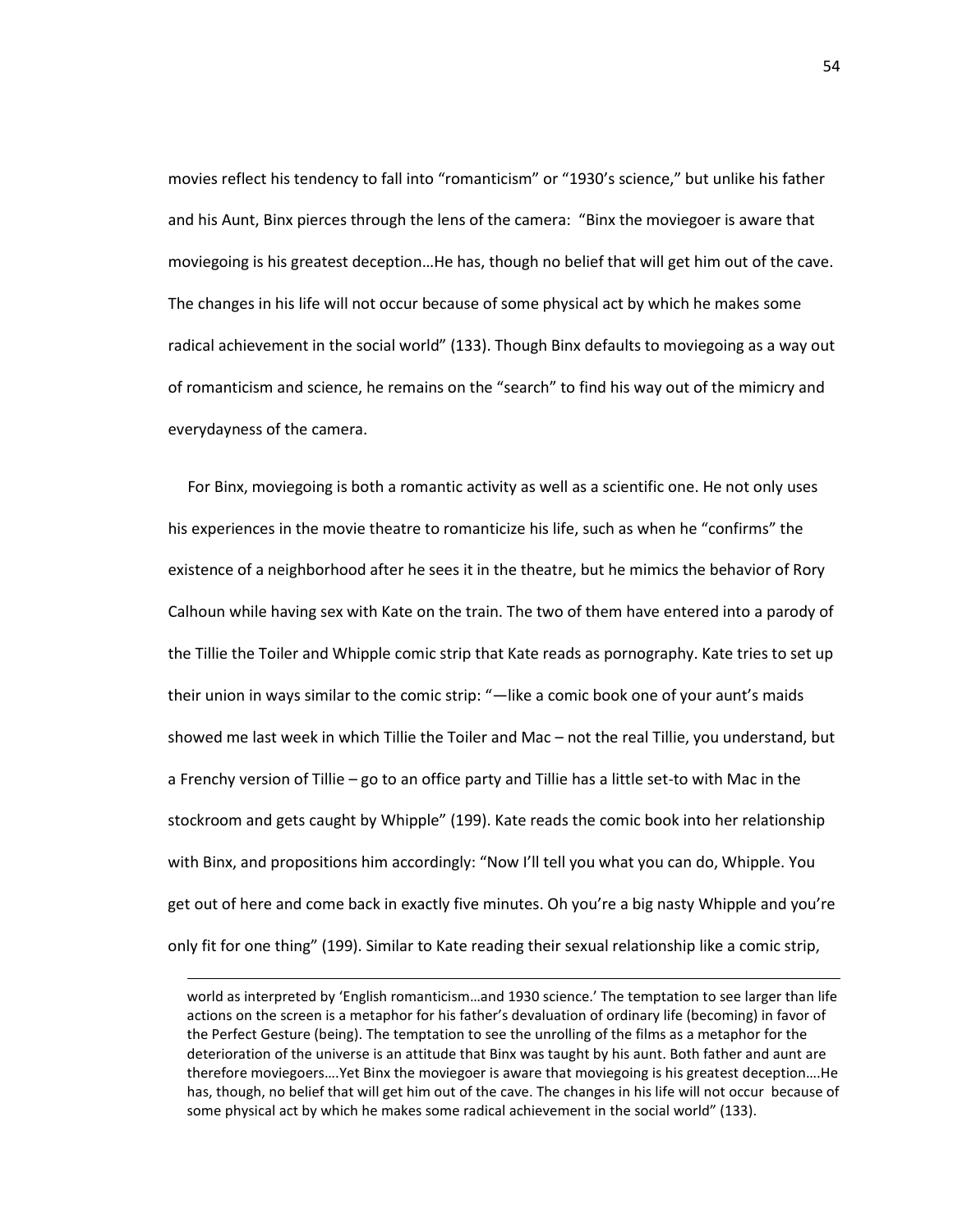Binx interprets it as a movie. Speaking to Rory Calhoun, Binx states, "We did very badly and almost did not do at all. Flesh poor flesh failed us" (200).<sup>[9](#page-59-0)</sup> Binx cannot mimic the chaste morality of the movie actors, whose roles are to bring the story closer to the fulfillment of virtue that the writer intends at the end. This avid moviegoer learns on his romp with Kate that this aestheticism exists not in real life, but only in movies. Moviegoing is a method of empty romanticism as well as a scientific type of observation which can be mimicked, but it does not take the place of semiotic community. Binx gains perspective on this "role playing and sociopathic impersonation" when his sexual relationship with Kate falls flat. The emphasis here is not that Binx feels dissatisfied with the sex, but that he realizes he needs the common meaning he had with Lonnie to carry on a true relationship with others. In other words, through this failed impersonation during the sexual act, Binx learns that he must take a more active and consistent role in forming semiotic community.

 The curriculum of 1930 science and English romanticism works its way through a number of Bolling generations. Binx, being the last of them, is cited by his Aunt as the worst of them. He is literally the beginning of the end. To reiterate, she calls him "an ingrate, a limb of Satan, the last

<span id="page-59-0"></span> <sup>9</sup> Ciuba, Gary M. *Walker Percy Book of Revelations*. "The debacle causes a moviegoer's apocalypse. On screen, failure does not exist, for every action is efficacious. In exchange for abandoning sovereignty to the script and the production crew, stars live in a riskless world where what should happen does not. Binx wishes that he could have been so successful by imitating Rory Calhoun, who would have simply tucked his beloved under the covers and slept with magnificent chastity in an adjoining room, or by copying some hero from a novel who could turn from his contemplation, merrily bed a beautiful maiden, and then return to his quest for wisdom. But on the train Percy's apocalyptic moviegoer inevitably fails to act like either of these paragons. He makes the same mistake as do the moviegoers and readers of apocalypse tales described by Percy in 'The Main on the Train": trying to live by their supernal fictions rather than within the mundane constraints of their lives. Although the tense stranger in the Western wipes his brow with a stylized gesture, Percy speculates that if the anxious film buff tries the same movement , he will find that his forehead is dry and he will only bump his nose. Percy writes against a tradition of eschatological romance that relies on the self – defeating idealism as do the movies" (84). Unlike Lawson, who does not provide an alternative to scientism and romanticism for Binx, Ciuba writes further down on the page, "Without the communion revealed by the dying Lonnie, Binx and Kate's attempted union in the flesh can only be one more symptom of the malaise" (84).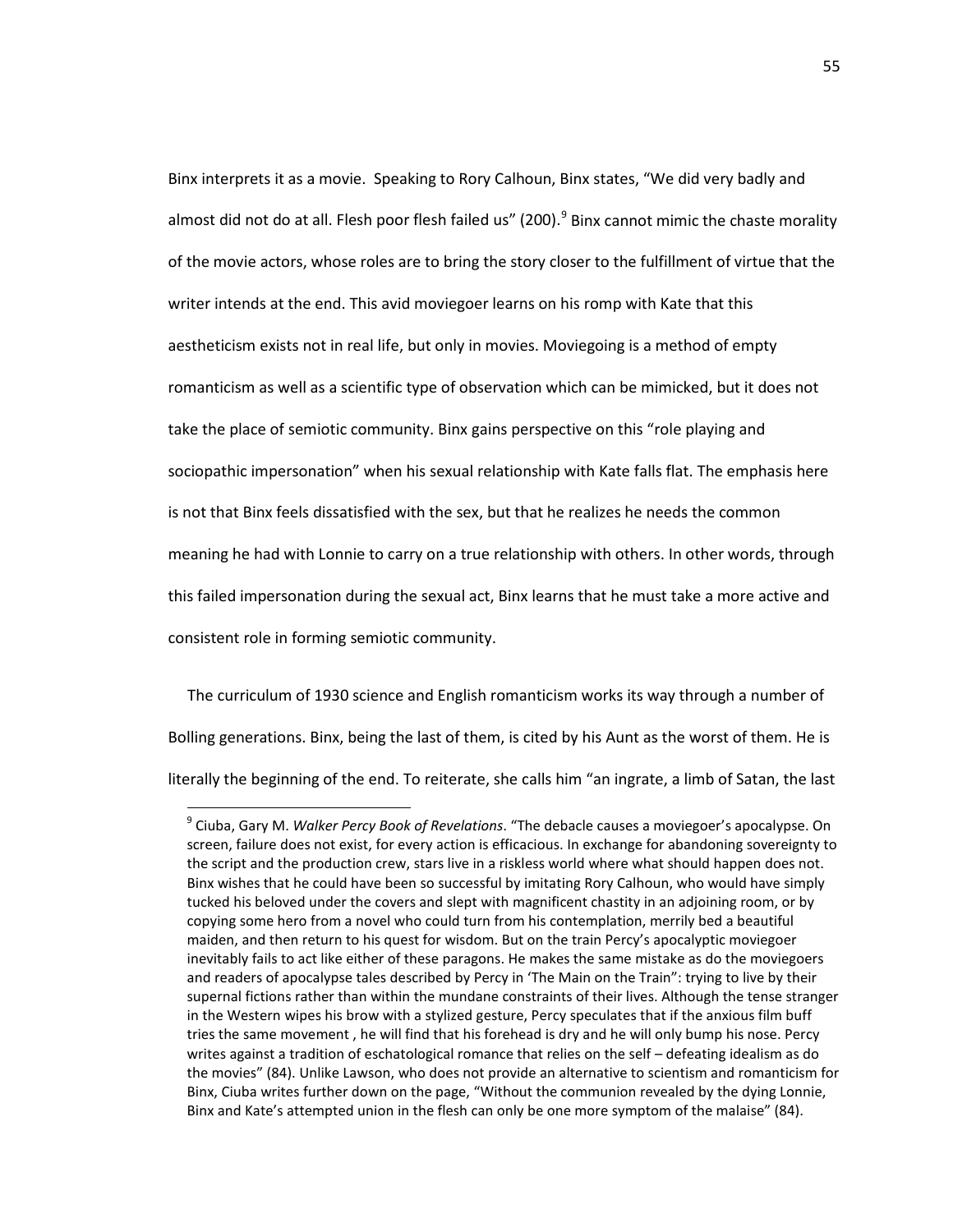and sorriest scion of a noble stock" (26). Binx agrees: "What makes it funny is that this is true" (26). Binx admits to being the last Bolling, and the worst one, for though he is trying to escape the world of romanticism and science, he is still very much in it. To do it right, he would have died, or have demonstrated a fateful hard headedness. Instead, he goes to movies where he observes, romanticizes, and emulates. He is even a failure in his emulations. However, Binx is onto the "search," and is learning through observation the third element that throws off the dyadicism of his forefathers. Amidst the ruins of romanticism and science, Binx will find salvation in "some dim, dazzling trick of grace" (235).

## **The Black Knight of the Old South: Aunt Emily's Pagan Stoicism and Scientific Humanism**

 In *Sign Posts in a Strange Land*, Percy describes Aunt Emily's stoicism as the "wintery kingdom of the self" (83-89), a phrase harkening back to William Alexander Percy's *"*unassailable wintry kingdom of Marcus Aurelius" (Lanterns 313). William Alexander Percy sees his stoicism reflected in the writings of Marcus Aurelius, whose irreproachable meditations defines role of the individual in fulfilling his version of "virtue" no matter the consequences. To recap, the "wintery kingdom of the self" is "a logical derivative of the Cartesian spirit that Percy…saw as endemic in American culture" (Desmond 46). Aunt Emily stepped in as the mother figure in order to "teach" Binx to live like a proper Bolling. The arithmetic, reading and writing taught at prep schools and in college, Binx's religious and social education derived from Emily. She sends Binx a verse from Marcus Aurelius: "Every moment think steadily as a Roman and a man, to do what thou hast in hand with perfect and simple dignity and a feeling of affection and freedom and justice" (78). Emily urges Binx to follow this creed, stating, "These words of the Emperor Marcus Aurelius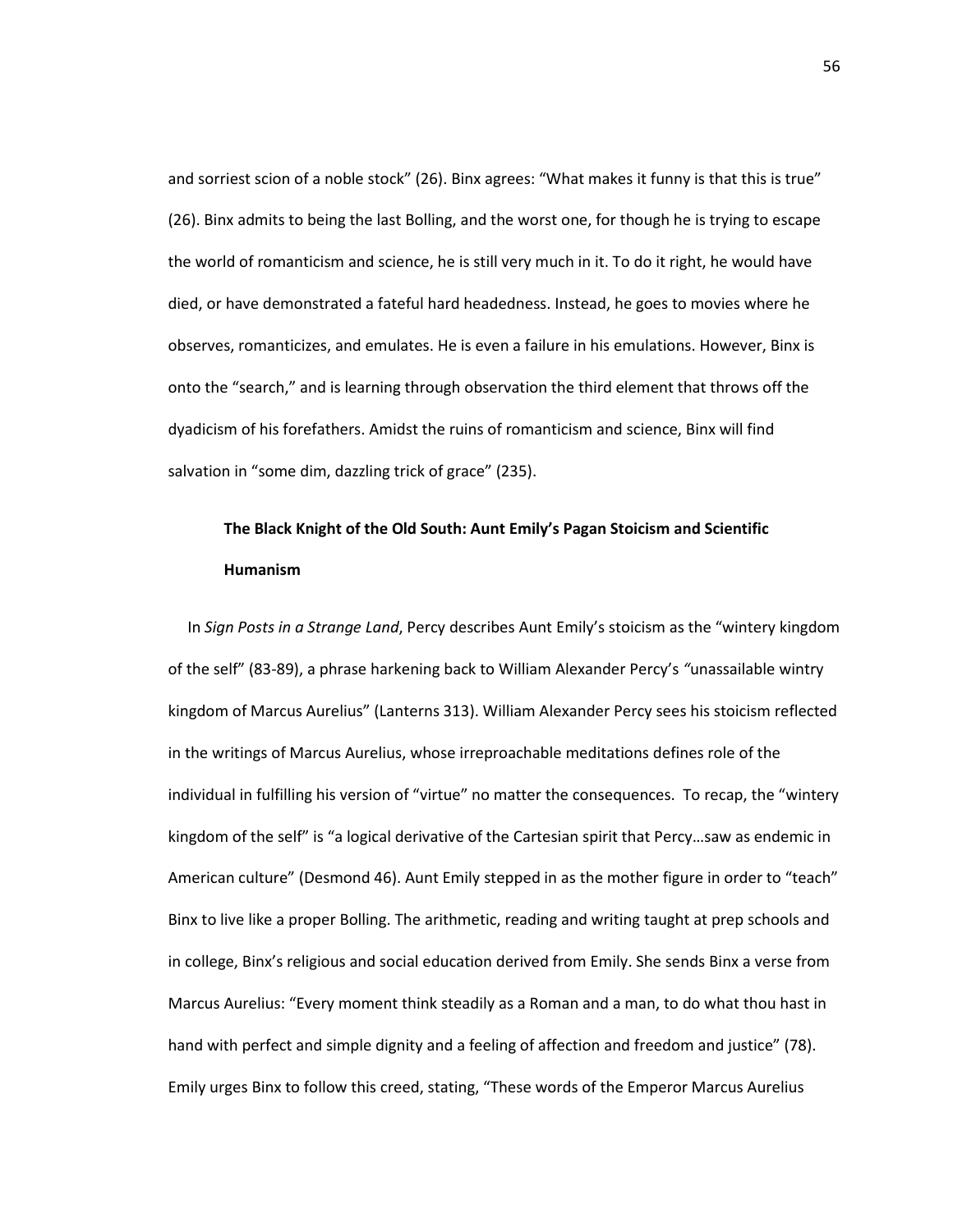Antoninus strike me as pretty good advice, for even the orneriest young scamp" (78). Through the meditations of Marcus Aurelius, Emily offers Binx her pagan and stoic worldview -- paradigm for making meaning. Thus, Binx spent his life in the "House of Cutrer," a literal and figurative metaphor for living amidst the expectations of honor.

True to form for the Bolling family, however, this "logical derivative of the Cartesian split" finds its way into Emily's doctrine of scientific humanism – reducing human interactions to a formula. Like with stoicism and honor, the potential exists for Binx to be caught in Emily's vortex:

All the stray bits and pieces of the past, all that is feckless and gray about people, she pulls together into an unmistakable visage of the heroic or the craven, the noble or ignoble. So strong is she that sometimes the person and the past are in fact transfigured by her. (49)

Not just an element of stoicism, "the wintery kingdom of the self" separates the self from "others." Turning people's "feckless and gray" characteristics into discernable fact, Emily takes advantage of messy identities. The conclusions that she reaches from these observation put people in a kind of limbo that obfuscates a semiotic community.

Emily's religious beliefs bring together her stoicism and scientific humanism. Emily is "an Episcopalian by emotion, a Greek by nature and a Buddhist by choice", and her greatest messianic hope rests in the "scientist – philosopher – mystic who would come striding through the ruins with the Gita in one hand and a Geiger counter in another" (181). Emily's religion closely resembles that espoused by William Alexander Percy in the selection from *Lanterns on the Levee* discussed earlier. This quintessential Southern stoic writes, "We of my generation have lost one line of fortifications after another, the old South, the old ideals, the old strengths.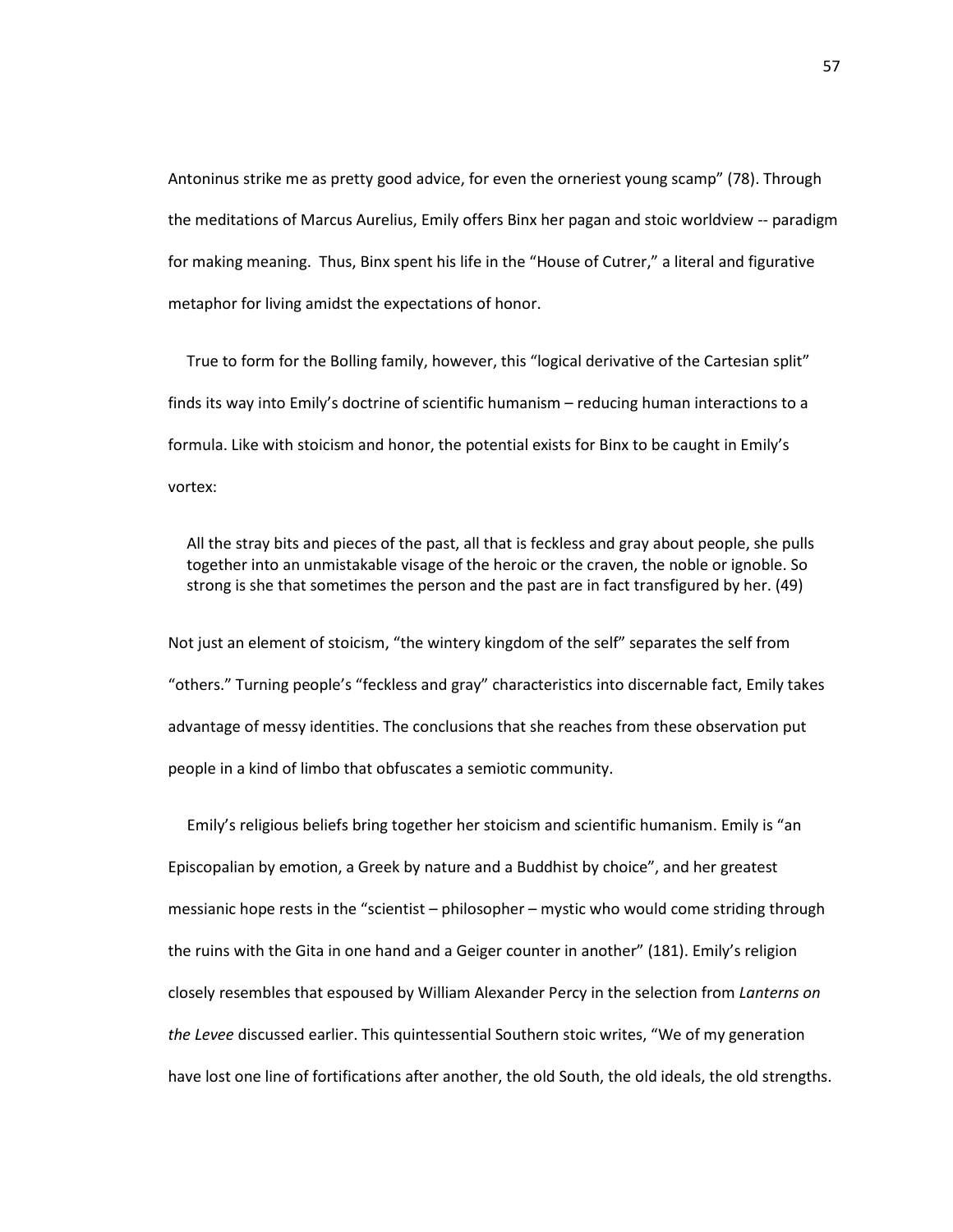We are now watching the followers of Jesus and Buddha and Socrates being driven from the face of the earth" (Lanterns 313). Emily's image of the "scientist – philosopher – mystic" adds the element of science to William Alexander's lamentations. To this Emily only adds her hope for scientism in the image of the "scientists – philosopher –mystic." This messianic hope reflects Emily's mixture of Greek rationality, Buddhist mysticism, and science that informs her idea on what the second coming might look like.<sup>[10](#page-62-0)</sup> Her idea of a post-apocalypse would be the rejuvenation of love, kindness and charity under the guise of scientism.

Summing everyone up into neat identities she herself manufactures, she insists that Binx either be a gentleman or a fornicator. Her insistence upon acting out these roles (once again alluding back to Desmond's Cartesian dualism) poses a significant threat to Binx's search. True to form for someone who sums up all the stray bits and pieces of the past and all that is feckless and grey, Emily cannot see Binx as anything but a prefabricated Bolling, or a heathenish stranger. Desmond frames it in terms of a conflict between the Cartesian dualism, "abstraction and theorizing on one hand, and entrapment in desacrelized flesh on the other" (43). According to Emily, Binx can either live as a gentleman ascribing to the code of the Bolling family, or take the low road as a fornicator. Indeed, we see Binx literally trying on each of these options in the text. Binx tries the life of a war hero, but accidentally survives, and he tries relationships of the flesh with his secretaries and Kate, finding them short and unsatisfactory. Binx's third option, one not presented to him as either gentleman or fornicator, the semiotic community, promises Binx a place in a community built off common understanding rather than Emily's "objective" dies for others.

<span id="page-62-0"></span> <sup>10</sup> Percy, Walker. *The Moviegoer*. Binx reveals that "Of my six living aunts, five are women of the loftiest theosophical pan Brahman sentiments" (108).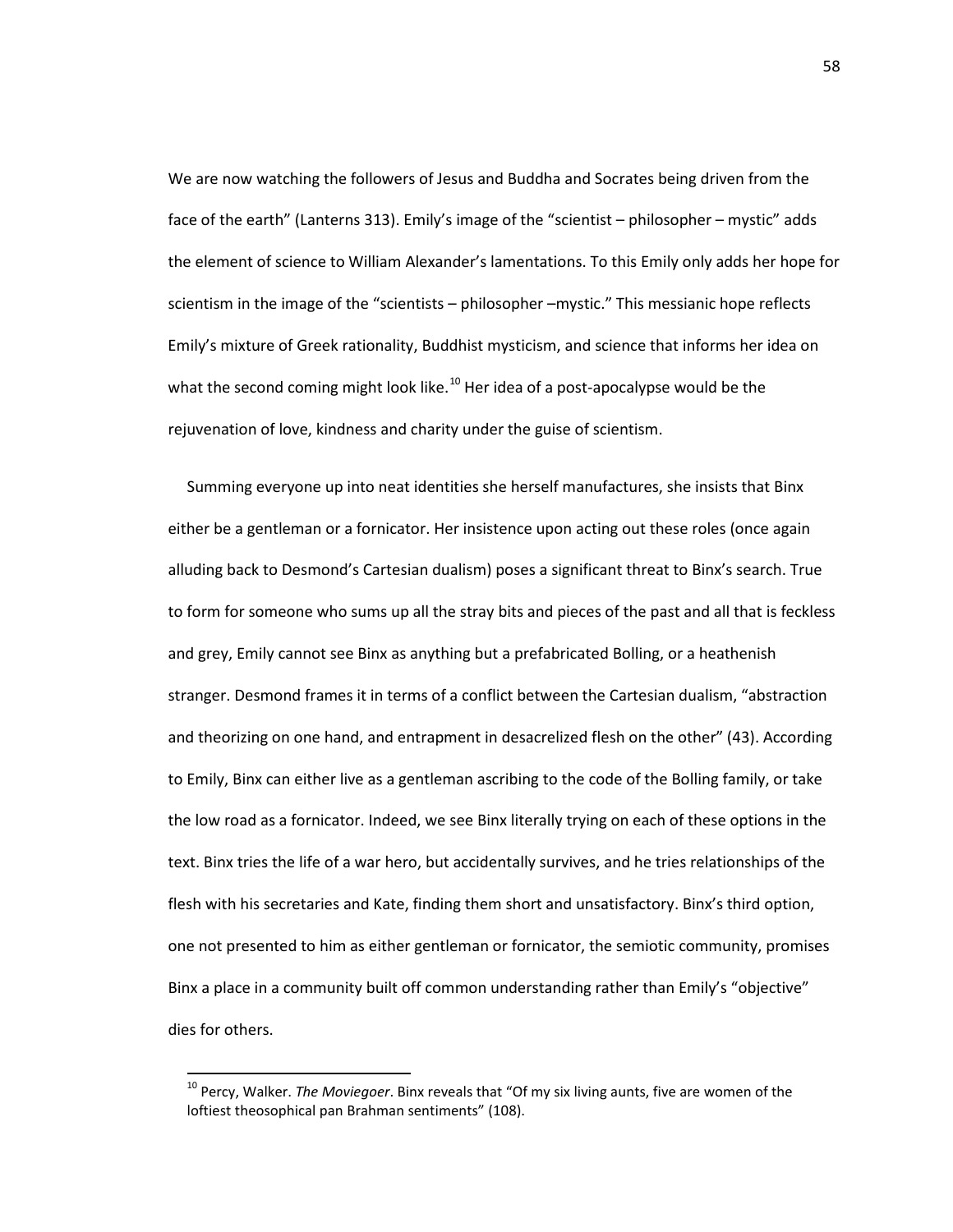As a foregrounding to Binx and Emily's complete breakdown in communication, Emily uses words throughout the novel that mean nothing to Binx. The first sign arises when Binx leaves lunch to find Kate, noticing, "She opens her eyes and seeing me, forms a soundless word with her lips" (42). Binx expresses his desensitization to his Aunt's meaningless speculations and contrivances. The novel begins with Binx going complacently to his Aunt's to chat about the same things they always talk about, his cousin Kate or his future:

This morning I got a note from my aunt asking me to come for lunch. I know what this means. Since I go there every Sunday for dinner and today is Wednesday, it can only mean one thing: she wants to have one of her serious talks. It will be extremely grave, either a piece of bad news about her stepdaughter Kate or else a serious talk about me, about the future and what I ought to do. It is enough to scare the wits out of anyone, yet I confess I do not find the prospect altogether unpleasant. (3)

Binx resigns himself to Aunt Emily's lectures, which always lead to the expectations of the Bolling family upon Binx. When Binx's older brother Scott dies of pneumonia, Aunt Emily bequeaths the honors of inheriting the Bolling stoicism to Binx: 'Scotty is dead. Now it's all up to you. It's going to be difficult for you but I know you're going to act like a soldier" (4). Upon reflection, Binx responds to his Aunt's peculiar request to "Act like a soldier" with, "Was that all I had to do?" (4). Slightly aware of his Aunt's shallowness as a child, Binx now knows it as an inadequate methodology for making meaning in the world – the now more mature Binx is onto his Aunt's need to cast individuals in roles, and the dangers it presents to him. Weldon Thornton notes that in many of Percy's essays he "begins by asserting the inadequacies of current methodologies to deal with the question of meaning" (172). When false answers pass for truth, people fail to reach a common understanding. No one learns to accept the mystery of other human beings.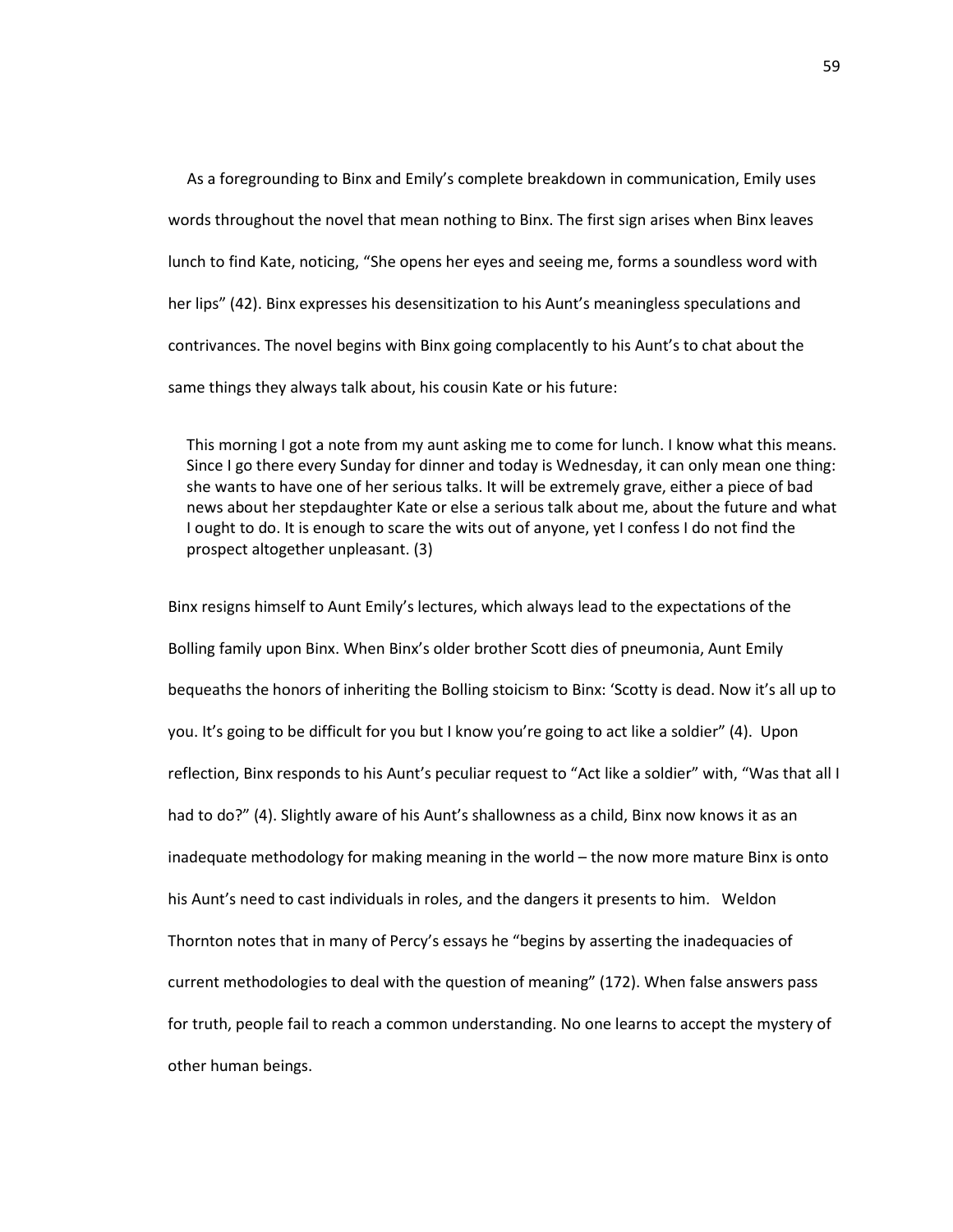Percy makes it clear that Binx and Emily face the same questions: What does a Bolling do when he survives a war? How does a Bolling survive in the world? While Binx searches for a way to live in, but not of the world, Emily urges him to follow the romanticism (stoicism), and 1930's science (scientific research). Now that Binx has not died in war, he must fulfill his duty to uphold the Bolling family name. While Emily tries to talk Binx into going to medical school, Binx describes their shuffling around as pistol fire: "Our footsteps echo like pistol shots in the basement below" (53). Binx duels with Emily, not to avenge the death of the Old Guard South, but to keep his dignity in the face of Emily's ideas on his future. Belittling Binx's "search", she calls his life in Gentilly now a "Wanderjahr", a trip that every man must take after college. She says understandingly, "What happened to you when you finished college? War. And I'm so proud of you for that. But that's enough to take it out of any man" (55). She exhibits no understanding of the "irritation of doubt" that Binx experienced in his trauma. Emily wants Binx to go to medical school now that he finished his college life, his duty to the Army, and "Wanderjahr". Disinterested in her teachings on the Plato and the classic stoics, he says, "You discovered them for me. It was always through you that…" (55). Trailing off into thought, the shock of his alienation from the Bolling family stoicism and romanticism silences Binx. Furthermore, Binx resists succumbing to his Aunt's request for him to study scientific research. A conversation between herself and Binx's old chemistry professor convinced her of Binx's need to go back into scientific research. Emily pushes Binx to revert to the romanticism of the Bolling family's stoic values, and the scientism of his father. Though Binx promises to come back and live with Emily, he also sees the need to connect what he learned through the irritation of doubt with his actions, the first step to coming into a semiotic community. Binx, "prone to taking a detached observer's stance toward the world, to formulating experience reductively, and to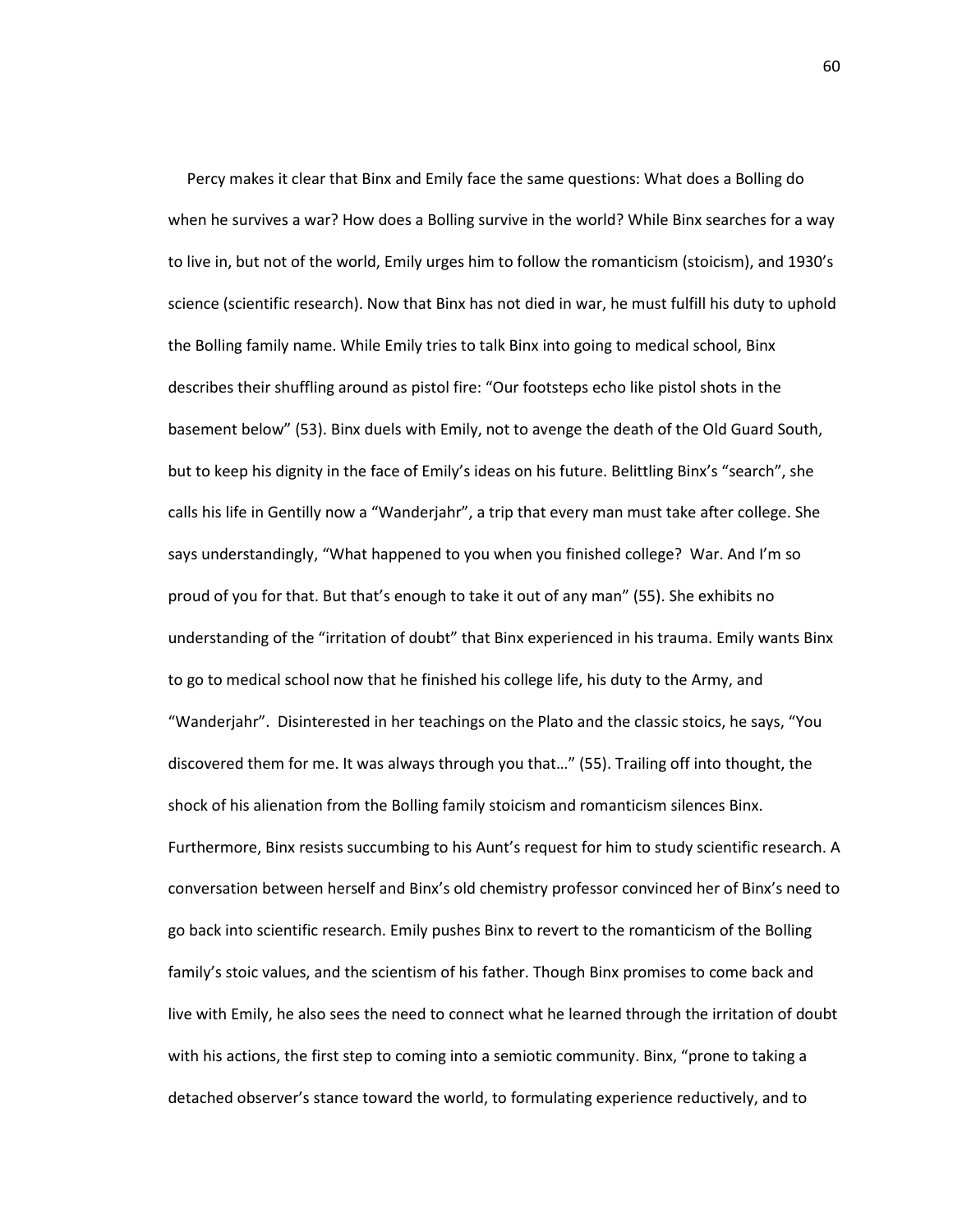abstracting and categorizing others," looks for a different way of interpreting the world (Desmond 42). Since he wants not the Bolling version of an individual's predetermined place in society, Binx must learn to connect his actions with a system of meaning created by his doubts. The process of arriving at a semiotic community, synonymous with Binx's "search," serves Binx with the tools necessary to overcome the confluence of family pressures: scientific humanism, stoicism, romanticism. The process, the "search," takes us to Peirce's "semiotic community", a world "not structured according to the simple laws of causality affirmed by scientism and behaviorism" but representing "the real, dynamic community of sign relations by which we mysteriously participate in being" (43). These family pressures are essential to the book, for the "asynchronic overlapping of signs from past, present, and anticipated future, and a flow of triadic interactions between these signs" makes the narrative only a series of scenes at best when the novel is viewed as a purely aesthetic creation (Desmond 43). However, if one looks at the novel as a meditation on how a particular fellow living in a particular time reacts to this confluence of family philosophies, the critical stakes of the novel increase. Taking the latter route, the question to follow would be: What statement is Percy trying to make by staking Binx's future as a "searcher", an individual with a vocation and the means for overcoming the malaise, on the semiotic community? How is this at all a constructive commentary on how one comes to know? What does this have to do with challenging scientific humanism and stoicism?

## **Finding Vocation in the Ruins**

In *The Moviegoer,* the existence of doubt can be traced to the intersubjectivity between Binx and his fellow searcher, Kate Cutrer. As John Van Cleave writes, "For Walker Percy, authentic being is co – knowing, shared consciousness – his term is intersubjectivity" (996), meaning that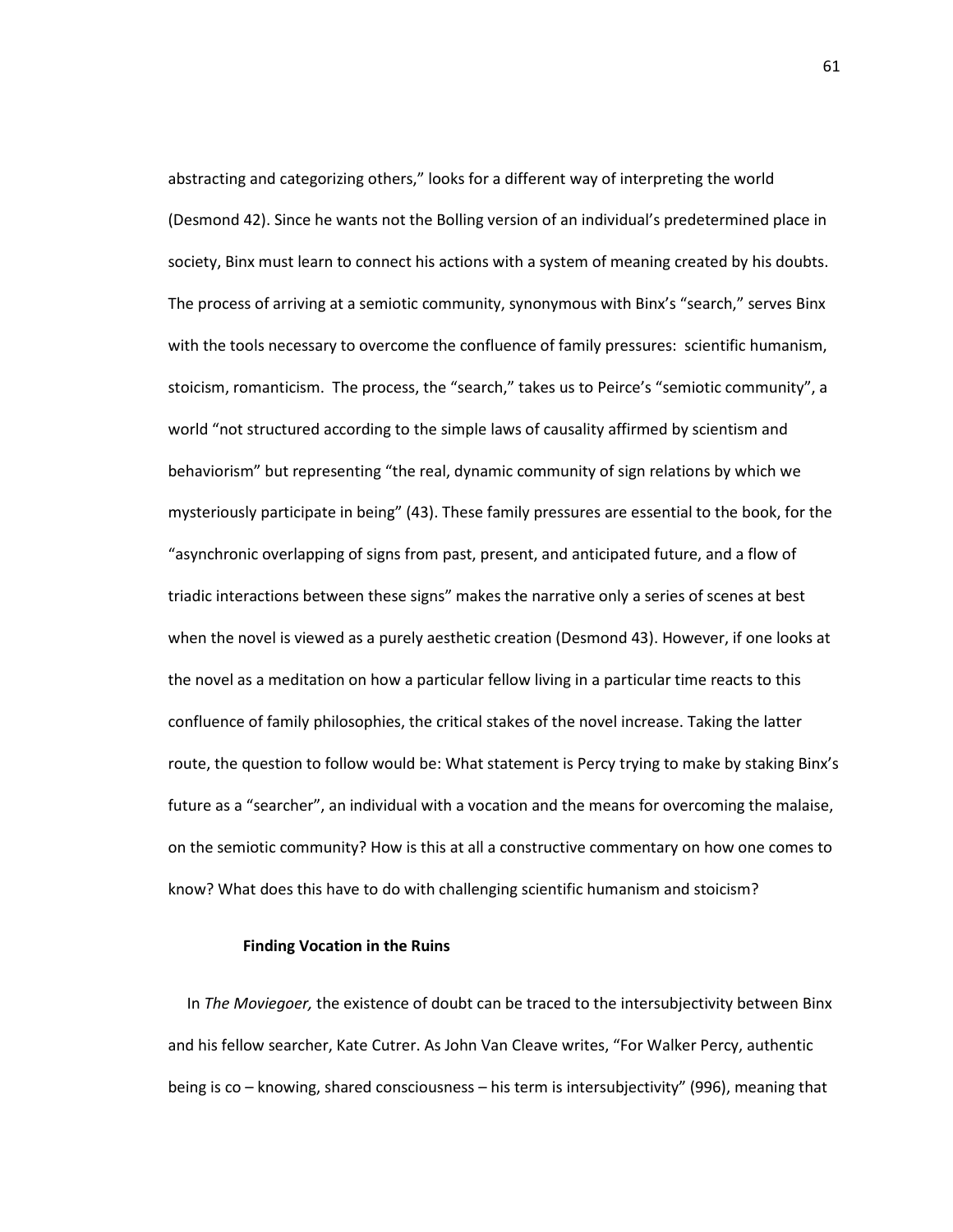Percy's main goal is to foster this shared consciousness between Binx and Kate. The significance of Binx and Kate's couple hood is not in the details of their sexual relationship, as their failed sexual encounter on the train makes clear, but the "shared" consciousness they develop through signs and symbols. Furthermore, as Binx and Lonnie also share this consciousness, "semiotic community" is not limited to heterosexual, romantic couples. Percy follows the thread of the story by uniting Kate and Binx, whose similarly dubious positions in the "material" world make them a fated pair. In the act of "naming" things together, they begin to finally sift through the "merde" of the world in the only way that will actually mean something--as two people who come to a share a common meaning establish triadicity. Their couple hood has more to do with the meaning they share by the end of the novel than heterosexual coupling. Sifting through the "dead" language, the secular rationalism, the pseudo communities of fraternities and Mardi Gras Krewes, ties the two together in a search that started with the irritation of doubt, an event that awakens them to the possibility of a search. As Desmond writes, "What binds Kate and Binx deeply is their mutual awareness of the 'abyss' of inauthenticity that surrounds them. They share this 'secret' because both have experienced the disasters that paradoxically give them back their lives" (60). The shared experiences of falling prey to the abyss, and helping each other climb out of it, will allow Binx and Kate to grow in their vocations within the larger community.

The first paragraph of the novel mentions Binx and Kate's problems in the same sentence, suggesting their fate of a "shared consciousness." Furthermore, we see where Aunt Emily may have the union of Kate and Binx in mind from the beginning. The scene most telling of Binx and Kate's developing relationship arises when Aunt Emily urges Binx to move back to the house, because "Kate is going through something I don't understand. Jules, my dear Jules won't even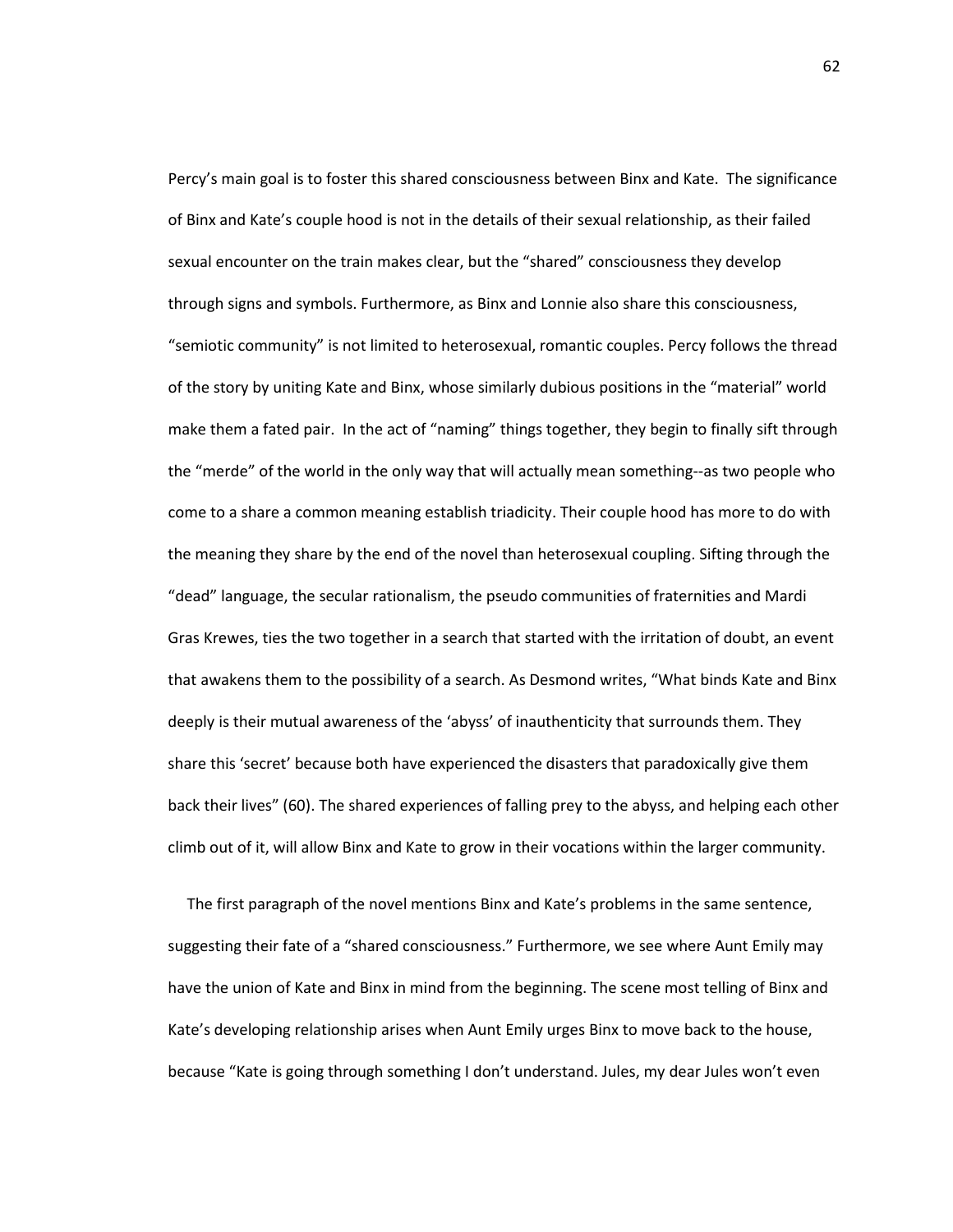admit anything is wrong. You and Sam are the only ones she'd ever listen to" (53). Binx must speak to Kate, for she only listens to him (aside from Sam, ultimately a minor character in the novel). This becomes significant when Kate tells Binx later that "What I want is to believe in someone completely, and then do what he wants me to do…I am a religious person (180)". Kate will listen to Binx because she wants to believe in him; she trusts that his words will provide a belief in another person for which she longs. Ultimately, this belief in the other, and the capacity for Kate to "listen to" and for Binx to "speak accurately," will overcome alienation, allowing for Binx to realize a vocation that contributes to a community of shared meaning with others.

Binx's fellow "searcher" Kate, the step daughter of his Aunt Emily and his future wife, falls to the deformed semiosis of the reigning Cartesian dualism. Prone to dialectics between her father Jules and her step mother, Kate swings away from her Aunt by practicing what Binx calls "the girlish socialism of Sarah Lawrence":

And if later her stepmother was to take alarm at Kate's political activities – a spiritual rebellion was one thing, the soaring of the spirit beyond the narrow horizons of the parochial and into the lofty regions of Literature and Life; nor was there anything wrong with the girlish socialism of Sarah Lawrence; but political conspiracy here and now in New Orleans with the local dirt necks of the book shops and a certain oracular type of social worker my aunt only knew too well – that was something else. (46)

Here Binx distances Kate's socialist, Sarah Lawrence education from her rebellion. After all, her mother also rebelled as a college graduate working in Chicago settlement houses (26). But Kate's rebellion takes on a different tone than Emily's rebellion as "the female sport of a fierce old warrior gens"(26), for Kate's "Sarah Lawrence solemnity" leads her to the practice of an objective social work, which Binx describes as a trait of dubious quality: "Since she started her social work, Kate has spells of talking frankly in which she cites case histories in a kind of droning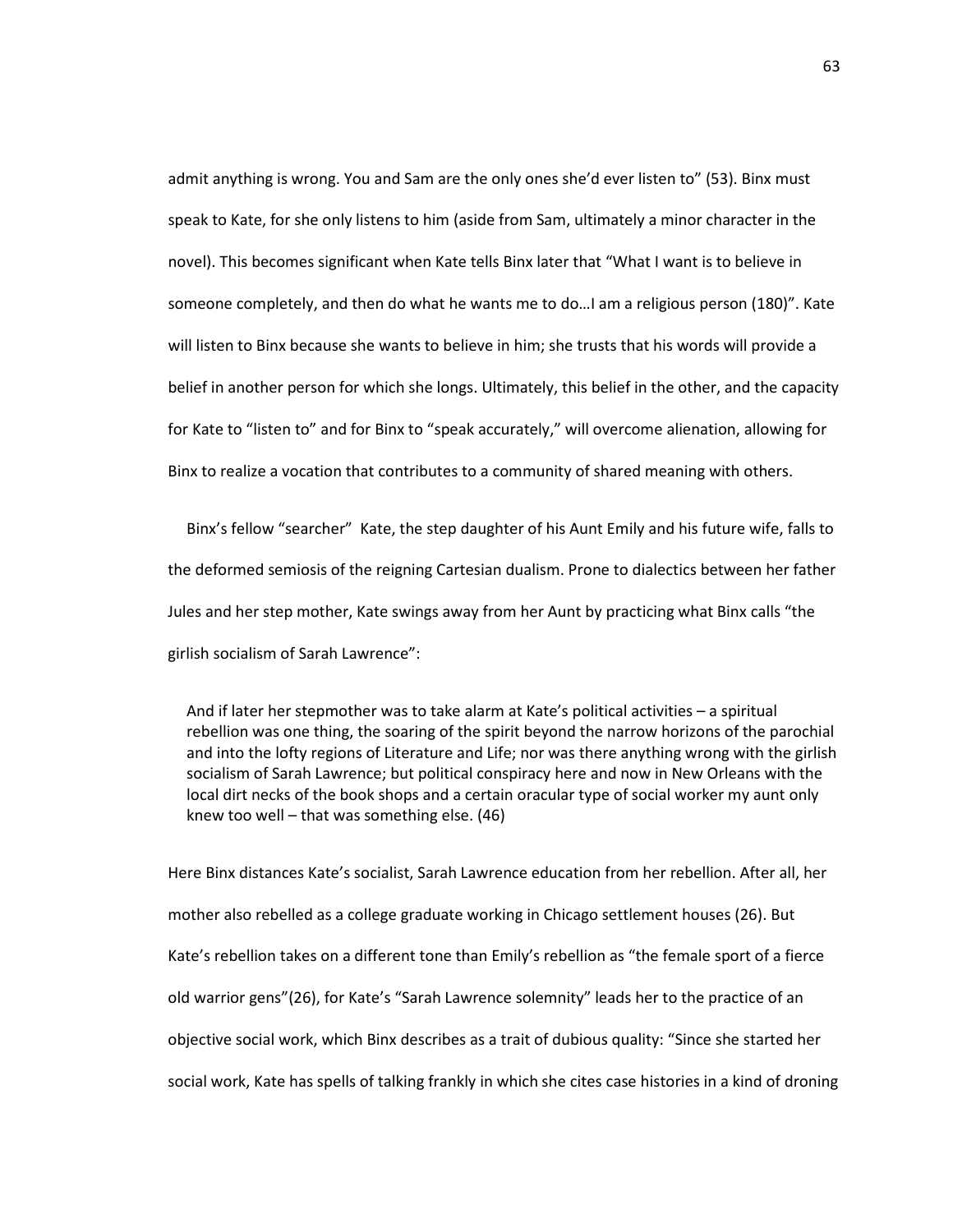scientific voice: 'and all the while it was perfectly obvious the poor woman had never experienced an orgasm'" (45). Together, Binx and Kate would revel in this objectivism, for he would respond "Is such a thing possible?", laughing, shaking their heads, and reveling in "the camaraderie of a science which is not too objective to pity the follies and ignorance of the world" (45). Binx and Kate find themselves comrades in the scientific parlance of social work, "not too objective to pity the follies and ignorance of the world," but objective enough to reduce one person's problem to not having had an orgasm.

The path to realizing a vocation through a semiotic community requires the conscious decision to follow certain modes of understanding over others, and Binx and Kate struggle with this as their relationship develops. Though similar in their objectivity, Binx must trust Kate as a fellow searcher before he trusts her with the knowledge of their search. One scene between Kate and Binx recalls Binx's failed vertical search while in college. Rambling through the old campus they stumble upon the building where Binx worked in the lab. Upon being asked by Kate, "What is this place?" Binx responds, "I spent every afternoon for four years in one of those laboratories up there" (81). Kate shows her knowledge of the "search" by asking, "Is this the search?", and continues to attempt to define Binx's vertical search. A call and response ensues that explains their mutual recognition of a problem with objectivism, however vexed by Kate's recognized instability with drug addictions and manic spells. Kate calls, saying "If you walk in the front door of the laboratory, you undertake the vertical search. You have a specimen, a cubic centimeter of water or a frog or a pinch of salt or start" (82). She asks, "One learns general things?", he responds "And there is an excitement to the search", and she asks, "Why?". Binx states, "Because as you get deeper into the search, you unify. You understand more and more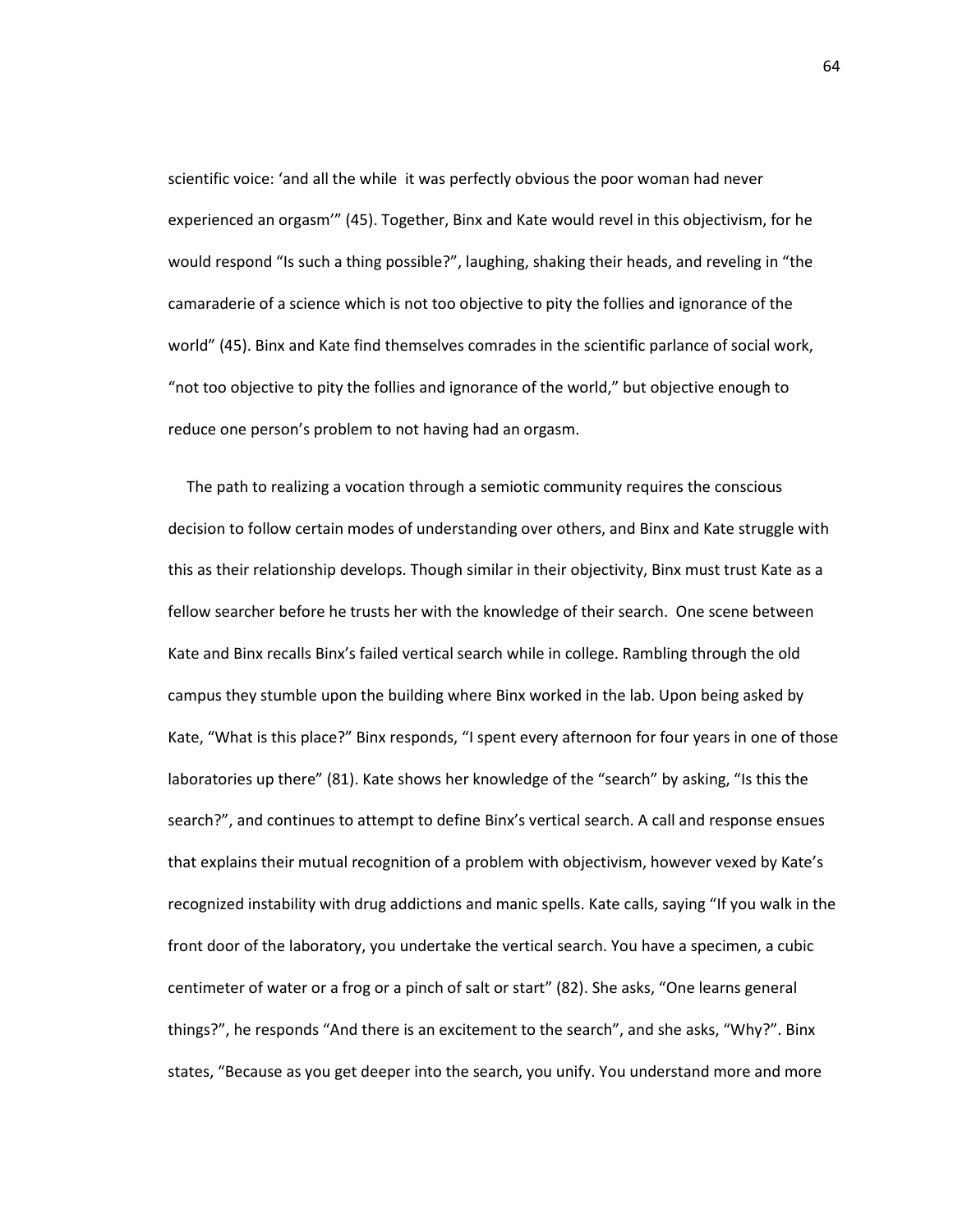specimens by fewer formulae. There is the excitement. Of course you are always after the big one, the new key, the secret leverage point, and that is the best of it" (82). Kate responds, "And it doesn't matter where you are or who you are…And the danger is of becoming no one nowhere" (83). Surprised by her understanding of this, Binx says, "Kate parses it out with the keen male bent of her mind and yet with her woman's despair. Therefore I take care to be no more serious than she" (83). However, she continues with an explanation of the "search" key to understanding "meaning" in *The Moviegoer*'s terms. Having heard this before, Kate responds like a parishioner responding to the minister's litany, "And it doesn't matter where you are or who you are", and the danger is becoming no one nowhere" (83). Binx refuses to take the bait and explain further.

Kate's response here mimics Binx's own voice, tenor, and message. By this point in the novel, the reader feels familiarized with Binx's famous sardonicism, and should recognize Binx's voice in Kate's explanation. To recap, however, Binx calls the search "what anyone would undertake if he were not sunk in the everydayness of his own life" (13). As an example of being sunk in everydayness, Binx refers disparagingly to his lab partner: "His abode was anywhere. It was the same whether he catheterized a pig at four o'clock in the afternoon in New Orleans or at midnight in Transylvania" (52). Kate merely repeats what Binx certainly has told her of his life, and his "search." Though their conversations on the search take place outside the narrative, the fact that these conversations have taken place is evident. After seeing a movie that uses their neighborhood as a scene, Kate says, "Yes, now it is certified. " Binx explains to the audience what Kate knows but we do not:

She refers to the phenomenon of moviegoing which I call certification. Nowadays, when a person lives somewhere, in a neighborhood, the place is not certified for him. More than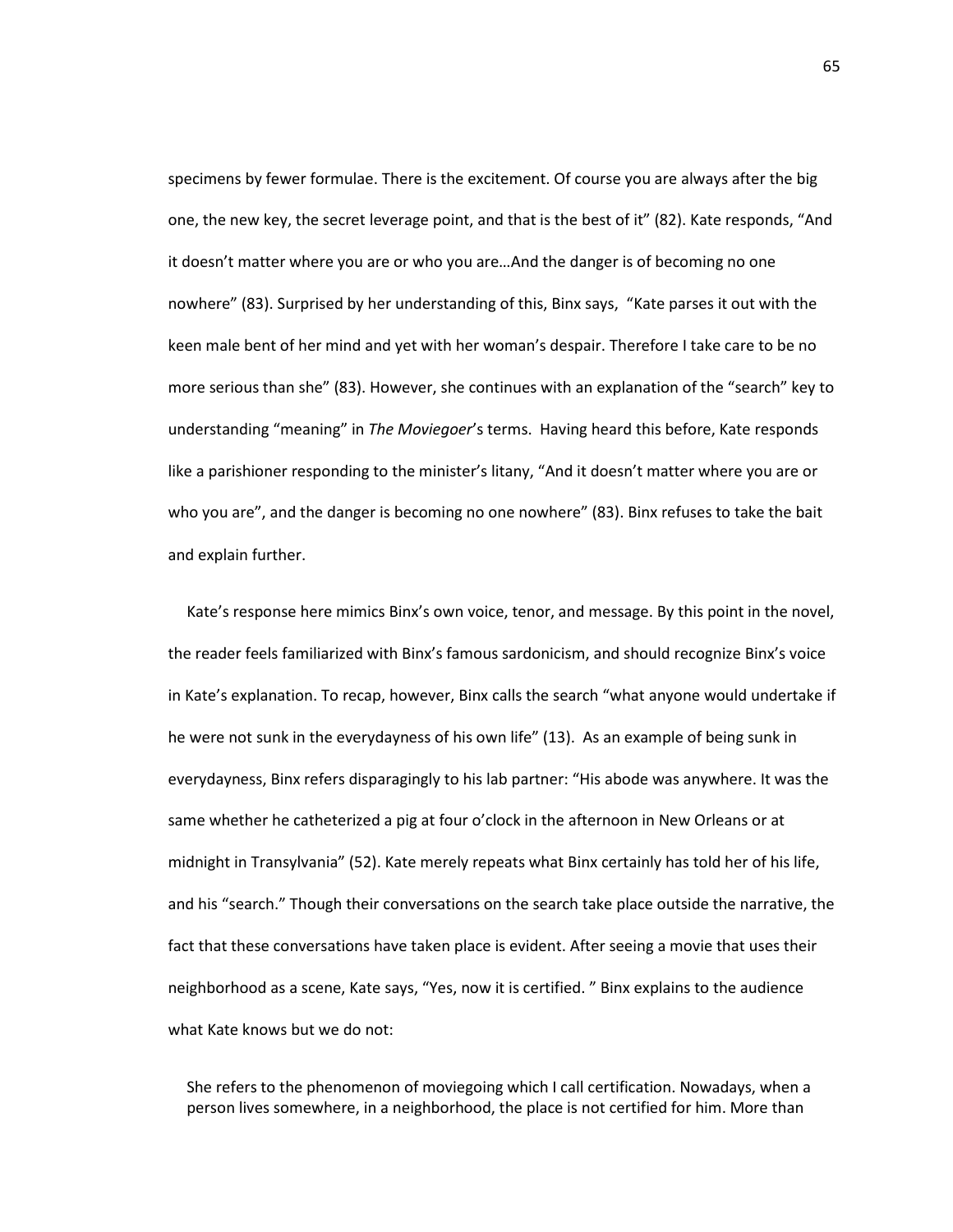likely he will live there sadly and the emptiness which is inside him will expand until it evacuates the entire neighborhood. But is he sees a movie which shows his very neighborhood, it becomes possible for him to live, for a time at least, as a person who is Somewhere and not Anywhere. (63)

As Binx explains these concepts to us, the concepts of "certification" and being a "person who is Somewhere and not Anywhere," he has also told them to Kate, who then mimics them back to Binx. Binx wants to steer Kate away from this mimicry if she is not coming to terms with her own problems.

Kate's emotional instability manifests itself in depressive fits that lead to an overdose and attempted suicide. Binx's reticence to allow Kate into his "search" reflects his concern for her health rather than paternalism. He knows her as a fellow sufferer of Cartesian dualism but not yet someone mentally stable enough to take on the "search." Knowing this, Binx feels that her only interest in the "search" would result in another one of her ridiculous declarations, like when Kate arrives at Binx's house at three in the morning, declaring: "Yes, I stood up. I had discovered that a person does not have to be this or be that, or be anything, not even oneself. One is free" –a strange and jumbled riff on 'and it doesn't matter where you are or who you are" (114, 83). Knowing she runs the risk of becoming mired, once again, in the "abyss," Binx shies away from offering her the prospect of yet another objectified truth. Binx brings to light the sensitive nature of their relationship into the late after they watch a movie together:

She sounds better but she is not. She is trapping herself, this time by being my buddy, best of all buddies and most privy to my researches. In spite of everything she finds herself, even now, playing out the role. In her long nightmare, this our old friendship now itself falls victim to the grisly transmogrification by which she unfailingly turns everything she touches into horror. (61)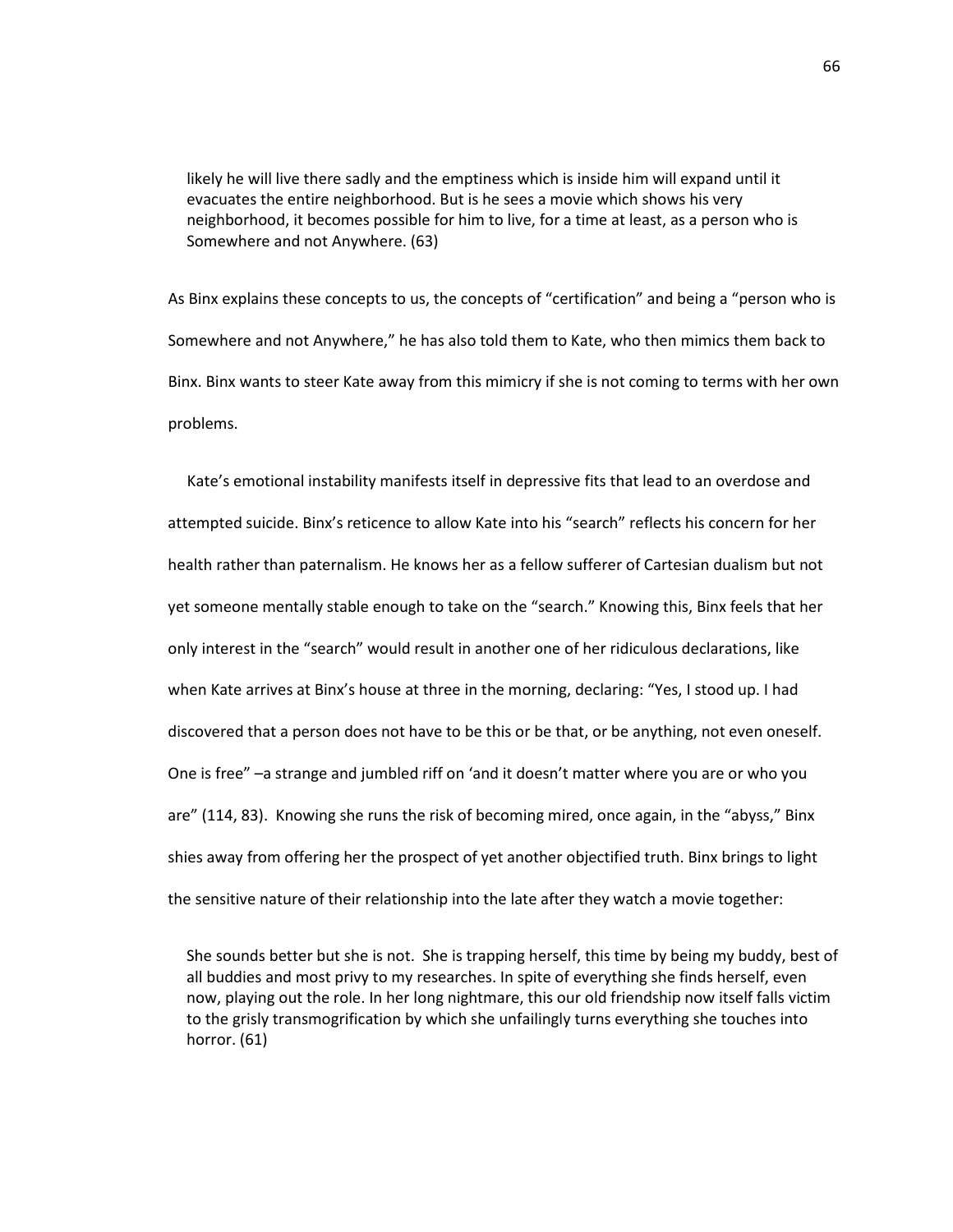As Kate says in an earlier scene, "'Binx Binx. You're to tell me all sorts of things…It will end with me telling you'" (43). Kate waits on him until he figures things out, but he must be sure they are ready to establish the bond. She angrily lets him know that he remains aloof to their destined fates, "'It is possible, you know, that you are overlooking something, the most obvious thing of all. And you would not know it if you fell over it" (83). Percy builds on this complicated relationship between Binx and Kate throughout the novel by underscoring semiotic community as the catalyst to overcoming their immersion in Cartesian dualism. Not simply offering Binx her affection, Kate also fights her demons, and learns how to establish a deep connection with someone without objectivity. In the same vein, Binx's "search" leads him away from this objectifying, and towards an intercommunication epitomized by Kate and Binx's mutual understanding of signs and symbols that create a semiotic community.

Both "onto" the idea of the search, and both suffering under the constrictions of a material world (Binx through materialism and the flesh, and Kate through objectivity and drugs), each character develops in concomitance with the relationship. Percy bases Binx and Kate's spiritual success off an ability to arrive at common notions of the search – a necessity for semiotic community that challenges the objectivity of stoicism and scientific humanism. They must fight the demons of objectivity together, pulling each other along to realize the true meaning of s semiotic community. On their trip to Chicago, Binx finds that Kate's presence helps him work through the material world which he often finds hard to escape. Their "union," then, becomes more spiritual than physical. Surrounded by a room of salesman, Binx starts feeling comfortable, stating, "What good people they are. It is not at all bad being a businessman. There is a spirit of trust and cooperation here" (205). Just as influenced by a fake camaraderie as when he joined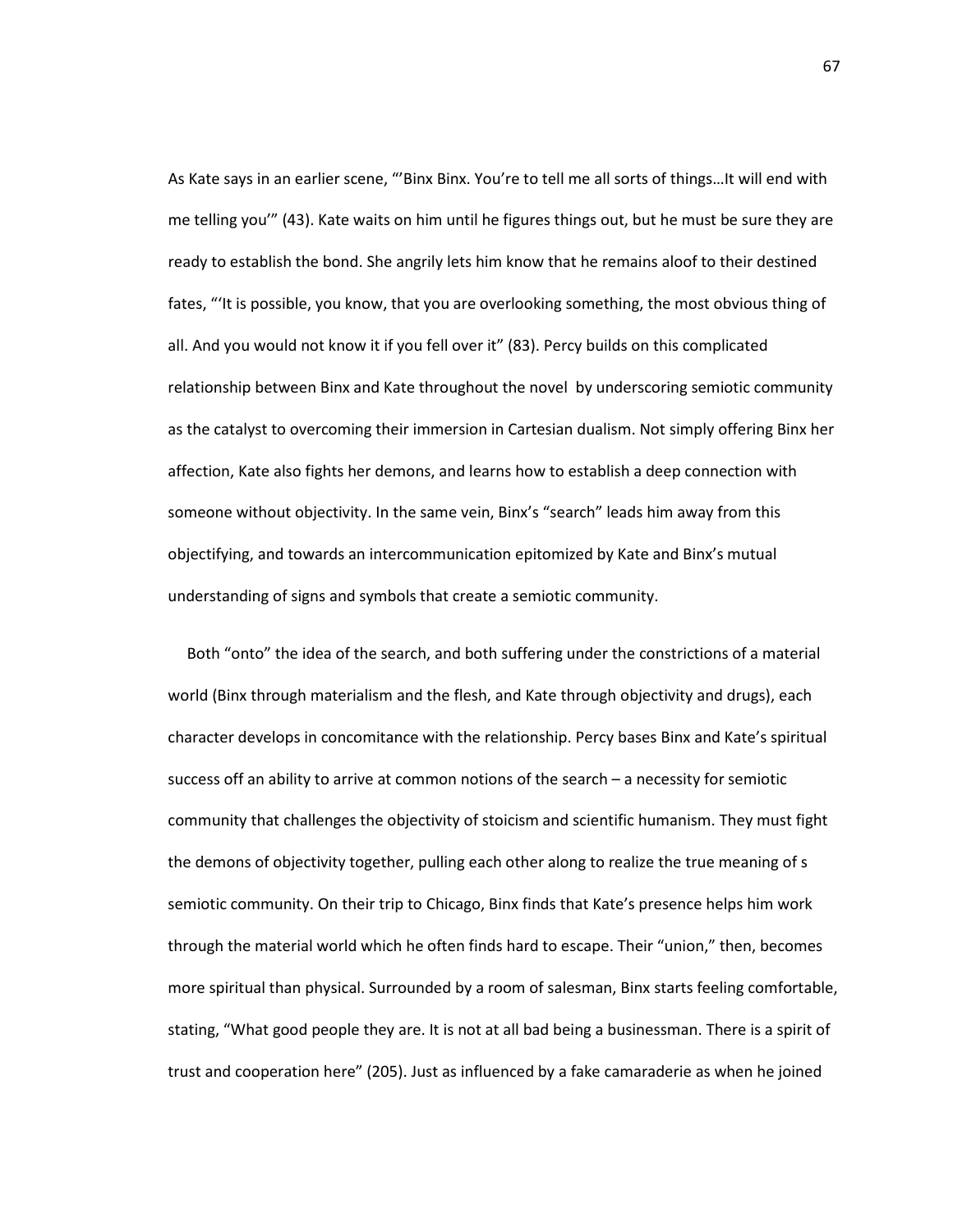the college fraternity, the "Delts", Binx verges on the precipice of closing off all possibilities of discovering a real community, and contributing to it by answering a true, spiritual calling. Coaxed into the fraternity by Walter Wade's who asks, " 'Did you or did you not feel a unique something when you walked into this house? I won't attempt to describe it. If you felt it, you already know exactly what to do" (37), he also finds himself coaxed by the 'spirit of trust and cooperation" he feels amongst his colleagues. Binx feels the need to leave, though, stating, "But I have to get out of here, good fellows or no good fellows. Too much fellow feeling makes me nervous, to tell the truth. Another minute and the ball room will itself grow uneasy" (206). Binx feels the need to retreat from this abyss of simulated "fellowship", much like he felt the need to retreat from telling Kate about the search. Letting his guard down puts him at risk of falling into the "malaise." However, Kate comes along and saves him. No longer an emblem of emotional baggage and "search" baiting, Binx sees Kate as his companion in the search rather than his foe: "There I see her plain, see plain for the first time since I lay wounded in a ditch and watched an Oriental finch scratching around in the leaves – a quiet little body she is, a tough little city Celt; no, more of a Rachel really, a dark little Rachel bound home to Brooklyn on the IRT" (206). In this scene, Percy intrinsically ties Kate and Binx together in the search. Kate's understanding of Binx's predicament forges a common understanding essential to the realization of community – they work towards Binx's vocation by naming together.

Desmond connects Kate's presence in the novel with Binx's discovery of a community of searchers. Described as Rachel, the mother of the Jews, Kate appears a kindred "searcher." As Binx feels alienated in this search, Kate's presence gives him the drive to continue: "Through these linked signs, Percy suggests that Binx's future openness to the search is linked to his loving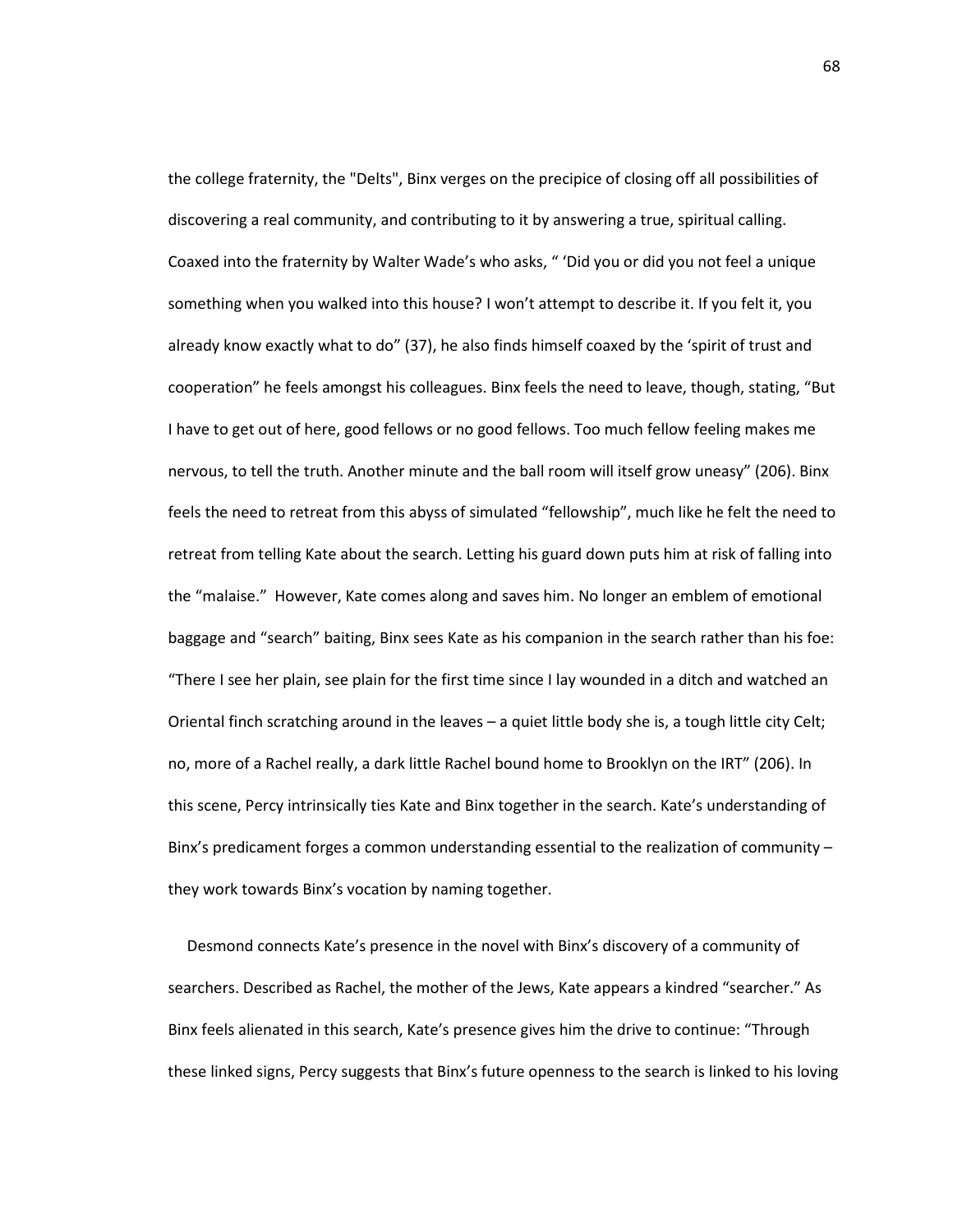yet difficult relationship to Kate in the here-and-now present." The signs being Binx's linking Kate to Rachel, and the city Celt, we see where Binx opens up to a system of signs as described by Peirce. Kate's signs create for Binx a vision of just how he can contribute to making a community of "searchers." As Desmond states, "Not for him the romantic wanderlust of his father or the life of contented bond salesman, the archetypal consumer profiteer" (73). Binx's relationship with Kate brings him to a realization that he can in fact succeed in forsaking the materialist world of his father and of salesman. No longer will he cast himself into the materialism, heroism, stoicism, and scientific humanism of the world. His relationships with others will from this point on be truly a part of a system of sings relating to the alienation of the "search."

Escaping Chicago, the "'great beast' of anonymity," Kate and Binx participate in one of the most democratic experiences of the book-riding a bus from Chicago to New Orleans by way of Indiana, Kentucky, Tennessee, and Mississippi. On this ride, Binx experiences an ability to truly separate himself from the abyss. Though these examples reflect neither scientific humanism nor Southern stoicism, Percy means for them to represent the general malaise of materialism and romanticism into which Binx could fall—what he would see as Binx's life in Gentilly, or the following of romanticism or stoicism. Binx meets two men who represent the lifestyle choices from which Binx flees: "...the first, a Romantic from Wisconsin, the second, a salesman from a small manufacturing firm in Murfreesboro, Tennessee who wrecked his car in Gary" (214). One a young idealist reading *The Charterhouse of Parma* and expecting to make it in New Orleans, and the other a salesman, a metaphysic who brags about his salesmanship. Binx observes how each man's life mires him in everydayness. The romantic sets his sights on impossible goals. Speaking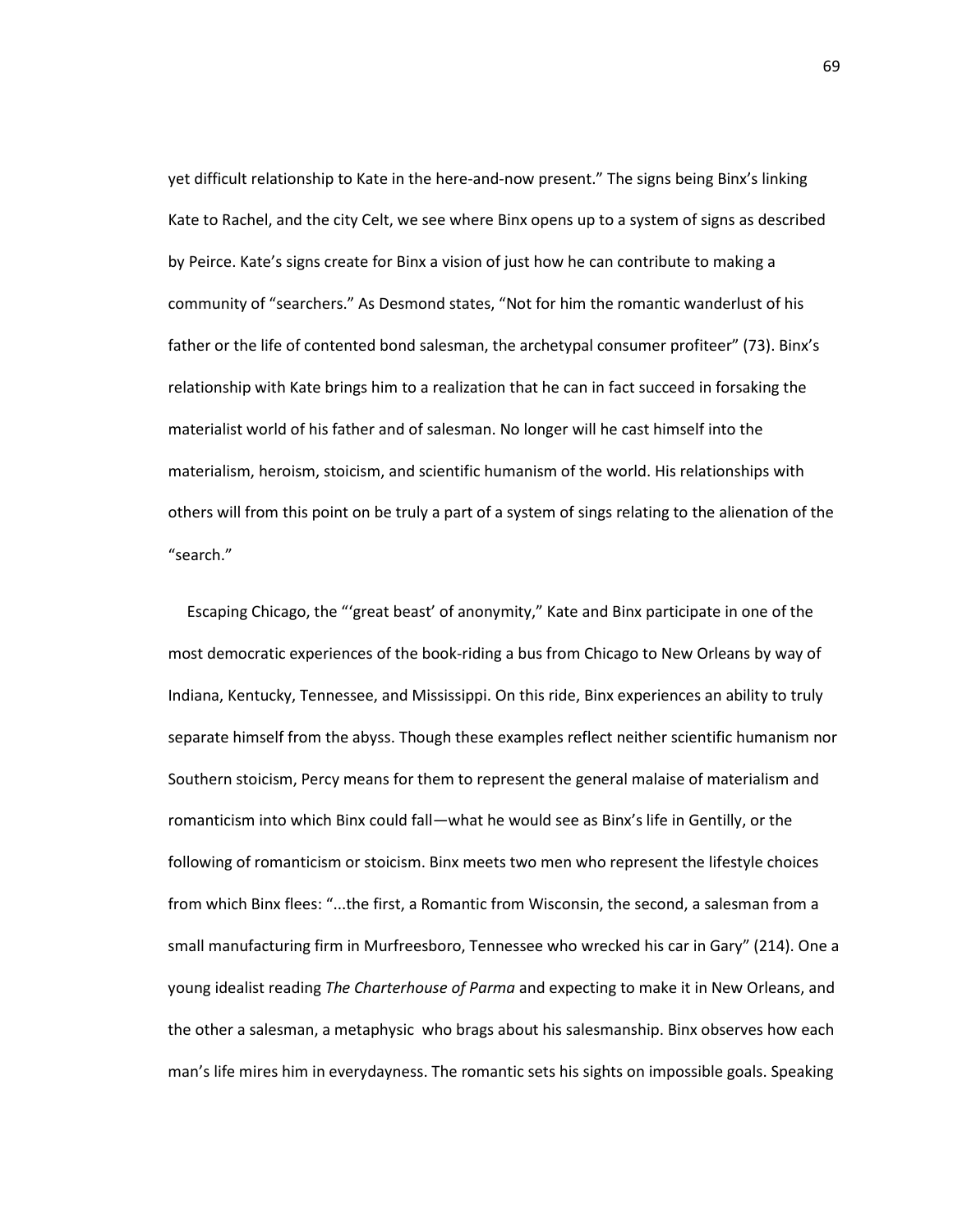of the young idealist's desire to meet girls and live like Rudolpho, Binx surmises that "I have my doubts. In the first place, he will defeat himself, jump ten miles ahead of himself, scare the wits out of some girl with his great choking silences, want her so desperately that by his own peculiar logic he can't have her"(216). On the other hand, he might run away from all of it, and "ponder his own loneliness". Binx, himself a romantic in college, can relate to this young man. Furthermore, a salesman of sorts (a stockbroker), he can relate to the metaphysic. Seeing his trade as being dangerous to the soul, Binx described the salesman's aplomb with his product in deathly ways, stating, "…he gives me a sample of his product , a simple ell of tempered and blued steel honed to a two edged blade. Balancing it in his hand, he tests its heft and temper. The hand knows the blade, practices its own metaphysics of the goodness of steel" (216). The salesman will live and die by the trade, thus being able to deftly handle the two edged sword in terms of "metaphysics", i.e. the handling of his life. Binx's understanding of these two gentleman come from his own participation in romanticism and sales, but his position as a man acutely aware of the systems of signs allows him to so adeptly describe their relation to the world. Binx develops empathy through his observations, along with an ability to separate his own identity from romanticism and materialism.

Binx's development in sizing up a character with empathy still not so far removed from Binx's distant, scientific observations, one should not consider his pilgrimage to semiotic community complete. Percy's version of a knower, someone who is on the path to discovery, comes into focus when Binx realizes his kinship with Kate as a fellow "searcher" that we see resolution. Binx's relationship with Kate (their mutual understanding of the search), enables them to engage in interpersonal communication with others using symbols, thus reconceptualizing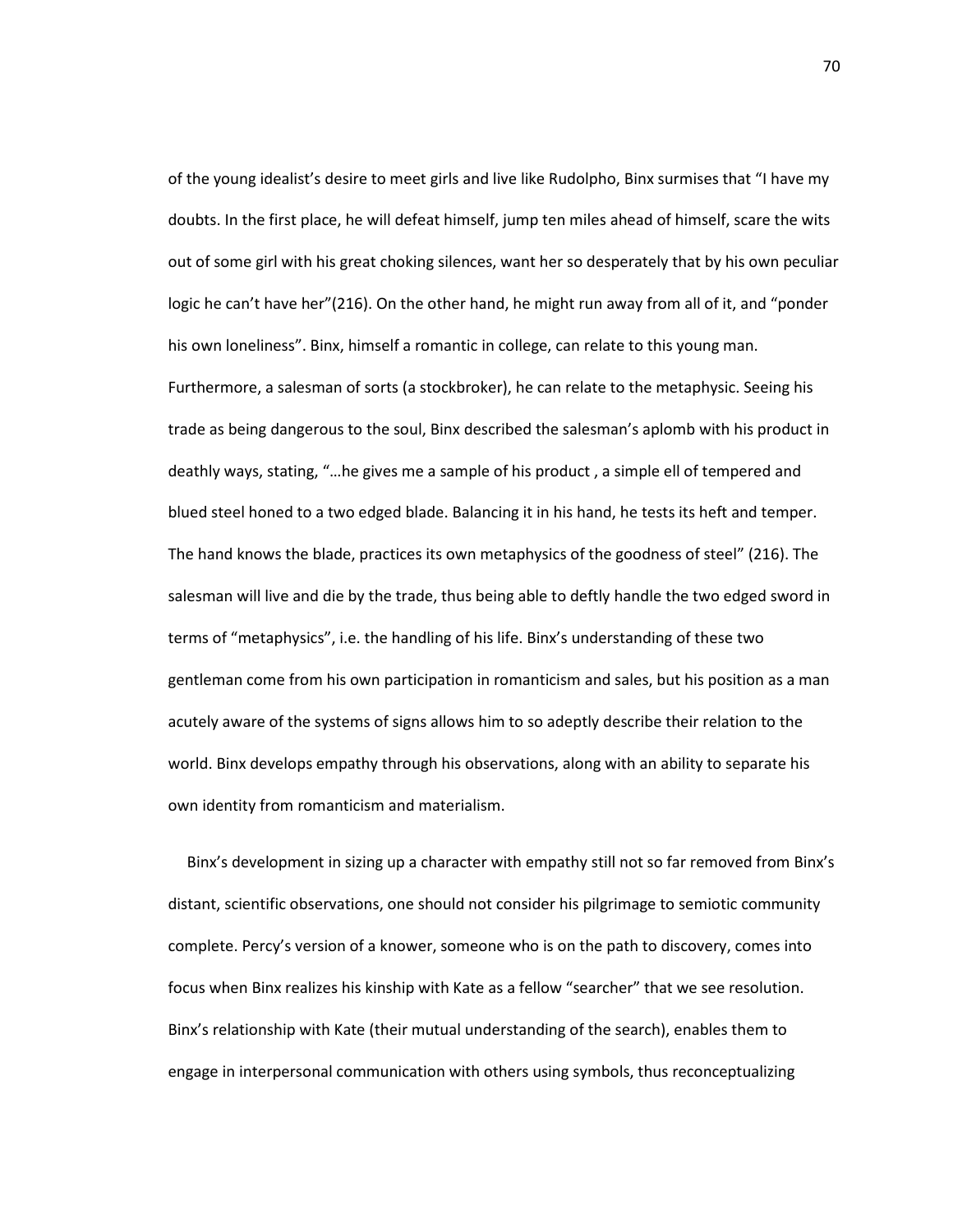community as a process of interaction in which individuals are able to apprehend each other's dispositions and emotional states and through that engagement construct common frames of naming. Though the nature of the search leaves more for development, Binx and Kate's mutual understanding of the search makes them knowers in Percy's sense of the word, always working towards community.

Binx's enduring relationship with Kate signifies not an end to the "search," but only the beginning. As we will see presently, Binx faces a number of challenges; one can safely assume the challenges he meets after he arrives home from Chicago follow him through life, beyond the narrative. Thus we see the brilliance of Percy's semiotic narrative; through Desmond's "overlapping of signs" the reader becomes invested in the continuance of doubt and belief – the search – beyond the commodified novel form. As Peter J. Lawler states in his essay "Percy and Tocqueville", we can know Percy's protagonists by their seemingly striated movements from one point to the next: "The knower is, necessarily, a wanderer, an alien, a pilgrim on the way to nowhere" (103). This is showcased throughout *The Moviegoer*, the narration of which moves between direct observations of culture, memories of the past, and pauses to explain Binx's latest philosophical terms like "search", "malaise", and "rotation". Returning to New Orleans, Binx visits his Aunt, who expresses her distaste for her nephew:

I did my best for you, son. I gave you all I had. More than anything I wanted to pass onto you the one heritage of the men of our family, a certain quality of spirit, a gaiety, a sense of duty, a nobility worn lightly, a sweetness, a gentleness with women – the only good things the South ever had and the only things that really matter in this life. Ah well. Still you can tell me one thing. I know you're not a bad boy – I wish you were. But how did it happen that none of this ever meant anything to you? Clearly it did not. (224)

Not resenting his Aunt for her admonishment, nor supplicating to her stoicism, he tells her: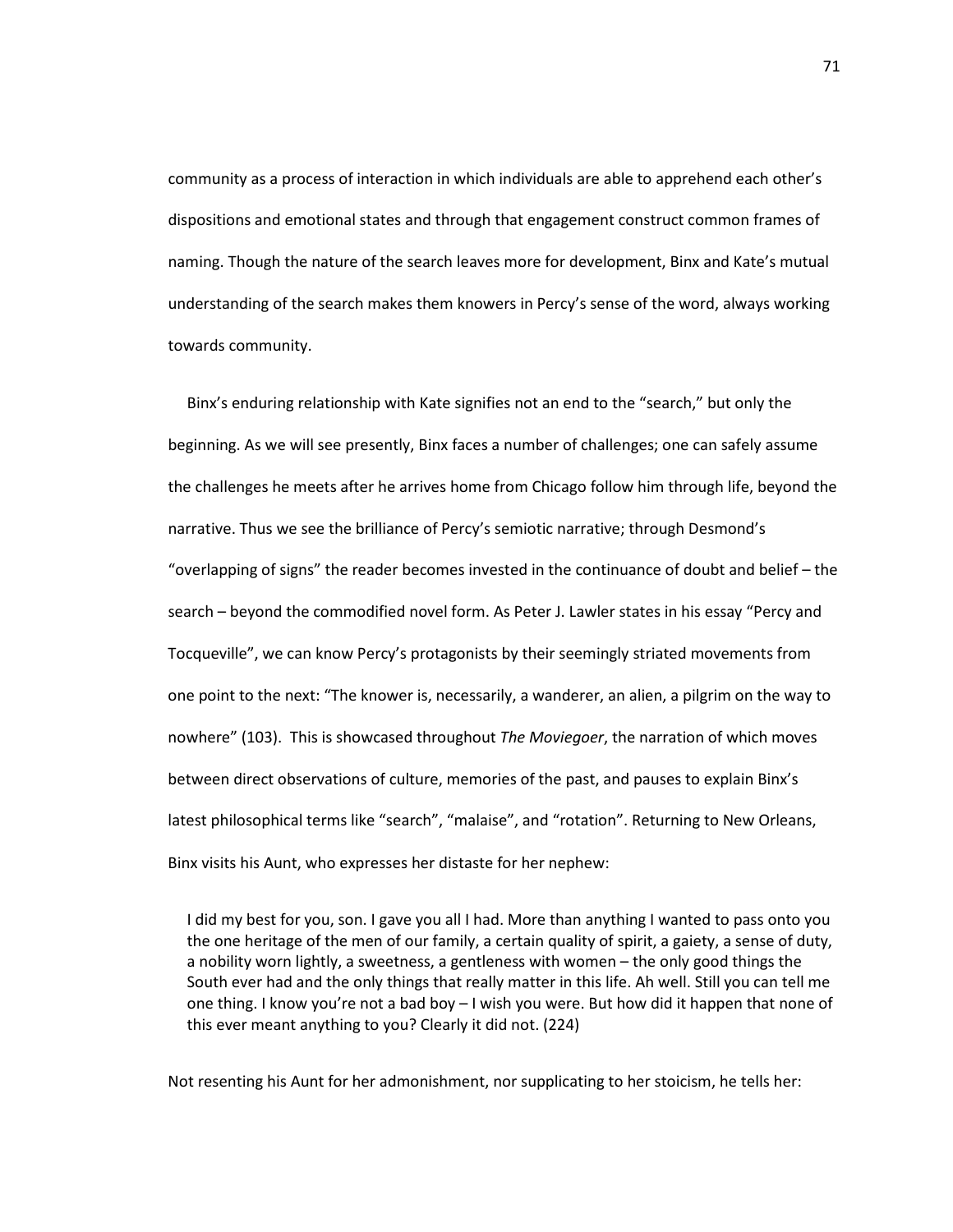You say that none of what you said ever meant anything to me. That is not true. On the contrary. I have never forgotten anything you ever said. In fact I have pondered over it all my life. My objections, though they are not exactly objections, cannot be expressed in the usual way. To tell the truth, I can't express them at all. (224-225)

Binx finally admits to what Aunt Emily stated earlier, that their words share no common

meaning:

All these years I have been assuming that between us words mean roughly the same thing, that among certain people, gentlefolk I don't mind calling them, there exist a set of meanings held in common, that a certain manner and a certain grace come as naturally as breathing. At the great moments of life – success, failure, marriage, death – our kinds of folk have always possessed a native instinct for behavior, a natural piety or grace, I don't mind calling it. (222)

Binx and Aunt Emily experience a communication breakdown. Rather than supplicating or rebelling, Binx confesses only to doubt. The fruits of his search mean nothing to Emily, for her world view clings to the concepts of stoicism; she sees human interaction as cause and effect, dyadic, and vests her hope in "the new messiah, the scientist philosopher – mystic who would come striding through the ruins with the Gita in one hand and a Geiger counter in the other" (181). Seeing the Bolling family traditions dying out in Binx, not even to be reclaimed by a career in medical research, denotes the end of humanity as Emily knows it. She states, "If he out yonder [pointing to a common man] is your prize exhibit for the progress of the human race in the past three thousand years, then all I can say is that I am content to be fading out" (224). Looking at her nephew -- the "last and sorriest scion of a noble stock" (26) -- in his postlapsarian state, Emily sees the end coming. But Aunt Emily's end makes for Binx's beginning. For Binx, actions and reactions pale in significance to symbols and the meanings behind them; semiotic community. Binx and his Aunt at odds, Binx refuses to return her jousts – Aunt Emily waves a sword around as she lecture Binx – because he no longer lives by the same codes.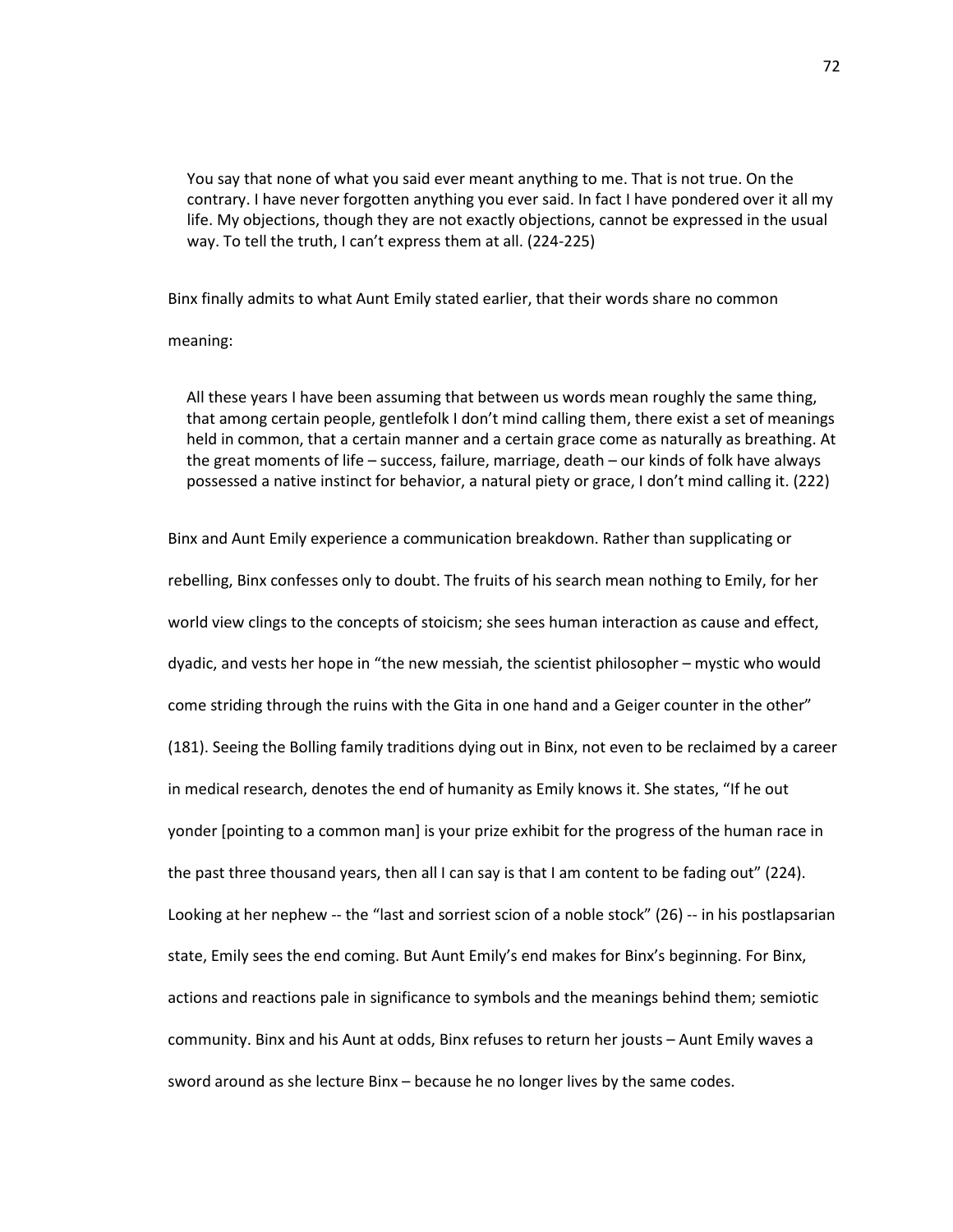Dismissed from Aunt Emily's house with a goodbye "that she might have spoken to any number of remotely connected persons" (227), Binx finds himself adrift and still vulnerable to relapse. At his home in Gentilly, where he planned to meet Kate, Binx finds himself frustrated and wandering around the adjacent schoolyard. Binx waxes on about his hopeless position after listening to his Aunt admonish him for his fling with Kate. The reader feels like Percy changed out the first sardonic, yet charming, protagonist with another more nefarious one. Succinctly put, things don't bode well for Binx's search:

Now in the thirty first year of my dark pilgrimage on this earth and knowing less than I ever knew before, having learned only to recognize merde when I see it, having inherited no more from my father than a good nose for merde, for every species of shit that flies-my own talentsmelling merde from every quarter, living in fact in the very center of merde, the great shithouse of scientific humanism where needs are satisfied, everyone becomes an anyone, a warm and creative person, and prospers like a dung beetle, and one hundred percent of people are humanists and ninety-eight percent believe in God, and men are dead, dead, dead. (228).

Though this lamentation lays on the doubt, Binx's ensuing hopelessness is not encouraging belief. Note the contrast between Binx's "invincible apathy" and this recent frustration. Both demonstrate doubt, but the invincible apathy leads the doubter to a constructive formulation of belief, whereas this current episode leads only to despair. Finding no value in his "search" for community, this is Binx at his most misanthropic moment in the narrative. He finds a phone to call Sharon, and ends up inviting himself to come out with her, her roommate, and her friends on Saturday night for what is sure to be another ploy to "embrace her golden thighs" (132). Binx is once again seeking solace in role playing, hoping to bed another secretary, or at least her roommate, with his Rory Calhounish, Gregory Peckish Charm: "Toward her I keep a Gregory Peckish distance. I am tall, black – headed fellow and I know as well as he how to keep myself, make my eyes fine and my cheeks spare, tuck my lips and say a word or two with a nod or two"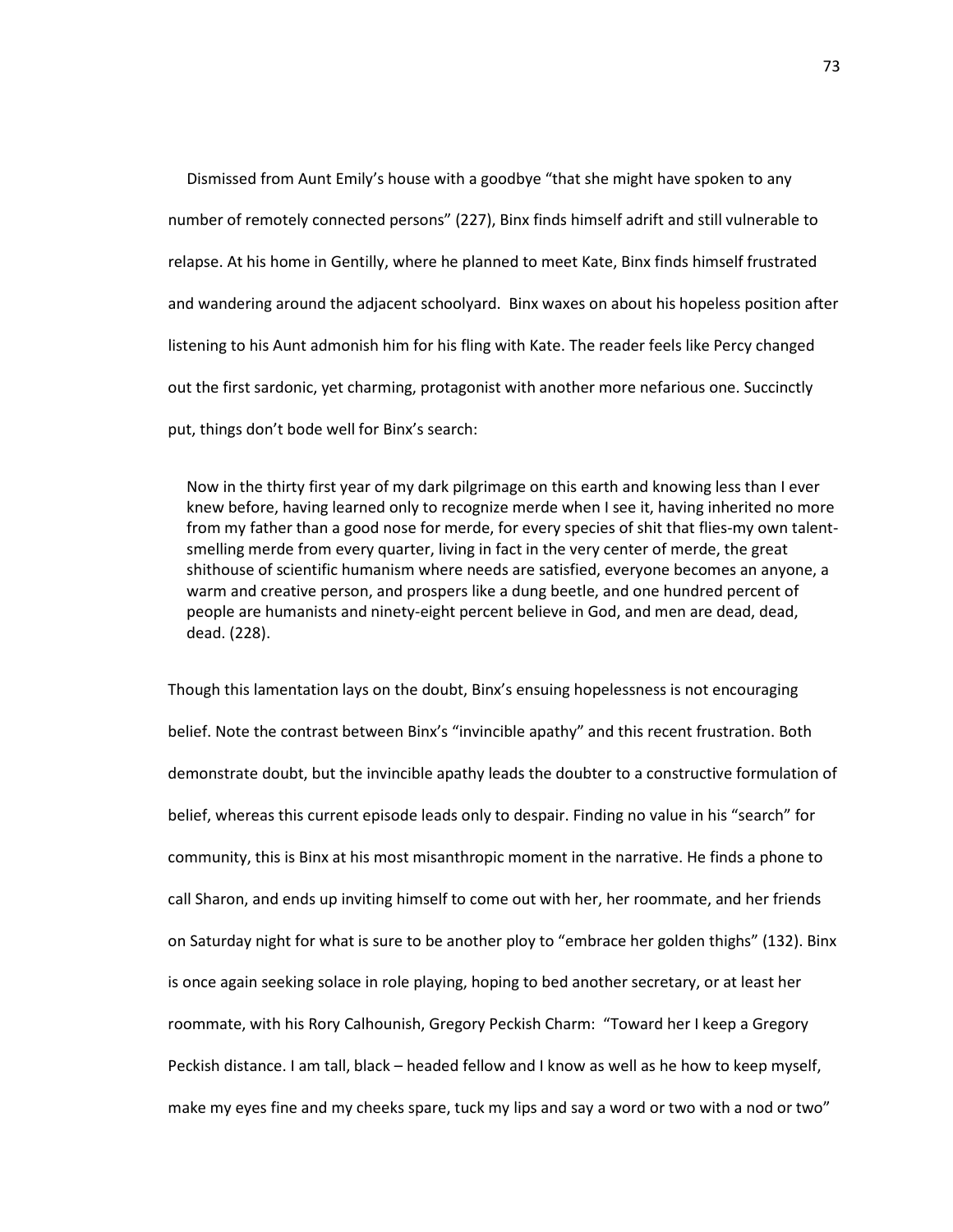(68). Binx's desire to role play once again with Sharon harkens back to his status as a victim of Cartesian dualism; his conversation with his Aunt sends him back to his everyday life in Gentilly, physically and mentally.

However, as with other instances of hopelessness in the narrative, there is another side to Binx's despair. Binx has finally verbalized his distaste for the causes of alienation that his "search" feels substantiated for both himself and the reader. The stakes for Binx at the end of the book seem rather large. Will he, as he often does, try to find solace in the fleshy thigh of his Secretary? Will he stay in Gentilly, trade stocks, and chase after women for the rest of his life? Or will he continue on the search, for after all, "to become aware of the possibility of the search is to be onto something. Not to be onto something is to be in despair" (13)? Moreover, will Binx's life play out like a movie that shows "a fellow coming to himself in a strange place" but lamentably two weeks later "he is so sunk in everydayness that he might just as well be dead(13)"? The end scene where Binx is in limbo between falling back into the "everydayness" of his secretaries' thighs, or a relationship based off semiotic community with Kate, reveals the type of hopelessness to it that reflects upon Binx's cultural inheritance of the scientific humanism and stoicism. Referring to the particular "truth" Binx's "search" arrives, Martin Luschei writes:

Swamped in inauthenticity and the abstraction of behaviorism that reduces love to mechanical ritual, he feels the loss of self at the heart of the approved 'warm and creative person'. The dung beetle which had witnessed the beginning of his search in 1951 returns as the anyone prospering on the excrement of contemporary despair. Everyone is a humanist, none a seeker, and all have become the anonymous dead under the fallout of the malaise, where the unspoken fear is that the bomb will not fall. (104)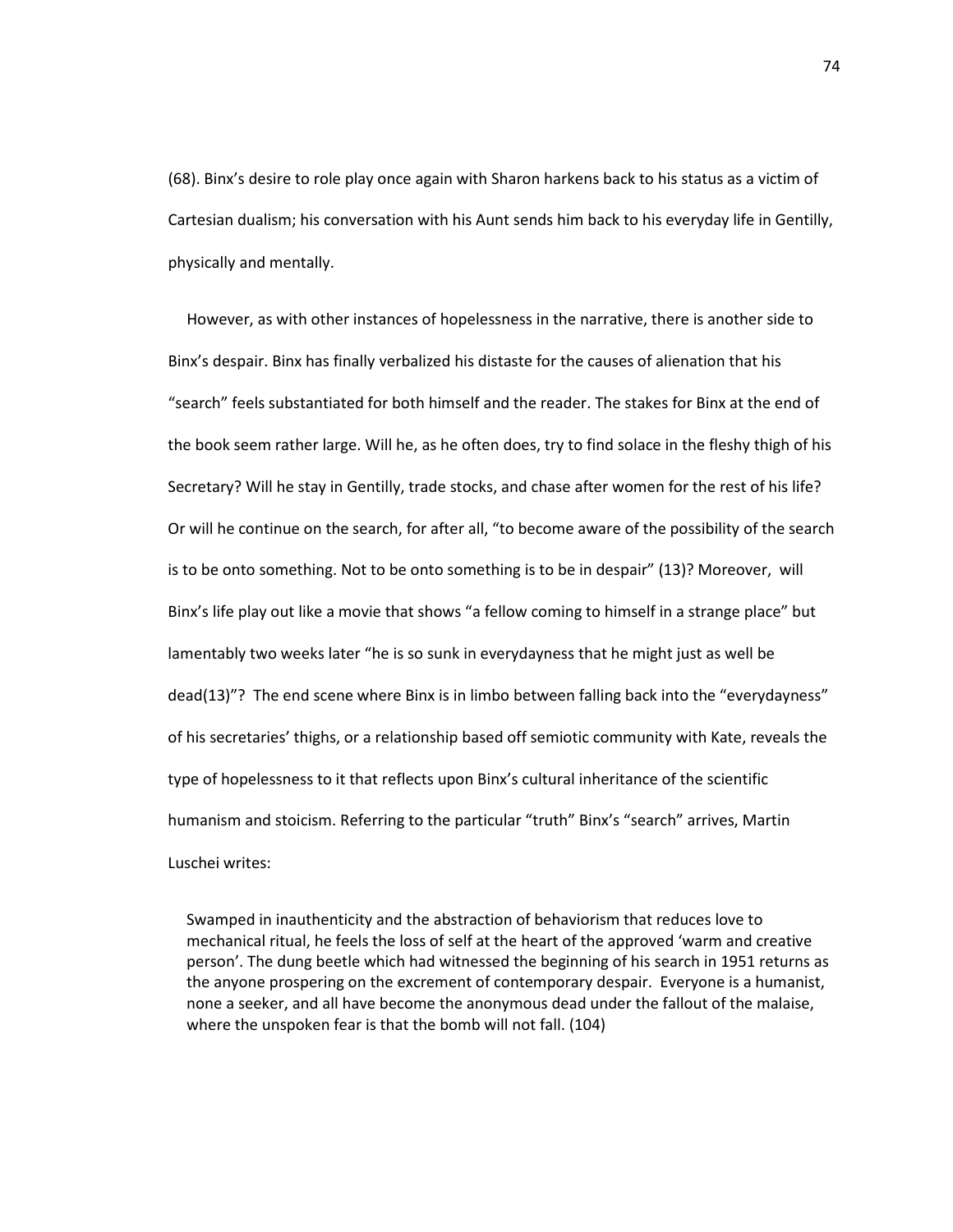Angered about the conflicts between scientism, humanism, and the seeming meaninglessness of words like "religion", Binx is at a turning point in his "search." He sees the possibility for a truth lying beyond the "nose for merde" given to him by his father, and the pagan stoicism of his Aunt (228). This "truth" is exactly what he wanted to protect through his reticence about describing the search to Kate. Binx's "nose for merde" gets him nowhere without thinking about his place within community, and he needs Kate to help him realize this. Each victims of a despair caused by 'the great shithouse of scientific humanism," the two are in fact fellow "searchers" (228). Their position as fellow "searchers," and not their sexuality, unite them in semiotic community.

When Kate comes in to save Binx from despair in Gentilly, the scene seems much like the beginning. Binx has just left the Cutrer home after one of the serious talks with Emily when she asserts her status as the purveyor of a system of relationships from the past, a martial woman who expects Binx to fight "like a soldier". Binx flees from this house, a literal convergence of all the –isms he finds it imperative to flee, only to end up alienated in Gentilly. One of the more poignant changes between the beginning and the end arrives with Binx's observation of the same school he notices so ironically early on: "The playground is deserted. I notice that the school is empty and locked up" (231). Indeed, for Binx, the "school" is done, but not because he is no longer learning. Quite to the contrary, for Binx demonstrates a considerable amount of development in the way he perceives his fellow man. Kate, now his hero, literally comes flying in at the right moment to save him from the malaise of "golden thighs" and complete despair: "At last I spy Kate; her stiff little Plymouth comes nosing into my bus stop. There she sits like a bomber pilot, resting on her wheel and looking sideways at the children, and not seeing, and she could be I myself, sooty eyed and not seeing" (231). As victims of the "malaise" - an actual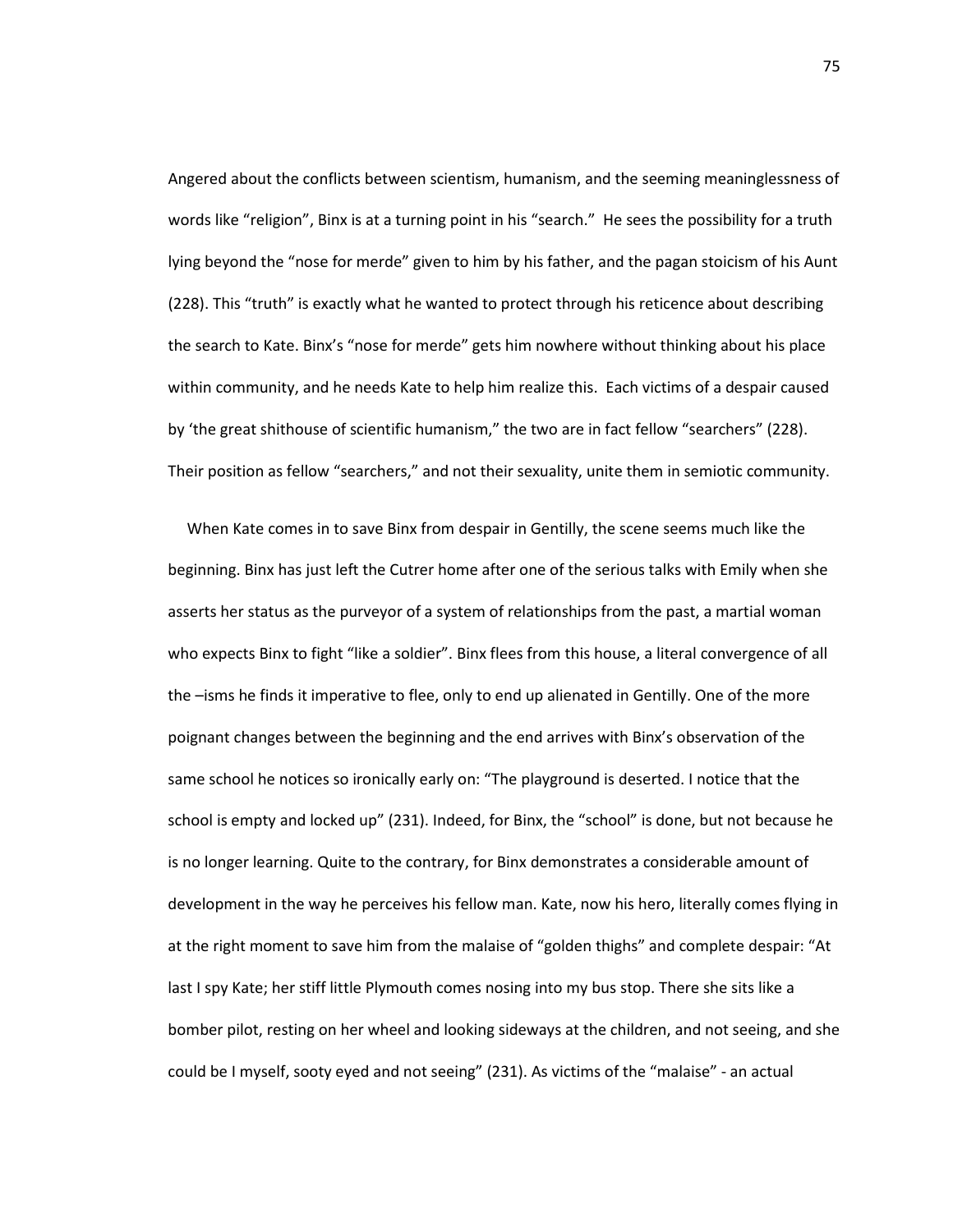physical symptom described in this scene as "the smoke of the Chef[Mentuer]" and smog that make "Elysian Fields glitter like a vat of sulfur"-Binx and Kate are kindred spirits. Kate loyally swoops in amongst the physical and psychological malaise to save her love, Binx.

In addition to living in a community of intersubjectivity through language and symbols, by the end of the book Binx is forming a community through his intended vocation as a physician. Binx sees the importance of uniting a scientific profession with spirituality:

There is only one thing I can do: listen to people see how they stick themselves into the world, hand them along a ways in their dark journey and be handed along, and for good and selfish reasons. It only remains to decide whether this vocation is best pursued in a service station or  $-$ . (233)

Binx trails off, and Kate asks in her usual accidentally oracular way, "Are you going to medical school?" (233). A curious situation, for Binx is doing what his Aunt wants him to do when she implores him to fulfill "your scientific calling" (55) and by doing so redeem himself from being "…an ingrate, a limb of Satan, the last and sorriest scion of a noble stock" (26). Binx also follows in the role of his doctor Father whose life, conflicted by scientism and romanticism, Binx could not substantiate: "I, seeing in his eyes the terrible request, requiring from his very life; I, through a child's atavistic recoil from an intimacy too intimate, turned him down, turned away, refused him what I know I could not give" (204). Percy, aware that beliefs serve as landing pads for the wonderer Binx, leaves the novel's outcome open ended for Binx. The story of Binx Bolling and the "search for community" has just begun.

Binx's "search" discovers a way of fitting into the world by utilizing the gifts that make create mutual understandings. For Binx, this means being a "doctor," both literally and metaphorically.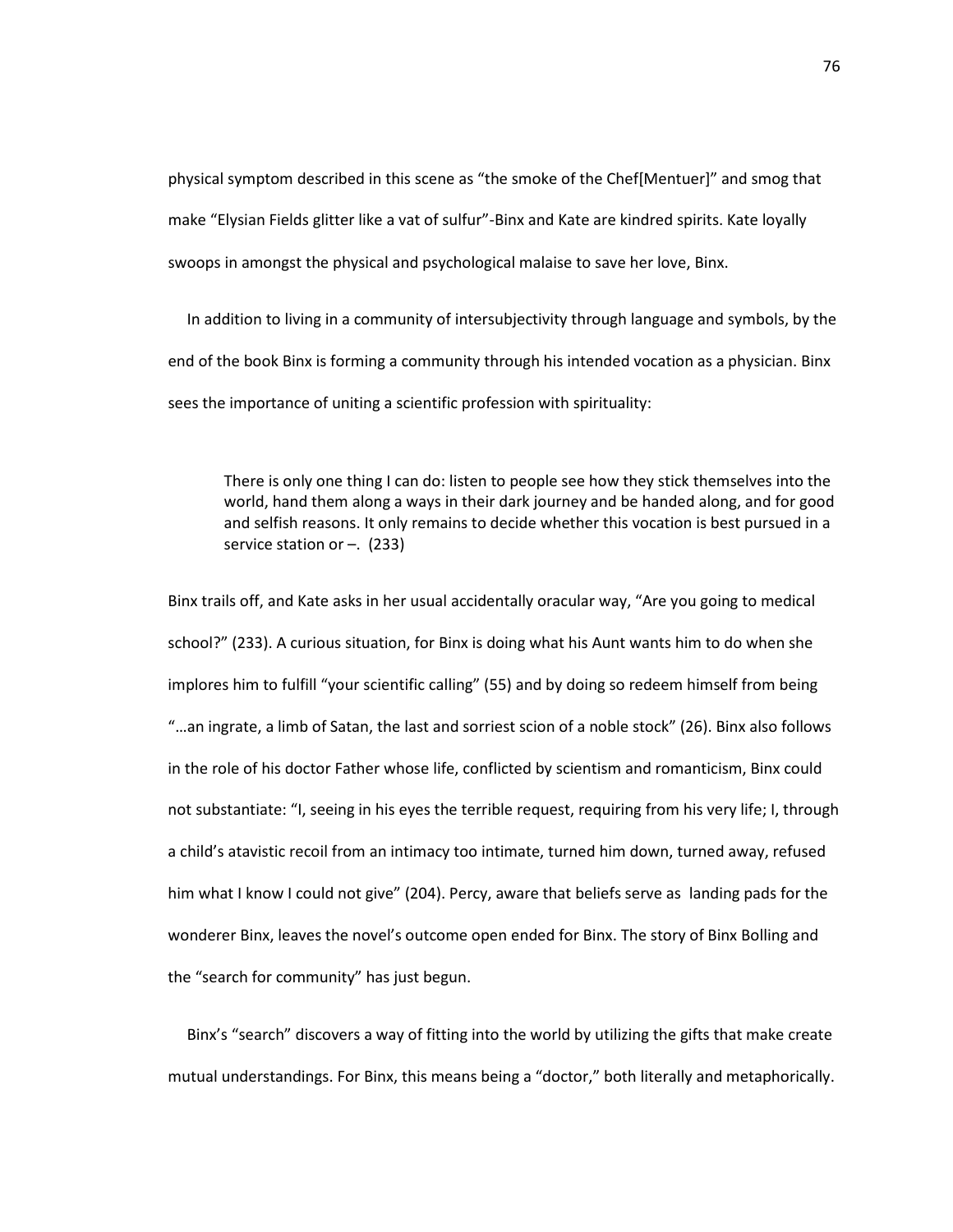He will practice healing by listening to others, deriving meaning from their expressions and feelings; the practical and spiritual extension of his new creed to "listen to people see how they stick themselves into the world, hand them along a ways in their dark journey and be handed along, and for good and selfish reasons" (233). Indeed, his doctoring does not imply his escape from the material world. After all, a doctor goes to school, thinks critically and objectively, and makes a decent sum in doing so. But, despite the potential for pitfalls, Binx demonstrates a large amount of openness concerning the "search", stating in the Epilogue, "After my search, I have not the inclination to say much on the subject. For one thing, I have not the authority, as the Great Danish philosopher declared, to speak of such matters in any way other than the edifying. For another thing, it is not open to me to be edifying, since the time is later than his, much too late to edify or do much of anything except plant a foot in the right place as the opportunity presents itself" (237). Though Binx seems ready to be more of a concrete character, living in concrete times, he still seems open to the possibility that a "search" continues, even in the Epilogue.

Binx "doctors" his half brothers and sisters, as well as his new wife Kate with the knowledge of shared signs and symbols. Answering "Yes" to his brothers and sisters questions about their recently deceased brother, like 'Was he anointed?", and "When our Lord raises us up on the last day, will Lonnie still be in a wheelchair or will he be like us?", shows his desire to find community with them (240). By this point in the narrative, Binx has named his love for Kate not only by marrying her and vowing to take care of her, and by naming the Cape jasmine as a symbol of his thoughts of her. Kate, still unstable and needing direction – "I will be under treatment a long time… And I'm not sure I'll ever change. Really change" (234) – is reticent to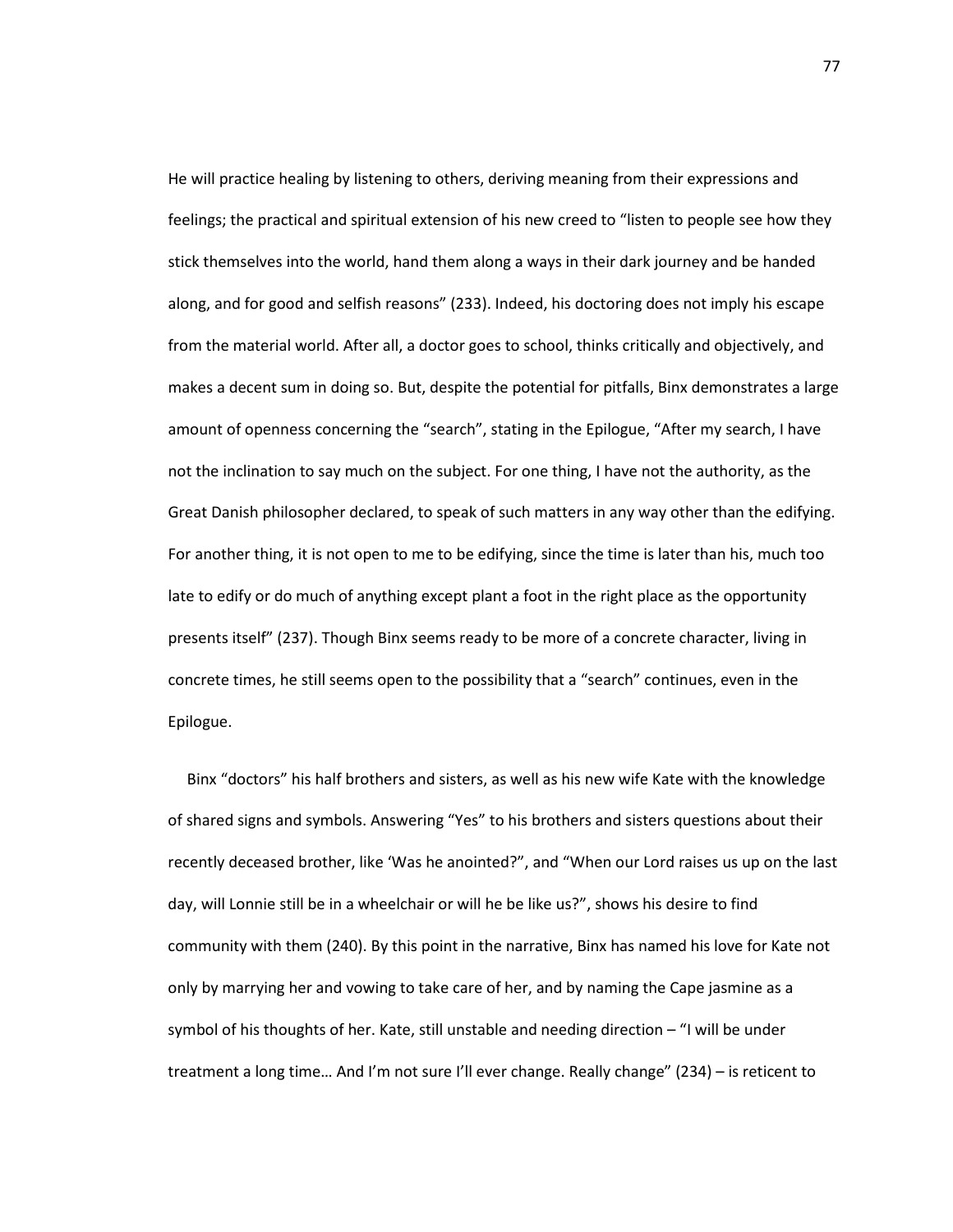leave Binx's side. On the matter of running the errand alone, she states, "'Here's the only thing. It's not that I am afraid'" (241). Binx's use of the cape jasmine to ask Kate to leave him and do a potentially uncomfortable errand signifies his understanding of a community through signs. Their concluding conversation reveals the strength of their bond over the Cape jasmine as a symbol of his love. Still reticent, Kate asks, " ' I've got to be sure about one thing...I'm going to sit next to the window on the lake side and put the cape jasmine in my lap…And you'll be thinking of me just that way'"(242). Binx answers with a "That's right" (242). The cape jasmine is a symbol of Binx's love and protection towards the vulnerable Kate. This is not a patronizing, aloof love like the scene where they discuss the "search", but a scene where Binx and Kate, together, become a part of a semiotic community. While Kate is on the errand, Binx will not only be engaging in a community with Kate, but with his half - brothers and half - sisters who are grieving the loss of their brother Lonnie, and ostensibly his figurative brothers and sisters: "I watch her walk toward St. Charles, cape jasmine held against her cheek, until my brothers and sisters call out behind me" (242). Binx and his loved ones will communicate from now on using these signs, never taking someone else's presence for granted, and forging a community through common respect.

## **Conclusion**

In the essay "Diagnosing the Modern Malaise," Percy locates a source of conflict in working out the differences between "meaning" and matters of deep personal concern. Percy states that exploring language, meaning, and community through novels "may be the only instrument we have for exploring the great gap in our knowing, knowing ourselves and how it stands between ourselves and others" (216). Novels like *The Moviegoer* provide the groundwork for semiotic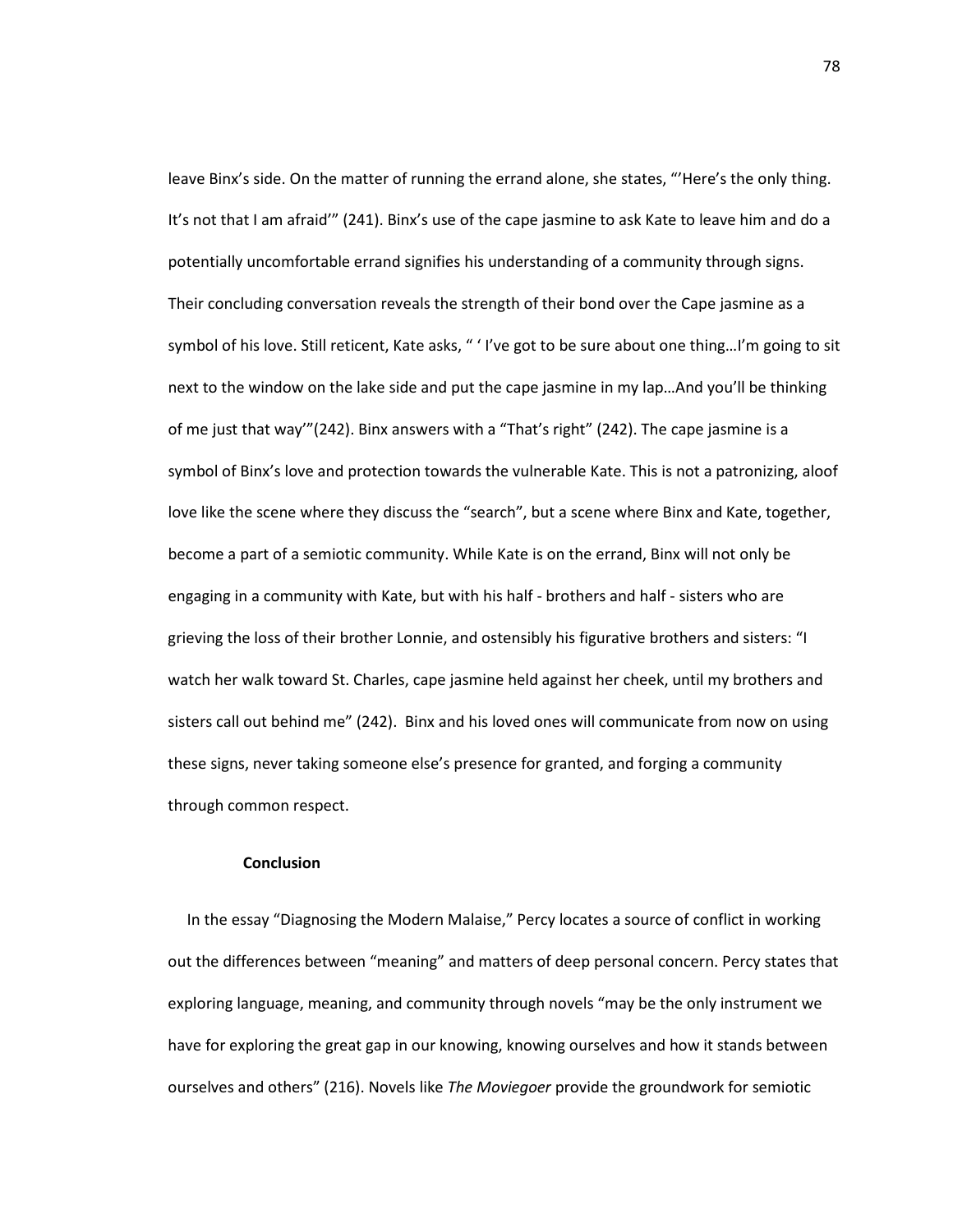theory, helping individuals bridge the gap between their personal meaning, and the meanings that others espouse. Semiotic community fits nicely into *The Moviegoer* 's resolution, the unity of Binx and Kate. However, this unity, when put into the context of semiotic theory, serves as one small step in Binx's development; one small step in "explaining the great gap in our knowing ourselves and how it stands between ourselves and others" (216). Percy's semiotics opens the individual to a world of common meaning with others. Man's antidote to alienation could be found in using words that made meaning for both the individual and his fellow men. Percy provides a fairly detailed description of Binx's progress in bridging the gap between himself and others. Percy's semiotic community does not just result in a coupling between Binx and Kate that excludes racial others. Thus, I wish to close on the progress Binx makes in how he perceives the others by contrasting Binx's reception of Mercer the butler early on in the book, and the black man who leaves the church at the very end of it. Like Binx and Kate signify their love with the cape jasmine, a small yet incredibly important symbol denoting their semiotic community, Binx signifies his openness to others through one small sign at the end of the novel.

Mercer, the only African American character in *The Moviegoer*, represents another victim of the role playing Desmond claims as characteristic of Cartesian dualism. A subaltern whose speeches and action are rarely taken seriously, Mercer is merely a victim. The tension between wanting to pigeonhole the other into roles, and the need to participate in an open community of signs and symbols comes out in Binx's observations on Mercer, who "My Aunt… sees…as a faithful retainer, a living connection with a bygone age" (23). Emily's butler Mercer is a transplant from Feliciana to New Orleans. This move, according to Binx, is a step up for him: "Not only is he a city man now, he is also Mrs. Cutrer's butler and as such presides over a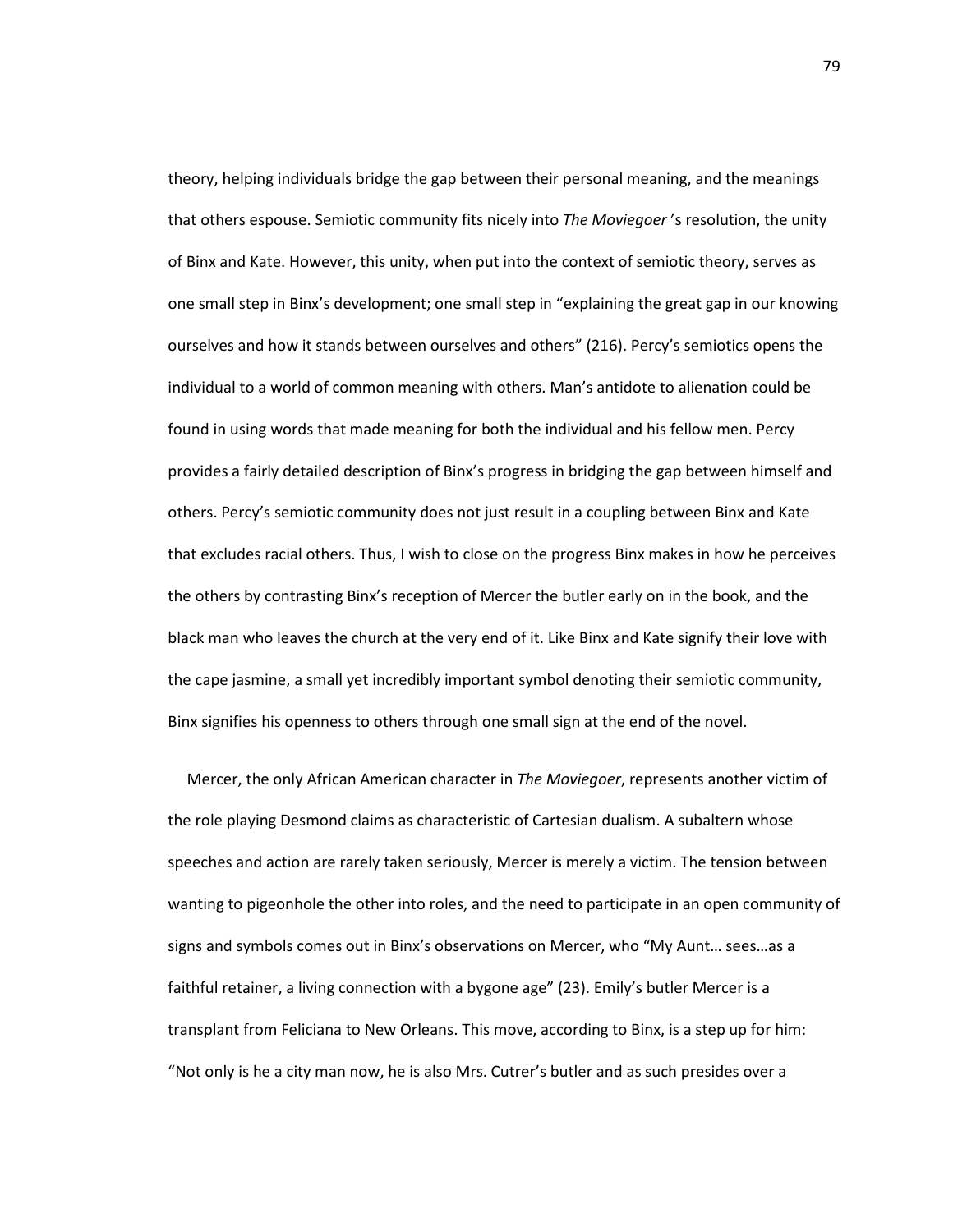shifting ménage on New Orleans Negresses, Jamaicans, and lately Hondurians. He is conscious of his position and affects a clipped speech" (22).<sup>[11](#page-84-0)</sup> Mercer even wants to talk to Binx about third world development, "'-but they still hasn't the factories and the –ah-producing set-up we has' " (23) - but Binx puts aside this emulation of the standard, educated American jingoism. Even Mercer's reading seems tainted by the idea of learning by looking over someone's shoulder merely playing the role someone else expects him to play. Binx, looking over Mercer's shoulder by searching his rooms, finds Mercer's copy of the Rosicrucian's tract "How to Harness Your Secret Powers". Binx looks over Mercer's shoulder so as to appease the zealot's desire to please, and Mercer looks over everybody's shoulder to learn just how to act next. Binx closes that scene with a feeling of sorrow, stating, "The poor bastard". Both Binx and Mercer are caught up in the futility of learning from others for the sake of moving up in the world.

Neither of them put aside differences and stop casting themselves as the other's opposite, thus the biracial relationship collapses into the binary role of master/servant. They come to know through rigid expectations of the "other." Truth as defined by the theory of triadicity runs counter to their ad hoc assessments of how they should act, "asynchronic overlapping of signs from past, present, and anticipated future, and a flow of triadic interaction between these signs" (Desmond 43). Binx can't quite put his head around Mercer's assortment of accents and job duties because he only wants to see him in one, set way. However, he cannot: "Mercer has dissolved somewhat in recent years. It is not so easy to say who he is anymore" (23). Though Aunt Emily sees him as a faithful servant, a "living connection with a bygone era", Binx knows for a "fact that Mercer steals regularly from her by getting kickbacks from servants and trades

<span id="page-84-0"></span> $11$  Incidentally, this speech has changed from a Southern, black accent to a Harlem, black accent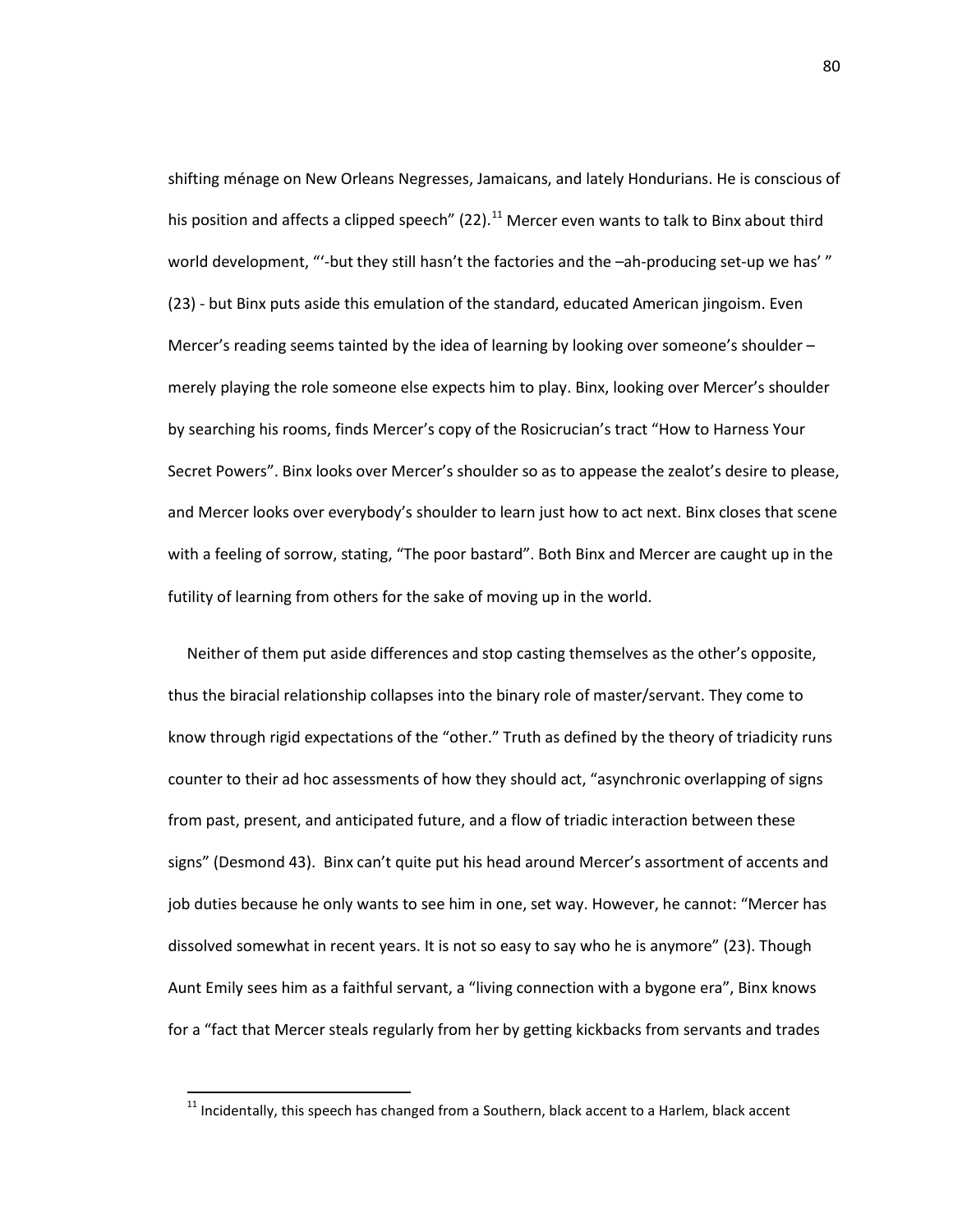people." Tellingly, though, Binx can't quite call him a thief, or trust him, because no one knows anything about Mercer. Binx's concern for Mercer's change of habit becomes clear, saying he hates it when Mercer's "vision of himself dissolves and he sees himself as neither, neither old retainer nor expert in current events" (24). Without Mercer's sense of self, Binx cannot peer over his shoulder to understand the black servant. The tension over this identity crisis becomes clear when Mercer serves the table: "Mercer passes the corn sticks, holding his breath at each place and letting it out with a strangled sound" (32). Though ill at ease with Mercer, Binx also notices the servant's own discomfort with his social position by using the term "strangled" to describe his actions.

Percy carefully constructs Binx's relationship with Mercy to underscore the need for semiotic community. By not escaping the "ghosts" of his family past (Cartesian dualisms and the isms described thereunto), Binx and Mercer both become method actors. Not only does this bode ill for Binx, but it bodes ill for any social movement that seeks to deconstruct the standard, normative social categories. However, the last paragraph in the story proper paints another picture for the skeptic. Note how Binx refuses to come to conclusions about the black man he sees leaving the church:

The Negro has already come outside. His forehead is an ambiguous sienna color and pied: it is impossible to be sure he received ashes. When he gets in his Mercury, he does not leave immediately but sits looking down at something on the seat beside him. A sample case? An insurance manual? I watch him closely in the rear - view mirror. It is impossible to say why he is here. Is it part and parcel of the complex business of coming up in the world? Or is it because he believes that God himself is present here at the corner of Elysian Fields and Bons Enfants? Or is he here for both reasons: through some dim dazzling trick of grace, coming for the one and receiving the other as God's own importunate bonus? (235)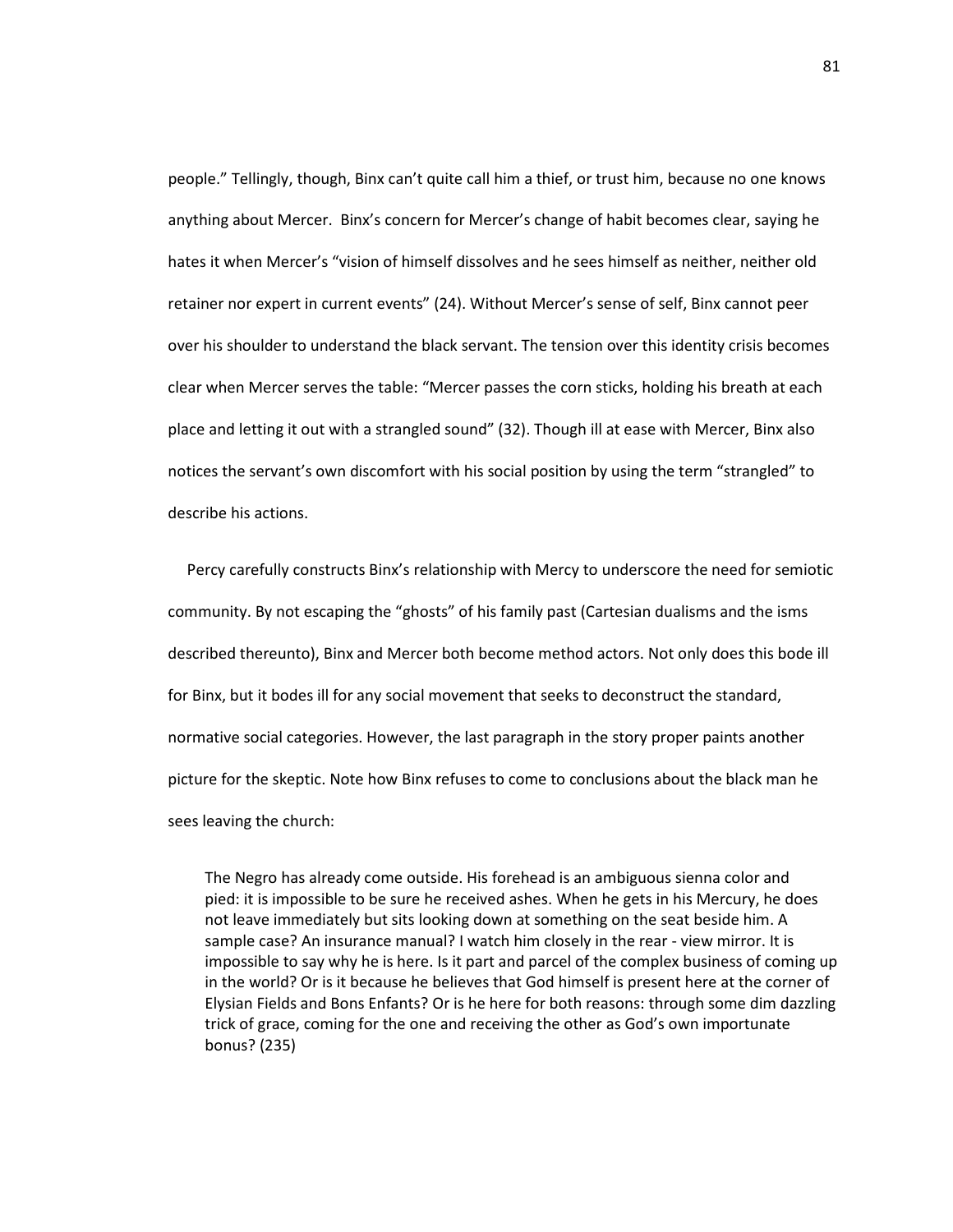Binx recognizes the black man as another individual; someone whom he can wonder about, someone who might be on his own search, but not someone whom he can type cast. The last sentence, coming immediately after the aforementioned paragraph, reads "It is impossible to say" (235). Binx is open to the possibility of others as engaging in a search themselves in which, like Binx, coming to semiotic community "through some dim dazzling trick of grace, coming for the one and receiving the other as God's own importunate bonus" (235).

Ultimately, the search pays off for Binx in the same "dim dazzling trick of grace" that he suspects the other man to have found. We see him in the end married to Kate, living in one of the shot gun cottages his sickeningly generic cousin Nell Lovell fixes up; one might even say Binx and Kate live the kind of life their Aunt wanted for them, and that Binx just landed back in the world of Cartesian dualism, living both *in* it and *of* it. But, let me impart the words of our protagonist Binx Bolling here, "It is impossible to say" (235). The point of the search is that it only matters if you are on it, for, "To become aware of the possibility of the search is to be onto something. Not to be onto something is to be in despair" (13). Percy resolves the plot of the novel through Binx's marriage to Kate, an important example of two individuals realizing a semiotic community, while remaining true to the open ended nature of the search. As Peirce says, doubt and belief lead not to grand events, but to small changes and developments: "Doubt and Belief, as the words are commonly employed, relate to religious or other grave discussions. But here I use them to designate the starting of any question, no matter how small or how great, and the resolution of it" (Peirce 394). Thus, Percy leaves Binx to his search, and hopes to inspire the same "irritation of doubt" Binx felt at the beginning of the search in the reader.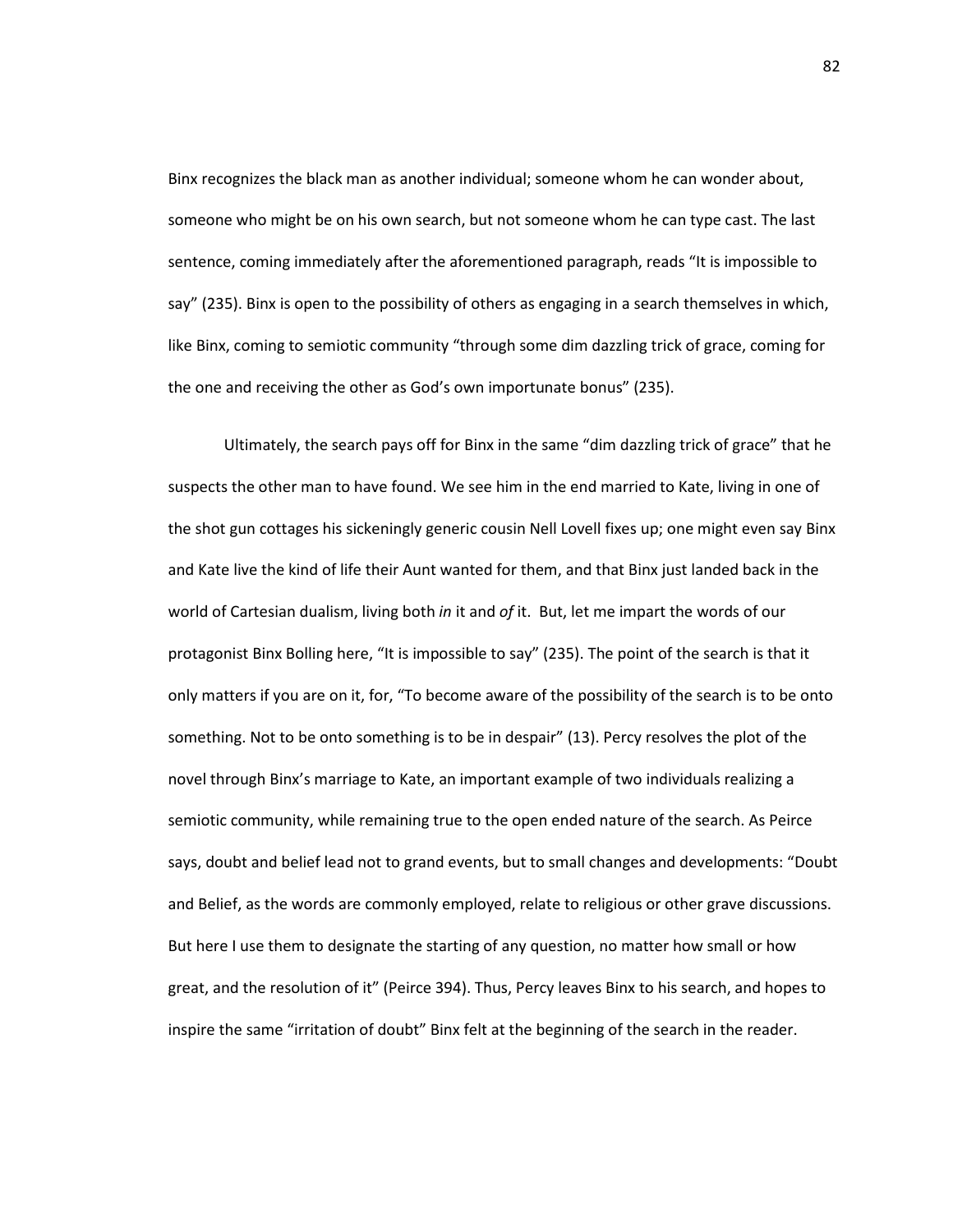## WORKS CITED

Bercovitch, Sacvan. The American Jeremiad. Madison: University of Wisconsin Press, 1978. Boutroux, Emile, and Fred Rothwell. The Contingency of the Laws of Nature. Chicago: The

Open Court Publishing Co, 1916.

- James, William, and Frederick J. Burkhardt. The works 1 Pragmatism. Cambridge, Mass. u.a: Harvard Univ. Press, 1975.
- Ciuba, Gary M. Walker Percy: Books of Revelations. Athens: University of Georgia Press, 1991.

Coles, Robert. Walker Percy: An American Search. Boston: Little, Brown, 1978.

- Darwin, Charles. On the Origin of Species by Means of Natural Selection, or the Preservation of Favored Races in the Struggle for Life. Champaign, Ill: Project Gutenberg, 1990s.
- Desmond, John F. Walker Percy's Search for Community. Athens: University of Georgia Press, 2004.

Dewey, John. "Anti-Naturalism in Extremis." Partisan Review*.* 10 (1940): 24-39.

- ---"Religion and the Intellectuals" Partisan Review. 17 (1950): 129-133.
- Dowie, William J. "Walker Percy: Sensualist-Thinker." NOVEL: A Forum on Fiction 6 (1972): 52-65.
- Hardy, John Edward. The Fiction of Walker Percy. Urbana [III.]: University of Illinois Press, 1987.
- Lamont, Corliss. The Philosophy of Humanism. New York: Continuum, 1990.

Lawson, Lewis A. Following Percy: Essays on Walker Percy's Work. Troy: N.Y., 1988.

Luschei, Martin. The Sovereign Wayfarer; Walker Percy's Diagnosis of the Malaise.

Southern literary studies. Baton Rouge: Louisiana State University Press, 1972. Menand, Louis. The Metaphysical Club. New York: Farrar, Straus, and Giroux, 2001.